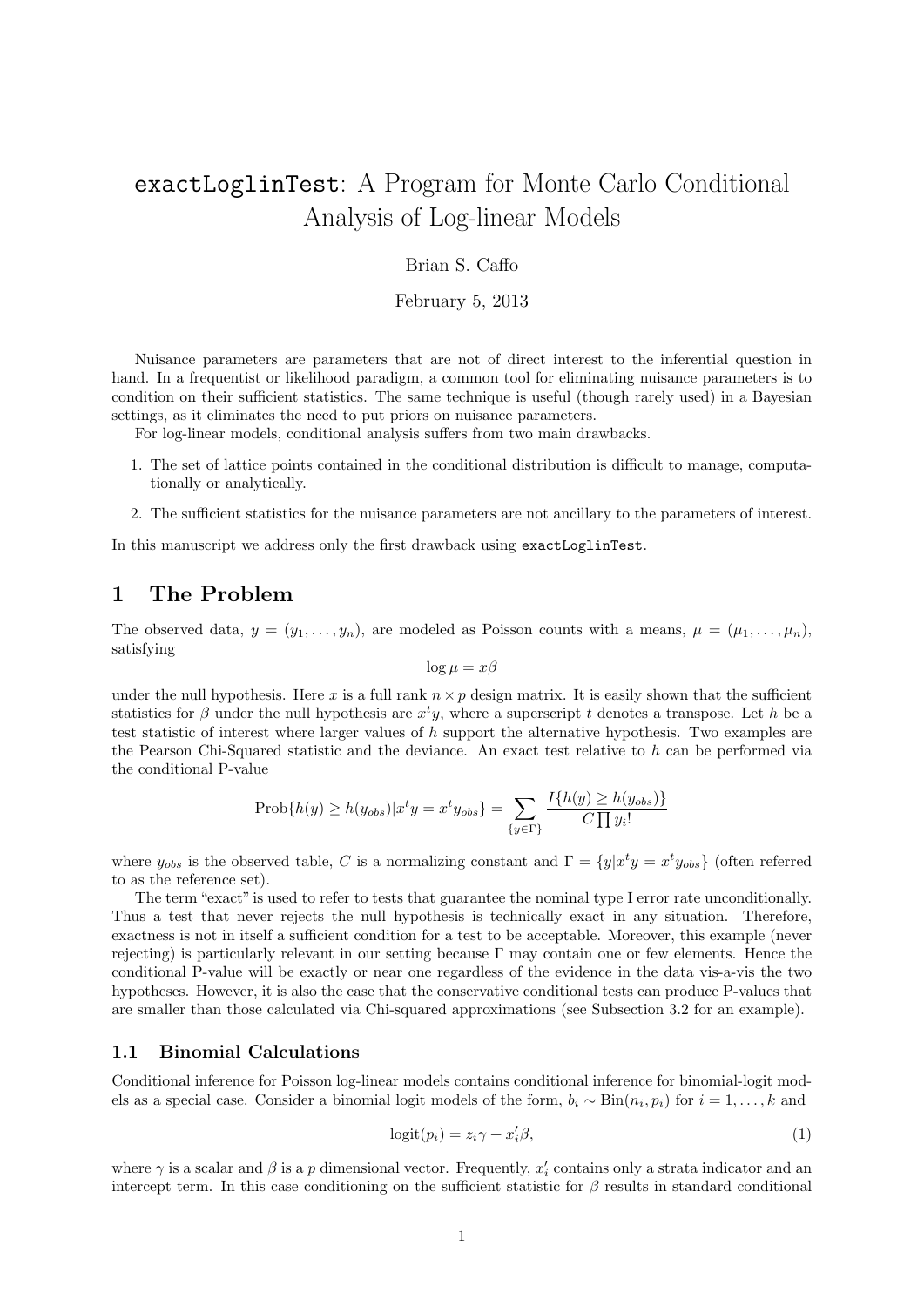logistic regression. For this purpose, we suggest the coxph function as described in [7]. Instead we consider the more general case where  $\beta$  is arbitrary vector of nuisance parameters. However, the reader should again be warned that the loss of information from conditioning can sometimes be quite severe in these problems and hence produce useless results.

Consider testing  $H_0\gamma = 0$  versus some alternative. The following model model is equivalent to the null modell for (1):

$$
y_{ij} \sim \text{Poisson}(\mu_{ij}) \qquad \log(\mu_{i1}) = \alpha_i + x_i'\beta \qquad \log(\mu_{i2}) = \alpha_i,\tag{2}
$$

for  $j = 1, 2$  and  $i = 1, ..., k$ . The sufficient statistics for the  $\alpha_i$  are  $y_{i1} + y_{i2} = y_{i+}$ . Then it is easy to show that the conditional distribution of  $y_{i1}|y_{i+}$  is precisely the model given by (1) where

$$
p_i = \mu_{i1}/\mu_{i+}
$$
  
\n
$$
b_i = y_{i1}
$$
  
\n
$$
n_i = y_{i+}
$$

Therefore, conditioning out the nuisance parameters  $\{\alpha_i\}$  and  $\beta$  for the Poisson log-linear model yields exactly the same (null) conditional distribution as conditioning out  $\beta$  in model (1). Furthermore, this exercise indicates exactly how to perform the calculations, which is useful since exactLoglinTest only accepts models in the form of Poisson log-linear models.

Currently exactLoglinTest is useful for tests of  $\gamma = 0$ . With modifications, the central ideas could be used to calculate a Monte Carlo estimate of the conditional likelihood for γ. (It is possible to use mcexact as is for this purpose. However, we have had mixed success in this endeavor and it is best avoided due to numerical instability.)

### 2 exactLoglinTest

The software exactLoglinTest is an implementation of the algorithms presented in [2] and [3]. At the heart of both algorithms is a sequentially generated rounded normal approximation to the conditional distribution. We refer the reader to those papers for a more complete description.

You can obtain a copy of exactLoglinTest at as well as a no-web [6] version of this document at

#### http://www.biostat.jhsph.edu/~bcaffo/downloads.htm

You can install exactLoglinTest with R CMD INSTALL, on Unix and Linux, while the binaries are available for Windows. Assuming it is installed, one can load mcexact with

```
> library(exactLoglinTest)
> set.seed(1)
```
Here, the optional argument lib.loc is necessary if the package has been installed into one of the paths that R automatically checks. We also set the random number seed to a specific value which is a good practice for Monte Carlo procedures.

### 3 Examples

#### 3.1 Residency Data

Assuming exactLoglinTest has been properly installed, the residency data can be obtained by the command

```
> data(residence.dat)
```
This data is a 4×4 table of persons' residence in 1985 by their residence in 1980. See Table 1 for the complete data. The data frame, residence.dat, contains the counts stacked by the rows. The extra term sym.pair is used to fit a quasi-symmetry model. For details on the quasi-symmetry model see [1]. To obtain a Monte Carlo goodness of fit test of quasi-symmetry versus a saturated model involves the following command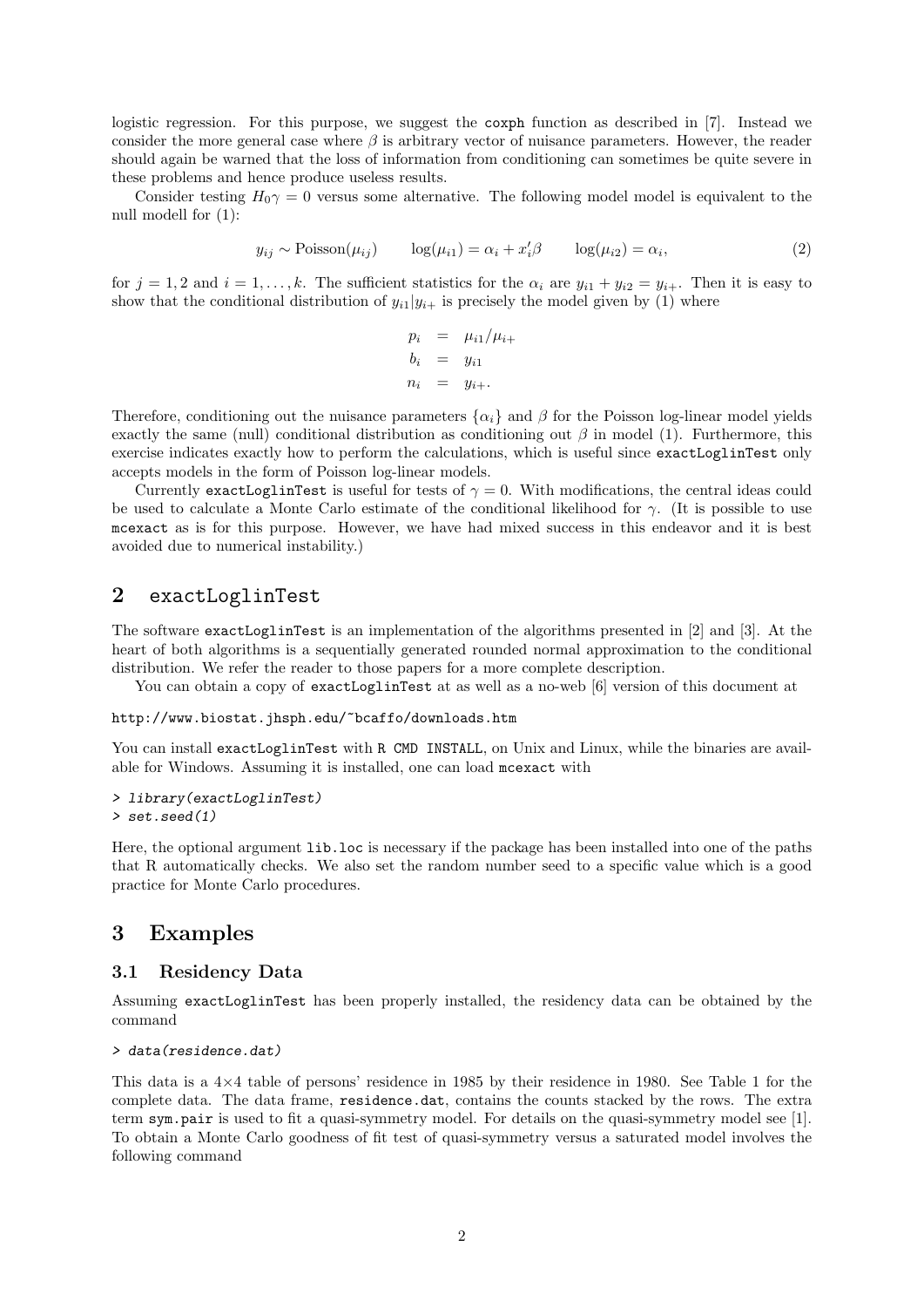```
> resid.mcx <- meexact(y res.1985 + res.1980 + factor(sym.pair),
+ data = residence.dat,
+ nosim = 10 \text{ }^{\circ} 2,+ maxiter = 10 \hat{ } 4)
> resid.mcx
             deviance Pearson
observed.stat 2.98596233 2.98198696
pvalue 0.43615976 0.43615976
mcse 0.03240488 0.03240488
```
The default method is the importance sampling of [2]. Using this method, the number of desired simulations nosim may not be met in maxiter iterations and no warning is issued if this occurs. The returned value is a list storing the results of the Monte Carlo simulation and all of the relevant information necessary to restart the simulation. More information can be obtained with summary

```
> summary(resid.mcx)
$conde1
    15 14 10
294.8800 166.8939 238.3175
$condv1
 56.78443 -39.34468 36.79749
-39.34468 51.14382 -39.59345
 36.79749 -39.59345 59.74533
$dens
function (y)
sum(-lgamma(y + 1))<environment: namespace:exactLoglinTest>
$dobs
[1] 2.985962 2.981987
$mu.hat
       15 14 10 16 13 12
 294.87999 166.89392 238.31746 10192.00000 63.22609 261.12001
       11 9 8 7 6 5
17819.00000 167.56253 311.10608 501.68254 13677.00000 91.21138
        4 3 2 1
 123.77391 370.43747 95.78862 11607.00000
$n
[1] 16
$n1
[1] 3
$nosim
[1] 100
s<sub>s</sub>[,1]
(Intercept) 55981
res.1985NE 11929
res.1985S 18986
res.1985W 10888
```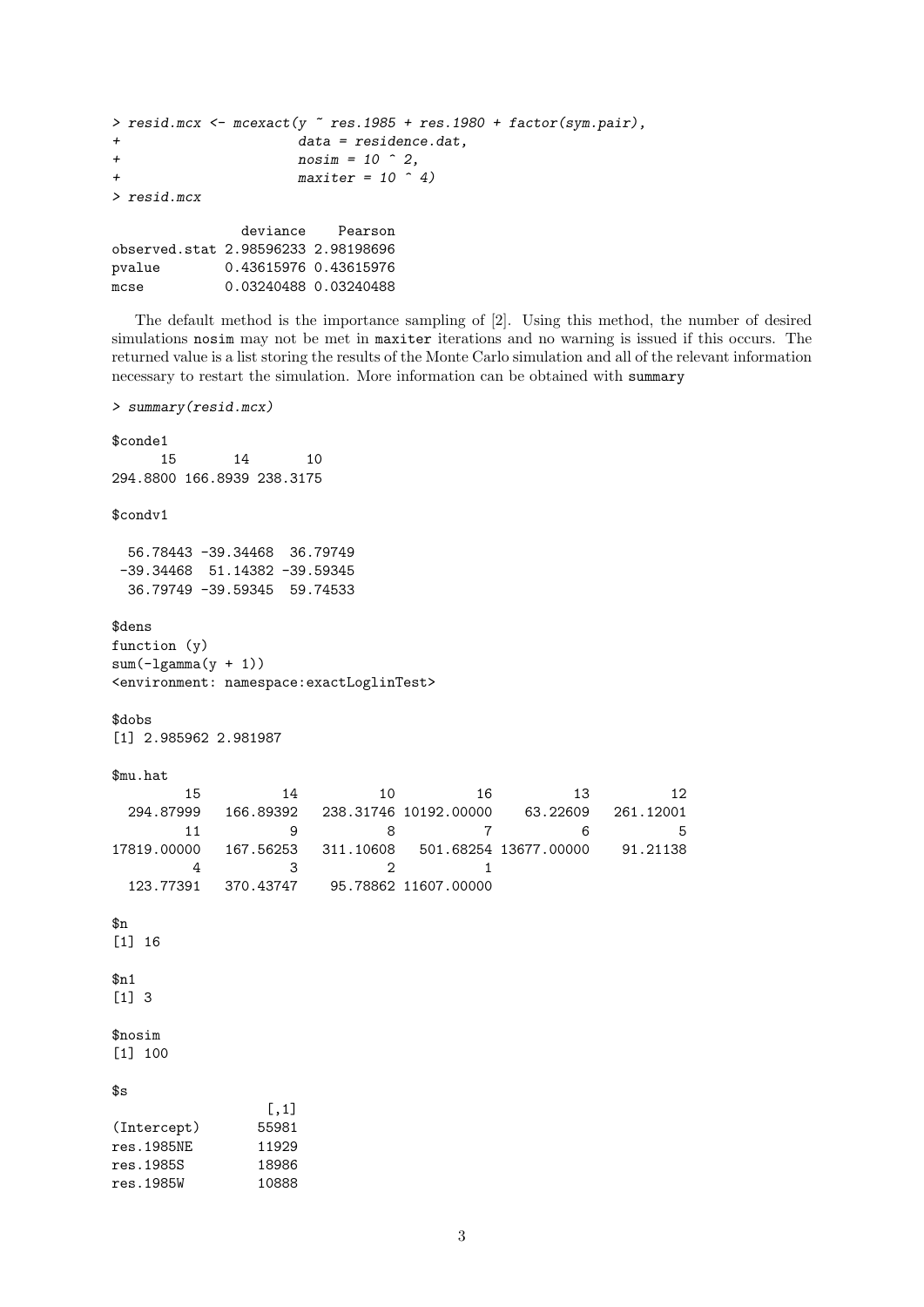```
res.1980NE 12197<br>res.1980S 18486
res.1980S 18486<br>res.1980W 10717
res.1980W
factor(sym.pair)2 187
factor(sym.pair)3 538
factor(sym.pair)4 187
factor(sym.pair)5 13677
factor(sym.pair)6 740
factor(sym.pair)8 17819
$stat
function (y = NULL, mu = NULL, rowlabels = FALSE)
{
 if (rowlabels)
   c("deviance", "Pearson")
 else {
   temp \leftarrow y := 0c(2 * sum(y[temp] * log(y[temp]/mu[temp])), sum((y -mu)^22/mu)}
}
<environment: namespace:exactLoglinTest>
$tdf
[1] 3
x(Intercept) res.1985NE res.1985S res.1985W res.1980NE res.1980S res.1980W
15 1 0 1 0 0 0 1
14 1 0 0 0 0 0 0 1
10 1 0 0 0 0 0 1 0
16 1 0 0 1 0 0 1
13 1 1 0 0 0 0 0 1
12 1 0 0 1 0 1 0
11 1 0 1 0 0 0 1 0
9 1 1 0 0 0 1 0
8 1 0 0 1 0 0 0
7 1 0 1 0 0 0 0
6 1 0 0 0 0 0 0
5 1 1 0 0 0 0 0
4 1 0 0 1 1 0 0
3 1 0 1 0 1 0 0
2 1 0 0 0 0 1 0 0
1 1 1 0 0 0 1 0 0
 factor(sym.pair)2 factor(sym.pair)3 factor(sym.pair)4 factor(sym.pair)5
15 0 0 0 0 0
14 0 0 0 0 0 0
10 0 0 0 0 0 0
16 0 0 0 0
13 0 0 0 1 0
12 0 0 0 0 0
11 0 0 0 0 0 0
9 0 1 0 0
8 0 0 0 0
7 0 0 0 0 0 0
6 0 0 0 0 1
5 1 0 0 0 0
4 0 0 0 1 0
```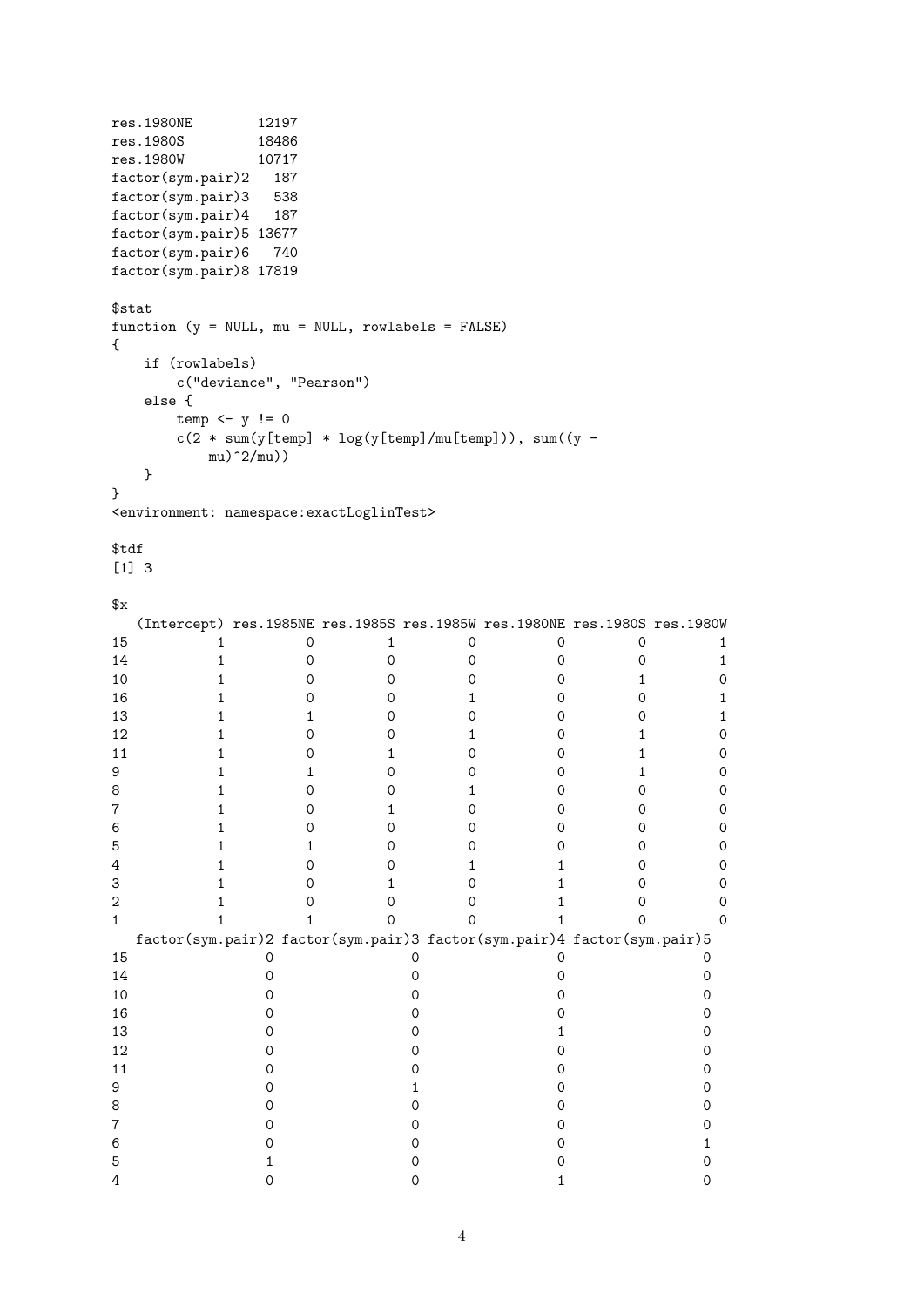| 3<br>2<br>1      |                                                                           | 0<br>1<br>0 |         |                     | 1<br>0<br>0         | 0<br>0<br>0 |                     | 0<br>0<br>0         |
|------------------|---------------------------------------------------------------------------|-------------|---------|---------------------|---------------------|-------------|---------------------|---------------------|
|                  | factor(sym.pair)6 factor(sym.pair)8                                       |             |         |                     |                     |             |                     |                     |
| 15               |                                                                           | 0           |         |                     | 0                   |             |                     |                     |
| 14               |                                                                           | 0           |         |                     | 0                   |             |                     |                     |
| 10               |                                                                           | 1           |         |                     | 0                   |             |                     |                     |
| 16               |                                                                           | 0           |         |                     | 0                   |             |                     |                     |
| 13               |                                                                           | 0           |         |                     | 0                   |             |                     |                     |
| 12               |                                                                           | 0           |         |                     | 0                   |             |                     |                     |
| 11               |                                                                           | 0           |         |                     | 1                   |             |                     |                     |
| 9                |                                                                           | 0           |         |                     | 0                   |             |                     |                     |
| 8                |                                                                           | 0           |         |                     | 0                   |             |                     |                     |
| 7                |                                                                           | 1           |         |                     | 0                   |             |                     |                     |
|                  |                                                                           |             |         |                     |                     |             |                     |                     |
| 6                |                                                                           | 0           |         |                     | 0                   |             |                     |                     |
| 5                |                                                                           | 0           |         |                     | 0                   |             |                     |                     |
| 4                |                                                                           | 0           |         |                     | 0                   |             |                     |                     |
| 3                |                                                                           | 0           |         |                     | 0                   |             |                     |                     |
| 2                |                                                                           | 0           |         |                     | 0                   |             |                     |                     |
| 1                |                                                                           | 0           |         |                     | 0                   |             |                     |                     |
|                  |                                                                           |             |         |                     |                     |             |                     |                     |
| $x_1$            |                                                                           |             |         |                     |                     |             |                     |                     |
|                  | (Intercept) res.1985NE res.1985S res.1985W res.1980NE res.1980S res.1980W |             |         |                     |                     |             |                     |                     |
| 15               | 1                                                                         |             | 0       | 1                   | 0                   | 0           | 0                   |                     |
|                  |                                                                           |             |         |                     |                     |             |                     | 1                   |
| 14               | 1                                                                         |             | 0       | 0                   | 0                   | 0           | 0                   | 1                   |
| 10               | 1                                                                         |             | 0       | Ω                   | 0                   | 0           | 1                   | 0                   |
|                  | factor(sym.pair)2 factor(sym.pair)3 factor(sym.pair)4 factor(sym.pair)5   |             |         |                     |                     |             |                     |                     |
| 15               |                                                                           | 0           |         |                     | 0                   | 0           |                     | 0                   |
| 14               |                                                                           | 0           |         |                     | 0                   | 0           |                     | 0                   |
| 10               |                                                                           | 0           |         |                     | 0                   | 0           |                     | 0                   |
|                  | factor(sym.pair)6 factor(sym.pair)8                                       |             |         |                     |                     |             |                     |                     |
| 15               |                                                                           | 0           |         |                     | 0                   |             |                     |                     |
| 14               |                                                                           | 0           |         |                     | 0                   |             |                     |                     |
| 10               |                                                                           | 1           |         |                     | 0                   |             |                     |                     |
|                  |                                                                           |             |         |                     |                     |             |                     |                     |
|                  | \$x2invt                                                                  |             |         |                     |                     |             |                     |                     |
|                  |                                                                           |             |         |                     |                     |             |                     |                     |
|                  | (Intercept) res.1985NE res.1985S res.1985W res.1980NE res.1980S res.1980W |             |         |                     |                     |             |                     |                     |
| 16               | $-1$                                                                      |             | 0.5     | $\mathsf{O}\xspace$ | $\mathbf 1$         | 0.5         | $\mathsf{O}\xspace$ | 1                   |
| 13               | $\mathbf 1$                                                               |             | $-0.5$  | 0                   | $-1$                | $-0.5$      | $\mathsf{O}\xspace$ | $\circ$             |
| 12               | $\mathsf{O}\xspace$                                                       |             | $0.0$   | $\mathbf 1$         | $\mathsf{O}\xspace$ | $0.0$       | $\mathbf 1$         | $\circ$             |
| $11\,$           | 0                                                                         |             | 0.0     | $\mathsf{O}\xspace$ | $\mathsf{O}\xspace$ | 0.0         | 0                   | $\circ$             |
| 9                | $\mathsf{O}\xspace$                                                       |             | $0.0$   | $-1$                | 0                   | 0.0         | 0                   | 0                   |
| 8                | $\boldsymbol{2}$                                                          |             | $-1.0$  | $-1$                | $-1$                | $-1.0$      | $-1$                | -1                  |
| $\boldsymbol{7}$ | $\mathsf{O}\xspace$                                                       |             | 0.0     | $\mathsf{O}\xspace$ | 0                   | $0.0$       | $\mathsf{O}\xspace$ | $\circ$             |
| 6                | $\mathsf{O}\xspace$                                                       |             | $0.0$   | 0                   | 0                   | 0.0         | 0                   | $\circ$             |
| $\mathbf 5$      | $-1$                                                                      |             | $1.0\,$ | 1                   | 1                   | $0.0$       | 0                   | $\circ$             |
| 4                | $-1$                                                                      |             | 0.5     | 0                   | 1                   | 0.5         | 0                   |                     |
|                  |                                                                           |             |         |                     |                     |             |                     | $\circ$             |
| 3                | $\mathsf{O}\xspace$                                                       |             | 0.0     | 1                   | 0                   | $0.0$       | 0                   | $\circ$             |
| $\sqrt{2}$       | $\mathbf 1$                                                               |             | $-1.0$  | $-1$                | -1                  | 0.0         | 0                   | 0                   |
| $\mathbf{1}$     | $\mathbf 0$                                                               |             | 0.5     | 0                   | $\mathsf O$         | 0.5         | $\mathsf{O}\xspace$ | $\mathbf 0$         |
|                  | factor(sym.pair)2 factor(sym.pair)3 factor(sym.pair)4 factor(sym.pair)5   |             |         |                     |                     |             |                     |                     |
| 16               |                                                                           | $0.5\,$     |         | $0.5\,$             |                     | $-0.5$      |                     | 1                   |
| 13               |                                                                           | $-0.5$      |         | $-0.5$              |                     | 0.5         |                     | $-1$                |
| 12               |                                                                           | 0.0         |         | $-1.0$              |                     | 0.0         |                     | $\mathsf{O}\xspace$ |
| $11\,$           |                                                                           | 0.0         |         | $0.0$               |                     | 0.0         |                     | $\mathsf{O}\xspace$ |
| 9                |                                                                           | 0.0         |         | $1.0\,$             |                     | 0.0         |                     | $\mathsf{O}\xspace$ |
| 8                |                                                                           | $-1.0$      |         | $0.0$               |                     | 0.0         |                     | $-2$                |
| $\overline{7}$   |                                                                           | 0.0         |         | 0.0                 |                     | 0.0         |                     | $\mathsf{O}\xspace$ |
|                  |                                                                           |             |         |                     |                     |             |                     |                     |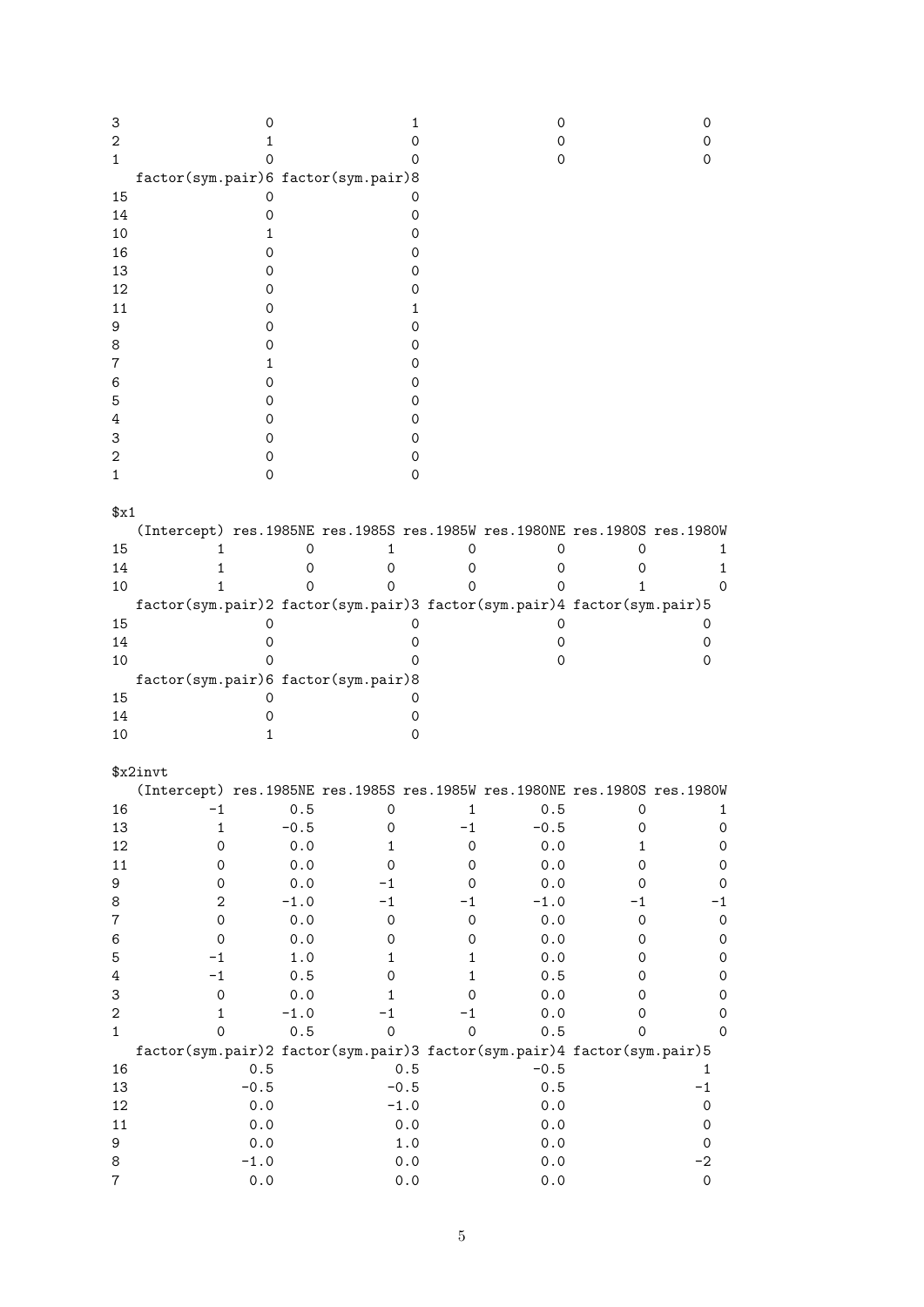6 0.0 0.0 0.0 1 5 1.0 0.0 0.0 1 4 0.5 0.5 0.5 1 3 0.0 0.0 0.0 0 2 0.0 0.0 0.0 0.0 -1 1  $-0.5$   $-0.5$   $-0.5$  0 factor(sym.pair)6 factor(sym.pair)8 16 1 1  $13 -1 -1$  $12 -1 -2$ 11 0 1 9 1 1 1 8 -1 0  $7$  1 0 6 0 0 5 0 0 4 1 1 1 3  $-1$   $-1$ 2 0 0 1 0 0  $\frac{4}{9}$ 15 14 10 16 13 12 11 9 8 7 6 5 4 286 176 225 10192 63 270 17819 172 302 515 13677 87 124 3 2 1 366 100 11607 \$ord [1] 15 14 10 16 13 12 11 9 8 7 6 5 4 3 2 1 \$glm.fit Call:  $glm(formula = formula, family = poisson, data = data, x = TRUE,$  $y = TRUE$ Coefficients: ercept) res.1985NE res.1985S res.1985W<br>1.6281 1.6281 3.8411 0.5692 4.1120 1.6281 3.8411 0.5692<br>res.1980NE res.1980S res.1980W res.1980S<br>
res.1980S<br>  $-0.1752$ <br>
res.1980W factor(sym.pair)2<br>  $-0.9561$  $-0.1752$  3.4892  $-0.9561$ factor(sym.pair)3 factor(sym.pair)4 factor(sym.pair)5 factor(sym.pair)6 -0.1728 -4.8118 7.8953 4.0206 factor(sym.pair)7 factor(sym.pair)8 factor(sym.pair)9 factor(sym.pair)10 NA 7.7658 NA NA NA Degrees of Freedom: 15 Total (i.e. Null); 3 Residual Null Deviance: 131000 Residual Deviance: 2.986 AIC: 159.2 \$maxiter [1] 10000 \$startiter [1] 101 \$sumdw [1] 18.64563 18.64563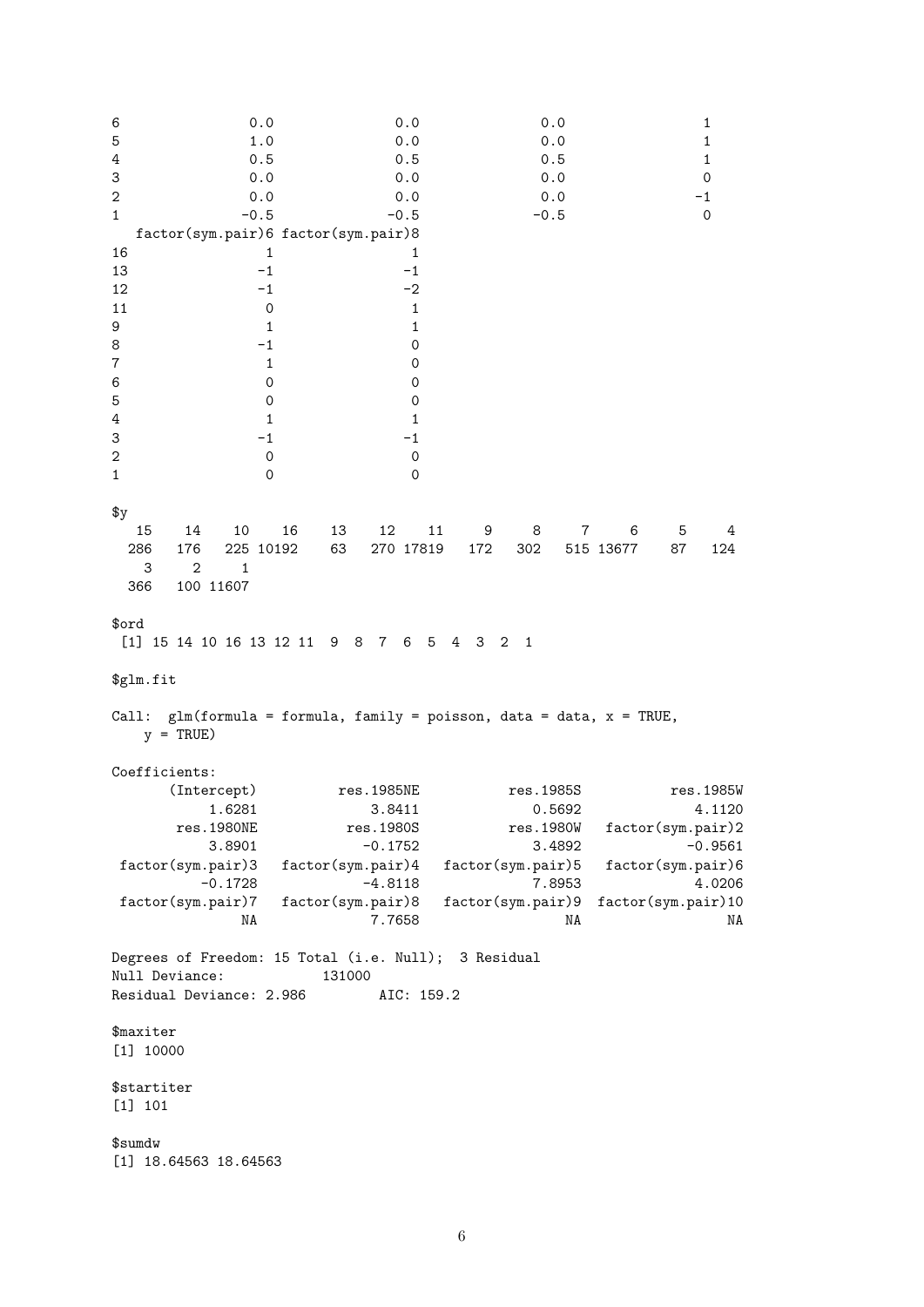```
$sumdwsq
[1] 19.12212 19.12212
$sumw
[1] 42.74954
$sumwsq
[1] 42.36458
$impconst
[1] -466390.4
$phat
[1] 0.4361598 0.4361598
$mcse
[1] 0.03240488 0.03240488
$perpos
[1] 1
attr(,"class")
[1] "babSummary"
```
The t degrees of freedom refers to degrees of freedom used as a tuning parameter within the algorithm while the df refers to the model degrees of freedom. In this case, the Monte Carlo standard error, mcse, seems too large. As mentioned previously, mcexact , stores the relevant information for restarting the simulation

```
> resid.mcx <- update(resid.mcx, nosim = 10 \degree 4, maxiter = 10 \degree 6)
> resid.mcx
                  deviance Pearson
```
observed.stat 2.985962330 2.981986964 pvalue 0.400636040 0.400930887 mcse 0.003196472 0.003196835

It is important to note that update only resumes the simulation with changes to simulation-specific parameters. It will not allow users to change the model formulation; one must rerun mcexact independently to do that.

This example illustrates the point that the underlying algorithms are very efficient when the cell counts are large. Of course, when this is the case, the large sample approximations are nearly identical to the conditional results

 $>$  pchisq(c(2.986, 2.982), 3, lower.tail = FALSE)

[1] 0.3937887 0.3944088

### 3.2 Pathologists' Tumor Ratings

The following example is interesting in that the large sample results differ drastically from the conditional results. Moreover, the conditional results are less conservative. The data, given in Table 2 can be obtained via

```
> data(pathologist.dat)
```
A uniform association model accounts for the ordinal nature of the ratings by associating ordinal scores with the pathologist's ratings [see 1]. Specifically, we can test a uniform association model against the saturated model with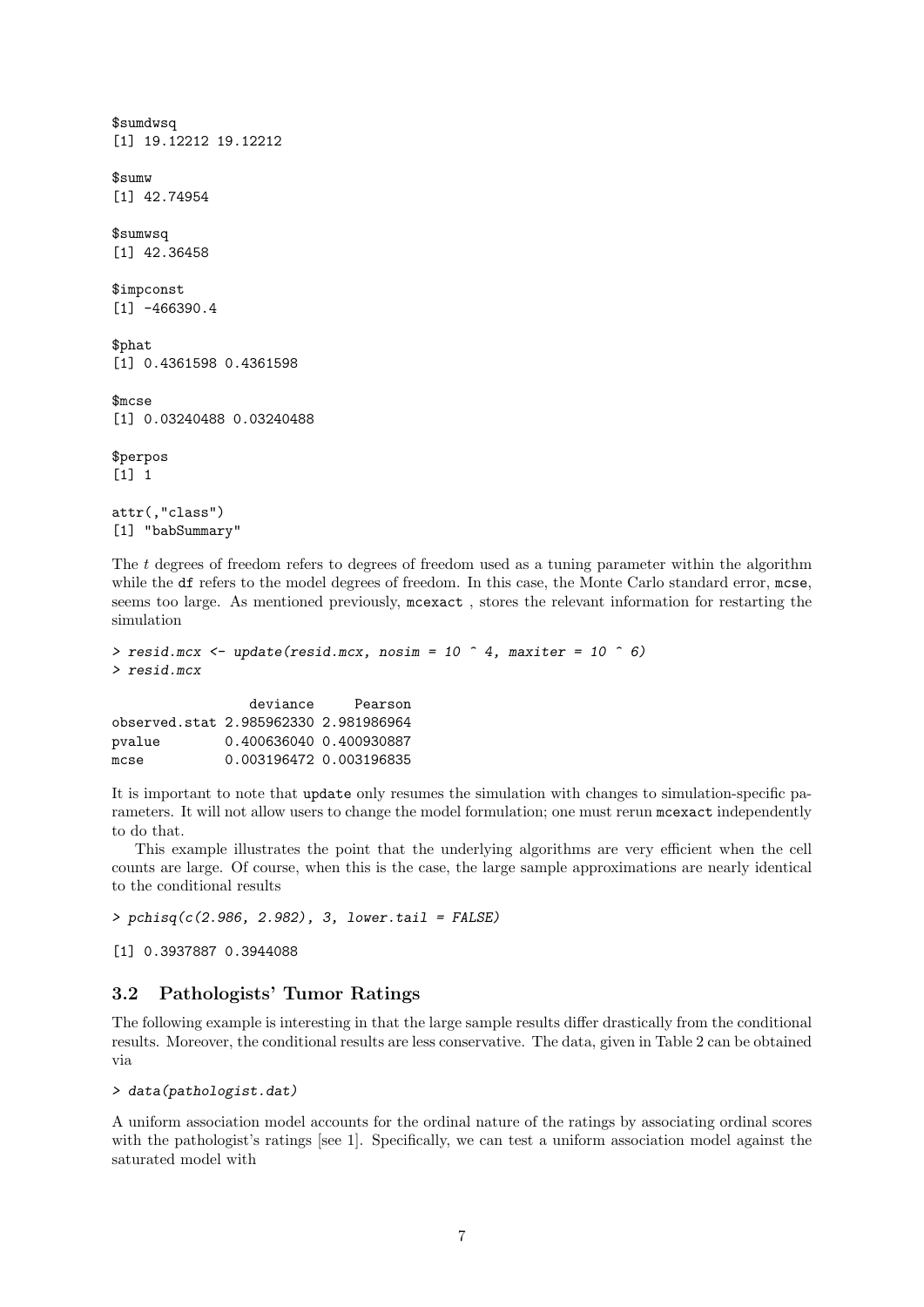```
> path.mcx \leq mcexact(y \in factor(A) + factor(B) + I(A * B),
+ data = pathologist.dat,
+ nosim = 10 \hat{a},
                    maxiter = 10 \quad 4)> summary(path.mcx)
$conde1
         20 19 18 17 15 14
6.344616e-01 3.692094e+00 1.749242e+01 1.770945e-01 2.998565e-02 1.123799e+00
         13 12 10 9 8 25
3.429048e+01 2.235819e+00 3.025095e-04 7.301670e-02 1.434878e+01 2.335250e+00
         24 23 22
2.110050e+00 1.552251e+00 2.440110e-03
$condv1
 3.992947e-01 -1.512630e-01 -0.2302951722 -1.683236e-02 -1.354645e-02
-1.512630e-01 1.285627e+00 -1.1337928058 -9.767044e-04 -2.392629e-03
-2.302952e-01 -1.133793e+00 1.5130688567 -1.460797e-01 1.802070e-02
-1.683236e-02 -9.767044e-04 -0.1460797229 1.643946e-01 -1.958202e-03
-1.354645e-02 -2.392629e-03 0.0180207042 -1.958202e-03 2.886289e-02
 -8.111453e-02 -5.988614e-01 0.6966776416 -1.548698e-02 -1.038945e-02
 1.894272e-01 4.925053e-01 -0.8031364378 1.162690e-01 -2.453056e-03
-5.915681e-02 7.589214e-02 0.0632142608 -7.761053e-02 -1.042780e-02
-1.685691e-04 -3.183465e-06 0.0002077854 -3.388633e-05 -1.587280e-05
-9.327963e-03 -3.675231e-02 0.0488399809 -2.572783e-03 -1.225006e-03
-2.138232e-03 6.014399e-02 -0.1636048047 1.032278e-01 -1.557045e-03
-3.855792e-01 1.536587e-01 0.2120661394 1.882458e-02 -1.530052e-02
 2.419696e-01 -6.495954e-01 0.3874878075 1.913509e-02 1.404431e-02
 1.437071e-01 4.949123e-01 -0.5989177210 -3.768255e-02 1.302339e-03
 -9.565519e-05 1.019615e-03 -0.0006350826 -2.754771e-04 -4.573679e-05
-0.0811145281 0.1894272278 -0.0591568137 -1.685691e-04 -9.327963e-03
-0.5988613532 0.4925052899 0.0758921360 -3.183465e-06 -3.675231e-02
 0.6966776416 -0.8031364378 0.0632142608 2.077854e-04 4.883998e-02
-0.0154869817 0.1162689632 -0.0776105282 -3.388633e-05 -2.572783e-03
-0.0103894478 -0.0024530562 -0.0104277955 -1.587280e-05 -1.225006e-03
 0.7869316765 -0.5710434774 -0.1405318761 -1.493944e-04 -2.672783e-02
-0.5710434774 1.7623815394 -1.1342630814 3.904828e-04 4.405264e-02
-0.1405318761 -1.1342630814 1.4174614975 -1.347161e-04 -8.302405e-03
-0.0001493944 0.0003904828 -0.0001347161 3.022609e-04 -2.146740e-05
-0.0267278342 0.0440526416 -0.0083024047 -2.146740e-05 6.998117e-02
-0.0268356441 -1.4105516405 1.2509438439 -2.596956e-04 -6.002243e-02
 0.0916538934 -0.1873660854 0.0697198468 -1.178181e-04 1.057451e-02
-0.1607465057 0.0332474968 0.0732946813 1.746923e-04 -6.426580e-03
 0.0694956953 0.1515129370 -0.1414406076 -5.596201e-05 -4.068555e-03
-0.0003991607 0.0025894889 -0.0015662853 -9.049401e-07 -7.872439e-05
-0.0021382316 -0.3855791564 0.2419696249 1.437071e-01 -9.565519e-05
 0.0601439882 0.1536587142 -0.6495953877 4.949123e-01 1.019615e-03
-0.1636048047 0.2120661394 0.3874878075 -5.989177e-01 -6.350826e-04
 0.1032278276 0.0188245778 0.0191350909 -3.768255e-02 -2.754771e-04
 -0.0015570454 -0.0153005192 0.0140443088 1.302339e-03 -4.573679e-05
 -0.0268356441 0.0916538934 -0.1607465057 6.949570e-02 -3.991607e-04
-1.4105516405 -0.1873660854 0.0332474968 1.515129e-01 2.589489e-03
 1.2509438439 0.0697198468 0.0732946813 -1.414406e-01 -1.566285e-03
-0.0002596956 -0.0001178181 0.0001746923 -5.596201e-05 -9.049401e-07
-0.0600224324 0.0105745120 -0.0064265799 -4.068555e-03 -7.872439e-05
 2.4262895610 0.0039554188 0.0273610511 -3.269460e-02 1.373295e-03
```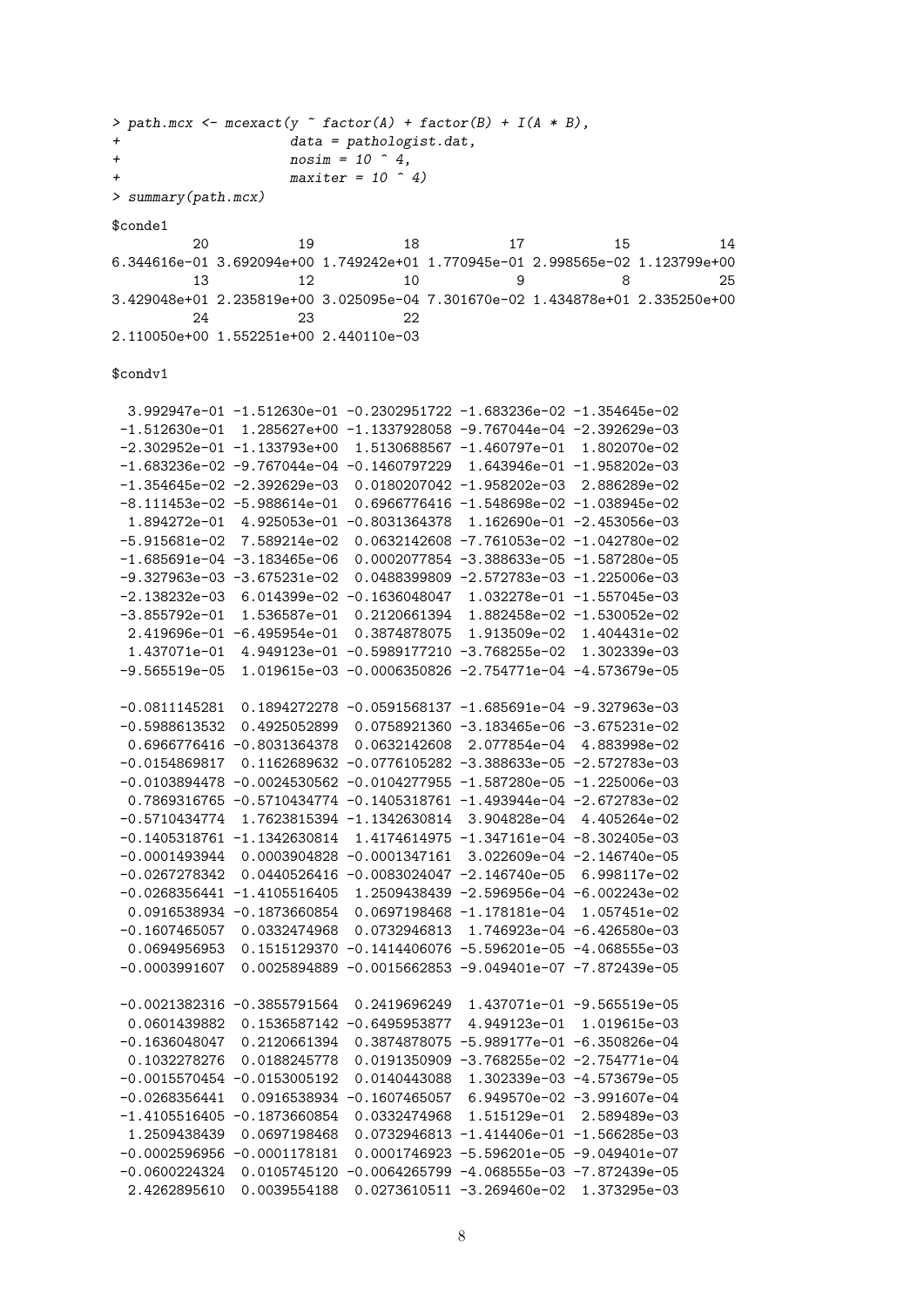```
0.0039554188 0.4009976184 -0.2561891403 -1.449531e-01 1.423006e-04
 0.0273610511 -0.2561891403 0.8167173280 -5.599893e-01 -5.387153e-04
-0.0326945978 -0.1449530621 -0.5599893053 7.069878e-01 -2.034924e-03
 0.0013732947 0.0001423006 -0.0005387153 -2.034924e-03 2.431391e-03
$dens
function (y)
sum(-lgamma(y + 1))<environment: namespace:exactLoglinTest>
$dobs
[1] 16.21453 14.72928
$mu.hat
        20 19 18 17 15 14
6.344616e-01 3.692094e+00 1.749242e+01 1.770945e-01 2.998565e-02 1.123799e+00
        13 12 10 9 8 25
3.429048e+01 2.235819e+00 3.025095e-04 7.301670e-02 1.434878e+01 2.335250e+00
        24 23 22 21 16 11
2.110050e+00 1.552251e+00 2.440110e-03 8.417609e-06 3.934524e-03 3.199129e-01
         7 6 5 4 3 2
6.025400e+00 5.552502e+00 6.689408e-07 1.039869e-03 1.316071e+00 3.559247e+00
         1
2.112364e+01
\mathfrak{B}_{n}[1] 25
$n1[1] 15
$nosim
[1] 10000
ss
          [,1]
(Intercept) 118
factor(A)2 12
factor(A)3 69<br>factor(A)4 7
factor(A)4factor(A)5 3
factor(B)2 26
factor(B)3 38
factor(B)4 22
factor(B)5 6
I(A * B) 898
$stat
function (y = NULL, mu = NULL, rowlabels = FALSE){
   if (rowlabels)
      c("deviance", "Pearson")
   else {
      temp \leftarrow y != 0c(2 * sum(y[temp] * log(y[temp]/mu[temp])), sum((y -mu)^22/mu)}
}
```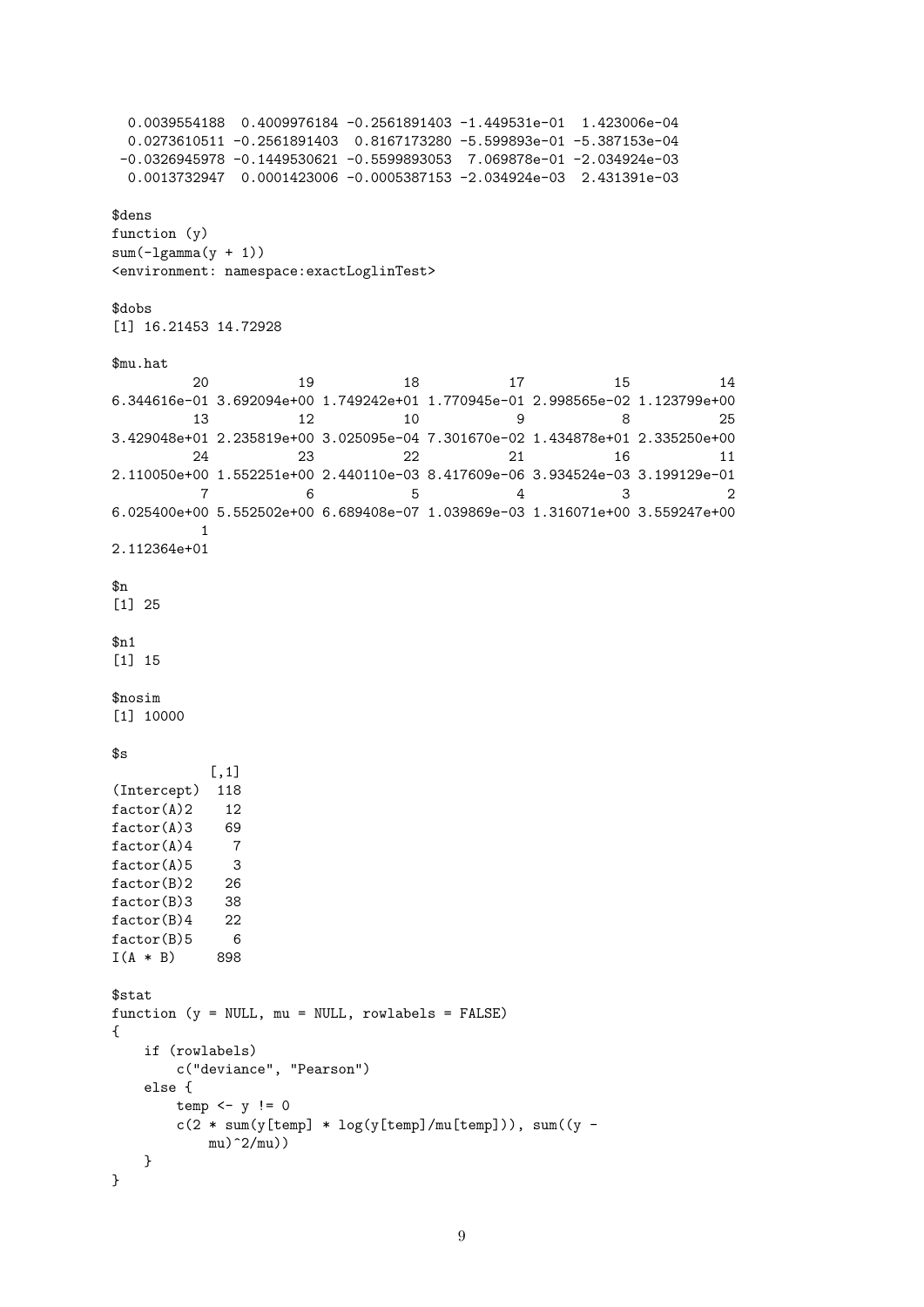### \$tdf

[1] 3

### $x$

|                  |                                             | $(Intercept) factor(A)2 factor(A)3 factor(A)4 factor(A)5 factor(B)2$ |                          |                         |                     |                     |
|------------------|---------------------------------------------|----------------------------------------------------------------------|--------------------------|-------------------------|---------------------|---------------------|
| 20               | 1                                           | $\mathsf{O}\xspace$                                                  | $\mathbf 0$              | $\mathsf{O}\xspace$     | $\mathbf 1$         | 0                   |
| 19               | $\mathbf 1$                                 | $\mathsf{O}\xspace$                                                  | $\mathsf{O}\xspace$      | $\mathbf 1$             | $\mathsf{O}\xspace$ | $\mathsf{O}\xspace$ |
| 18               | $\mathbf 1$                                 | $\mathsf{O}\xspace$                                                  | $\mathbf 1$              | $\mathsf{O}\xspace$     | $\mathsf{O}\xspace$ | $\mathsf{O}\xspace$ |
| $17\,$           | $\mathbf 1$                                 | $\mathbf{1}$                                                         | $\mathsf{O}\xspace$      | $\mathsf{O}\xspace$     | $\mathsf O$         | $\mathsf{O}\xspace$ |
| 15               | $\mathbf 1$                                 | 0                                                                    | 0                        | $\mathsf{O}\xspace$     | $\mathbf 1$         | $\mathsf{O}\xspace$ |
| 14               | $\mathbf 1$                                 | 0                                                                    | 0                        | $\mathbf 1$             | 0                   | $\mathsf{O}\xspace$ |
| 13               | $\mathbf 1$                                 | 0                                                                    | $\mathbf 1$              | $\mathsf{O}\xspace$     | 0                   | $\mathsf{O}\xspace$ |
| 12               | $\mathbf 1$                                 | 1                                                                    | $\mathsf{O}\xspace$      | $\mathsf{O}\xspace$     | $\mathsf O$         | $\mathsf{O}\xspace$ |
| 10               | $\mathbf 1$                                 | 0                                                                    | 0                        | $\mathsf{O}\xspace$     | $\mathbf{1}$        | $\mathbf 1$         |
| 9                | $\mathbf 1$                                 | 0                                                                    | 0                        | $\mathbf 1$             | 0                   | $\mathbf 1$         |
| 8                | $\mathbf 1$                                 | 0                                                                    | $\mathbf 1$              | $\mathsf{O}\xspace$     | $\mathsf{O}\xspace$ | $\mathbf 1$         |
| 25               | $\mathbf 1$                                 | 0                                                                    | $\mathsf{O}\xspace$      | $\mathsf{O}\xspace$     | $\mathbf{1}$        | 0                   |
| 24               | $\mathbf 1$                                 | 0                                                                    | 0                        | $\mathbf 1$             | 0                   | $\mathsf{O}\xspace$ |
| 23               | $\mathbf 1$                                 | 0                                                                    | $\mathbf 1$              | $\mathsf{O}\xspace$     | $\mathsf{O}\xspace$ | 0                   |
| 22               | $\mathbf 1$                                 | 1                                                                    | $\mathsf{O}\xspace$      | 0                       | $\mathsf{O}\xspace$ | 0                   |
| 21               | $\mathbf 1$                                 | 0                                                                    | 0                        | 0                       | 0                   | 0                   |
| 16               | $\mathbf 1$                                 | 0                                                                    | 0                        | 0                       | 0                   | 0                   |
| 11               | $\mathbf 1$                                 | 0                                                                    | 0                        | 0                       | 0                   | 0                   |
| $\,7$            | $\mathbf 1$                                 | 1                                                                    | 0                        | 0                       | 0                   | $\mathbf 1$         |
| 6                | $\mathbf 1$                                 | 0                                                                    | 0                        | 0                       | $\mathsf{O}\xspace$ | $\mathbf{1}$        |
| 5                | $\mathbf 1$                                 | 0                                                                    | 0                        | 0                       | $\mathbf 1$         | 0                   |
| $\,4$            | $\mathbf 1$                                 | 0                                                                    | 0                        | $\mathbf 1$             | 0                   | 0                   |
| 3                | $\mathbf 1$                                 | 0                                                                    | $\mathbf 1$              | $\mathsf O$             | $\mathsf O$         | 0                   |
| $\sqrt{2}$       | $\mathbf 1$                                 | 1                                                                    | 0                        | $\mathsf{O}\xspace$     | 0                   | 0                   |
| $\mathbf{1}$     | $\mathbf 1$                                 | 0                                                                    | 0                        | 0                       | 0                   | 0                   |
|                  | $factor(B)3 factor(B)4 factor(B)5 I(A * B)$ |                                                                      |                          |                         |                     |                     |
| 20               | $\mathsf{O}\xspace$                         | $\mathbf 1$                                                          | 0                        | 20                      |                     |                     |
| 19               | $\mathsf{O}\xspace$                         | $\mathbf 1$                                                          | $\mathsf{O}\xspace$      | 16                      |                     |                     |
| 18               | $\mathsf{O}\xspace$                         | $\mathbf 1$                                                          | $\mathsf{O}\xspace$      | 12                      |                     |                     |
| $17\,$           | $\mathsf{O}\xspace$                         | $\mathbf 1$                                                          | 0                        | 8                       |                     |                     |
| 15               | $\mathbf 1$                                 | $\mathsf{O}\xspace$                                                  | 0                        | 15                      |                     |                     |
| 14               | $\mathbf 1$                                 | $\mathsf{O}\xspace$                                                  | 0                        | 12                      |                     |                     |
| 13<br>12         | $\mathbf 1$<br>$\mathbf 1$                  | 0<br>0                                                               | 0<br>$\mathsf{O}\xspace$ | 9<br>6                  |                     |                     |
| 10               | $\mathsf O$                                 | 0                                                                    | 0                        | 10                      |                     |                     |
| 9                | $\mathbf 0$                                 | 0                                                                    | $\mathsf{O}\xspace$      | 8                       |                     |                     |
| 8                | 0                                           | 0                                                                    | $\mathsf{O}\xspace$      | 6                       |                     |                     |
| 25               | $\mathsf{O}\xspace$                         | $\mathsf{O}\xspace$                                                  | $\mathbf 1$              | 25                      |                     |                     |
| 24               | $\mathsf{O}\xspace$                         | $\mathsf{O}\xspace$                                                  | $\mathbf{1}$             | 20                      |                     |                     |
| 23               | $\mathsf{O}\xspace$                         | $\mathsf{O}\xspace$                                                  | $\mathbf{1}$             | 15                      |                     |                     |
| 22               | $\mathsf{O}\xspace$                         | $\mathsf{O}\xspace$                                                  | $\mathbf{1}$             | 10                      |                     |                     |
| 21               | $\mathsf{O}\xspace$                         | $\mathsf{O}\xspace$                                                  | $\mathbf{1}$             | 5                       |                     |                     |
| 16               | $\mathsf{O}\xspace$                         | $\mathbf 1$                                                          | $\mathbf 0$              | $\overline{\mathbf{4}}$ |                     |                     |
| 11               | $\mathbf 1$                                 | $\mathsf{O}\xspace$                                                  | $\mathsf{O}\xspace$      | 3                       |                     |                     |
| $\boldsymbol{7}$ | $\mathsf{O}\xspace$                         | $\mathsf{O}\xspace$                                                  | $\mathsf{O}\xspace$      | $\overline{4}$          |                     |                     |
| $\,6$            | $\mathsf{O}\xspace$                         | $\mathsf{O}\xspace$                                                  | $\mathsf{O}\xspace$      | $\overline{\mathbf{c}}$ |                     |                     |
| 5                | $\mathsf{O}\xspace$                         | $\mathsf{O}\xspace$                                                  | $\mathsf{O}\xspace$      | 5                       |                     |                     |
| $\ensuremath{4}$ | $\mathsf{O}\xspace$                         | $\mathsf{O}\xspace$                                                  | $\mathsf{O}\xspace$      | $\overline{4}$          |                     |                     |
| 3                | $\mathsf{O}\xspace$                         | $\mathsf{O}\xspace$                                                  | $\mathbf 0$              | 3                       |                     |                     |
| $\overline{c}$   | $\mathsf{O}\xspace$                         | $\mathsf{O}\xspace$                                                  | $\mathbf 0$              | $\overline{\mathbf{c}}$ |                     |                     |
| $\mathbf 1$      | $\mathsf{O}\xspace$                         | $\mathsf{O}\xspace$                                                  | $\mathsf O$              | $\mathbf{1}$            |                     |                     |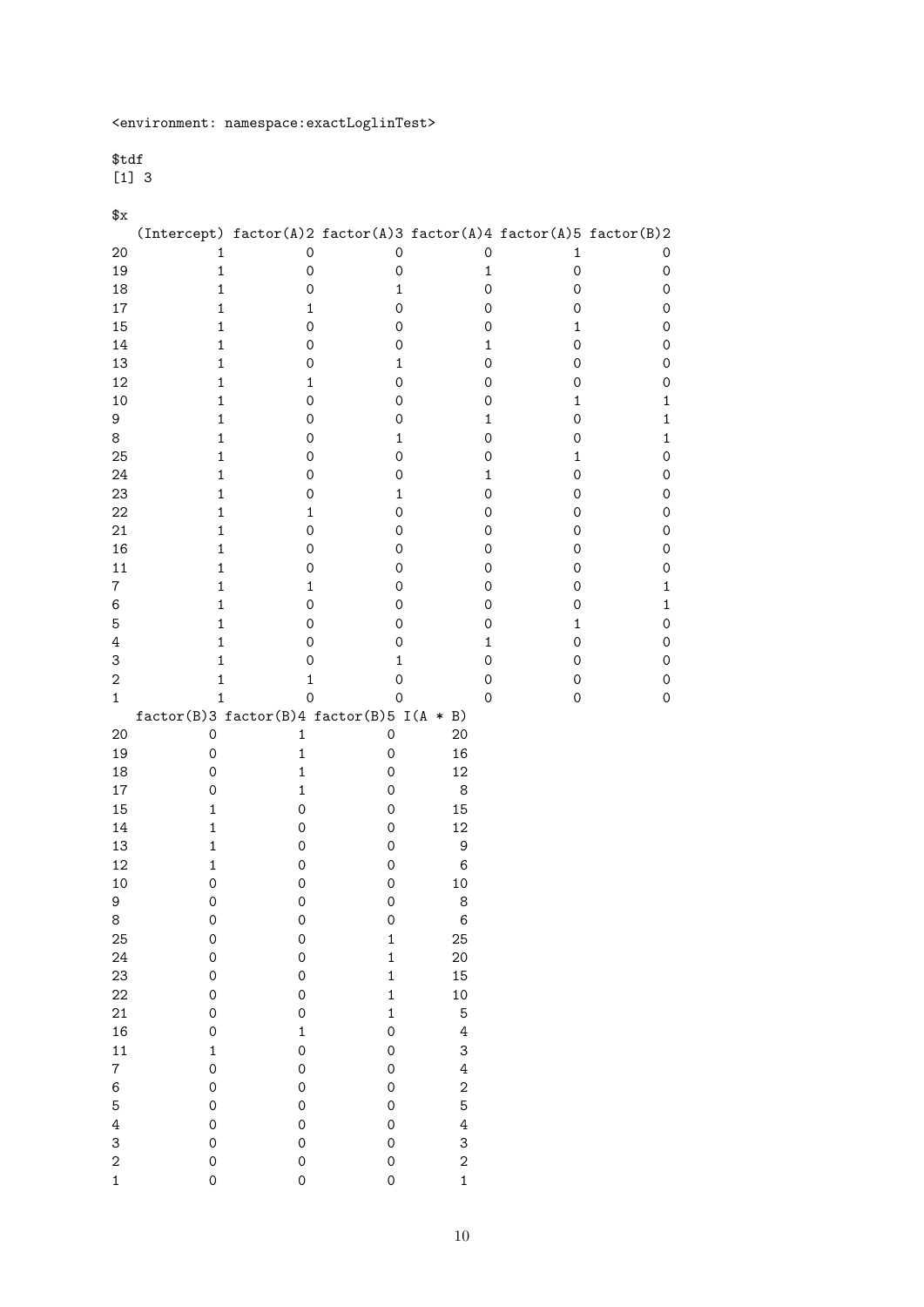| x1                     |                                                                         |                            |                            |                     |                     |                         |
|------------------------|-------------------------------------------------------------------------|----------------------------|----------------------------|---------------------|---------------------|-------------------------|
|                        | (Intercept) factor(A)2 factor(A)3 factor(A)4 factor(A)5 factor(B)2      |                            |                            |                     |                     |                         |
| 20                     | 1                                                                       | 0                          | 0                          | 0                   | 1                   | 0                       |
| 19                     | $\mathbf{1}$                                                            | 0                          | 0                          | $\mathbf{1}$        | 0                   | 0                       |
| 18                     | 1                                                                       | 0                          | 1                          | 0                   | 0                   | 0                       |
| 17                     | 1                                                                       | 1                          | 0                          | 0                   | 0                   | 0                       |
| 15                     | 1                                                                       | 0                          | 0                          | 0                   | 1                   | 0                       |
| 14                     | 1                                                                       | 0                          | 0                          | 1                   | 0                   | 0                       |
| 13<br>12               | 1                                                                       | 0                          | 1<br>0                     | 0                   | 0                   | 0                       |
| 10                     | 1<br>1                                                                  | 1<br>0                     | 0                          | 0<br>0              | 0<br>1              | 0<br>1                  |
| 9                      | 1                                                                       | 0                          | 0                          | 1                   | 0                   | 1                       |
| 8                      | 1                                                                       | 0                          | 1                          | 0                   | 0                   | 1                       |
| 25                     | 1                                                                       | 0                          | 0                          | 0                   | 1                   | 0                       |
| 24                     | 1                                                                       | 0                          | 0                          | 1                   | 0                   | 0                       |
| 23                     | 1                                                                       | 0                          | 1                          | 0                   | 0                   | 0                       |
| 22                     | 1                                                                       | 1                          | 0                          | 0                   | 0                   | 0                       |
|                        | $factor(B)3 factor(B)4 factor(B)5 I(A * B)$                             |                            |                            |                     |                     |                         |
| 20                     | 0                                                                       | 1                          | 0                          | 20                  |                     |                         |
| 19                     | 0                                                                       | 1                          | $\mathbf 0$                | 16                  |                     |                         |
| 18                     | 0                                                                       | 1                          | 0                          | 12                  |                     |                         |
| 17                     | 0                                                                       | 1                          | 0                          | 8                   |                     |                         |
| 15                     | 1                                                                       | 0                          | 0                          | 15                  |                     |                         |
| 14                     | 1                                                                       | 0                          | 0                          | 12                  |                     |                         |
| 13<br>12               | 1<br>1                                                                  | 0<br>0                     | 0<br>0                     | 9<br>6              |                     |                         |
| 10                     | 0                                                                       | 0                          | 0                          | 10                  |                     |                         |
| 9                      | 0                                                                       | 0                          | 0                          | 8                   |                     |                         |
| 8                      | 0                                                                       | 0                          | 0                          | 6                   |                     |                         |
| 25                     | 0                                                                       | 0                          | 1                          | 25                  |                     |                         |
| 24                     | 0                                                                       | 0                          | 1                          | 20                  |                     |                         |
| 23                     | 0                                                                       | 0                          | $\mathbf{1}$               | 15                  |                     |                         |
| 22                     | 0                                                                       | 0                          | 1                          | 10                  |                     |                         |
|                        |                                                                         |                            |                            |                     |                     |                         |
|                        | \$x2invt                                                                |                            |                            |                     |                     |                         |
| 21                     | (Intercept) factor(A)2 factor(A)3 factor(A)4 factor(A)5 factor(B)2<br>0 | 0                          | 0                          | 0                   | 0                   | 0                       |
| 16                     | 0                                                                       | 0                          | $\mathbf 0$                | $\mathbf 0$         | 0                   | 0                       |
| 11                     | 0                                                                       | 0                          | $\mathsf{O}\xspace$        | $\mathbf 0$         | $\mathsf{O}\xspace$ | $\mathsf{O}\xspace$     |
| $\boldsymbol{7}$       | $-1$                                                                    | $-1$                       | $-2$                       | $-3$                | $-4$                | $-1$                    |
| 6                      | $\mathbf 1$                                                             | 1                          | $\overline{\mathbf{c}}$    | 3                   | $\overline{4}$      | $\overline{\mathbf{c}}$ |
| 5                      | $\mathsf{O}\xspace$                                                     | 0                          | $\mathbf 0$                | $\mathbf 0$         | $\mathbf 1$         | $\mathsf{O}\xspace$     |
| $\,4$                  | $\mathsf{O}\xspace$                                                     | 0                          | 0                          | $\mathbf 1$         | $\mathbf 0$         | $\mathsf{O}\xspace$     |
| 3                      | 0                                                                       | 0                          | $\mathbf{1}$               | $\mathsf{O}\xspace$ | $\mathsf{O}\xspace$ | $\mathsf{O}\xspace$     |
| $\mathbf 2$            | $\mathbf 1$                                                             | 2                          | $\overline{2}$             | 3                   | $\bf 4$             | $\mathbf 1$             |
| $\mathbf{1}$           | 0                                                                       | $-2$                       | $-3$                       | $-4$                | $-5$                | $-2$                    |
|                        | $factor(B)3 factor(B)4 factor(B)5 I(A * B)$                             |                            |                            |                     |                     |                         |
| 21                     | $\mathsf O$                                                             | $\mathsf{O}\xspace$        | $\mathbf 1$                | 0                   |                     |                         |
| 16                     | $\mathbf 0$                                                             | $\mathbf 1$<br>$\mathbf 0$ | $\mathbf 0$<br>$\mathbf 0$ | $\mathsf{O}\xspace$ |                     |                         |
| 11<br>$\boldsymbol{7}$ | $\mathbf 1$<br>$-2$                                                     | -3                         | $-4$                       | 0<br>$\mathbf{1}$   |                     |                         |
| 6                      | $\boldsymbol{2}$                                                        | 3                          | $\ensuremath{4}$           | $-1$                |                     |                         |
| 5                      | $\mathsf{O}\xspace$                                                     | $\mathbf 0$                | $\mathsf{O}\xspace$        | $\mathbf 0$         |                     |                         |
| $\,4$                  | $\mathsf O$                                                             | $\mathsf{O}\xspace$        | $\mathsf{O}\xspace$        | 0                   |                     |                         |
| 3                      | $\mathsf{O}\xspace$                                                     | $\mathbf 0$                | $\mathsf{O}\xspace$        | 0                   |                     |                         |
| $\boldsymbol{2}$       | $\mathbf 2$                                                             | 3                          | $\ensuremath{4}$           | $-1$                |                     |                         |
| $\mathbf 1$            | -3                                                                      | $-4$                       | $-5$                       | $\mathbf 1$         |                     |                         |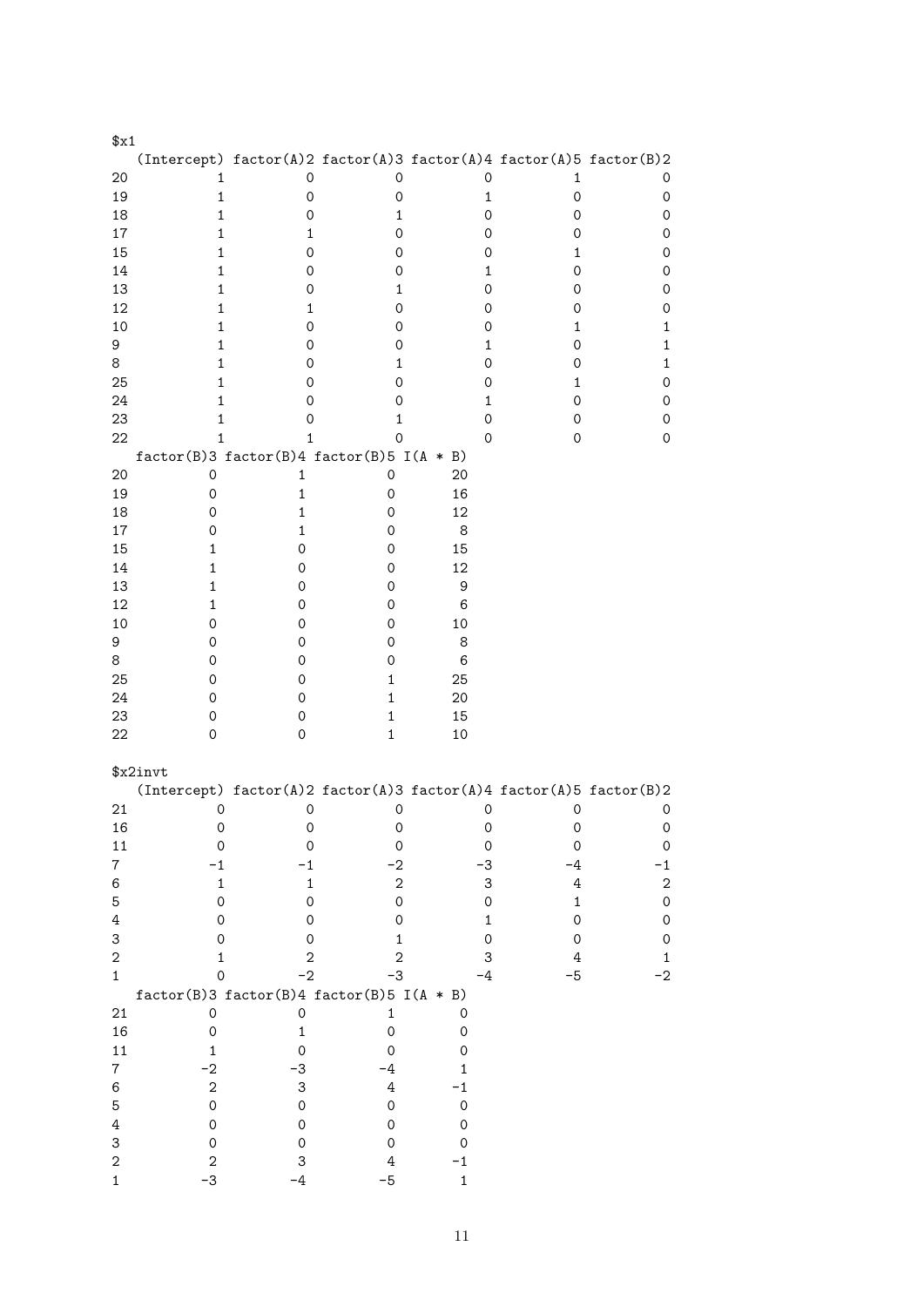$\frac{4}{9}$ 20 19 18 17 15 14 13 12 10 9 8 25 24 23 22 21 16 11 7 6 5 4 3 2 1 0 7 14 1 0 0 36 2 0 0 14 3 0 3 0 0 0 0 7 5 0 0 2 2 22 \$ord [1] 20 19 18 17 15 14 13 12 10 9 8 25 24 23 22 21 16 11 7 6 5 4 3 2 1 \$glm.fit Call:  $glm(formula = formula, family = poisson, data = data, x = TRUE,$  $y = TRUE$ Coefficients: (Intercept) factor(A)2 factor(A)3 factor(A)4 factor(A)5 factor(B)2 1.188 -3.643 -6.501 -15.507 -24.718 -3.199<br>or(B)3 factor(B)4 factor(B)5 I(A \* B)  $factor(B)3$   $factor(B)4$   $factor(B)5$   $I(A * B)$ <br>-7.915 -14.176 -22.186 1.863  $-14.176$ Degrees of Freedom: 24 Total (i.e. Null); 15 Residual Null Deviance: 267.7 Residual Deviance: 16.21 AIC: 82.48 \$maxiter [1] 10000 \$startiter [1] 1 \$sumdw [1] 0 \$sumdwsq [1] 0 \$sumw [1] 0 \$sumwsq  $[1] 0$ \$phat [1] NaN \$mcse [1] NaN \$perpos [1] 0 attr(,"class") [1] "babSummary"

The previous code chunk takes about 1 minute on my laptop. It is worth comparing these results to the asymptotic Chi-squared results

 $>$  pchisq(c(16.214, 14.729), 15, lower.tail = FALSE)

[1] 0.3679734 0.4711083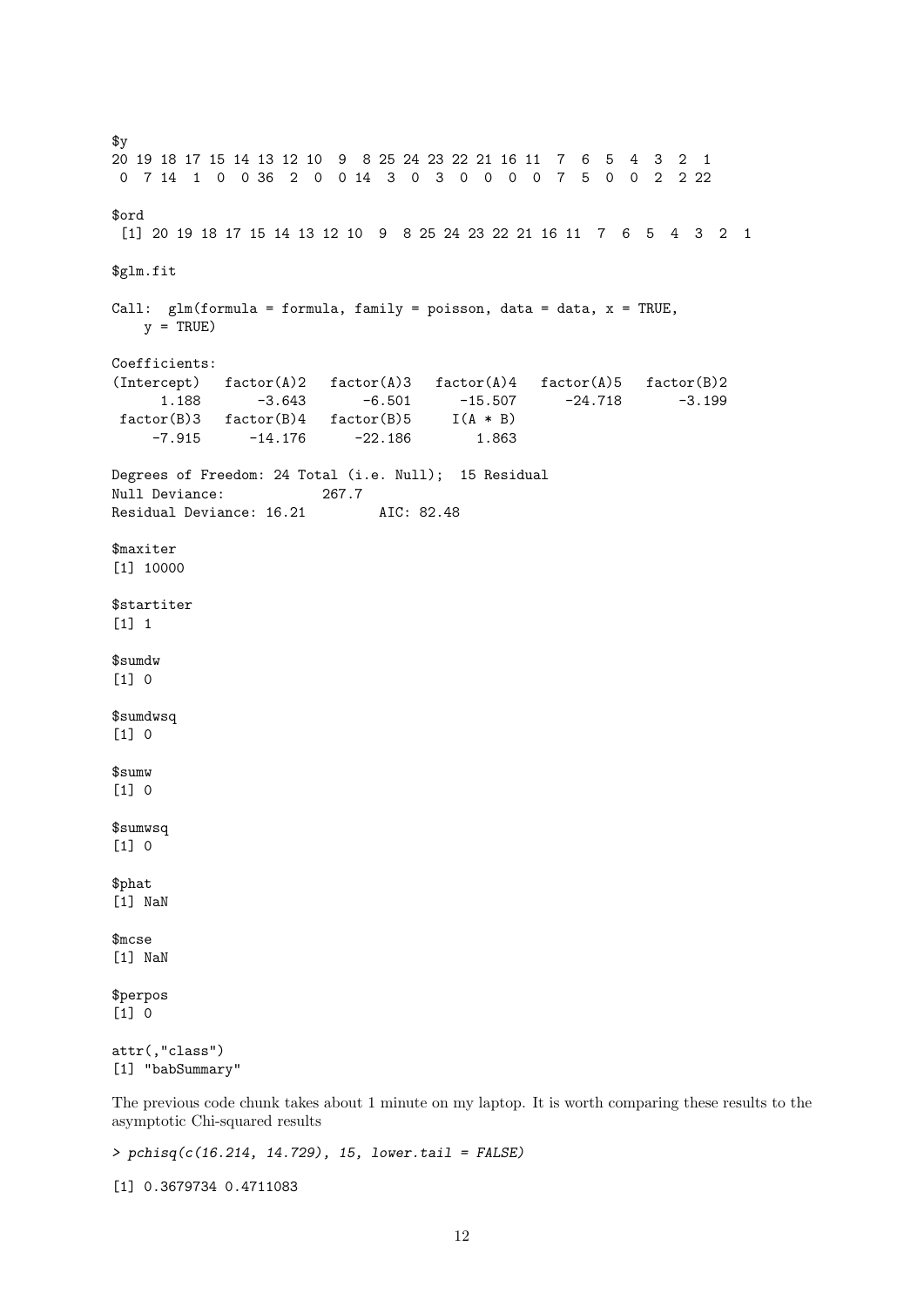### 3.3 Alligator Food Choice Data Using MCMC

In this example we illustrate the algorithm from[3] using the data and Poisson log-linear model from Table 3. The alligator data is a good choice for MCMC as the percent of valid tables generated using method = "bab" is very small, less than 1% of the tables simulated. It is often the case that the MCMC algorithm will be preferable when the table is large and/or sparse. Of course, using MCMC introduces further complications in reliably running and using the output of the algorithm.

The algorithm from [3] uses local moves to reduce the number of tables with negative entries that the chain produces. You can specify this method by using method = "cab". The parameter p represents the average proportion of table entries left fixed. So a chain with p=.9 will leave most of the table entries fixed from one iteration to the next. A high value of p will result in a high proportion of valid (non-negative) simulated tables. Too large of a value of p causes the chain to mix slowly because the tables will be very similar from one iteration to the next. However, it is sometimes the case that a small value of p will produce too many tables with negative entries. Hence the Metropolis/Hastings/Green algorithm will stay at the current table for long periods and again result in a slowly mixing chain. It is also worth mentioning that for large values of p the algorithm is theoretically irreducible, but may not be practically irreducible. Therefore, it is advisable to both tinker with the chain some and make final runs using multiple values of p.

The program allows for the option to save the chain goodness of fit statistics, so that some initial tinkering can be performed. This is specified with the savechain = TRUE option. If using impartance sampling, method = "bab", then savechain saves both the statistic values and the importance weights on the log scale.

```
> data(alligator.dat)
 alligator.mcx \leq mcexact(y \leq (lake + gender + size) * food + lake * gender * size,
+ data = alligator.dat,
+ nosim = 10 \hat{ } 3,
+ method = "cab",
                     savechain = TRUE.
+ batchsize = 100,
+p = .4)
> summary(alligator.mcx)
$conde1
      75 74 73 72 70 69 68
1.31600087 0.48346172 0.18073692 6.51660315 1.13800295 0.81453108 0.25072319
      67 60 59 58 57 55 54
1.60473559 0.18105409 0.13394981 0.26096632 0.21080481 1.97444067 0.52630855
      53 52 50 49 48 47 40
1.21928164 6.54106633 5.63440188 2.92618991 5.58172191 5.31553870 0.13185304
      39 38 37 35 34 33 32
0.07554443 0.51708045 0.55718074 0.79011836 0.16310491 1.32752883 9.50014868
      30 29 28 27 20 19 18
1.78879234 0.71943767 4.82138891 6.12481782 1.78671996 1.50458067 0.82331031
      17 80 79 78 77
0.24350239 1.03386967 1.05416634 0.33141537 1.79927933
$condv1
 0.8158428899 -4.024685e-02 -1.553110e-02 -0.349190606 -0.1432926821
-0.0402468520 3.425437e-01 -6.423501e-03 -0.132000575 0.0112669026
-0.0155310983 -6.423501e-03 1.418543e-01 -0.056732328 0.0054324960
-0.3491906063 -1.320006e-01 -5.673233e-02 1.944240192 0.0541580685
-0.1432926821 1.126690e-02 5.432496e-03 0.054158069 0.7401576216
 0.0126479801 -6.698040e-02 2.194671e-03 0.021894398 -0.0553905322
 0.0051999933 1.668882e-03 -4.001101e-02 0.018815577 -0.0196291578
 0.0427174386 1.701258e-02 1.118021e-02 -0.206501050 -0.1424549232
```
-0.0107478602 9.515460e-04 3.247559e-04 0.007024218 -0.0004989307 0.0009304963 -5.024699e-03 2.000605e-04 0.004639496 -0.0013730257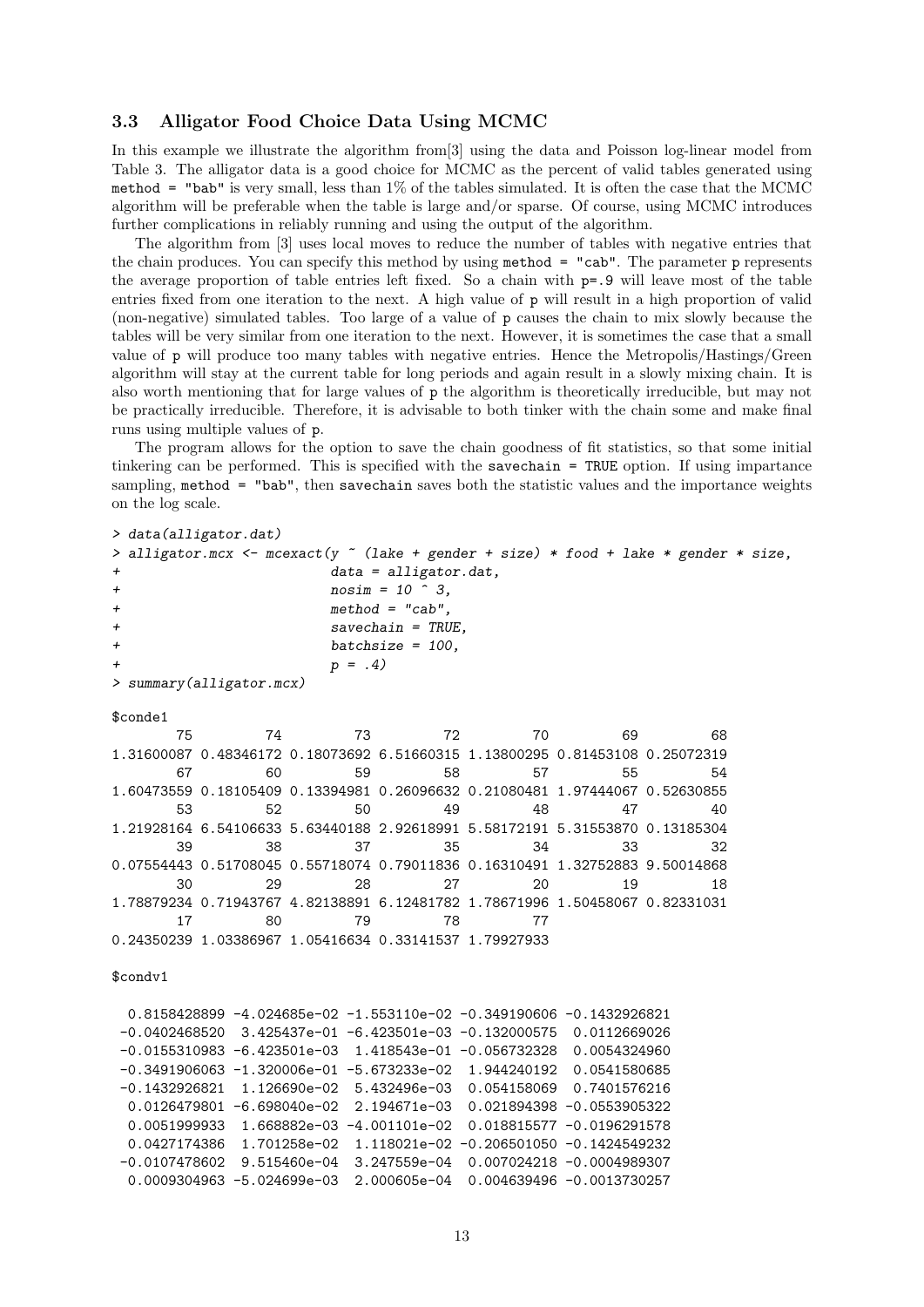| 0.0020305479                    |                                                             |                                         | 1.354304e-03 -1.518614e-03 -0.002545615 -0.0007124931                        |
|---------------------------------|-------------------------------------------------------------|-----------------------------------------|------------------------------------------------------------------------------|
| 0.0045797255                    | 1.497876e-03                                                | 5.267360e-04 -0.023797868               | 0.0028035524                                                                 |
| $-0.1980993866$                 | 6.075710e-03                                                | 5.407843e-03                            | 0.184127587<br>0.1496365772                                                  |
|                                 | 0.0078073066 -6.873110e-02                                  | 1.977967e-03                            | $-0.0136143474$<br>0.056534616                                               |
| 0.0102063142                    |                                                             | 2.962669e-03 -3.255049e-02              | 0.042264127 -0.0142522175                                                    |
| 0.1366844470                    | 4.568478e-02                                                | 1.659121e-02                            | $-0.517973431$<br>$-0.0627665744$                                            |
|                                 | $0.1993899950 -1.367119e-02$                                |                                         | $-9.238751e-03 -0.110748159 -0.2337196537$                                   |
| $-0.0140866155$                 |                                                             | 9.559156e-02 -3.555370e-03 -0.054177923 | 0.0183523013                                                                 |
| $-0.0188685469$                 | $-7.591748e-03$                                             | 4.410161e-02 -0.012509049               | 0.0190353775                                                                 |
| $-0.0920784386$                 |                                                             | $-4.329516e-02 -1.459001e-02$           | 0.361106082<br>0.0891353606                                                  |
| $-0.0080752925$                 | 1.324869e-04                                                | 2.071072e-04                            | 0.004468277 -0.0004131863                                                    |
|                                 | $-0.0003415250 -3.020569e-03$                               | 9.053576e-05                            | 0.002609869<br>$-0.0006105333$                                               |
| $-0.0016771963$                 | 2.878589e-05                                                | $-2.867681e-03$                         | $-0.003494169$<br>$-0.0009174062$                                            |
| 0.0074260713                    | 2.258904e-03                                                | 1.114944e-03                            | $-0.050775447$<br>0.0030639985                                               |
|                                 | $-0.0849167457 -2.050967e-03$                               | 1.872812e-03                            | 0.068924106<br>0.0719471826                                                  |
|                                 | $-0.0003087532 -2.193521e-02$                               | 5.410853e-04                            | 0.017323964<br>$-0.0013128616$                                               |
|                                 | $-0.0105051563 -5.477681e-03 -3.527090e-02$                 |                                         | 0.048514814<br>0.0065273111                                                  |
| 0.0687785132                    | 2.385286e-02                                                | 1.798516e-02                            | $-0.556154021$<br>$-0.0165875622$                                            |
| 0.0895235521                    |                                                             | 1.612037e-03 -2.541660e-03              | $-0.056763707 -0.0857398927$                                                 |
| 0.0001866741                    |                                                             | 2.717585e-02 -7.686077e-04 -0.018541918 | 0.0017031657                                                                 |
|                                 |                                                             |                                         | $-0.0082281417$                                                              |
| 0.0102985658<br>$-0.0562173667$ | 5.228012e-03                                                | 4.154175e-02 -0.030921208               |                                                                              |
|                                 |                                                             | $-2.215968e-02 -1.715349e-02$           | 0.505456857<br>0.0177359687                                                  |
|                                 | $-0.0052008245 -7.118337e-03 -2.684526e-04$                 |                                         | 0.004642330<br>$-0.0863596513$                                               |
| $-0.0037068574$                 |                                                             | 3.700360e-02 -1.540702e-03              | $-0.015858387$<br>0.0046324516                                               |
| 0.0008862818                    | $-2.389580e-03$                                             | 6.526212e-03                            | $-0.009244601$<br>0.0021926126                                               |
|                                 | 0.0022527803 -1.239194e-03                                  | 2.709523e-04 -0.010948376               | 0.0042210349                                                                 |
| $-0.2410652748$                 | 1.935201e-02                                                | 6.659537e-03                            | 0.082691382<br>$-0.2126596733$                                               |
|                                 | 0.0155880999 -1.594698e-01                                  | 3.834239e-03                            | 0.056894076<br>0.0217753875                                                  |
| 0.0064294250                    |                                                             | 4.752970e-03 -5.802036e-02              | 0.013744369<br>0.0068771464                                                  |
| 0.0956599413                    | 4.855803e-02                                                | 1.879302e-02 -0.603778526               | 0.0232833502                                                                 |
|                                 |                                                             |                                         |                                                                              |
| 0.0126479801                    | 0.0051999933                                                | 0.0427174386                            | $-0.0107478602$<br>9.304963e-04                                              |
| $-0.0669804029$                 | 0.0016688823                                                | 0.0170125805                            | 0.0009515460<br>$-5.024699e-03$                                              |
|                                 | 0.0021946710 -0.0400110088                                  | 0.0111802099                            | 2.000605e-04<br>0.0003247559                                                 |
| 0.0218943983                    |                                                             | 0.0188155772 -0.2065010499              | 4.639496e-03<br>0.0070242177                                                 |
|                                 | $-0.0553905322 -0.0196291578 -0.1424549232$                 |                                         | $-0.0004989307$<br>$-1.373026e-03$                                           |
|                                 | 0.4699468498 -0.0123104240 -0.0821830095 -0.0022970012      |                                         | 1.151175e-02                                                                 |
|                                 |                                                             |                                         | $-0.0123104240$ 0.1777975938 $-0.0324663406$ $-0.0010022218$ $-1.121173e-03$ |
|                                 | $-0.0821830095 -0.0324663406$                               |                                         | 1.0664840652  0.0033920589 -2.549591e-04                                     |
|                                 | $-0.0022970012 -0.0010022218$                               |                                         | 0.0033920589  0.1407906696 -2.286272e-02                                     |
|                                 |                                                             |                                         | $0.0115117504 -0.0011211725 -0.0002549591 -0.0228627205$ 1.069917e-01        |
|                                 | $-0.0034299062$ 0.0045169851                                |                                         | 0.0030080740 -0.0420030278 -3.002572e-02                                     |
|                                 |                                                             |                                         | $-0.0020880710 -0.0008521845 -0.0088988247 -0.0374788962 -2.663943e-02$      |
|                                 |                                                             |                                         | $-0.0133854403 -0.0085222713 -0.0618389683 -0.0462481557$<br>5.159438e-03    |
|                                 | $0.0922495421 - 0.0037306178 - 0.0296581971$                |                                         | 0.0056789335 -2.767602e-02                                                   |
| $-0.0064150666$                 |                                                             |                                         |                                                                              |
|                                 |                                                             | 0.0406810936 -0.0145578408              | 0.0147496924<br>9.484085e-03                                                 |
|                                 | $-0.0410168313 - 0.0138090712$                              | 0.2110348280                            | 0.0191931125<br>1.080015e-02                                                 |
|                                 | 0.0189441710 0.0105416530                                   |                                         | $0.0975417670 - 0.0913671295$<br>1.576411e-02                                |
| $-0.1193893942$                 | 0.0050729944                                                | 0.0404832621                            | 0.0160377018 -7.596599e-02                                                   |
|                                 | 0.0107283400 -0.0487382052                                  | 0.0166439096                            | 0.0322719142<br>2.399055e-02                                                 |
| 0.0403061795                    |                                                             | 0.0114673746 -0.3465284760              | 0.0183331781<br>1.530134e-02                                                 |
|                                 | $-0.0003138193 - 0.0006671666$                              |                                         | 0.0027339907 -0.0032659214 -1.864083e-05                                     |
|                                 | $0.0067659440 -0.0005726100$                                | 0.0000333626                            | 0.0001957909 -2.969134e-03                                                   |
| $-0.0009585807$                 | 0.0081423905                                                | 0.0068915377                            | 0.0059071292<br>4.404260e-03                                                 |
|                                 | $-0.0011963837 -0.0020195148 -0.0188973131 -0.0003265022$   |                                         | 8.651739e-05                                                                 |
|                                 | $0.0010770017 - 0.0028448799 - 0.0308240999 - 0.0048706854$ |                                         | 3.978516e-04                                                                 |
|                                 | $0.0288261683 - 0.0009880553 - 0.0103895660$                |                                         | 0.0006047980 -3.078922e-03                                                   |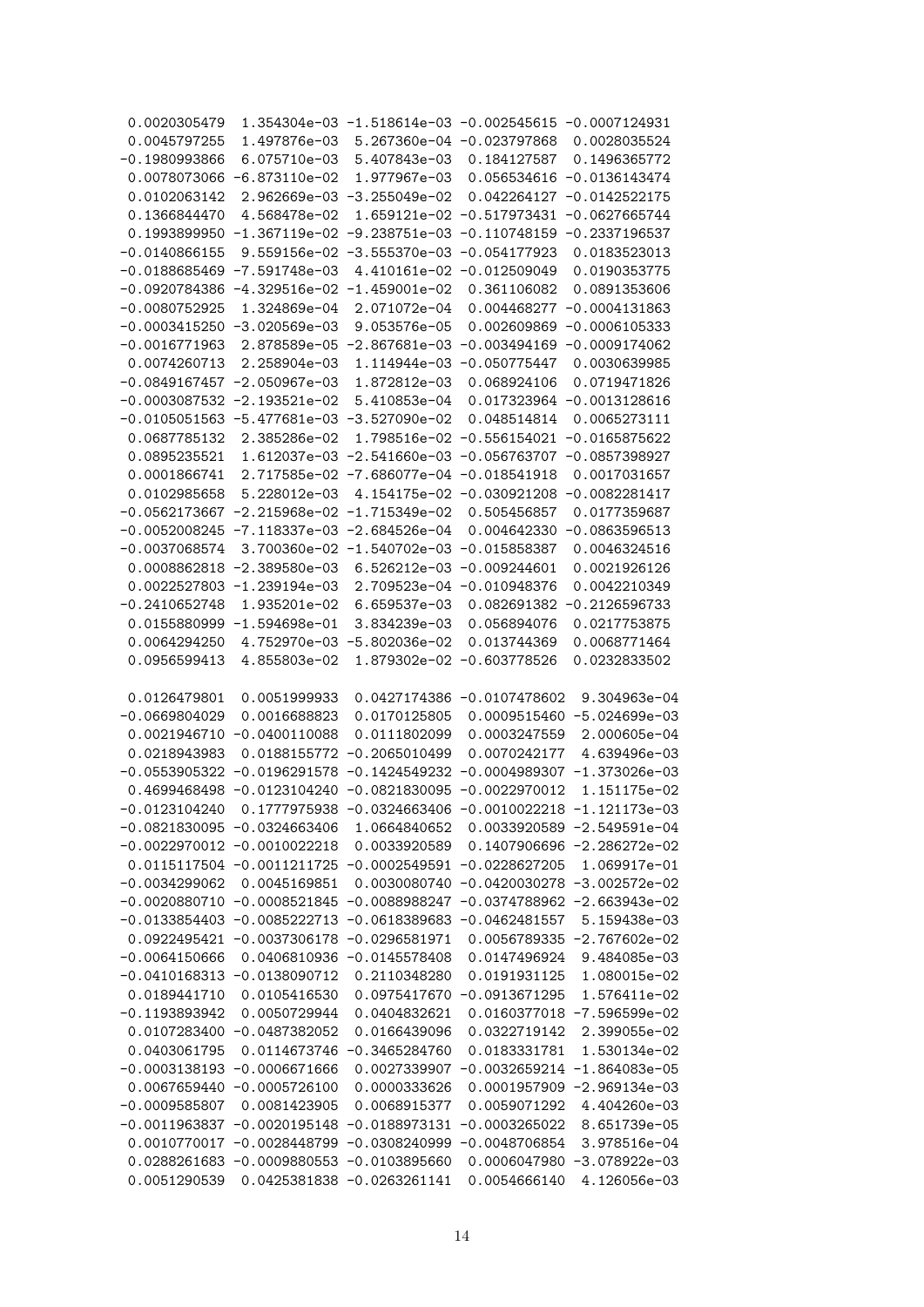| $-0.0064310939 - 0.0138033770$ |                                                 |                                 | 0.2932539021 -0.0020637710 -6.395668e-04                                       |                               |  |
|--------------------------------|-------------------------------------------------|---------------------------------|--------------------------------------------------------------------------------|-------------------------------|--|
| $-0.0010315134$ 0.0035525044   |                                                 | 0.0344151709                    |                                                                                | 0.0029796051 -3.912278e-04    |  |
| $-0.0369965501$                | 0.0015564646                                    |                                 | 0.0115881677 -0.0007040545                                                     | 4.921347e-03                  |  |
| $-0.0049868857 -0.0513676031$  |                                                 |                                 | $0.0227106812 -0.0075922700 -6.167792e-03$                                     |                               |  |
| 0.0067072418                   |                                                 | 0.0135653298 -0.3489096838      | 0.0056361985                                                                   | 1.550741e-03                  |  |
|                                |                                                 |                                 | $0.0007924853 - 0.0005548973 - 0.0040734208 - 0.0302563131$                    | 7.942514e-03                  |  |
|                                | $-0.0072037068 - 0.0015637203 - 0.0052136601$   |                                 |                                                                                | $0.0075861027 -3.075352e-02$  |  |
| $-0.0007833930$                |                                                 | 0.0003018796 -0.0123086040      | 0.0104799047                                                                   | 8.203715e-03                  |  |
|                                | $0.0008049234 -0.0001603018 -0.0268160003$      |                                 | 0.0014269821                                                                   | 1.287728e-03                  |  |
| 0.0244478758                   | 0.0079935766                                    |                                 | 0.0250158238 -0.0233704312                                                     | 4.201409e-03                  |  |
| $-0.2191987175$                | 0.0075580068                                    | 0.0330149286                    |                                                                                | 0.0052909104 -2.827038e-02    |  |
|                                | 0.0080217961 -0.0770320848                      | 0.0089504876                    | 0.0043979191                                                                   | 3.485831e-03                  |  |
| 0.0353895251                   |                                                 | 0.0107155495 -0.2959519775      | 0.0087738144                                                                   | 8.881541e-03                  |  |
|                                |                                                 |                                 |                                                                                |                               |  |
| 0.0020305479                   |                                                 | 0.0045797255 -1.980994e-01      | 0.0078073066                                                                   | 0.0102063142                  |  |
| 0.0013543036                   | 0.0014978761                                    |                                 | 6.075710e-03 -0.0687311011                                                     | 0.0029626691                  |  |
| $-0.0015186139$                | 0.0005267360                                    | 5.407843e-03                    |                                                                                | 0.0019779671 -0.0325504915    |  |
|                                | $-0.0025456149 - 0.0237978676$                  | 1.841276e-01                    | 0.0565346157                                                                   | 0.0422641267                  |  |
| $-0.0007124931$                | 0.0028035524                                    |                                 | 1.496366e-01 -0.0136143474 -0.0142522175                                       |                               |  |
|                                | $-0.0034299062 -0.0020880710 -1.338544e-02$     |                                 |                                                                                | $0.0922495421 - 0.0064150666$ |  |
|                                |                                                 |                                 | 0.0045169851 -0.0008521845 -8.522271e-03 -0.0037306178                         | 0.0406810936                  |  |
|                                |                                                 |                                 | $0.0030080740 -0.0088988247 -6.183897e-02 -0.0296581971 -0.0145578408$         |                               |  |
|                                | $-0.0420030278 - 0.0374788962 - 4.624816e - 02$ |                                 | 0.0056789335                                                                   | 0.0147496924                  |  |
|                                | $-0.0300257241 -0.0266394265$                   |                                 | 5.159438e-03 -0.0276760239                                                     | 0.0094840853                  |  |
|                                | 0.1718084526 -0.0494526993                      | 1.537225e-02                    |                                                                                | 0.0077831025 -0.0607035817    |  |
| $-0.0494526993$                | 0.1585909826                                    | 1.904074e-02                    | 0.0088418845                                                                   | 0.0215914319                  |  |
| 0.0153722508                   | 0.0190407350                                    |                                 | 9.145374e-01 -0.0668014199 -0.1176860809                                       |                               |  |
| 0.0077831025                   |                                                 | $0.0088418845 - 6.680142e - 02$ |                                                                                | 0.3215796804 -0.0370742254    |  |
| $-0.0607035817$                |                                                 |                                 | 0.0215914319 -1.176861e-01 -0.0370742254                                       | 0.6085968528                  |  |
| 0.0278206701                   |                                                 |                                 | $-0.0663303568 - 4.807257e - 01 - 0.1381671907 - 0.3107271639$                 |                               |  |
| 0.0312802546                   |                                                 | $0.0191538978 -4.635803e-01$    | 0.0495094373                                                                   | 0.0711436767                  |  |
| 0.0225639360                   | 0.0172948393                                    |                                 | 4.854106e-02 -0.2137723814                                                     | 0.0235998902                  |  |
| $-0.1307969846$                | 0.0344243907                                    | 6.743091e-02                    |                                                                                | 0.0239238152 -0.3683467327    |  |
|                                | 0.0343035956 -0.0917555929                      | 1.713166e-01                    | 0.0650401894                                                                   | 0.1565394565                  |  |
| 0.0026361368                   |                                                 | $0.0005520898 - 1.233563e - 02$ | 0.0005286044                                                                   | 0.0050599043                  |  |
| 0.0018306898                   | 0.0005905866                                    |                                 | 8.828207e-05 -0.0068328922                                                     | 0.0029809887                  |  |
| $-0.0269601665$                | 0.0085506529                                    | 8.740781e-03                    |                                                                                | 0.0027425457 -0.0521044107    |  |
|                                | 0.0100231951 -0.0099735877                      | 7.719214e-03                    |                                                                                | 0.0028308240  0.0176508644    |  |
|                                |                                                 |                                 | $0.0029767060$ $0.0003022203$ $-1.638771e-01$ $0.0012566405$ $0.0285369530$    |                               |  |
|                                |                                                 |                                 | 0.0011702958  0.0004960990  5.296996e-04 -0.0342591332  0.0060393209           |                               |  |
|                                |                                                 |                                 | $-0.0216164891$ 0.0043688967 3.849739e-02 0.0104258340 -0.3055965349           |                               |  |
|                                |                                                 |                                 | 0.0078809809 -0.0076458349 1.668007e-01 0.0455489802 0.1953557053              |                               |  |
|                                |                                                 |                                 | $-0.0041195445$ 0.0022932975 1.764678e-01 -0.0027174578 -0.0373721063          |                               |  |
|                                |                                                 |                                 | $-0.0026895340 -0.0005066030 -1.233410e-03$ 0.0432829004 -0.0098612167         |                               |  |
|                                |                                                 |                                 | $0.0300545227 - 0.0053338500 - 5.242853e - 02 - 0.0153484186 0.3636482428$     |                               |  |
|                                |                                                 |                                 | $-0.0049405014 -0.0047913569 -1.543108e-01 -0.0464030121 -0.1943050371$        |                               |  |
|                                |                                                 |                                 | $0.0110257996$ 0.0031221958 2.323909e-02 -0.0095204502 -0.0065092455           |                               |  |
|                                |                                                 |                                 | $0.0104701647$ 0.0049723134 -7.438347e-03 0.0245082784 -0.0046016531           |                               |  |
|                                |                                                 |                                 |                                                                                |                               |  |
|                                |                                                 |                                 | $-0.0395963274$ 0.0089755435 -4.592797e-03 -0.0046054720 0.0056462534          |                               |  |
|                                |                                                 |                                 | $0.0015435686 - 0.0054937043 - 1.777478e - 03 - 0.0020498769$ 0.0005614384     |                               |  |
|                                |                                                 |                                 | $0.0040343291$ 0.0075599150 -4.487586e-02 0.0031110794 0.0013684638            |                               |  |
|                                |                                                 |                                 | $0.0063176806$ 0.0083299532 3.964997e-03 -0.0294235374 -0.0001360425           |                               |  |
|                                |                                                 |                                 | $-0.0192634126$ 0.0053647356 3.678396e-03 0.0010115479 -0.0196713847           |                               |  |
|                                |                                                 |                                 | 0.0052224958 -0.0372803569 3.207155e-02 0.0065124972 0.0160335874              |                               |  |
|                                |                                                 |                                 |                                                                                |                               |  |
|                                |                                                 |                                 | $0.136684447$ 0.199389995 -0.014086615 -0.018868547 -0.092078439 -8.075292e-03 |                               |  |
|                                |                                                 |                                 | 0.045684776 -0.013671191 0.095591557 -0.007591748 -0.043295161 1.324869e-04    |                               |  |
|                                |                                                 |                                 | 0.016591212 -0.009238751 -0.003555370 0.044101605 -0.014590006 2.071072e-04    |                               |  |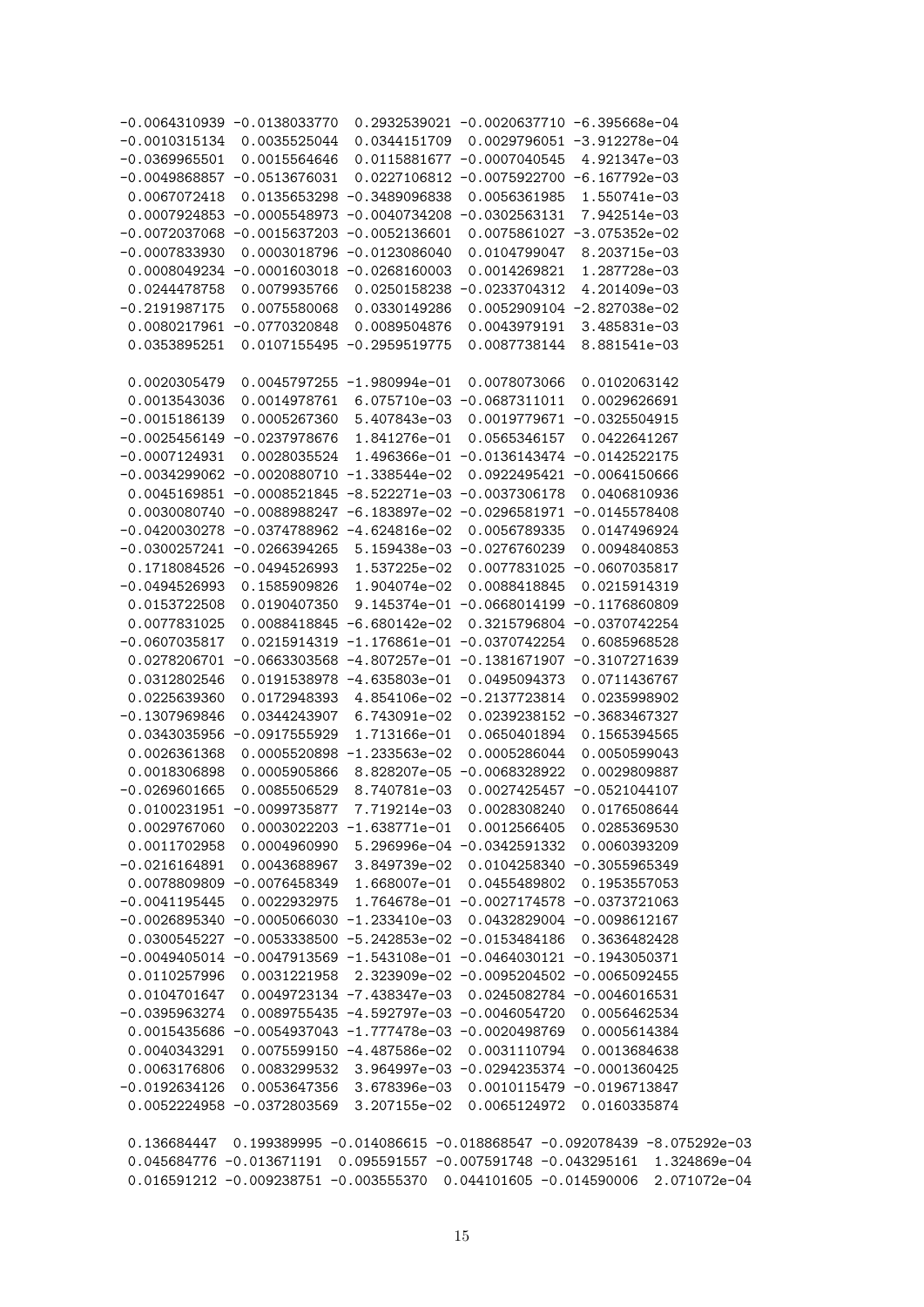|                | $-0.517973431 - 0.110748159 - 0.054177923 - 0.012509049$                |                                                    |                                          | 0.361106082                   | 4.468277e-03                           |
|----------------|-------------------------------------------------------------------------|----------------------------------------------------|------------------------------------------|-------------------------------|----------------------------------------|
|                | $-0.062766574 -0.233719654$                                             | 0.018352301                                        | 0.019035378                              |                               | 0.089135361 -4.131863e-04              |
| $-0.041016831$ |                                                                         | 0.018944171 -0.119389394                           | 0.010728340                              | 0.040306179                   | $-3.138193e-04$                        |
| $-0.013809071$ | 0.010541653                                                             |                                                    | 0.005072994 -0.048738205                 |                               | 0.011467375 -6.671666e-04              |
| 0.211034828    | 0.097541767                                                             | 0.040483262                                        |                                          | 0.016643910 -0.346528476      | 2.733991e-03                           |
|                | 0.019193113 -0.091367130                                                | 0.016037702                                        | 0.032271914                              | 0.018333178                   | $-3.265921e-03$                        |
| 0.010800152    |                                                                         | 0.015764113 -0.075965988                           | 0.023990547                              |                               | 0.015301337 -1.864083e-05              |
| 0.027820670    | 0.031280255                                                             |                                                    | 0.022563936 -0.130796985                 | 0.034303596                   | 2.636137e-03                           |
|                |                                                                         |                                                    |                                          |                               |                                        |
| $-0.066330357$ | 0.019153898                                                             | 0.017294839                                        |                                          | 0.034424391 -0.091755593      | 5.520898e-04                           |
| $-0.480725741$ | $-0.463580280$                                                          | 0.048541056                                        | 0.067430908                              | 0.171316639                   | $-1.233563e-02$                        |
| $-0.138167191$ |                                                                         | 0.049509437 -0.213772381                           | 0.023923815                              | 0.065040189                   | 5.286044e-04                           |
| $-0.310727164$ | 0.071143677                                                             |                                                    | 0.023599890 -0.368346733                 | 0.156539457                   | 5.059904e-03                           |
| 1.503918926    | 0.164600551                                                             | 0.071204797                                        |                                          | 0.167381313 -0.677100460      | 4.695245e-03                           |
| 0.164600551    |                                                                         | 1.252463499 -0.118296805 -0.192684682 -0.441662591 |                                          |                               | $-5.307306e-03$                        |
|                | 0.071204797 -0.118296805                                                |                                                    | $0.518281932 -0.073402417 -0.148750150$  |                               | $-3.581620e-04$                        |
|                | 0.167381313 -0.192684682 -0.073402417                                   |                                                    |                                          |                               | 0.893541760 -0.327086254 -6.944460e-04 |
|                | $-0.677100460 -0.441662591 -0.148750150 -0.327086254$                   |                                                    |                                          | 1.656756915                   | 6.742172e-03                           |
|                | 0.004695245 -0.005307306 -0.000358162 -0.000694446                      |                                                    |                                          | 0.006742172                   | 1.153530e-01                           |
|                | 0.002819630 -0.001191993                                                |                                                    | 0.004659606 -0.001781557                 |                               | 0.000383091 -4.778090e-03              |
|                | 0.026668139 -0.004665924 -0.005117530 -0.000641135                      |                                                    |                                          |                               | 0.016926474 -2.800300e-02              |
| $-0.037818899$ | 0.013909448                                                             | 0.002186016                                        |                                          |                               | 0.009837101 -0.043887524 -3.571017e-02 |
| 0.113147871    |                                                                         | 0.200781837 -0.003401055 -0.041407888              |                                          |                               | $-0.114822249 -3.614297e-02$           |
|                | 0.024669704 -0.002426615                                                |                                                    | 0.046490898 -0.009831266                 | $-0.027328022$                | 8.970305e-04                           |
|                | 0.195411776 -0.061092053                                                | $-0.019378781$                                     |                                          | 0.391373453 -0.202173393      | 9.953006e-03                           |
|                |                                                                         |                                                    |                                          |                               |                                        |
|                | $-0.629165812 -0.154036446 -0.045847810 -0.219482742$                   |                                                    |                                          | 0.674651768                   | 1.532328e-02                           |
|                | $-0.107238921 -0.240634075$                                             | 0.004451623                                        | 0.049488468                              | 0.133139452                   | $-7.117190e-02$                        |
| $-0.027149146$ |                                                                         | 0.003530685 -0.057050324                           | 0.012666865                              | 0.030896774                   | 3.613956e-03                           |
| $-0.211227649$ | 0.074212969                                                             |                                                    | 0.025406638 -0.456000489                 | 0.219987481                   | 1.867529e-02                           |
| 0.616341264    | 0.182605788                                                             | 0.053147674                                        | 0.233946502                              | $-0.789375048$                | 1.723452e-02                           |
|                | 0.008999189 -0.260972246                                                | 0.033519295                                        | 0.043431156                              | 0.063640040                   | $-2.159670e-02$                        |
| $-0.006044357$ |                                                                         | 0.039851777 -0.102017679                           | 0.013767105                              | 0.011765222                   | 2.062231e-03                           |
| 0.009181862    | 0.041829423                                                             |                                                    | 0.010906384 -0.121554621                 | 0.019396283                   | 6.943866e-03                           |
| 0.005061192    | 0.022461373                                                             | 0.007449918                                        | 0.006761405                              | $-0.060423423$                | 1.216517e-03                           |
| 0.031157969    | $-0.120722284$                                                          | 0.002607279                                        | 0.006424957                              | 0.067273836                   | $-1.716722e-02$                        |
|                | 0.015218451 -0.003257817 -0.014753543                                   |                                                    | $-0.005901417$                           | 0.022821510                   | 4.771677e-04                           |
| 0.009955762    |                                                                         | 0.003966056 -0.001104606 -0.026059722              |                                          | 0.014212452                   | 2.790378e-03                           |
| $-0.085044651$ | 0.090452799                                                             | 0.021723403                                        |                                          | 0.022042148 -0.280304823      | 7.033318e-03                           |
|                |                                                                         |                                                    |                                          |                               |                                        |
|                | -3.415250e-04 -1.677196e-03                                             |                                                    | 7.426071e-03 -0.0849167457 -0.0003087532 |                               |                                        |
|                | $-3.020569e-03$ 2.878589e-05                                            |                                                    | 2.258904e-03 -0.0020509665 -0.0219352061 |                               |                                        |
|                | $9.053576e-05 -2.867681e-03$                                            |                                                    | 1.114944e-03  0.0018728124  0.0005410853 |                               |                                        |
|                | 2.609869e-03 -3.494169e-03 -5.077545e-02 0.0689241062 0.0173239643      |                                                    |                                          |                               |                                        |
|                |                                                                         |                                                    |                                          |                               |                                        |
|                | $-6.105333e-04 -9.174062e-04$                                           | 3.063999e-03                                       |                                          | 0.0719471826 -0.0013128616    |                                        |
|                | 6.765944e-03 -9.585807e-04 -1.196384e-03                                |                                                    |                                          | 0.0010770017 0.0288261683     |                                        |
|                | $-5.726100e-04$ 8.142390e-03 -2.019515e-03 -0.0028448799 -0.0009880553  |                                                    |                                          |                               |                                        |
|                | $3.336260e-05$ 6.891538e-03 -1.889731e-02 -0.0308240999 -0.0103895660   |                                                    |                                          |                               |                                        |
|                | 1.957909e-04 5.907129e-03 -3.265022e-04 -0.0048706854                   |                                                    |                                          | 0.0006047980                  |                                        |
|                | $-2.969134e-03$ 4.404260e-03 8.651739e-05                               |                                                    |                                          | 0.0003978516 -0.0030789220    |                                        |
|                | 1.830690e-03 -2.696017e-02                                              | 1.002320e-02                                       | 0.0029767060                             | 0.0011702958                  |                                        |
|                | $5.905866e-04$ 8.550653e-03 -9.973588e-03                               |                                                    | 0.0003022203                             | 0.0004960990                  |                                        |
|                | 8.828207e-05 8.740781e-03                                               |                                                    | 7.719214e-03 -0.1638771363               | 0.0005296996                  |                                        |
| -6.832892e-03  | 2.742546e-03                                                            | 2.830824e-03                                       |                                          | $0.0012566405 - 0.0342591332$ |                                        |
|                | 2.980989e-03 -5.210441e-02                                              | 1.765086e-02                                       | 0.0285369530                             | 0.0060393209                  |                                        |
|                | 2.819630e-03 2.666814e-02 -3.781890e-02                                 |                                                    | 0.1131478711                             | 0.0246697038                  |                                        |
|                | $-1.191993e-03 -4.665924e-03$                                           | 1.390945e-02                                       |                                          | 0.2007818365 -0.0024266148    |                                        |
|                | 4.659606e-03 -5.117530e-03                                              |                                                    | 2.186016e-03 -0.0034010546               | 0.0464908983                  |                                        |
|                | $-1.781557$ e-03 -6.411350e-04 9.837101e-03 -0.0414078879 -0.0098312657 |                                                    |                                          |                               |                                        |
|                |                                                                         |                                                    |                                          |                               |                                        |
|                | 3.830910e-04  1.692647e-02  -4.388752e-02  -0.1148222493  -0.0273280220 |                                                    |                                          |                               |                                        |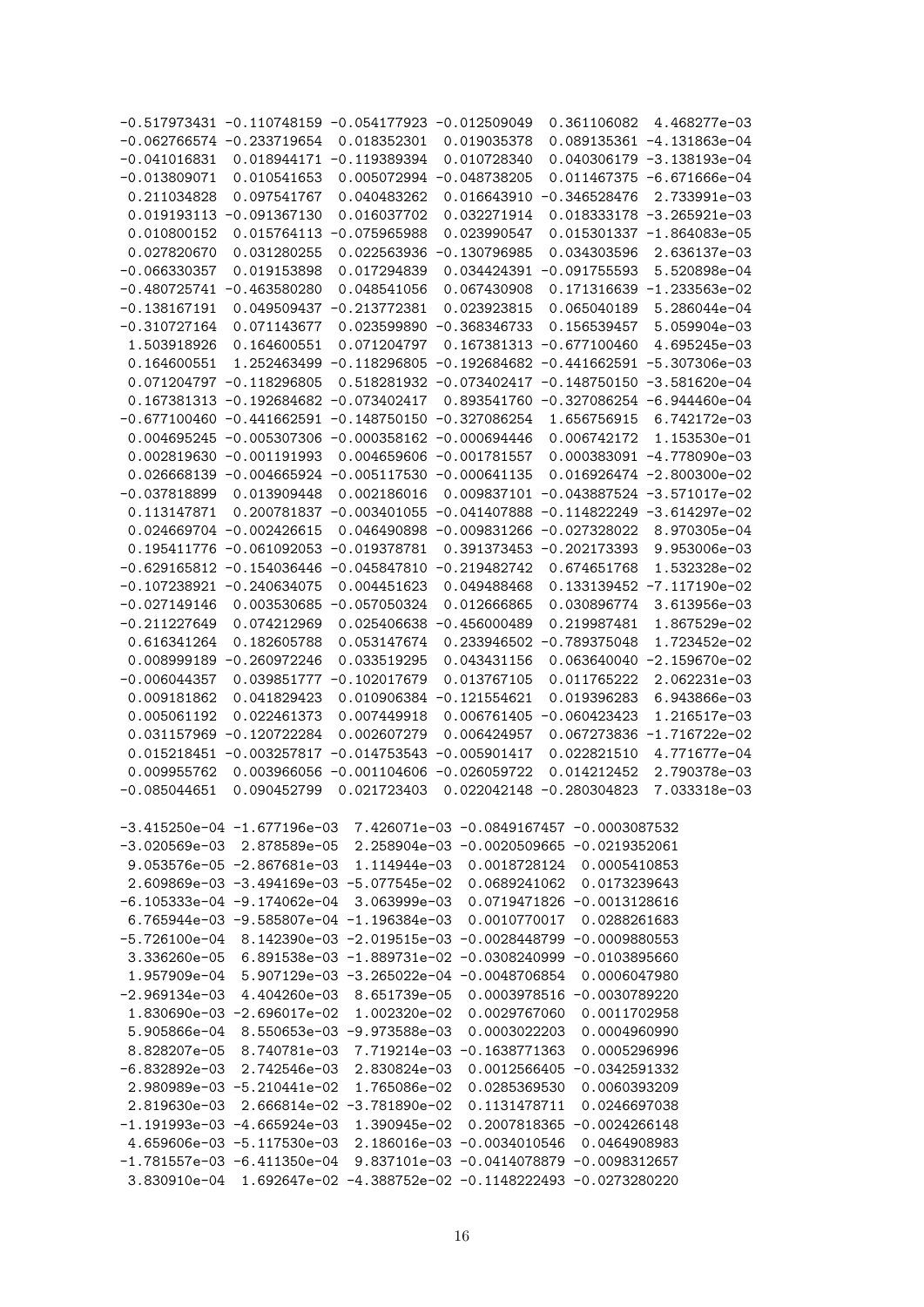|                 | -4.778090e-03 -2.800300e-02 -3.571017e-02 -0.0361429717               |                                                           |                 | 0.0008970305                                 |
|-----------------|-----------------------------------------------------------------------|-----------------------------------------------------------|-----------------|----------------------------------------------|
|                 | 6.557929e-02 -1.547777e-02 -1.943793e-02                              |                                                           |                 | 0.0005091210 -0.0138327064                   |
| $-1.547777e-02$ |                                                                       | 3.094219e-01 -1.160108e-01                                | 0.0086907879    | 0.0031034165                                 |
|                 | $-1.943793e-02 -1.160108e-01$                                         | 3.637149e-01                                              | 0.0187296685    | 0.0059130901                                 |
| 5.091210e-04    | 8.690788e-03                                                          | 1.872967e-02                                              |                 | 0.4714766856 -0.0109139362                   |
| $-1.383271e-02$ | 3.103417e-03                                                          | 5.913090e-03 -0.0109139362                                |                 | 0.1235097858                                 |
|                 | 4.534662e-03 -1.187391e-01                                            | 5.381296e-02 -0.0587627701                                |                 | $-0.0147005706$                              |
| 6.292025e-03    |                                                                       | 6.539765e-02 -1.602430e-01 -0.2241175628 -0.0523788765    |                 |                                              |
| 3.786937e-03    | 1.842151e-02                                                          | 1.547241e-02 -0.3572279036                                |                 | 0.0102151810                                 |
| $-4.928482e-02$ | 1.195804e-02                                                          | 1.295517e-02                                              |                 | 0.0104191045 -0.1018399168                   |
|                 | 1.147858e-02 -2.038041e-01                                            | 6.850122e-02                                              | 0.0475284349    | 0.0117377042                                 |
| 1.244720e-02    |                                                                       | 6.458735e-02 -2.018523e-01                                | 0.1375360944    | 0.0355025428                                 |
| 2.937507e-03    |                                                                       | 1.182648e-02 -5.204105e-03                                |                 | 0.0299827004 -0.0025510328                   |
| $-1.714947e-02$ |                                                                       | 8.106909e-03 -1.073269e-03 -0.0028256827                  |                 | 0.0123298802                                 |
|                 | 4.247656e-03 -6.979366e-02                                            | 2.168306e-02 -0.0045674867                                |                 | $-0.0019578378$                              |
| 8.056672e-04    |                                                                       | 3.830464e-03 -1.099984e-02 -0.0033860727                  |                 | $-0.0012352890$                              |
|                 | 9.786888e-04 -9.057320e-04                                            | 6.515808e-03 -0.0042817885                                |                 | 0.0009671716                                 |
|                 | $-1.608835e-02 -7.631369e-05$                                         | 6.653857e-03                                              |                 | 0.0006616462 -0.0054453700                   |
|                 | 1.736801e-03 -3.454768e-02                                            | 1.208764e-02                                              | 0.0008786607    | 0.0002064774                                 |
| 5.290730e-03    |                                                                       | 1.466011e-02 -7.727823e-02 -0.0017998888                  |                 | $-0.0011907025$                              |
|                 |                                                                       |                                                           |                 |                                              |
| $-1.050516e-02$ | 0.0687785132                                                          | 0.0895235521                                              | 0.0001866741    | 0.0102985658                                 |
| $-5.477681e-03$ | 0.0238528552                                                          | 0.0016120372                                              | 0.0271758486    | 0.0052280118                                 |
| $-3.527090e-02$ | 0.0179851580                                                          | $-0.0025416599$                                           | $-0.0007686077$ | 0.0415417484                                 |
|                 | 4.851481e-02 -0.5561540208                                            | $-0.0567637067$                                           |                 | $-0.0185419176 -0.0309212077$                |
|                 | 6.527311e-03 -0.0165875622 -0.0857398927                              |                                                           |                 | 0.0017031657 -0.0082281417                   |
|                 | 5.129054e-03 -0.0064310939 -0.0010315134                              |                                                           | $-0.0369965501$ | $-0.0049868857$                              |
|                 | 4.253818e-02 -0.0138033770                                            | 0.0035525044                                              |                 | 0.0015564646 -0.0513676031                   |
| $-2.632611e-02$ | 0.2932539021                                                          | 0.0344151709                                              | 0.0115881677    | 0.0227106812                                 |
|                 | 5.466614e-03 -0.0020637710                                            |                                                           |                 | 0.0029796051 -0.0007040545 -0.0075922700     |
|                 | 4.126056e-03 -0.0006395668                                            | $-0.0003912278$                                           |                 | 0.0049213471 -0.0061677919                   |
| $-2.161649e-02$ | 0.0078809809                                                          | $-0.0041195445 -0.0026895340$                             |                 | 0.0300545227                                 |
|                 | 4.368897e-03 -0.0076458349                                            | 0.0022932975 -0.0005066030                                |                 | $-0.0053338500$                              |
| 3.849739e-02    | 0.1668007443                                                          | 0.1764677727 -0.0012334100                                |                 | $-0.0524285293$                              |
| 1.042583e-02    |                                                                       | 0.0455489802 -0.0027174578                                |                 | 0.0432829004 -0.0153484186                   |
| $-3.055965e-01$ |                                                                       | 0.1953557053 -0.0373721063 -0.0098612167                  |                 | 0.3636482428                                 |
|                 | 1.954118e-01 -0.6291658123 -0.1072389208 -0.0271491461 -0.2112276487  |                                                           |                 |                                              |
|                 |                                                                       |                                                           |                 |                                              |
|                 | $-6.109205e-02 -0.1540364458 -0.2406340750 0.0035306845 0.0742129688$ |                                                           |                 |                                              |
|                 | $-1.937878e-02 -0.0458478104$                                         | 0.0044516231 -0.0570503236                                |                 | 0.0254066378                                 |
|                 | 3.913735e-01 -0.2194827417                                            | 0.0494884681                                              |                 | $0.0126668650 - 0.4560004887$                |
| $-2.021734e-01$ | 0.6746517683                                                          | 0.1331394519                                              | 0.0308967739    | 0.2199874812                                 |
| 9.953006e-03    |                                                                       | 0.0153232783 -0.0711719005                                | 0.0036139558    | 0.0186752932                                 |
| 4.534662e-03    | 0.0062920249                                                          | 0.0037869371                                              | $-0.0492848219$ | 0.0114785772                                 |
| $-1.187391e-01$ | 0.0653976471                                                          | 0.0184215136                                              |                 | $0.0119580358 - 0.2038041110$                |
|                 | 5.381296e-02 -0.1602430177                                            | 0.0154724070                                              | 0.0129551724    | 0.0685012160                                 |
|                 | $-5.876277e-02 -0.2241175628$                                         | $-0.3572279036$                                           | 0.0104191045    | 0.0475284349                                 |
|                 | $-1.470057e-02 -0.0523788765$                                         | 0.0102151810 -0.1018399168                                |                 | 0.0117377042                                 |
|                 | 6.151768e-01 -0.3176066871                                            | 0.0471329342                                              |                 | 0.0104320376 -0.4087806088                   |
| $-3.176067e-01$ | 1.4890769536                                                          | 0.1447732782                                              | 0.0381692362    | 0.1813445124                                 |
| 4.713293e-02    | 0.1447732782                                                          |                                                           |                 | 0.5789378210 -0.0164284063 -0.0825796375     |
| 1.043204e-02    |                                                                       | $0.0381692362 - 0.0164284063$                             |                 | 0.1800463720 -0.0260685127                   |
| $-4.087806e-01$ |                                                                       | $0.1813445124 - 0.0825796375 - 0.0260685127$              |                 | 0.8007708560                                 |
| 1.820352e-01    |                                                                       | $-0.8804246893 -0.2172358612 -0.0590512078 -0.3263102299$ |                 |                                              |
| $-2.466519e-03$ |                                                                       | 0.0007957924 -0.0557748530                                | 0.0020604199    | 0.0010699294                                 |
| $-2.344774e-03$ | 0.0001208034                                                          |                                                           |                 | $0.0046388545 - 0.0075583664 - 0.0009470604$ |
|                 | 3.073025e-02 -0.0046902190                                            |                                                           |                 | 0.0043755897 -0.0007547275 -0.0230596792     |
| $-3.685949e-03$ | 0.0224426879                                                          | 0.0063491494                                              | 0.0013060650    | 0.0044479716                                 |
|                 | 3.107155e-03 -0.0092669100 -0.0130457711 -0.0016307621 -0.0038912371  |                                                           |                 |                                              |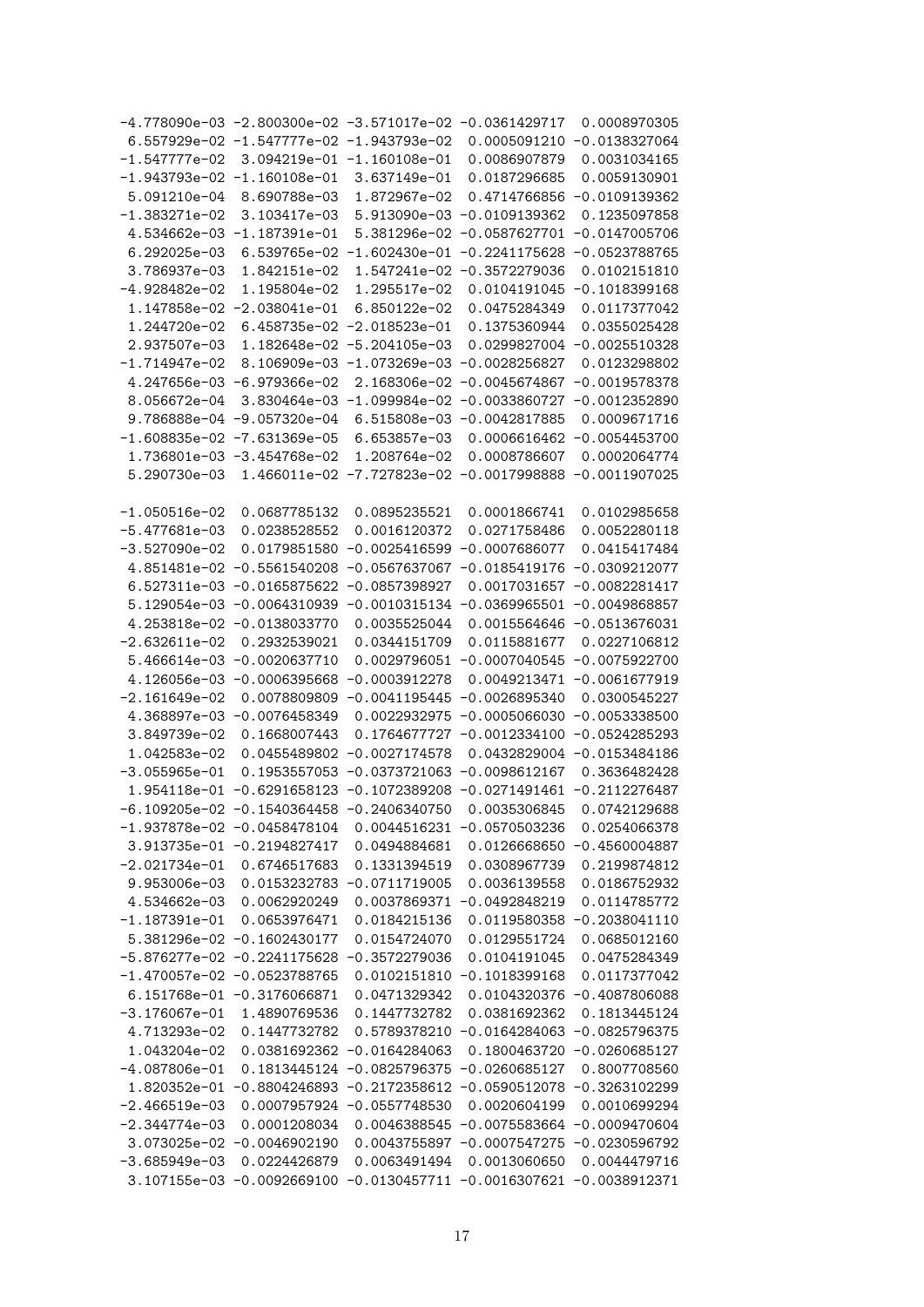| $-4.624942e-05 -0.0077262545 -0.0022657895$<br>0.0129212507<br>$-0.0024021863$          |
|-----------------------------------------------------------------------------------------|
| $-0.0016326178$<br>0.0167548823<br>$-8.966067e-03$<br>0.0013718780 -0.0022946661        |
| $-2.541220e-03$<br>0.0165986880<br>0.0194980582<br>0.0008039441<br>0.0108603110         |
|                                                                                         |
| $-0.056217367 -0.0052008245 -0.0037068574$<br>0.0008862818<br>0.0022527803              |
| $-0.022159678$<br>$-0.0071183370$<br>$-0.0023895801$<br>$-0.0012391935$<br>0.0370036022 |
| $-0.017153495$<br>$-0.0002684526$<br>$-0.0015407023$<br>0.0065262124<br>0.0002709523    |
| 0.505456857<br>0.0046423303 -0.0158583875<br>$-0.0092446014$<br>$-0.0109483758$         |
| 0.017735969<br>$-0.0863596513$<br>0.0046324516<br>0.0021926126<br>0.0042210349          |
| 0.006707242<br>0.0007924853 -0.0072037068<br>$-0.0007833930$<br>0.0008049234            |
| $-0.0005548973 - 0.0015637203$<br>0.013565330<br>0.0003018796<br>$-0.0001603018$        |
| $-0.0040734208 - 0.0052136601$<br>$-0.348909684$<br>$-0.0123086040$<br>$-0.0268160003$  |
| 0.005636198 -0.0302563131<br>0.0075861027<br>0.0104799047<br>0.0014269821               |
|                                                                                         |
| 0.001550741<br>0.0079425142 -0.0307535162<br>0.0082037154<br>0.0012877282               |
| $-0.004940501$<br>0.0110257996<br>0.0104701647 -0.0395963274<br>0.0015435686            |
| $-0.004791357$<br>0.0031221958<br>0.0049723134<br>0.0089755435<br>$-0.0054937043$       |
| $-0.154310830$<br>0.0232390947 -0.0074383469<br>$-0.0045927974$<br>$-0.0017774784$      |
| $-0.046403012$<br>$-0.0095204502$<br>0.0245082784<br>$-0.0046054720$<br>$-0.0020498769$ |
| $-0.194305037 -0.0065092455$<br>$-0.0046016531$<br>0.0056462534<br>0.0005614384         |
| 0.616341264<br>0.0089991893 -0.0060443567<br>0.0091818615<br>0.0050611920               |
| 0.182605788<br>$-0.2609722460$<br>0.0398517765<br>0.0418294234<br>0.0224613731          |
| 0.053147674<br>0.0074499184<br>0.0335192947 -0.1020176794<br>0.0109063844               |
| 0.233946502<br>0.0434311561<br>0.0137671048<br>$-0.1215546210$<br>0.0067614051          |
| $-0.789375048$<br>0.0636400397<br>0.0117652223<br>0.0193962830<br>$-0.0604234231$       |
| 0.017234520<br>$-0.0215967030$<br>0.0020622308<br>0.0069438657<br>0.0012165166          |
| 0.012447199<br>0.0029375071<br>$-0.0171494739$<br>0.0042476556<br>0.0008056672          |
| 0.064587352<br>0.0118264767<br>0.0081069094 -0.0697936618<br>0.0038304642               |
| $-0.201852329$<br>$-0.0052041047$<br>$-0.0010732692$<br>0.0216830609<br>$-0.0109998409$ |
| 0.137536094<br>0.0299827004 -0.0028256827<br>$-0.0045674867$<br>$-0.0033860727$         |
| 0.035502543<br>$-0.0025510328$<br>$-0.0019578378$<br>$-0.0012352890$<br>0.0123298802    |
| $-0.0024665186$<br>$-0.0023447736$<br>0.0307302483<br>$-0.0036859485$<br>0.182035183    |
| $-0.880424689$<br>0.0007957924<br>0.0001208034<br>$-0.0046902190$<br>0.0224426879       |
| $-0.217235861$<br>$-0.0557748530$<br>0.0046388545<br>0.0043755897<br>0.0063491494       |
| $-0.059051208$<br>0.0020604199<br>$-0.0075583664$<br>$-0.0007547275$<br>0.0013060650    |
| $-0.326310230$<br>0.0010699294 -0.0009470604 -0.0230596792<br>0.0044479716              |
| 1.583382825<br>$-0.0022002735$<br>$-0.0093130769$<br>0.0013987267<br>$-0.0418356071$    |
| 0.8988764880 -0.1368368333 -0.0948722569<br>$-0.002200273$<br>$-0.0455162475$           |
| $-0.009313077 -0.1368368333 0.5915667707 -0.0550559425 -0.0256378945$                   |
| 0.001398727 -0.0948722569 -0.0550559425 0.4136545311 -0.0190373073                      |
| $-0.041835607 -0.0455162475 -0.0256378945 -0.0190373073 0.2127275191$                   |
| 0.022911911 -0.2098486594 0.0340223545 0.0102161672 0.0084707499                        |
| 0.010018870  0.0448232473 -0.2209108774  0.0148128614  0.0091130637                     |
| 0.000369723  0.0086045805  0.0084271753  -0.0567556715  0.0015421246                    |
| $-0.150771143 - 0.0107823773 - 0.0218349479 - 0.0202341089 - 0.0554444513$              |
|                                                                                         |
| $-0.2410652748$ 1.558810e-02<br>0.0064294250 0.0956599413                               |
| $0.0193520057 - 1.594698e - 01$<br>0.0047529695 0.0485580295                            |
| 0.0066595372 3.834239e-03 -0.0580203619 0.0187930166                                    |
| 0.0826913815    5.689408e-02<br>0.0137443694 -0.6037785259                              |
| $-0.2126596733$<br>2.177539e-02<br>0.0068771464 0.0232833502                            |
|                                                                                         |
| $0.0244478758 - 2.191987e - 01$<br>0.0080217961  0.0353895251                           |
| 0.0079935766<br>7.558007e-03 -0.0770320848 0.0107155495                                 |
| $0.0250158238$ $3.301493e-02$<br>0.0089504876 -0.2959519775                             |
| $-0.0233704312$<br>5.290910e-03<br>0.0043979191 0.0087738144                            |
| $0.0042014090 -2.827038e-02$<br>0.0034858310  0.0088815411                              |
| 0.0040343291<br>6.317681e-03 -0.0192634126 0.0052224958                                 |
| 0.0075599150<br>8.329953e-03<br>0.0053647356 -0.0372803569                              |
| $-0.0448758614$ 3.964997e-03<br>0.0036783964<br>0.0320715476                            |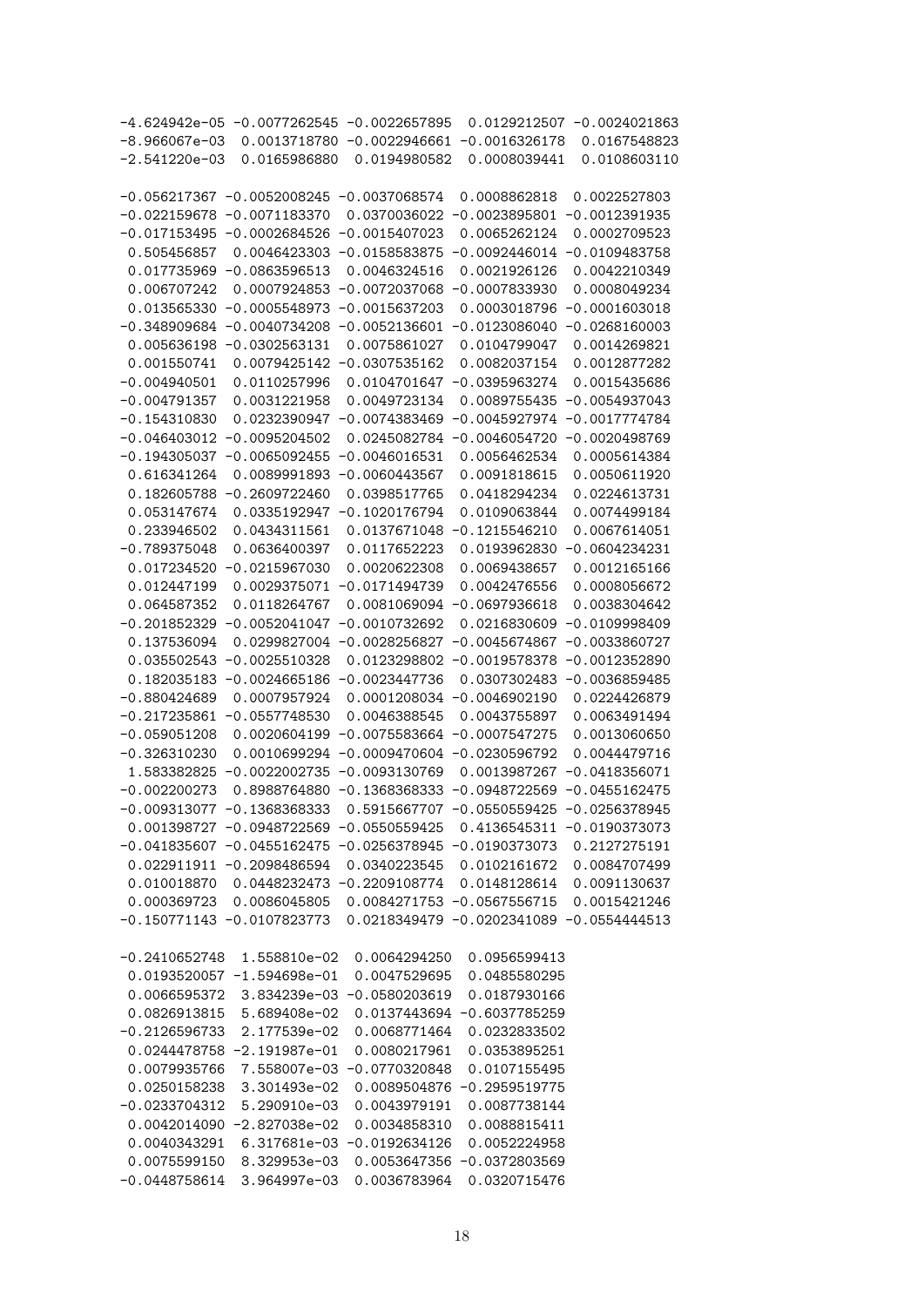```
0.0031110794 -2.942354e-02 0.0010115479 0.0065124972
 0.0013684638 -1.360425e-04 -0.0196713847 0.0160335874
 0.0311579694 1.521845e-02 0.0099557622 -0.0850446512
-0.1207222840 -3.257817e-03 0.0039660564 0.0904527985
 0.0026072789 -1.475354e-02 -0.0011046065 0.0217234029
 0.0064249566 -5.901417e-03 -0.0260597225 0.0220421477
 0.0672738362 2.282151e-02 0.0142124521 -0.2803048232
-0.0171672177 4.771677e-04 0.0027903781 0.0070333176
 0.0009786888 -1.608835e-02 0.0017368011 0.0052907299
-0.0009057320 -7.631369e-05 -0.0345476832 0.0146601060
 0.0065158075 6.653857e-03 0.0120876423 -0.0772782272
-0.0042817885 6.616462e-04 0.0008786607 -0.0017998888
 0.0009671716 -5.445370e-03 0.0002064774 -0.0011907025
 0.0031071553 -4.624942e-05 -0.0089660668 -0.0025412200
-0.0092669100 -7.726254e-03 0.0013718780 0.0165986880
-0.0130457711 -2.265790e-03 -0.0022946661 0.0194980582
-0.0016307621 1.292125e-02 -0.0016326178 0.0008039441
-0.0038912371 -2.402186e-03 0.0167548823 0.0108603110
 0.0229119108 1.001887e-02 0.0003697230 -0.1507711428
-0.2098486594 4.482325e-02 0.0086045805 -0.0107823773
 0.0340223545 -2.209109e-01 0.0084271753 0.0218349479
 0.0102161672 1.481286e-02 -0.0567556715 -0.0202341089
 0.0084707499 9.113064e-03 0.0015421246 -0.0554444513
 0.6091206760 -5.884372e-02 -0.0232385607 -0.1394702478
-0.0588437212 4.417250e-01 -0.0167168738 -0.0900659188
-0.0232385607 -1.671687e-02 0.1894059794 -0.0427410709
-0.1394702478 -9.006592e-02 -0.0427410709 0.9062865924
$dens
function (y)
sum(-lgamma(y + 1))<environment: namespace:exactLoglinTest>
$dobs
[1] 50.26369 52.56769
$mu.hat
       75 74 73 72 70 69
1.31600087 0.48346172 0.18073692 6.51660315 1.13800295 0.81453108
       68 67 60 59 58 57
0.25072319 1.60473559 0.18105409 0.13394981 0.26096632 0.21080481
       55 54 53 52 50 49
1.97444067 0.52630855 1.21928164 6.54106633 5.63440188 2.92618991
       48 47 40 39 38 37
5.58172191 5.31553870 0.13185304 0.07554443 0.51708045 0.55718074
       35 34 33 32 30 29
0.79011836 0.16310491 1.32752883 9.50014868 1.78879234 0.71943767
       28 27 20 19 18 17
4.82138891 6.12481782 1.78671996 1.50458067 0.82331031 0.24350239
       80 79 78 77 76 71
1.03386967 1.05416634 0.33141537 1.79927933 5.78126929 5.50319734
       66 65 64 63 62 61
8.19200719 2.51212650 0.64784087 0.23712452 10.07938194 13.52352617
       56 51 46 45 44 43
0.21322497 1.73890282 8.54214760 2.21010335 0.41355173 0.93803014
       42 41 36 31 26 25
5.93259017 2.50572461 0.71834133 3.21909922 12.54556326 0.28923627
       24 23 22 21 16 15
```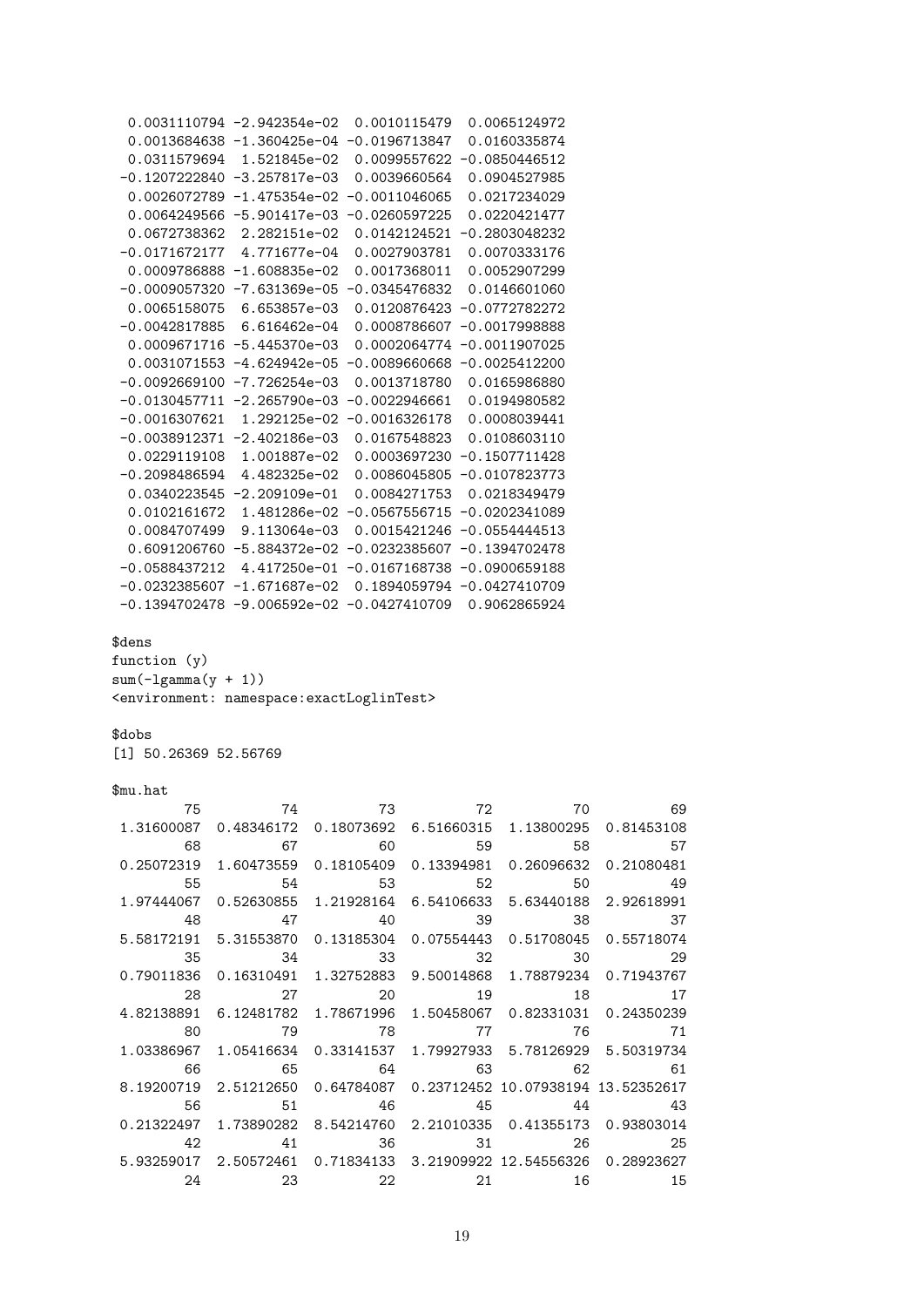```
0.04191298 0.33400181 2.81785276 1.51699618 4.64188666 6.78594333
      14 13 12 11 10 9
2.05888356 1.33968017 2.63141457 13.18407836 1.30530606 0.77160008
      8 7 6 5 4 3
0.41339354 0.14414063 4.36555969 3.12203064 0.66493568 0.42361598
       2 1
0.98094241 7.80847529
$n
[1] 80
$n1
[1] 40
$nosim
[1] 1000
$s\begin{bmatrix} 1,1 \\ 219 \end{bmatrix}(Intercept)
lake2 48
lake3 53
lake4 63
gender2 89
size2 95<br>food2 61
food2food3 19
food4 13
food5 32
lake2:food2 19
lake3:food2 18
lake4:food2 20
lake2:food3 7
lake3:food3 8
lake4:food3 1
lake2:food4 1<br>lake3:food4 4
lake3:food4 4<br>lake4:food4 3
lake4:food4 3
lake2:food5 3
lake3:food5 10
lake4:food5 6
gender2:food2 28
gender2:food3 6
gender2:food4 6
gender2:food5 14
size2:food2 16
size2:food3 13
size2:food4 8
size2:food5 13
lake2:gender2 17
lake3:gender2 13
lake4:gender2 24
lake2:size2 28
lake3:size2 29
lake4:size2 22<br>
gender2:size2 22
gender2:size2
lake2:gender2:size2 2
lake3:gender2:size2 1
```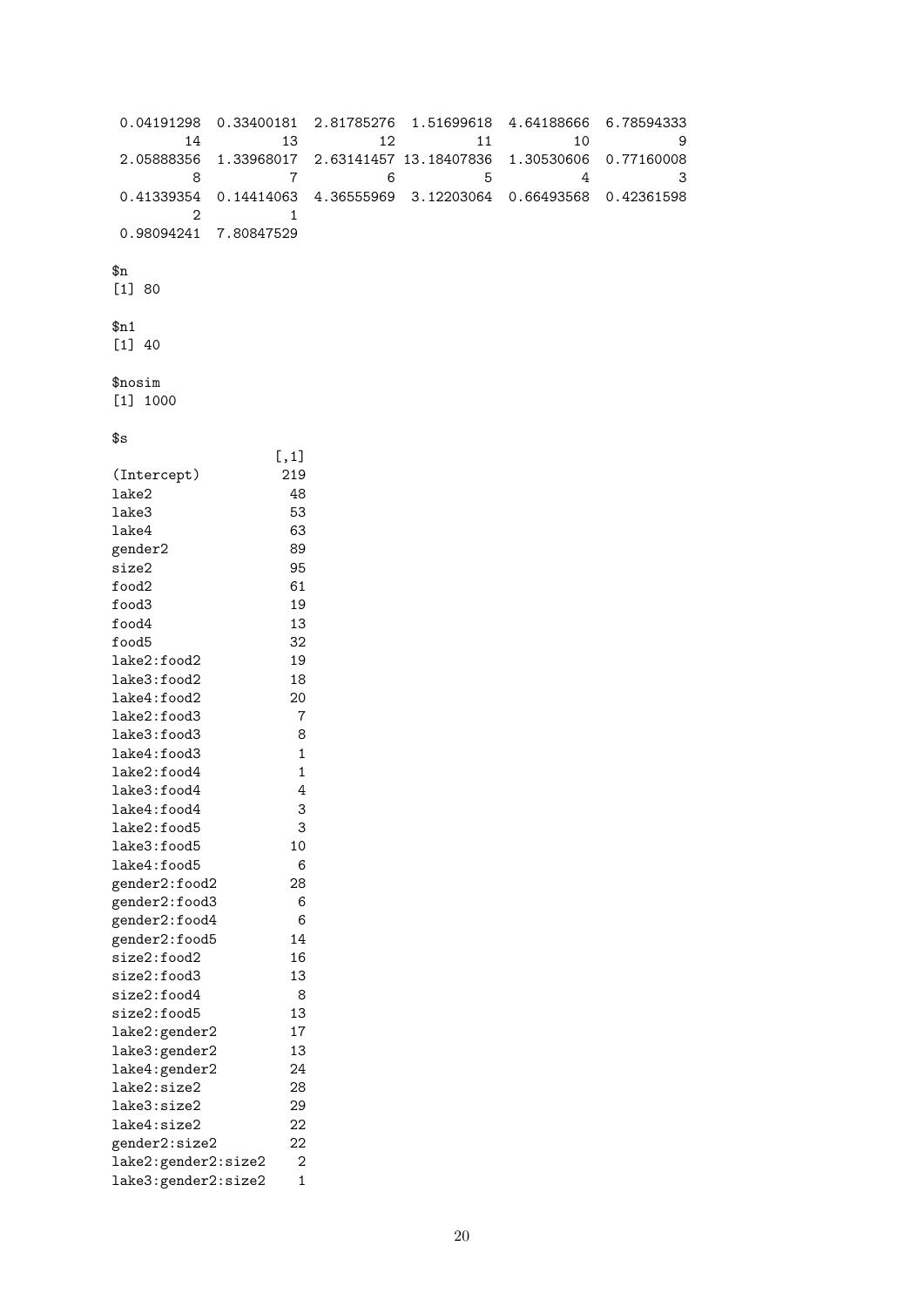```
lake4:gender2:size2 10
$stat
function (y = NULL, mu = NULL, rowlabels = FALSE){
 if (rowlabels)
   c("deviance", "Pearson")
 else {
   temp \leftarrow y := 0c(2 * sum(y[temp] * log(y[temp]/mu[temp])), sum((y -mu)^22/mu)}
}
<environment: namespace:exactLoglinTest>
$tdf
[1] 3
\mathbf{f}(Intercept) lake2 lake3 lake4 gender2 size2 food2 food3 food4 food5
75 1 0 0 1 1 0 0 0 0 1
74 1 0 0 1 1 0 0 0 1 0
73 1 0 0 1 1 0 0 1 0 0
72 1 0 0 1 1 0 1 0 0 0
70 1 0 0 1 0 1 0 0 0 1
69 1 0 0 1 0 1 0 0 1 0
68 1 0 0 1 0 1 0 1 0 0
67 1 0 0 1 0 1 1 0 0 0
60 1 0 1 0 1 1 0 0 0 1
59 1 0 1 0 1 1 0 0 1 0
58 1 0 1 0 1 1 0 1 0 0
57 1 0 1 0 1 1 1 0 0 0
55 1 0 1 0 1 0 0 0 0 1
54 1 0 1 0 1 0 0 0 1 0
53 1 0 1 0 1 0 0 1 0 0
52 1 0 1 0 1 0 1 0 0 0
50 1 0 1 0 0 1 0 0 0 1
49 1 0 1 0 0 1 0 0 1 0
48 1 0 1 0 0 1 0 1 0 0
47 1 0 1 0 0 1 1 0 0 0
40 1 1 0 0 1 1 0 0 0 1
39 1 1 0 0 1 1 0 0 1 0
38 1 1 0 0 1 1 0 1 0 0
37 1 1 0 0 1 1 1 0 0 0
35 1 1 0 0 1 0 0 0 0 1
34 1 1 0 0 1 0 0 0 1 0
33 1 1 0 0 1 0 0 1 0 0
32 1 1 0 0 1 0 1 0 0 0
30 1 1 0 0 0 1 0 0 0 1
29 1 1 0 0 0 1 0 0 1 0
28 1 1 0 0 0 1 0 1 0 0
27 1 1 0 0 0 1 1 0 0 0
20 1 0 0 0 1 1 0 0 0 1
19 1 0 0 0 1 1 0 0 1 0
18 1 0 0 0 0 1 1 0 1 0 0
17 1 0 0 0 1 1 1 0 0 0
80 1 0 0 1 1 1 0 0 0 1
79 1 0 0 1 1 1 0 0 1 0
```

```
21
```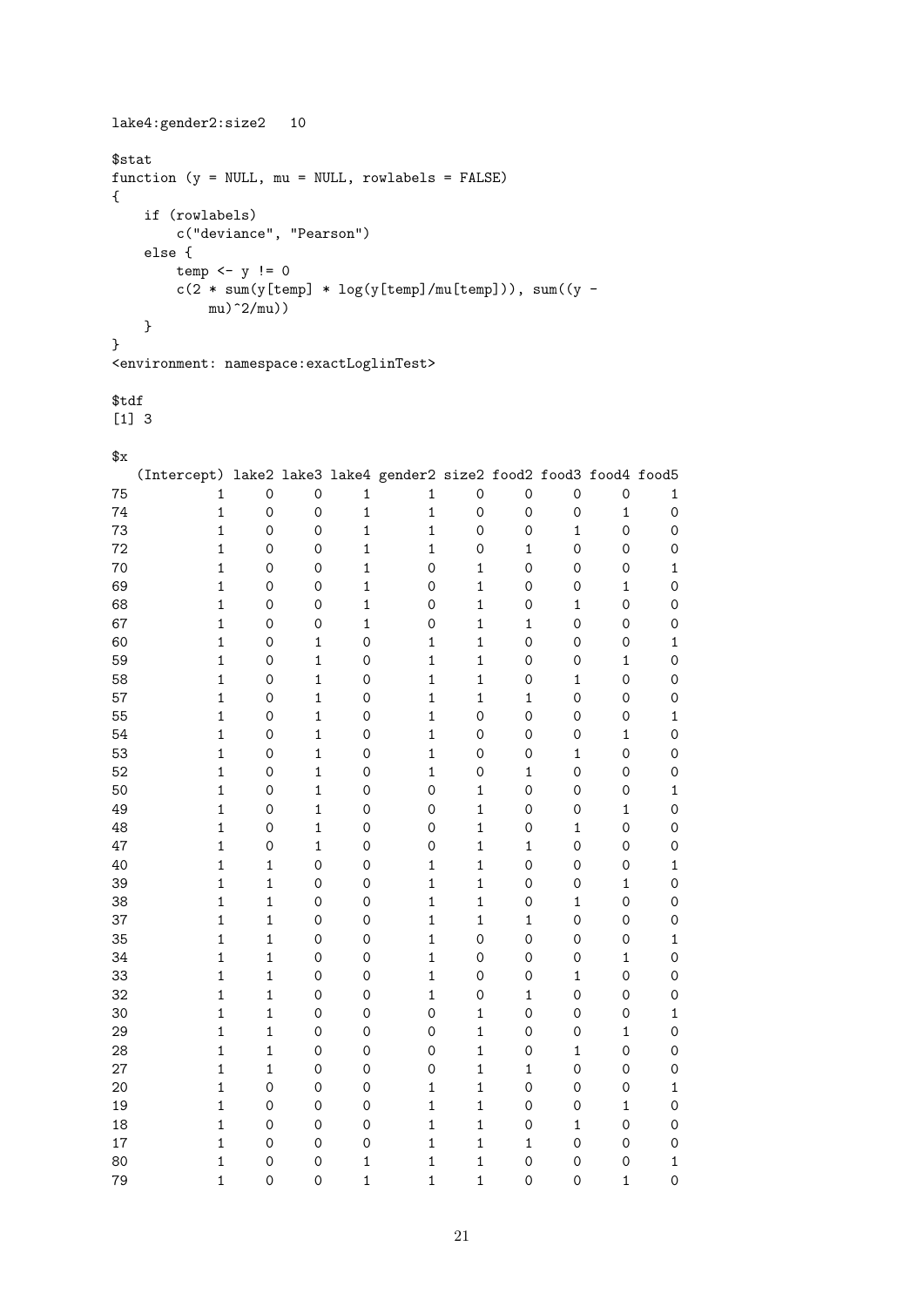| 78             | $\mathbf 1$                                                             | $\mathsf{O}\xspace$ | $\mathsf{O}\xspace$ | 1                   | 1                   | 1                   | 0            | $\mathbf{1}$        | 0                   | $\mathsf{O}\xspace$ |
|----------------|-------------------------------------------------------------------------|---------------------|---------------------|---------------------|---------------------|---------------------|--------------|---------------------|---------------------|---------------------|
| 77             | $\mathbf 1$                                                             | $\mathsf{O}\xspace$ | $\mathsf{O}\xspace$ | $\mathbf 1$         | $\mathbf{1}$        | $\mathbf{1}$        | $\mathbf 1$  | $\mathsf{O}\xspace$ | $\mathsf{O}\xspace$ | $\mathsf{O}\xspace$ |
| 76             | $\mathbf 1$                                                             | $\mathsf{O}\xspace$ | $\mathbf 0$         | $\mathbf 1$         | $\mathbf 1$         | $\mathbf 1$         | $\mathbf 0$  | 0                   | $\mathsf O$         | $\mathsf{O}\xspace$ |
| 71             | $\mathbf 1$                                                             | $\mathsf{O}\xspace$ | $\mathsf{O}\xspace$ | $\mathbf 1$         | $\mathbf{1}$        | 0                   | $\mathbf 0$  | 0                   | $\mathsf O$         | $\mathsf{O}\xspace$ |
| 66             | $\mathbf 1$                                                             | $\mathbf 0$         | $\mathbf 0$         | $\mathbf{1}$        | $\mathbf 0$         | $\mathbf 1$         | $\mathbf 0$  | 0                   | $\mathsf O$         | $\mathsf{O}\xspace$ |
| 65             | $\mathbf 1$                                                             | $\mathbf 0$         | $\mathbf 0$         | $\mathbf 1$         | $\mathbf 0$         | $\mathbf 0$         | $\mathbf 0$  | 0                   | $\mathsf O$         | $\mathbf{1}$        |
| 64             | $\mathbf 1$                                                             | $\mathbf 0$         | $\mathbf 0$         | $\mathbf 1$         | $\mathbf 0$         | $\mathbf 0$         | $\mathbf 0$  | 0                   | $\mathbf{1}$        | $\mathsf{O}\xspace$ |
| 63             | $\mathbf 1$                                                             | $\mathbf 0$         | $\mathbf 0$         | $\mathbf 1$         | $\mathbf 0$         | $\mathbf 0$         | $\mathbf 0$  | $\mathbf 1$         | $\mathsf O$         | $\mathsf{O}\xspace$ |
| 62             | $\mathbf 1$                                                             | $\mathbf 0$         | $\mathbf 0$         | $\mathbf 1$         | $\mathbf 0$         | 0                   | $\mathbf{1}$ | 0                   | $\mathsf O$         | $\mathsf{O}\xspace$ |
| 61             | $\mathbf 1$                                                             | $\mathbf 0$         | $\mathbf 0$         | $\mathbf{1}$        | $\mathbf 0$         | $\mathbf 0$         | $\mathbf 0$  | 0                   | $\mathsf O$         | $\mathsf{O}\xspace$ |
| 56             | $\mathbf 1$                                                             | $\mathbf 0$         | $\mathbf{1}$        | $\mathbf 0$         | $\mathbf{1}$        | $\mathbf 1$         | $\mathbf 0$  | 0                   | $\mathsf O$         | $\mathsf{O}\xspace$ |
| 51             | $\mathbf 1$                                                             | $\mathsf{O}\xspace$ | $\mathbf{1}$        | $\mathsf{O}\xspace$ | $\mathbf{1}$        | $\mathbf 0$         | $\mathbf 0$  | $\mathsf{O}\xspace$ | $\mathsf O$         | $\mathsf{O}\xspace$ |
| 46             | $\mathbf 1$                                                             | $\mathsf{O}\xspace$ | $\mathbf{1}$        | $\mathsf{O}\xspace$ | $\mathbf 0$         | $\mathbf 1$         | $\mathbf 0$  | $\mathsf{O}\xspace$ | 0                   | $\mathsf{O}\xspace$ |
|                |                                                                         |                     |                     |                     |                     | $\mathbf 0$         |              |                     |                     |                     |
| 45             | $\mathbf 1$                                                             | $\mathsf{O}\xspace$ | $\mathbf{1}$        | $\mathsf{O}\xspace$ | $\mathbf 0$         |                     | $\mathbf 0$  | $\mathsf{O}\xspace$ | $\mathsf{O}\xspace$ | $\mathbf 1$         |
| 44             | $\mathbf 1$                                                             | $\mathsf{O}\xspace$ | $\mathbf 1$         | $\mathsf{O}\xspace$ | $\mathbf 0$         | 0                   | $\mathbf 0$  | $\mathsf{O}\xspace$ | $\mathbf{1}$        | $\mathsf{O}\xspace$ |
| 43             | $\mathbf 1$                                                             | $\mathsf{O}\xspace$ | $\mathbf 1$         | $\mathsf{O}\xspace$ | $\mathbf 0$         | $\mathsf{O}\xspace$ | $\mathbf 0$  | $\mathbf 1$         | $\mathsf O$         | $\mathsf{O}\xspace$ |
| 42             | $\mathbf 1$                                                             | $\mathsf{O}\xspace$ | $\mathbf 1$         | $\mathsf{O}\xspace$ | $\mathbf 0$         | 0                   | $\mathbf 1$  | $\mathsf{O}\xspace$ | $\mathsf O$         | $\mathsf{O}\xspace$ |
| 41             | $\mathbf 1$                                                             | $\mathbf 0$         | $\mathbf 1$         | $\mathsf{O}\xspace$ | $\mathbf 0$         | 0                   | $\mathbf 0$  | $\mathsf{O}\xspace$ | 0                   | $\mathsf{O}\xspace$ |
| 36             | $\mathbf 1$                                                             | $\mathbf 1$         | $\mathsf{O}\xspace$ | $\mathsf{O}\xspace$ | $\mathbf 1$         | $\mathbf 1$         | $\mathbf 0$  | $\mathsf{O}\xspace$ | 0                   | $\mathsf{O}\xspace$ |
| 31             | $\mathbf 1$                                                             | $\mathbf 1$         | $\mathsf{O}\xspace$ | $\mathsf{O}\xspace$ | $\mathbf{1}$        | $\mathbf 0$         | $\mathbf 0$  | $\mathsf{O}\xspace$ | 0                   | $\mathsf{O}\xspace$ |
| 26             | $\mathbf 1$                                                             | $\mathbf 1$         | $\mathsf{O}\xspace$ | $\mathsf{O}\xspace$ | $\mathbf 0$         | $\mathbf 1$         | $\mathbf 0$  | $\mathsf{O}\xspace$ | 0                   | $\mathsf{O}\xspace$ |
| 25             | $\mathbf 1$                                                             | $\mathbf{1}$        | $\mathsf{O}\xspace$ | $\mathsf{O}\xspace$ | $\mathbf 0$         | $\mathbf 0$         | $\mathbf 0$  | $\mathsf{O}\xspace$ | 0                   | $\mathbf{1}$        |
| 24             | $\mathbf{1}$                                                            | $\mathbf{1}$        | $\mathsf{O}\xspace$ | $\mathsf{O}\xspace$ | $\mathsf{O}\xspace$ | $\mathsf{O}\xspace$ | $\mathbf 0$  | $\mathsf{O}\xspace$ | $\mathbf{1}$        | $\mathsf{O}\xspace$ |
| 23             | $\mathbf{1}$                                                            | $\mathbf{1}$        | $\mathsf{O}\xspace$ | $\mathsf{O}\xspace$ | $\mathsf{O}\xspace$ | $\mathsf{O}\xspace$ | $\mathbf 0$  | $\mathbf 1$         | $\mathsf O$         | $\mathsf{O}\xspace$ |
| 22             | $\mathbf{1}$                                                            | $\mathbf{1}$        | $\mathsf{O}\xspace$ | $\mathsf{O}\xspace$ | $\mathbf 0$         | $\mathsf{O}\xspace$ | $\mathbf{1}$ | $\mathsf{O}\xspace$ | $\mathsf O$         | $\mathsf{O}\xspace$ |
| 21             | $\mathbf{1}$                                                            | $\mathbf 1$         | $\mathsf{O}\xspace$ | $\mathsf{O}\xspace$ | $\mathbf 0$         | $\mathsf{O}\xspace$ | $\mathbf 0$  | $\mathsf{O}\xspace$ | 0                   | $\mathsf{O}\xspace$ |
| 16             | $\mathbf{1}$                                                            | $\mathbf 0$         | $\mathsf{O}\xspace$ | $\mathsf{O}\xspace$ | $\mathbf{1}$        | $\mathbf 1$         | $\mathbf 0$  | $\mathsf{O}\xspace$ | $\mathsf O$         | $\mathsf{O}\xspace$ |
| 15             | $\mathbf{1}$                                                            | $\mathsf{O}\xspace$ | $\mathsf{O}\xspace$ | $\mathsf{O}\xspace$ | $\mathbf{1}$        | $\mathbf 0$         | $\mathbf 0$  | $\mathsf{O}\xspace$ | 0                   | $\mathbf{1}$        |
| 14             | $\mathbf{1}$                                                            | $\mathsf{O}\xspace$ | $\mathsf{O}\xspace$ | $\mathsf{O}\xspace$ | $\mathbf{1}$        | 0                   | $\mathbf 0$  | $\mathsf{O}\xspace$ | $\mathbf{1}$        | $\mathsf{O}\xspace$ |
| 13             | $\mathbf{1}$                                                            | $\mathsf{O}\xspace$ | $\mathsf{O}\xspace$ | $\mathsf{O}\xspace$ | $\mathbf{1}$        | $\mathsf{O}\xspace$ | $\mathbf 0$  | $\mathbf 1$         | $\mathsf O$         | $\mathsf{O}\xspace$ |
| 12             | $\mathbf{1}$                                                            | $\mathsf{O}\xspace$ | $\mathsf{O}\xspace$ | $\mathsf{O}\xspace$ | $\mathbf{1}$        | $\mathsf{O}\xspace$ | $\mathbf 1$  | $\mathsf{O}\xspace$ | 0                   | $\mathsf{O}\xspace$ |
| 11             | $\mathbf 1$                                                             | $\mathsf{O}\xspace$ | $\mathsf{O}\xspace$ | $\mathsf{O}\xspace$ | $\mathbf{1}$        | $\mathsf{O}\xspace$ | $\mathbf 0$  | $\mathsf{O}\xspace$ | 0                   | $\mathsf{O}\xspace$ |
| 10             | $\mathbf 1$                                                             | $\mathsf{O}\xspace$ | $\mathsf{O}\xspace$ | $\mathsf{O}\xspace$ | $\mathbf 0$         | $\mathbf{1}$        | $\mathbf 0$  | $\mathsf{O}\xspace$ | $\mathsf O$         | $\mathbf 1$         |
| 9              | $\mathbf 1$                                                             | $\mathsf{O}\xspace$ | $\mathsf{O}\xspace$ | $\mathsf{O}\xspace$ | $\mathsf{O}\xspace$ | $\mathbf{1}$        | $\mathbf 0$  | $\mathsf{O}\xspace$ | $\mathbf{1}$        | $\mathsf{O}\xspace$ |
| 8              | $\mathbf 1$                                                             | $\mathsf{O}\xspace$ | $\mathsf{O}\xspace$ | $\mathsf{O}\xspace$ | $\mathsf{O}\xspace$ | $\mathbf{1}$        | $\mathbf 0$  | $\mathbf 1$         | $\mathsf O$         | $\mathsf{O}\xspace$ |
| $\overline{7}$ | $\mathbf{1}$                                                            | $\mathbf 0$         | $\mathsf{O}\xspace$ | $\mathbf 0$         | $\mathbf 0$         | $\mathbf{1}$        | $\mathbf 1$  | $\mathsf{O}\xspace$ | $\mathsf O$         | $\mathsf{O}\xspace$ |
| 6              | $\mathbf 1$                                                             | $\mathsf{O}\xspace$ | $\mathbf 0$         | $\mathsf{O}\xspace$ | $\mathsf{O}\xspace$ | $\mathbf{1}$        | $\mathbf 0$  | $\mathsf{O}\xspace$ | $\mathsf{O}\xspace$ | $\mathsf{O}\xspace$ |
| 5              | 1                                                                       | 0                   | 0                   | 0                   | 0                   | 0                   | 0            | 0                   | O                   | 1                   |
| 4              | 1                                                                       | 0                   | 0                   | 0                   | 0                   | 0                   | 0            | 0                   | 1                   | 0                   |
| 3              | $\mathbf{1}$                                                            | 0                   | 0                   | 0                   | 0                   | 0                   | 0            | 1                   | 0                   | 0                   |
| $\sqrt{2}$     | $\mathbf{1}$                                                            | 0                   | 0                   | 0                   | 0                   | 0                   | $\mathbf{1}$ | 0                   | 0                   | $\mathbf 0$         |
| $\mathbf{1}$   | $\mathbf{1}$                                                            | 0                   | $\mathbf 0$         | 0                   | 0                   | 0                   | $\Omega$     | $\mathbf 0$         | 0                   | $\mathbf 0$         |
|                | lake2:food2 lake3:food2 lake4:food2 lake2:food3 lake3:food3 lake4:food3 |                     |                     |                     |                     |                     |              |                     |                     |                     |
| 75             | $\mathsf{O}\xspace$                                                     |                     | $\mathbf 0$         |                     | $\mathsf O$         | $\mathsf{O}\xspace$ |              | $\mathbf 0$         |                     | 0                   |
| 74             | $\mathsf{O}\xspace$                                                     |                     | 0                   |                     | 0                   | 0                   |              | 0                   |                     | 0                   |
| 73             | $\mathsf{O}\xspace$                                                     |                     | 0                   |                     | $\mathsf{O}\xspace$ | 0                   |              | 0                   |                     |                     |
| 72             | 0                                                                       |                     | 0                   |                     | 1                   | 0                   |              | 0                   |                     |                     |
| 70             | 0                                                                       |                     | 0                   |                     | $\mathsf{O}\xspace$ | 0                   |              | 0                   |                     |                     |
| 69             | 0                                                                       |                     | 0                   |                     | 0                   | 0                   |              | 0                   |                     |                     |
|                |                                                                         |                     |                     |                     |                     |                     |              |                     |                     |                     |
| 68             | 0                                                                       |                     | 0                   |                     | 0                   | 0                   |              | $\mathsf{O}\xspace$ |                     |                     |
| 67             | 0                                                                       |                     | 0                   |                     | 1                   | 0                   |              | 0                   |                     | Ω                   |
| 60             | 0                                                                       |                     | 0                   |                     | 0                   | 0                   |              | 0                   |                     | Ω                   |
| 59             | 0                                                                       |                     | 0                   |                     | 0                   | 0                   |              | 0                   |                     | Ω                   |
| 58             | 0                                                                       |                     | 0                   |                     | 0                   | 0                   |              | 1                   |                     | 0                   |
| 57             | 0                                                                       |                     | 1                   |                     | 0                   | 0                   |              | $\mathsf{O}\xspace$ |                     | 0                   |
| 55             | 0                                                                       |                     | 0                   |                     | 0                   | 0                   |              | $\mathsf{O}\xspace$ |                     | 0                   |
| 54             | 0                                                                       |                     | 0                   |                     | 0                   | $\mathsf{O}\xspace$ |              | 0                   |                     |                     |
| 53             | 0                                                                       |                     | 0                   |                     | 0                   | 0                   |              | 1                   |                     | 0                   |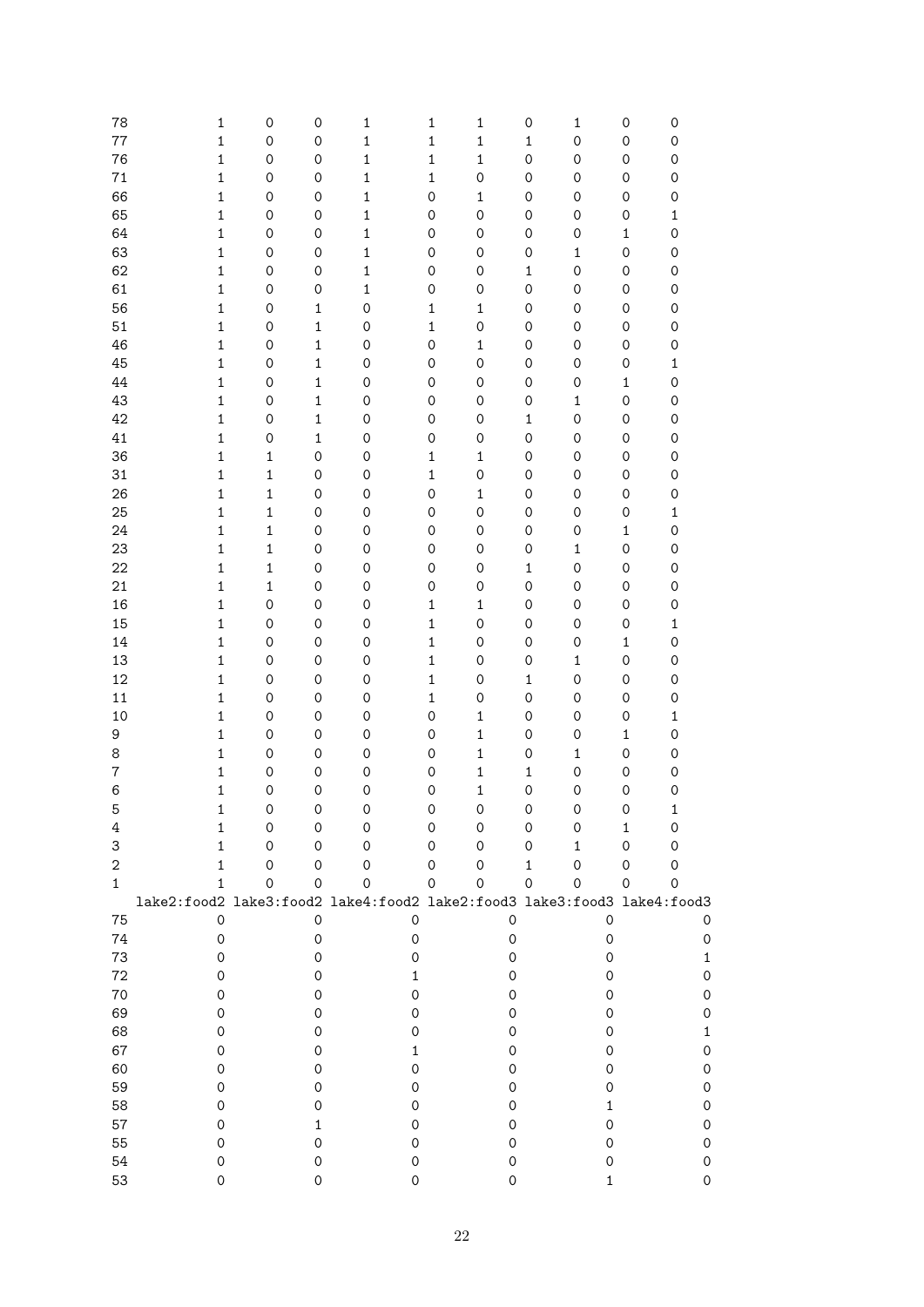| 52      | $\mbox{O}$          | $\mathbf 1$         | $\mathsf{O}\xspace$ | $\mathsf{O}\xspace$ | $\mathsf{O}\xspace$ | $\mathsf{O}\xspace$ |
|---------|---------------------|---------------------|---------------------|---------------------|---------------------|---------------------|
| 50      | $\mathsf{O}\xspace$ | $\mathsf{O}\xspace$ | $\mathsf{O}\xspace$ | $\mathsf O$         | $\mathsf{O}\xspace$ | $\mathsf{O}\xspace$ |
| 49      | $\mathsf{O}\xspace$ | $\mathsf{O}\xspace$ | $\mathsf{O}\xspace$ | $\mathsf O$         | $\mathsf{O}\xspace$ | $\mathsf{O}\xspace$ |
| 48      | $\mathsf{O}\xspace$ | $\mathsf{O}\xspace$ | $\mathsf{O}\xspace$ | $\mathsf{O}\xspace$ | $\mathbf 1$         | $\mathsf{O}\xspace$ |
|         |                     |                     |                     |                     |                     |                     |
| 47      | $\mathsf{O}\xspace$ | $\mathbf 1$         | $\mathsf{O}\xspace$ | $\mathsf{O}\xspace$ | $\mathsf{O}\xspace$ | $\mathsf{O}\xspace$ |
| 40      | $\mathsf{O}\xspace$ | $\mathsf{O}\xspace$ | $\mathsf{O}\xspace$ | $\mathsf{O}\xspace$ | $\mathsf{O}\xspace$ | $\mathsf{O}\xspace$ |
| 39      | $\mathsf{O}\xspace$ | $\mathsf{O}\xspace$ | $\mathsf{O}\xspace$ | $\mathsf{O}\xspace$ | $\mathsf O$         | $\mathsf{O}\xspace$ |
|         |                     |                     |                     |                     |                     |                     |
| 38      | $\mathsf{O}\xspace$ | $\mathsf{O}\xspace$ | $\mathsf{O}\xspace$ | $\mathbf 1$         | $\mathsf{O}\xspace$ | $\mathsf{O}\xspace$ |
| 37      | $\mathbf 1$         | $\mathsf{O}\xspace$ | $\mathsf{O}\xspace$ | $\mathsf{O}\xspace$ | $\mathsf{O}\xspace$ | $\mathsf{O}\xspace$ |
| 35      | $\mathsf{O}\xspace$ | $\mathsf{O}\xspace$ | $\mathsf{O}\xspace$ | $\mathsf{O}\xspace$ | $\mathsf{O}\xspace$ | $\mathsf{O}\xspace$ |
| 34      | $\mathsf{O}\xspace$ | $\mathsf{O}\xspace$ | $\mathsf{O}\xspace$ | $\mathsf{O}\xspace$ | $\mathsf{O}\xspace$ | $\mathsf{O}\xspace$ |
|         |                     |                     |                     |                     |                     |                     |
| 33      | $\mathsf{O}\xspace$ | $\mathsf{O}\xspace$ | $\mathbf 0$         | $\mathbf 1$         | $\mathsf{O}\xspace$ | $\mathsf{O}\xspace$ |
| 32      | $\mathbf 1$         | $\mathsf{O}\xspace$ | $\mathbf 0$         | $\mathbf 0$         | $\mathsf{O}\xspace$ | $\mathsf{O}\xspace$ |
| 30      | $\mathsf{O}\xspace$ | $\mathsf{O}\xspace$ | $\mathbf 0$         | $\mathbf 0$         | $\mathsf{O}\xspace$ | $\mathsf{O}\xspace$ |
|         | $\mathsf{O}\xspace$ | $\mathsf{O}\xspace$ | $\mathbf 0$         | $\mathbf 0$         | $\mathsf{O}\xspace$ | $\mathsf{O}\xspace$ |
| 29      |                     |                     |                     |                     |                     |                     |
| 28      | $\mathsf{O}\xspace$ | $\mathsf{O}\xspace$ | $\mathbf 0$         | $\mathbf 1$         | $\mathsf{O}\xspace$ | $\mathsf{O}\xspace$ |
| 27      | $\mathbf 1$         | $\mathsf{O}\xspace$ | $\mathbf 0$         | $\mathbf 0$         | $\mathsf{O}\xspace$ | $\mathsf{O}\xspace$ |
| 20      | $\mathsf{O}\xspace$ | $\mathsf{O}\xspace$ | $\mathbf 0$         | $\mathbf 0$         | $\mathsf{O}\xspace$ | $\mathsf{O}\xspace$ |
|         |                     |                     |                     |                     |                     |                     |
| 19      | $\mathsf{O}\xspace$ | $\mathsf{O}\xspace$ | $\mathbf 0$         | $\mathbf 0$         | $\mathsf{O}\xspace$ | $\mathsf{O}\xspace$ |
| 18      | $\mathsf{O}\xspace$ | $\mathsf{O}\xspace$ | $\mathbf 0$         | $\mathbf 0$         | $\mathsf{O}\xspace$ | $\mathsf{O}\xspace$ |
| 17      | $\mathsf{O}\xspace$ | $\mathsf{O}\xspace$ | $\mathbf 0$         | $\mathbf 0$         | $\mathsf{O}\xspace$ | $\mathsf{O}\xspace$ |
| 80      | $\mathsf{O}\xspace$ | $\mathsf{O}\xspace$ | $\mathsf{O}\xspace$ | $\mathbf 0$         | $\mathsf{O}\xspace$ | $\mathsf{O}\xspace$ |
|         |                     |                     |                     |                     |                     |                     |
| 79      | $\mathsf{O}\xspace$ | $\mathsf{O}\xspace$ | $\mathsf{O}\xspace$ | $\mathbf 0$         | $\mathsf{O}\xspace$ | $\mathsf{O}\xspace$ |
| 78      | $\mathsf{O}\xspace$ | $\mathsf{O}\xspace$ | $\mathsf{O}\xspace$ | $\mathbf 0$         | $\mathsf{O}\xspace$ | $\mathbf 1$         |
| $77 \,$ | $\mathsf{O}\xspace$ | $\mathsf{O}\xspace$ | $\mathbf{1}$        | $\mathbf 0$         | $\mathsf{O}\xspace$ | $\mathsf{O}\xspace$ |
|         | $\mathsf{O}\xspace$ | $\mathsf{O}\xspace$ | $\mathsf{O}\xspace$ | $\mathbf 0$         | $\mathsf{O}\xspace$ | $\mathsf{O}\xspace$ |
| 76      |                     |                     |                     |                     |                     |                     |
| $71\,$  | $\mathsf{O}\xspace$ | $\mathsf{O}\xspace$ | $\mathsf{O}\xspace$ | $\mathbf 0$         | $\mathsf{O}\xspace$ | $\mathsf{O}\xspace$ |
| 66      | $\mathsf{O}\xspace$ | $\mathsf{O}\xspace$ | $\mathsf{O}\xspace$ | $\mathbf 0$         | $\mathsf{O}\xspace$ | $\mathsf{O}\xspace$ |
| 65      | $\mathsf{O}\xspace$ | $\mathsf{O}\xspace$ | $\mathsf{O}\xspace$ | $\mathbf 0$         | $\mathsf{O}\xspace$ | $\mathsf{O}\xspace$ |
|         |                     |                     |                     |                     |                     |                     |
| 64      | $\mathsf{O}\xspace$ | $\mathsf{O}\xspace$ | $\mathsf{O}\xspace$ | $\mathbf 0$         | $\mathsf{O}\xspace$ | $\mathsf{O}\xspace$ |
| 63      | $\mathsf{O}\xspace$ | $\mathsf{O}\xspace$ | $\mathbf 0$         | $\mathbf 0$         | $\mathsf{O}\xspace$ | $\mathbf 1$         |
| 62      | $\mathsf{O}\xspace$ | $\mathsf{O}\xspace$ | $\mathbf{1}$        | $\mathbf 0$         | $\mathsf{O}\xspace$ | $\hbox{O}$          |
| 61      | $\mathsf{O}\xspace$ | $\mathsf{O}\xspace$ | $\mathbf 0$         | $\mathbf 0$         | $\mathsf{O}\xspace$ | $\hbox{O}$          |
|         |                     |                     |                     |                     |                     |                     |
| 56      | $\mathsf{O}\xspace$ | $\mathsf{O}\xspace$ | $\mathbf 0$         | $\mathbf 0$         | $\mathsf{O}\xspace$ | $\hbox{O}$          |
| 51      | $\mathsf{O}\xspace$ | $\mathsf{O}\xspace$ | $\mathbf 0$         | $\mathbf 0$         | $\mathsf{O}\xspace$ | $\hbox{O}$          |
| 46      | $\mathsf{O}\xspace$ | $\mathsf{O}\xspace$ | $\mathbf 0$         | $\mathbf 0$         | $\mathsf{O}\xspace$ | $\hbox{O}$          |
| 45      | $\mathsf{O}\xspace$ | $\mathsf{O}\xspace$ | $\mathbf 0$         | $\mathbf 0$         | $\mathsf{O}\xspace$ | $\hbox{O}$          |
|         |                     |                     |                     |                     |                     |                     |
| 44      | $\mathbf 0$         | $\mathbf 0$         | $\mathbf 0$         | $\mathbf 0$         | $\mathsf{O}\xspace$ | $\mathbf 0$         |
| 43      | $\mathbf 0$         | $\mathbf 0$         | $\mathbf 0$         | $\circ$             | $\mathbf 1$         | $\mathbf{O}$        |
| 42      | $\mathbf 0$         | $\mathbf 1$         | $\circ$             | $\circ$             | $\mathsf{O}$        | $\mathbf 0$         |
| 41      | $\mathbf 0$         | $\circ$             | $\mathbf{O}$        | $\mathbf{O}$        | $\mathsf{O}$        | $\mathbf{O}$        |
|         |                     |                     |                     |                     |                     |                     |
| 36      | $\mathbf 0$         | $\mathbf 0$         | $\mathbf{O}$        | $\mathbf{O}$        | $\mathsf{O}$        | $\mathbf{O}$        |
| 31      | $\mathbf 0$         | $\mathbf 0$         | $\circ$             | $\circ$             | $\mathsf{O}$        | $\mathbf{O}$        |
| 26      | $\mathbf 0$         | $\mathbf 0$         | $\circ$             | $\circ$             | $\mathsf{O}$        | $\mathbf{O}$        |
| 25      | $\circ$             | $\mathbf 0$         | $\circ$             | $\circ$             | $\mathsf{O}$        | $\mathbf{O}$        |
|         |                     |                     |                     |                     |                     |                     |
| 24      | $\circ$             | $\circ$             | $\circ$             | $\circ$             | $\mathsf{O}$        | $\circ$             |
| 23      | $\circ$             | $\circ$             | $\circ$             | $\mathbf{1}$        | $\mathsf{O}$        | $\circ$             |
| 22      | $\mathbf{1}$        | $\circ$             | $\circ$             | $\circ$             | $\mathsf{O}$        | $\circ$             |
| 21      | $\circ$             | $\circ$             | $\circ$             | $\circ$             | $\mathsf{O}$        |                     |
|         |                     |                     |                     |                     |                     | $\circ$             |
| 16      | $\circ$             | $\circ$             | $\circ$             | $\circ$             | $\mathsf{O}$        | $\circ$             |
| 15      | $\circ$             | $\circ$             | $\circ$             | $\circ$             | $\mathbf{O}$        | $\circ$             |
| 14      | $\mathbf 0$         | $\circ$             | $\circ$             | $\circ$             | $\mathbf{O}$        | $\circ$             |
| 13      | $\mathbf 0$         | $\circ$             | $\circ$             |                     |                     | $\circ$             |
|         |                     |                     |                     | $\circ$             | $\mathbf{O}$        |                     |
| 12      | $\mathbf 0$         | $\circ$             | $\mathbf{O}$        | $\circ$             | $\mathsf{O}$        | $\mathbf{O}$        |
| 11      | $\mathbf 0$         | $\circ$             | $\mathbf{O}$        | $\mathbf{O}$        | $\mathsf{O}$        | $\circ$             |
| 10      | $\mathbf 0$         | $\circ$             | $\mathbf{O}$        | $\mathbf{O}$        | $\mathsf{O}$        | $\mathbf{0}$        |
|         |                     |                     |                     |                     |                     |                     |
| 9       | $\mathbf{O}$        | $\mathbf{O}$        | $\circ$             | $\circ$             | $\mathsf{O}$        | $\mathbf 0$         |
| 8       | $\circ$             | $\circ$             | $\mathsf{O}$        | $\mathsf{O}$        | $\mathsf{O}$        | $\mathbf 0$         |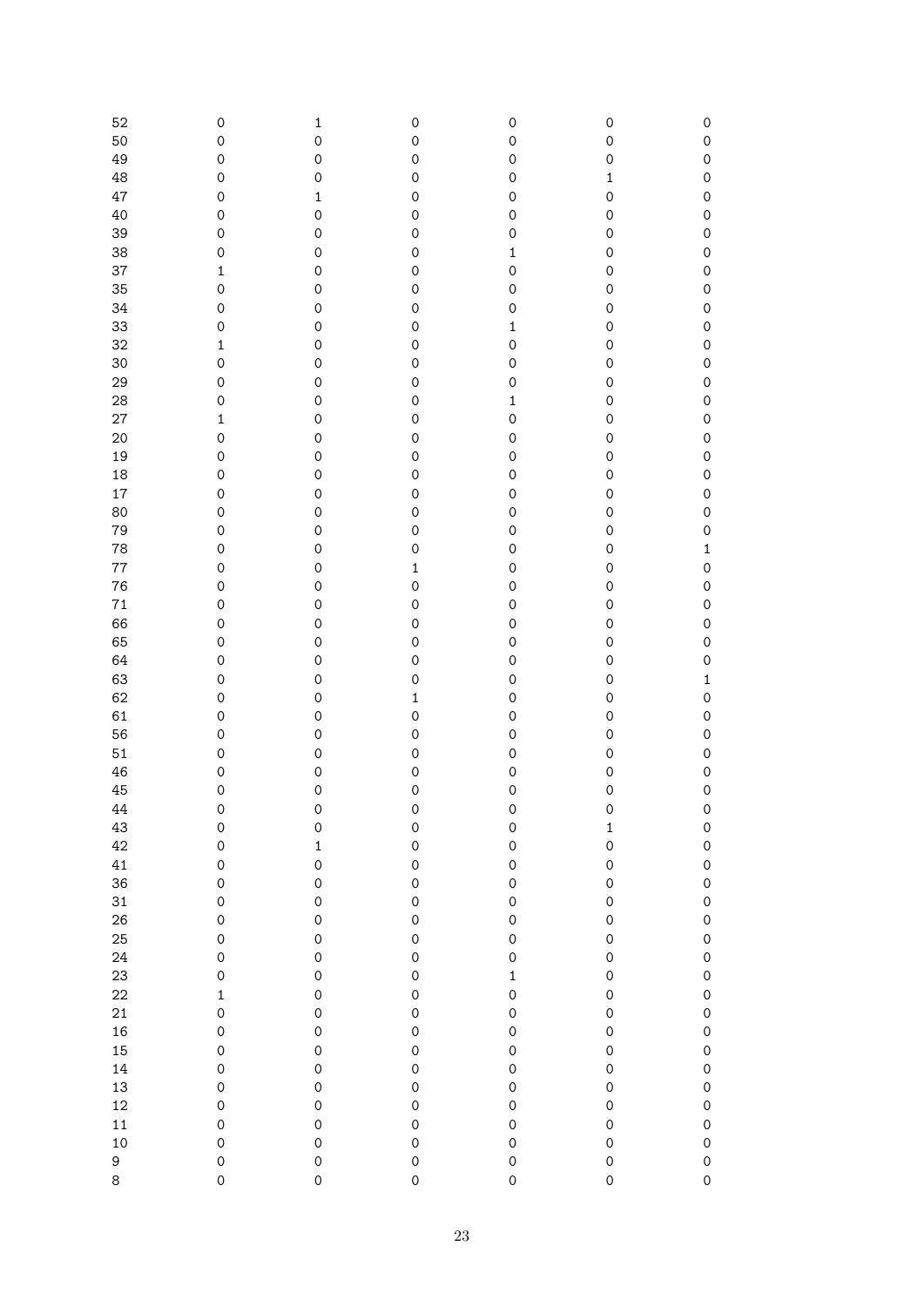| 7              | 0                   | 0                                                                       | 0                   | 0                   | 0            | 0                   |
|----------------|---------------------|-------------------------------------------------------------------------|---------------------|---------------------|--------------|---------------------|
| 6              | 0                   | 0                                                                       | 0                   | 0                   | 0            | 0                   |
| 5              | 0                   | 0                                                                       | 0                   | 0                   | 0            | $\mathsf{O}\xspace$ |
| 4              | 0                   | 0                                                                       | 0                   | 0                   | 0            | $\mathsf{O}\xspace$ |
|                |                     |                                                                         |                     |                     |              |                     |
| 3              | 0                   | 0                                                                       | 0                   | 0                   | 0            | $\mathsf{O}\xspace$ |
| $\overline{2}$ | 0                   | 0                                                                       | 0                   | 0                   | 0            | 0                   |
| $\mathbf{1}$   | 0                   | 0                                                                       | 0                   | 0                   | 0            | 0                   |
|                |                     | lake2:food4 lake3:food4 lake4:food4 lake2:food5 lake3:food5 lake4:food5 |                     |                     |              |                     |
| 75             | $\mathbf 0$         | $\mathbf 0$                                                             | $\mathbf 0$         | $\mathbf 0$         | $\mathbf 0$  | 1                   |
|                |                     |                                                                         |                     |                     |              |                     |
| 74             | $\mathsf{O}\xspace$ | $\mathsf{O}\xspace$                                                     | $\mathbf{1}$        | $\mathbf 0$         | 0            | 0                   |
| 73             | 0                   | 0                                                                       | $\mathsf O$         | $\mathsf{O}\xspace$ | 0            | $\mathsf{O}\xspace$ |
| 72             | 0                   | 0                                                                       | $\mathsf{O}\xspace$ | 0                   | 0            | $\mathsf{O}\xspace$ |
| 70             | 0                   | 0                                                                       | $\mathsf{O}\xspace$ | 0                   | 0            | 1                   |
| 69             | 0                   | 0                                                                       | 1                   | 0                   | 0            | $\mathsf{O}\xspace$ |
|                |                     |                                                                         |                     |                     |              |                     |
| 68             | 0                   | 0                                                                       | 0                   | 0                   | 0            | $\mathsf{O}\xspace$ |
| 67             | 0                   | 0                                                                       | $\mathsf{O}\xspace$ | 0                   | 0            | $\mathsf{O}\xspace$ |
| 60             | 0                   | 0                                                                       | $\mathsf{O}\xspace$ | 0                   | 1            | $\mathsf{O}\xspace$ |
| 59             | 0                   | 1                                                                       | $\mathsf{O}\xspace$ | 0                   | 0            | $\mathsf{O}\xspace$ |
| 58             | 0                   | 0                                                                       | $\mathsf{O}\xspace$ | 0                   | 0            | $\mathsf{O}\xspace$ |
| 57             | 0                   | 0                                                                       | $\mathsf{O}\xspace$ | 0                   | 0            | $\mathsf{O}\xspace$ |
|                |                     |                                                                         |                     |                     |              |                     |
| 55             | 0                   | 0                                                                       | $\mathsf{O}\xspace$ | 0                   | 1            | $\mathsf{O}\xspace$ |
| 54             | 0                   | 1                                                                       | 0                   | 0                   | 0            | $\mathsf{O}\xspace$ |
| 53             | 0                   | 0                                                                       | 0                   | 0                   | 0            | $\mathsf{O}\xspace$ |
| 52             | 0                   | 0                                                                       | 0                   | 0                   | 0            | $\mathsf{O}\xspace$ |
| 50             | 0                   | 0                                                                       | 0                   | 0                   | 1            | $\mathsf{O}\xspace$ |
|                |                     |                                                                         |                     |                     |              |                     |
| 49             | 0                   | 1                                                                       | 0                   | 0                   | 0            | $\mathsf{O}\xspace$ |
| 48             | 0                   | 0                                                                       | 0                   | 0                   | 0            | $\mathsf{O}\xspace$ |
| 47             | 0                   | 0                                                                       | 0                   | 0                   | 0            | $\mathsf{O}\xspace$ |
| 40             | 0                   | 0                                                                       | 0                   | 1                   | 0            | $\mathsf{O}\xspace$ |
| 39             | 1                   | 0                                                                       | 0                   | 0                   | 0            | $\mathsf{O}\xspace$ |
| 38             | 0                   | 0                                                                       | 0                   | 0                   | 0            | $\mathsf{O}\xspace$ |
|                |                     |                                                                         |                     |                     |              |                     |
| 37             | 0                   | 0                                                                       | 0                   | 0                   | 0            | $\mathsf{O}\xspace$ |
| 35             | 0                   | 0                                                                       | 0                   | 1                   | 0            | $\mathsf{O}\xspace$ |
| 34             | 1                   | 0                                                                       | 0                   | 0                   | 0            | $\mathsf{O}\xspace$ |
| 33             | 0                   | 0                                                                       | 0                   | 0                   | 0            | $\mathsf{O}\xspace$ |
| 32             | 0                   | 0                                                                       | 0                   | 0                   | 0            | $\mathsf{O}\xspace$ |
| 30             |                     |                                                                         |                     |                     |              |                     |
|                | 0                   | 0                                                                       | 0                   | 1                   | 0            | $\mathsf{O}\xspace$ |
| 29             | T                   | v                                                                       | v                   | v                   | V            | 0                   |
| 28             | $\mathbf 0$         | $\mathbf 0$                                                             | $\circ$             | $\circ$             | $\mathbf 0$  | $\circ$             |
| 27             | $\mathbf 0$         | $\mathbf 0$                                                             | $\circ$             | $\circ$             | $\mathbf 0$  | $\circ$             |
| 20             | $\mathbf 0$         | $\mathbf 0$                                                             | $\mathbf{O}$        | $\mathbf{O}$        | $\mathsf{O}$ | $\mathbf 0$         |
| 19             | $\mathbf 0$         | $\mathbf 0$                                                             | $\mathbf{O}$        | $\mathbf{O}$        | $\mathsf{O}$ | $\mathbf 0$         |
|                |                     |                                                                         |                     |                     |              |                     |
| 18             | $\mathbf 0$         | $\mathbf 0$                                                             | $\mathbf{O}$        | $\mathbf{O}$        | $\mathsf{O}$ | $\circ$             |
| 17             | $\mathbf 0$         | $\mathbf 0$                                                             | $\mathbf{O}$        | $\circ$             | $\mathsf{O}$ | $\circ$             |
| 80             | $\mathbf 0$         | $\circ$                                                                 | $\circ$             | $\circ$             | $\mathsf{O}$ | $\mathbf{1}$        |
| 79             | $\mathbf 0$         | $\circ$                                                                 | $\mathbf{1}$        | $\circ$             | $\circ$      | $\circ$             |
| 78             | $\mathbf 0$         | $\circ$                                                                 | $\mathbf 0$         | $\circ$             | $\mathsf{O}$ | $\circ$             |
| 77             | $\mathbf 0$         | $\circ$                                                                 | $\mathbf 0$         | $\circ$             | $\mathsf{O}$ | $\circ$             |
|                |                     |                                                                         |                     |                     |              |                     |
| 76             | $\mathbf 0$         | $\circ$                                                                 | $\mathbf 0$         | $\circ$             | $\mathsf{O}$ | $\circ$             |
| $71\,$         | $\circ$             | $\circ$                                                                 | $\circ$             | $\circ$             | $\mathsf{O}$ | $\circ$             |
| 66             | $\mathbf 0$         | $\circ$                                                                 | $\mathbf 0$         | $\mathbf 0$         | $\mathsf{O}$ | $\circ$             |
| 65             | $\mathbf 0$         | $\mathbf 0$                                                             | $\mathbf{O}$        | $\mathbf{O}$        | $\mathsf{O}$ | $\mathbf{1}$        |
| 64             | $\mathbf 0$         | $\mathbf 0$                                                             | $\mathbf{1}$        | $\mathbf{O}$        | $\mathsf{O}$ | $\circ$             |
|                |                     |                                                                         |                     |                     |              |                     |
| 63             | $\mathbf 0$         | $\mathbf 0$                                                             | $\circ$             | $\mathbf{O}$        | $\mathsf{O}$ | $\circ$             |
| 62             | $\mathbf 0$         | $\mathbf 0$                                                             | $\mathbf 0$         | $\mathbf 0$         | $\mathsf{O}$ | $\circ$             |
| 61             | $\mathbf 0$         | $\mathbf 0$                                                             | $\mathbf 0$         | $\mathbf 0$         | $\mathsf{O}$ | $\mathbf 0$         |
| 56             | $\mathbf 0$         | $\mathbf{O}$                                                            | $\circ$             | $\circ$             | $\mathsf{O}$ | $\mathbf 0$         |
| 51             | $\mathsf{O}$        | $\mathsf{O}$                                                            | $\circ$             | $\circ$             | $\mathsf{O}$ | $\mathbf 0$         |
|                |                     |                                                                         |                     |                     |              |                     |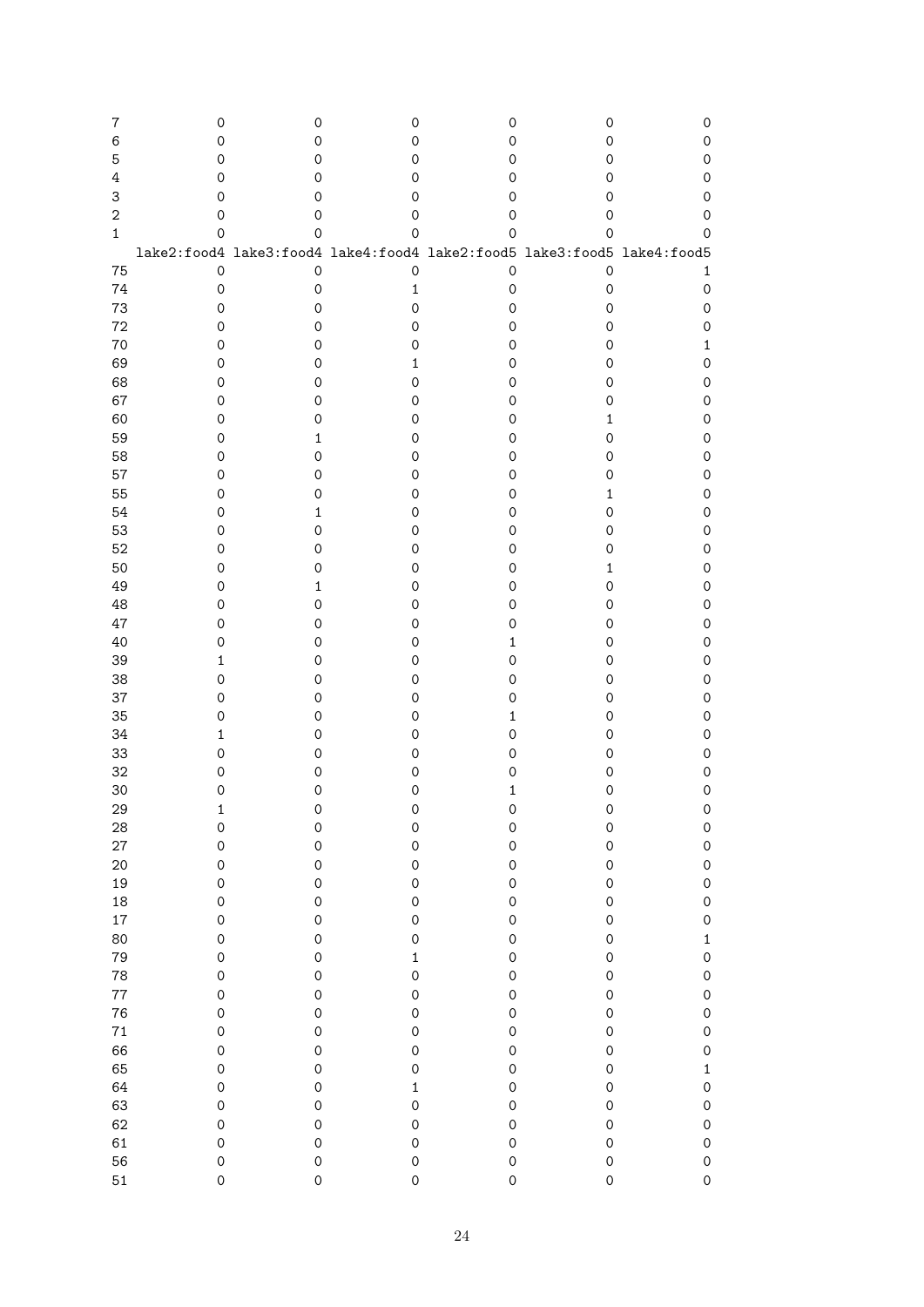| 46             | 0                                                                   | 0                           | 0                       | 0                          | 0                                          |   |
|----------------|---------------------------------------------------------------------|-----------------------------|-------------------------|----------------------------|--------------------------------------------|---|
| 45             | $\mathbf 0$                                                         | 0                           | $\mathsf{O}\xspace$     | $\mathbf 0$                | $\mathbf 1$                                |   |
| 44             | 0                                                                   | 1                           | 0                       | 0                          | $\mathsf O$                                |   |
| 43             | 0                                                                   | 0                           | 0                       | 0                          | 0                                          |   |
| 42             | 0                                                                   | 0                           | 0                       | 0                          | 0                                          |   |
| 41             | 0                                                                   | 0                           | 0                       | 0                          | 0                                          |   |
| 36             | 0                                                                   | 0                           | 0                       | $\mathbf 0$                | 0                                          |   |
| 31             | 0                                                                   | 0                           | 0                       | 0                          | 0                                          |   |
| 26             | 0                                                                   | 0                           | 0                       | 0                          | 0                                          |   |
| 25             | 0                                                                   | 0                           | 0                       | $\mathbf{1}$               | 0                                          |   |
| 24             |                                                                     |                             |                         |                            |                                            |   |
|                | 1                                                                   | 0                           | 0                       | $\mathsf{O}\xspace$        | 0                                          |   |
| 23             | $\mathsf{O}\xspace$                                                 | 0                           | 0                       | 0                          | 0                                          |   |
| 22             | $\mathsf{O}\xspace$                                                 | 0                           | 0                       | 0                          | 0                                          |   |
| 21             | $\mathsf{O}\xspace$                                                 | 0                           | $\mathsf{O}\xspace$     | 0                          | 0                                          |   |
| 16             | $\mathsf{O}\xspace$                                                 | 0                           | $\mathsf{O}\xspace$     | 0                          | 0                                          |   |
| 15             | $\mathsf{O}\xspace$                                                 | 0                           | $\mathsf{O}\xspace$     | $\mathbf 0$                | 0                                          |   |
| 14             | $\mathsf{O}\xspace$                                                 | 0                           | $\mathsf{O}\xspace$     | $\mathbf 0$                | 0                                          |   |
| 13             | $\mathsf{O}\xspace$                                                 | 0                           | $\mathsf{O}\xspace$     | $\mathbf 0$                | 0                                          |   |
| 12             | $\mathsf{O}\xspace$                                                 | 0                           | $\mathsf{O}\xspace$     | 0                          | 0                                          |   |
| 11             | $\mathsf{O}\xspace$                                                 | 0                           | $\mathsf{O}\xspace$     | 0                          | 0                                          |   |
| 10             | $\mathsf{O}\xspace$                                                 | 0                           | $\mathsf{O}\xspace$     | 0                          | 0                                          |   |
| 9              | $\mathsf{O}\xspace$                                                 | 0                           | $\mathsf{O}\xspace$     | $\mathsf{O}\xspace$        | 0                                          |   |
| 8              | $\mathsf{O}\xspace$                                                 | 0                           | 0                       | $\mathsf{O}\xspace$        | 0                                          |   |
| $\bf 7$        | $\mathsf{O}\xspace$                                                 | 0                           | 0                       | $\mathsf{O}\xspace$        | 0                                          |   |
| $\,6$          | $\mathsf{O}\xspace$                                                 | 0                           | 0                       | $\mathsf{O}\xspace$        | 0                                          |   |
| 5              | $\mathsf{O}\xspace$                                                 | 0                           | 0                       | 0                          | 0                                          |   |
| $\overline{4}$ | $\mathsf{O}\xspace$                                                 | 0                           | 0                       | 0                          | 0                                          |   |
| 3              | 0                                                                   | 0                           | 0                       | 0                          | 0                                          |   |
| $\sqrt{2}$     | 0                                                                   | 0                           | 0                       | $\mathbf 0$                | $\mathsf{O}$                               |   |
| $1\,$          | $\mathbf 0$                                                         | 0                           | $\mathsf{O}\xspace$     | $\mathbf 0$                | $\mathsf O$                                | 0 |
|                | gender2:food2 gender2:food3 gender2:food4 gender2:food5 size2:food2 |                             |                         |                            |                                            |   |
| 75             | $\mathbf 0$                                                         | $\mathsf{O}\xspace$         | $\mathsf O$             | 1                          | $\mathsf{O}\xspace$                        |   |
| 74             | $\mathsf O$                                                         | 0                           | $\mathbf{1}$            | $\mathbf 0$                | $\mathsf{O}\xspace$                        |   |
| 73             | $\mathsf{O}\xspace$                                                 | $\mathbf 1$                 | $\mathsf{O}\xspace$     | $\mathsf{O}\xspace$        | $\mathsf{O}\xspace$                        |   |
| 72             | $\mathbf 1$                                                         | $\mathsf{O}\xspace$         | $\mathsf O$             | $\mathsf{O}\xspace$        | $\mathsf{O}\xspace$                        |   |
| 70             | $\mathsf O$                                                         | 0                           | $\mathsf O$             | $\mathsf O$                | $\mathsf{O}\xspace$                        |   |
| 69             | $\mathsf O$                                                         |                             | $\mathsf O$             | $\mathsf{O}\xspace$        | $\mathsf{O}\xspace$                        |   |
| 68             |                                                                     | 0                           |                         |                            |                                            |   |
|                | O                                                                   | O                           | O                       | O                          | 0                                          |   |
| 67             | $\mathsf{O}\xspace$                                                 | $\mathbf 0$                 | $\mathbf 0$             | $\mathsf{O}\xspace$        | $\mathbf 1$                                |   |
| 60             | $\mathsf{O}\xspace$                                                 | $\mathbf 0$                 | $\mathbf 0$             | $\mathbf 1$                | $\mathsf{O}\xspace$                        |   |
| 59             | $\mathsf{O}\xspace$                                                 | $\mathbf 0$                 | $\mathbf{1}$            | $\mathsf{O}\xspace$        | $\mathsf{O}\xspace$                        |   |
| 58             | $\mathbf 0$                                                         | $\mathbf{1}$                | $\mathbf 0$             | $\mathsf{O}\xspace$        | $\mathsf{O}\xspace$                        |   |
| 57             | $\mathbf{1}$                                                        | $\mathbf 0$                 | $\mathbf 0$             | $\mathsf{O}\xspace$        | $\mathbf{1}$                               |   |
| 55             | $\mathbf 0$                                                         | $\mathbf 0$                 | $\mathbf 0$             | $\mathbf{1}$               | $\mathbf 0$                                |   |
| 54             | $\mathbf 0$                                                         | $\mathbf 0$                 | $\mathbf{1}$            | $\mathbf 0$                | $\mathsf{O}\xspace$                        |   |
| 53             | $\mathbf 0$                                                         | $\mathbf{1}$                | $\mathbf 0$             | $\mathsf{O}\xspace$        | $\mathsf{O}\xspace$                        |   |
| 52             | $\mathbf 1$                                                         | $\mathbf 0$                 | $\mathbf 0$             | $\mathsf{O}\xspace$        | $\mathsf{O}\xspace$                        |   |
| 50             | $\mathbf 0$                                                         | $\mathbf 0$                 | $\mathbf 0$             | $\mathsf{O}\xspace$        | $\mathbf 0$                                |   |
| 49             | $\mathbf 0$                                                         | $\mathbf 0$                 | $\mathbf 0$             | $\mathsf{O}\xspace$        | $\mathbf 0$                                |   |
| 48             | $\mathbf 0$                                                         | $\mathbf 0$                 | $\mathbf 0$             | $\mathbf 0$                | $\mathsf{O}\xspace$                        |   |
| 47             | $\mathbf 0$                                                         | $\mathbf 0$                 | $\mathbf 0$             | $\mathbf 0$                | $\mathbf{1}$                               |   |
| 40             |                                                                     | $\mathbf 0$                 | $\mathbf 0$             | $\mathbf{1}$               | $\mathsf{O}\xspace$                        |   |
|                | $\mathbf 0$                                                         |                             |                         |                            |                                            |   |
| 39             | $\mathbf 0$                                                         | $\mathbf 0$                 | $\mathbf{1}$            | $\mathbf 0$                | $\mathsf{O}\xspace$                        |   |
| 38             | $\mathbf 0$                                                         | $\mathbf{1}$                | $\mathbf 0$             | $\mathbf 0$                | $\mathsf{O}\xspace$                        |   |
|                | $\mathbf{1}$                                                        |                             |                         | $\mathbf 0$                | $\mathbf{1}$                               |   |
| 37             |                                                                     | $\mathbf 0$                 | $\mathbf 0$             |                            |                                            |   |
| 35             | $\mathbf 0$                                                         | $\mathbf 0$                 | $\mathbf 0$             | $\mathbf 1$                | $\mathbf 0$                                |   |
| 34<br>33       | $\mathbf 0$<br>$\mathbf 0$                                          | $\mathbf 0$<br>$\mathbf{1}$ | $\mathbf{1}$<br>$\circ$ | $\mathbf 0$<br>$\mathbf 0$ | $\mathsf{O}\xspace$<br>$\mathsf{O}\xspace$ |   |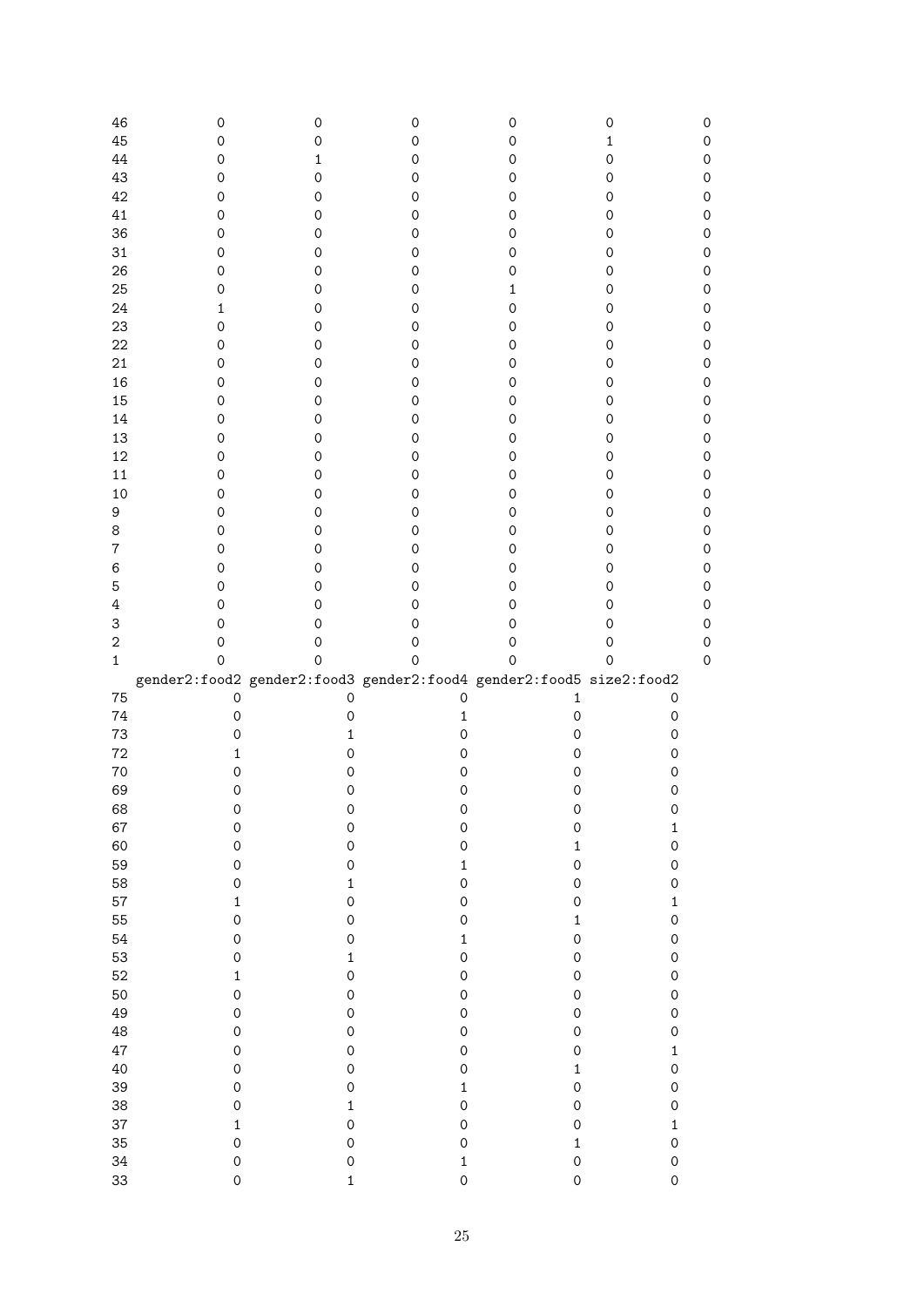| 32               |                     | $\mathbf 1$         | $\mathsf{O}\xspace$ | $\mathbf 0$         | $\mathbf 0$         | $\mathsf{O}\xspace$ |
|------------------|---------------------|---------------------|---------------------|---------------------|---------------------|---------------------|
| 30               |                     | $\mathbf 0$         | $\mathsf{O}\xspace$ | $\mathbf 0$         | $\mathsf{O}\xspace$ | $\mathsf{O}\xspace$ |
| 29               |                     | $\mathbf 0$         | $\mathsf{O}\xspace$ | $\mathbf 0$         | $\mathsf{O}\xspace$ | $\mathsf{O}\xspace$ |
| 28               |                     | $\mathbf 0$         | $\mathsf{O}\xspace$ | $\mathsf{O}\xspace$ | $\mathsf{O}\xspace$ | $\mathsf{O}\xspace$ |
|                  |                     |                     |                     |                     |                     |                     |
| 27               |                     | $\mathbf 0$         | $\mathsf{O}\xspace$ | $\mathbf 0$         | $\mathsf{O}\xspace$ | $\mathbf 1$         |
| 20               |                     | $\mathbf 0$         | $\mathsf{O}\xspace$ | $\mathbf 0$         | $\mathbf 1$         | $\mathsf{O}\xspace$ |
| 19               |                     | $\mathbf 0$         | $\mathsf{O}\xspace$ | $\mathbf{1}$        | $\mathsf{O}\xspace$ | $\mathsf{O}\xspace$ |
| 18               |                     | $\mathbf 0$         | $\mathbf{1}$        | $\mathbf 0$         | $\mathsf{O}\xspace$ | $\mathsf{O}\xspace$ |
| 17               |                     | $\mathbf 1$         | $\mathsf{O}\xspace$ | $\mathbf 0$         | $\mathsf{O}\xspace$ | $\mathbf 1$         |
| 80               |                     | $\mathbf 0$         | $\mathsf{O}\xspace$ | $\mathbf 0$         | $\mathbf 1$         | $\mathsf{O}\xspace$ |
| 79               |                     | $\mathbf 0$         | $\hbox{O}$          | $\mathbf{1}$        | $\mathsf{O}\xspace$ | $\mathsf{O}\xspace$ |
| 78               |                     | $\mathbf 0$         | $\mathbf{1}$        | $\mathbf 0$         | $\mathsf{O}\xspace$ | $\mathsf{O}\xspace$ |
| 77               |                     | $\mathbf 1$         | $\mathbf 0$         | $\mathbf 0$         | $\mathsf{O}\xspace$ | $\mathbf 1$         |
| 76               |                     | $\mathbf 0$         | $\mathsf{O}\xspace$ | $\mathbf 0$         | $\mathsf{O}\xspace$ | $\mathsf{O}\xspace$ |
| $71\,$           |                     | $\mathbf 0$         | $\mathsf{O}\xspace$ | $\mathbf 0$         | $\mathsf{O}\xspace$ | $\mathsf{O}\xspace$ |
| 66               |                     | $\mathbf 0$         | $\mathsf{O}\xspace$ | $\mathbf 0$         | $\mathsf{O}\xspace$ | $\mathsf{O}\xspace$ |
| 65               |                     | $\mathbf 0$         | $\mathsf{O}\xspace$ | $\mathbf 0$         | $\mathsf{O}\xspace$ | $\mathsf{O}\xspace$ |
|                  |                     |                     |                     |                     |                     |                     |
| 64               |                     | $\mathbf 0$         | $\mathsf{O}\xspace$ | $\mathbf 0$         | $\mathsf{O}\xspace$ | $\mathsf{O}\xspace$ |
| 63               |                     | $\mathbf 0$         | $\mathsf{O}\xspace$ | $\mathbf 0$         | $\mathsf{O}\xspace$ | $\mathsf{O}\xspace$ |
| 62               |                     | $\mathbf 0$         | $\mathsf{O}\xspace$ | $\mathbf 0$         | $\mathsf{O}\xspace$ | $\mathsf{O}\xspace$ |
| 61               |                     | $\mathbf 0$         | $\mathsf{O}\xspace$ | $\mathbf 0$         | $\mathsf{O}\xspace$ | $\mathsf{O}\xspace$ |
| 56               |                     | $\mathbf 0$         | $\mathsf{O}\xspace$ | $\mathbf 0$         | $\hbox{O}$          | $\mathsf{O}\xspace$ |
| 51               |                     | $\mathbf 0$         | $\mathsf{O}\xspace$ | $\mathbf 0$         | $\hbox{O}$          | $\mathsf{O}\xspace$ |
| 46               |                     | $\mathbf 0$         | $\mathsf{O}\xspace$ | $\mathbf 0$         | $\hbox{O}$          | $\mathsf{O}\xspace$ |
| 45               |                     | $\mathbf 0$         | $\mathsf{O}\xspace$ | $\mathbf 0$         | $\hbox{O}$          | $\mathsf{O}\xspace$ |
| 44               |                     | $\mathbf 0$         | $\mathsf{O}\xspace$ | $\mathbf 0$         | $\hbox{O}$          | $\mathsf{O}\xspace$ |
| 43               |                     | $\mathbf 0$         | $\mathsf{O}\xspace$ | $\mathbf 0$         | $\mathsf{O}\xspace$ | $\mathsf{O}\xspace$ |
| 42               |                     | $\mathbf 0$         | $\mathsf{O}\xspace$ | $\mathbf 0$         | $\mathbf 0$         | $\mathsf{O}\xspace$ |
| 41               |                     | $\mathbf 0$         | $\mathsf{O}\xspace$ | $\mathbf 0$         | $\mathbf 0$         | $\mathsf{O}\xspace$ |
| 36               |                     | $\mathbf 0$         | $\mathsf{O}\xspace$ | $\mathbf 0$         | $\mathbf 0$         | $\mathsf{O}\xspace$ |
| 31               |                     | $\mathbf 0$         | $\mathsf{O}\xspace$ | $\mathbf 0$         | $\mathbf 0$         |                     |
|                  |                     |                     |                     |                     |                     | $\mathsf{O}\xspace$ |
| 26               |                     | $\mathbf 0$         | $\mathbf 0$         | $\mathbf 0$         | $\mathbf 0$         | $\mathsf{O}\xspace$ |
| 25               |                     | $\mathbf 0$         | $\mathsf{O}\xspace$ | $\mathbf 0$         | $\mathbf 0$         | $\mathsf{O}\xspace$ |
| 24               |                     | $\mathbf 0$         | $\mathsf{O}\xspace$ | $\mathbf 0$         | $\mathbf 0$         | $\mathsf{O}\xspace$ |
| 23               |                     | $\mathbf 0$         | $\mathbf 0$         | $\mathbf 0$         | $\mathbf 0$         | $\mathsf{O}\xspace$ |
| 22               |                     | $\mathbf 0$         | $\mathsf{O}\xspace$ | $\mathbf 0$         | $\mathbf 0$         | $\mathsf{O}\xspace$ |
| 21               |                     | 0                   | $\mathbf 0$         | $\mathbf 0$         | $\mathbf 0$         | $\mathbf 0$         |
| 16               |                     | $\Omega$            | $\mathsf{O}\xspace$ | $\mathbf 0$         | $\Omega$            | $\mathbf 0$         |
| 15               |                     | 0                   | 0                   | 0                   | $\mathbf 1$         | $\mathsf{O}\xspace$ |
| 14               |                     | 0                   | 0                   | $\mathbf 1$         | $\mathsf{O}\xspace$ | 0                   |
| 13               |                     | 0                   | $\mathbf 1$         | 0                   | 0                   | 0                   |
| 12               |                     | 1                   | 0                   | 0                   | 0                   | 0                   |
| $11\,$           |                     | 0                   | 0                   | 0                   | 0                   | 0                   |
| 10               |                     | 0                   | 0                   | 0                   | 0                   | 0                   |
| 9                |                     | 0                   | 0                   | 0                   | 0                   | 0                   |
| 8                |                     | 0                   | $\mathsf{O}\xspace$ | 0                   | 0                   |                     |
|                  |                     |                     |                     |                     |                     | 0                   |
| 7                |                     | 0                   | $\mathsf{O}\xspace$ | 0                   | 0                   | $\mathbf 1$         |
| 6                |                     | 0                   | $\mathsf{O}\xspace$ | 0                   | 0                   | 0                   |
| 5                |                     | 0                   | $\mathsf{O}\xspace$ | 0                   | 0                   | 0                   |
| $\ensuremath{4}$ |                     | 0                   | $\mathsf{O}\xspace$ | 0                   | 0                   | 0                   |
| 3                |                     | 0                   | $\mathsf{O}\xspace$ | 0                   | 0                   | 0                   |
| $\sqrt{2}$       |                     | 0                   | $\mathsf{O}\xspace$ | 0                   | 0                   | 0                   |
| $\mathbf{1}$     |                     | 0                   | $\mathbf 0$         | $\mathbf 0$         | $\mathbf 0$         | $\mathsf{O}\xspace$ |
|                  |                     |                     |                     |                     |                     |                     |
| 75               | $\mathsf{O}\xspace$ | $\mathsf{O}\xspace$ | $\mathsf{O}\xspace$ | $\mathsf{O}\xspace$ |                     | $\mathsf{O}\xspace$ |
| 74               | $\mathsf{O}\xspace$ | $\mathsf{O}\xspace$ | $\mathsf{O}\xspace$ | 0                   |                     | $\mathsf{O}\xspace$ |
| 73               | 0                   | $\mathsf{O}\xspace$ | 0                   | 0                   |                     | $\mathsf{O}\xspace$ |
| 72               | 0                   | 0                   | 0                   | 0                   |                     | $\mathsf{O}\xspace$ |
|                  |                     |                     |                     |                     |                     |                     |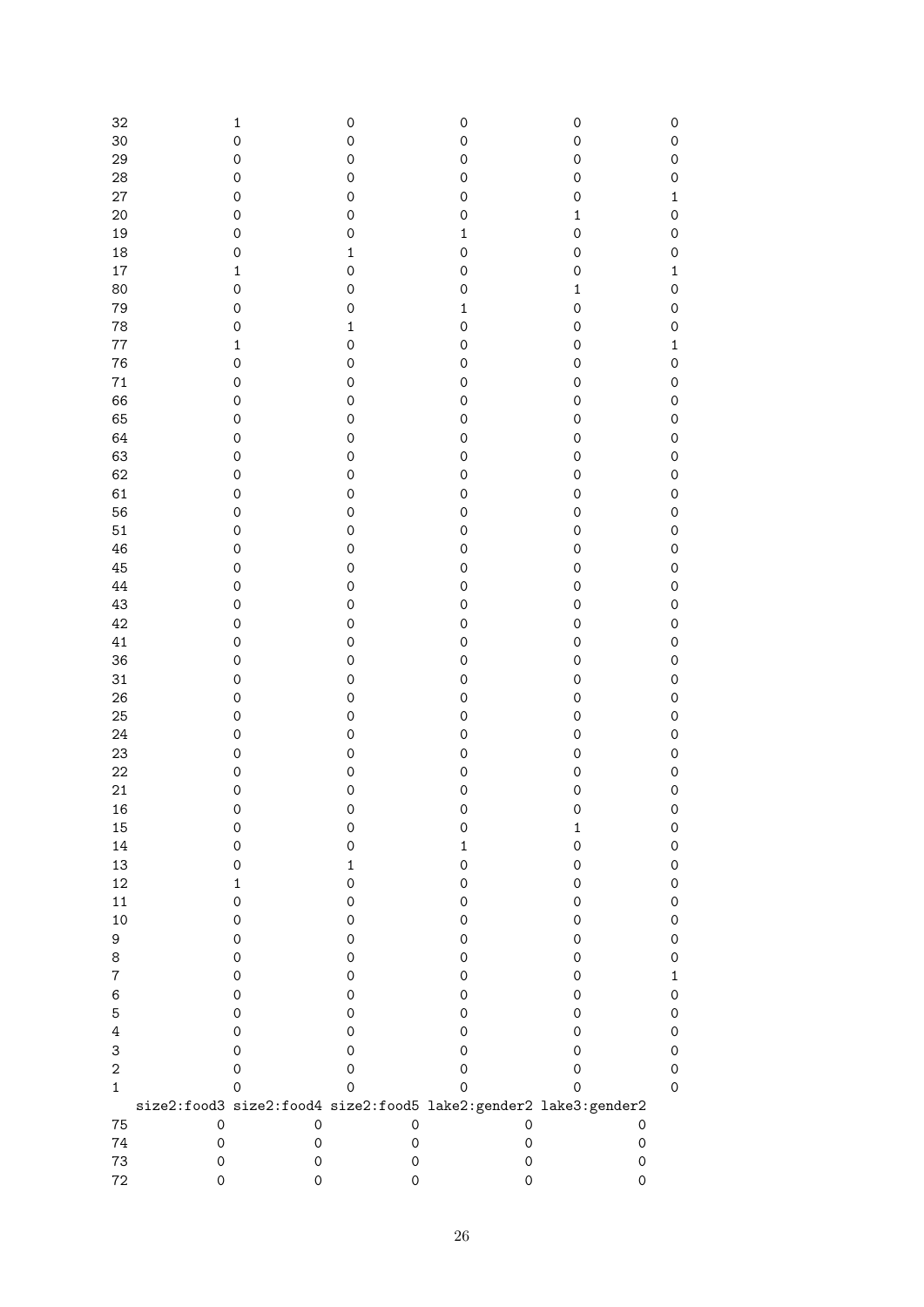| 70      | 0                   | $\mathbf 0$  | $\mathbf 1$         | $\mathsf{O}\xspace$ | $\mathsf{O}\xspace$ |
|---------|---------------------|--------------|---------------------|---------------------|---------------------|
| 69      | 0                   | $\mathbf 1$  | $\mathsf{O}\xspace$ | $\mathsf{O}\xspace$ | $\mathbf 0$         |
|         |                     |              |                     |                     |                     |
| 68      | $\mathbf 1$         | $\mathbf 0$  | $\mathsf{O}\xspace$ | $\mathsf{O}\xspace$ | $\mathbf 0$         |
| 67      | 0                   | $\mathbf 0$  | $\mathbf 0$         | $\mathsf{O}\xspace$ | $\mathbf 0$         |
| 60      | $\mathbf 0$         | $\mathbf 0$  | $\mathbf 1$         | $\mathsf{O}\xspace$ | $\mathbf{1}$        |
| 59      | $\mathbf 0$         | $\mathbf 1$  | $\mathbf 0$         | $\mathsf{O}\xspace$ | $\mathbf{1}$        |
| 58      | $\mathbf 1$         | $\mathbf 0$  | $\mathsf{O}\xspace$ | $\mathsf{O}\xspace$ | $\mathbf{1}$        |
| 57      | $\mathbf 0$         | $\mathbf 0$  | $\mathsf{O}\xspace$ | $\mathsf{O}\xspace$ | $\mathbf{1}$        |
| 55      | 0                   | $\mathbf 0$  | $\mathsf{O}\xspace$ | $\mathsf{O}\xspace$ | $\mathbf{1}$        |
| 54      | $\mathbf 0$         | $\mathbf 0$  | $\mathsf{O}\xspace$ | $\mathsf{O}\xspace$ | $\mathbf{1}$        |
| 53      | $\mathbf 0$         | $\mathbf 0$  | $\mathbf 0$         | $\mathsf{O}\xspace$ | $\mathbf{1}$        |
| 52      | $\mathsf{O}\xspace$ | $\mathbf 0$  | $\mathbf 0$         | $\mathsf{O}\xspace$ | $\mathbf{1}$        |
|         |                     |              |                     |                     |                     |
| 50      | 0                   | $\mathbf 0$  | $\mathbf 1$         | $\mathsf{O}\xspace$ | $\mathbf 0$         |
| 49      | $\mathbf 0$         | $\mathbf 1$  | $\mathbf 0$         | $\mathbf 0$         | $\circ$             |
| 48      | $\mathbf 1$         | $\mathbf 0$  | $\mathsf{O}\xspace$ | $\mathbf 0$         | $\circ$             |
| 47      | 0                   | $\mathbf 0$  | $\mathbf 0$         | $\mathbf 0$         | $\circ$             |
| 40      | $\mathsf{O}\xspace$ | $\mathbf 0$  | $\mathbf 1$         | $\mathbf{1}$        | $\circ$             |
| 39      | $\mathbf 0$         | $\mathbf 1$  | $\mathbf 0$         | $\mathbf{1}$        | $\circ$             |
| 38      | $\mathbf 1$         | $\mathbf 0$  | $\mathsf{O}\xspace$ | $\mathbf{1}$        | $\circ$             |
| 37      | $\mathsf{O}\xspace$ | $\mathbf 0$  | $\mathsf{O}\xspace$ | $\mathbf{1}$        | $\circ$             |
| 35      | $\mathsf{O}\xspace$ | $\mathbf 0$  | $\mathsf{O}\xspace$ | $\mathbf{1}$        | $\circ$             |
| 34      | 0                   | $\mathbf 0$  | $\mathsf{O}\xspace$ | $\mathbf{1}$        | $\circ$             |
|         |                     |              |                     |                     |                     |
| 33      | 0                   | $\mathbf 0$  | $\mathsf{O}\xspace$ | $\mathbf{1}$        | $\circ$             |
| 32      | 0                   | $\mathbf 0$  | $\mathbf 0$         | $\mathbf{1}$        | $\circ$             |
| 30      | 0                   | $\mathbf 0$  | $\mathbf{1}$        | $\mathbf 0$         | $\circ$             |
| 29      | 0                   | $\mathbf 1$  | $\mathbf 0$         | $\mathbf 0$         | $\mathbf 0$         |
| 28      | $\mathbf 1$         | $\mathbf 0$  | $\mathsf{O}\xspace$ | 0                   | $\mathbf 0$         |
| 27      | $\mathbf 0$         | $\mathbf 0$  | $\mathbf 0$         | 0                   | $\mathbf 0$         |
| 20      | 0                   | $\mathbf 0$  | $\mathbf 1$         | 0                   | $\mathbf 0$         |
| 19      | 0                   | $\mathbf 1$  | $\mathbf 0$         | 0                   | $\mathbf 0$         |
| 18      | $\mathbf{1}$        | $\mathbf 0$  | $\mathsf{O}\xspace$ | $\mathbf 0$         | $\mathbf 0$         |
| 17      | 0                   | $\mathbf 0$  | $\mathsf{O}\xspace$ | $\mathbf 0$         | $\mathbf 0$         |
| 80      | 0                   | $\mathbf 0$  | $\mathbf{1}$        | $\mathbf 0$         | $\mathbf 0$         |
|         | 0                   | $\mathbf{1}$ | $\mathsf{O}\xspace$ | $\mathbf 0$         | $\mathbf 0$         |
| 79      |                     |              |                     |                     |                     |
| 78      | $\mathbf{1}$        | $\mathbf 0$  | $\mathsf{O}\xspace$ | $\mathbf 0$         | $\mathbf 0$         |
| $77 \,$ | 0                   | $\mathbf 0$  | $\mathsf{O}\xspace$ | $\mathbf 0$         | $\mathbf 0$         |
| 76      | 0                   | $\mathbf 0$  | $\mathbf 0$         | $\mathbf 0$         | $\mathbf 0$         |
| $71$    | $\mathbf 0$         | $\mathbf 0$  | $\mathbf 0$         | $\mathsf{O}\xspace$ | $\circ$             |
| 66      | $\mathsf{O}\xspace$ | $\mathbf 0$  | $\mathsf{O}$        | $\mathbf 0$         | $\circ$             |
| 65      | $\mathsf{O}\xspace$ | $\mathbf 0$  | $\mathbf 0$         | $\mathbf 0$         | $\circ$             |
| 64      | $\mathsf{O}\xspace$ | $\mathbf 0$  | $\mathsf{O}$        | $\mathbf 0$         | $\circ$             |
| 63      | $\mathsf{O}\xspace$ | $\mathbf 0$  | $\mathsf{O}\xspace$ | $\mathsf{O}\xspace$ | $\circ$             |
| 62      | $\mathbf 0$         | $\mathbf 0$  | $\mathbf 0$         | $\mathsf{O}\xspace$ | $\circ$             |
| 61      | $\mathbf 0$         | $\mathbf 0$  | $\mathbf 0$         | $\mathsf{O}\xspace$ | $\circ$             |
| 56      | $\mathbf 0$         | $\mathbf 0$  | $\mathbf 0$         | $\mathsf{O}\xspace$ | $\mathbf{1}$        |
|         | $\mathbf 0$         |              |                     |                     | $\mathbf{1}$        |
| 51      |                     | $\mathbf 0$  | $\mathbf 0$         | $\mathsf{O}\xspace$ |                     |
| 46      | $\mathbf 0$         | $\mathbf 0$  | $\mathbf 0$         | $\mathsf{O}\xspace$ | $\circ$             |
| 45      | $\mathbf 0$         | $\mathbf 0$  | $\mathbf 0$         | $\mathsf{O}\xspace$ | $\circ$             |
| 44      | $\mathbf 0$         | $\mathbf 0$  | $\mathbf 0$         | $\mathsf{O}\xspace$ | $\circ$             |
| 43      | $\mathbf 0$         | $\mathbf 0$  | $\mathbf 0$         | $\mathbf 0$         | $\circ$             |
| 42      | $\mathbf 0$         | $\mathbf 0$  | $\mathbf 0$         | $\mathbf 0$         | $\circ$             |
| 41      | $\mathbf 0$         | $\mathbf 0$  | $\mathbf 0$         | $\mathbf 0$         | $\circ$             |
| 36      | $\mathbf 0$         | $\mathbf 0$  | $\mathbf 0$         | $\mathbf{1}$        | $\circ$             |
| 31      | $\mathbf 0$         | $\mathbf 0$  | $\mathbf 0$         | $\mathbf{1}$        | $\circ$             |
| 26      | $\mathbf 0$         | $\mathbf 0$  | $\mathbf 0$         | $\mathsf{O}$        | $\circ$             |
|         | $\mathbf 0$         | $\mathbf 0$  | $\mathbf 0$         | $\mathbf 0$         | $\circ$             |
| 25      |                     |              |                     |                     |                     |
| 24      | $\mathbf 0$         | $\circ$      | $\mathbf 0$         | $\mathbf 0$         | $\circ$             |
| 23      | $\mathbf 0$         | $\mathbf 0$  | $\mathsf{O}\xspace$ | $\mathbf 0$         | $\circ$             |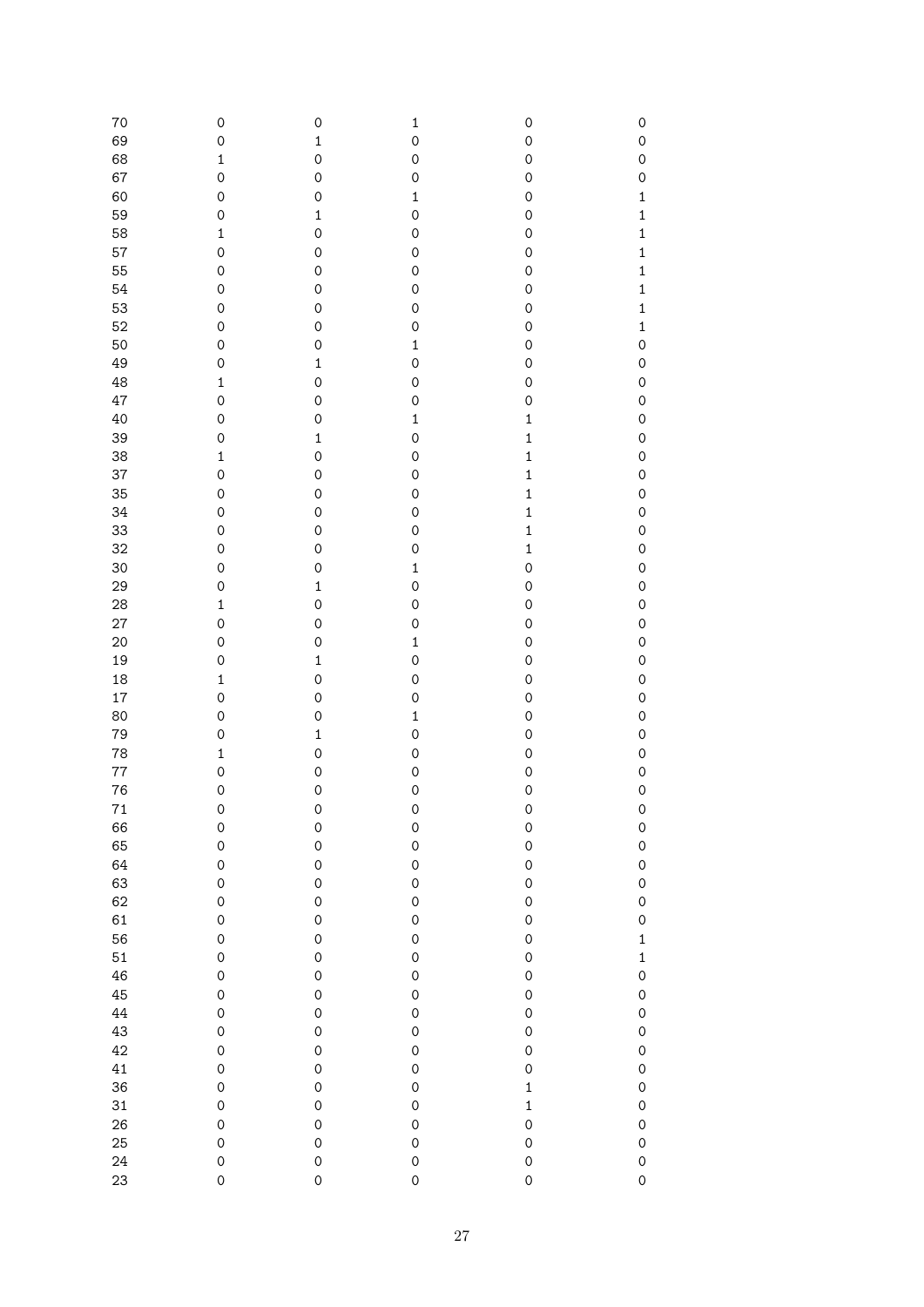| 22           | 0                   | 0                   | 0                   | 0                   | 0                                                               |
|--------------|---------------------|---------------------|---------------------|---------------------|-----------------------------------------------------------------|
| 21           | 0                   | $\mathsf{O}\xspace$ | 0                   | 0                   | $\mathsf{O}\xspace$                                             |
| 16           | 0                   | 0                   | 0                   | 0                   | 0                                                               |
| 15           | 0                   | 0                   | 0                   | 0                   |                                                                 |
|              |                     |                     |                     |                     | 0                                                               |
| 14           | 0                   | 0                   | 0                   | 0                   | 0                                                               |
| 13           | 0                   | 0                   | 0                   | 0                   | 0                                                               |
| 12           | 0                   | 0                   | 0                   | 0                   | 0                                                               |
| 11           | 0                   | 0                   | 0                   | 0                   | 0                                                               |
| 10           | $\mathsf{O}\xspace$ | 0                   | $\mathbf 1$         | 0                   | 0                                                               |
| 9            | $\mathsf O$         | $\mathbf{1}$        | 0                   | 0                   | 0                                                               |
| 8            | $\mathbf 1$         | 0                   | 0                   | 0                   | 0                                                               |
| 7            | $\mathsf O$         | 0                   | 0                   | 0                   | 0                                                               |
| 6            | $\mathsf O$         | 0                   | 0                   | 0                   | 0                                                               |
| 5            | $\mathsf{O}\xspace$ | 0                   | 0                   | 0                   | 0                                                               |
| 4            | $\mathsf{O}\xspace$ | 0                   | 0                   | 0                   | 0                                                               |
|              |                     |                     |                     |                     |                                                                 |
| 3            | $\mathsf{O}\xspace$ | 0                   | 0                   | 0                   | 0                                                               |
| $\sqrt{2}$   | $\mathsf{O}\xspace$ | 0                   | $\mathsf{O}\xspace$ | 0                   | 0                                                               |
| $\mathbf{1}$ | $\mathbf 0$         | $\mathbf 0$         | $\mathsf{O}\xspace$ | $\mathbf 0$         | 0                                                               |
|              |                     |                     |                     |                     | lake4:gender2 lake2:size2 lake3:size2 lake4:size2 gender2:size2 |
| 75           | $\mathbf{1}$        | $\mathsf{O}\xspace$ | $\mathsf O$         | 0                   | 0                                                               |
| 74           | $\mathbf{1}$        | $\mathsf{O}\xspace$ | 0                   | $\mathsf{O}\xspace$ | $\mathsf{O}\xspace$                                             |
| 73           | $\mathbf 1$         | $\mathsf{O}\xspace$ | 0                   | 0                   | $\mathsf{O}\xspace$                                             |
| 72           | $\mathbf 1$         | $\mathsf{O}\xspace$ | 0                   | 0                   | 0                                                               |
| 70           | $\mathsf{O}\xspace$ | $\mathsf{O}\xspace$ | 0                   | $\mathbf 1$         | 0                                                               |
| 69           | $\mathsf O$         | $\mathsf{O}\xspace$ | 0                   | $\mathbf{1}$        | 0                                                               |
| 68           | $\mathsf O$         | $\mathsf{O}\xspace$ | 0                   | $\mathbf{1}$        | 0                                                               |
| 67           | $\mathsf O$         | $\mathsf{O}\xspace$ | 0                   | $\mathbf{1}$        | 0                                                               |
|              |                     |                     |                     |                     |                                                                 |
| 60           | $\mathsf O$         | $\mathsf{O}\xspace$ | $\mathbf 1$         | 0                   | $\mathbf 1$                                                     |
| 59           | $\mathsf O$         | $\mathsf{O}\xspace$ | $\mathbf 1$         | 0                   | $\mathbf 1$                                                     |
| 58           | $\mathsf O$         | $\mathsf{O}\xspace$ | $\mathbf 1$         | 0                   | $\mathbf 1$                                                     |
| 57           | $\mathsf{O}\xspace$ | $\mathsf{O}\xspace$ | $\mathbf 1$         | 0                   | $\mathbf{1}$                                                    |
| 55           | $\mathsf{O}\xspace$ | $\mathsf{O}\xspace$ | 0                   | $\mathsf{O}\xspace$ | 0                                                               |
| 54           | $\mathsf{O}\xspace$ | $\mathsf{O}\xspace$ | 0                   | $\mathsf{O}\xspace$ | 0                                                               |
| 53           | $\mathsf{O}\xspace$ | $\mathsf{O}\xspace$ | 0                   | $\mathsf{O}\xspace$ | 0                                                               |
| 52           | $\mathsf{O}\xspace$ | $\mathsf{O}\xspace$ | 0                   | 0                   | 0                                                               |
| 50           | $\mathsf{O}\xspace$ | $\mathsf{O}\xspace$ | $\mathbf 1$         | 0                   | 0                                                               |
| 49           | $\mathsf{O}\xspace$ | $\mathsf{O}\xspace$ | $\mathbf 1$         | $\mathsf{O}\xspace$ | 0                                                               |
| 48           | $\mathsf{O}\xspace$ | 0                   | 1                   | $\mathbf 0$         | $\mathbf 0$                                                     |
| 47           | $\mathsf{O}\xspace$ | $\mathbf 0$         | $\mathbf 1$         | $\mathsf{O}\xspace$ | $\mathbf 0$                                                     |
| 40           | $\mathsf{O}\xspace$ | $\mathbf{1}$        | $\mathbf 0$         | $\mathsf{O}\xspace$ | $\mathbf{1}$                                                    |
| 39           | $\mathbf 0$         | $\mathbf{1}$        | $\mathbf 0$         | $\mathbf 0$         | $\mathbf{1}$                                                    |
| 38           | $\mathbf 0$         | $\mathbf{1}$        | $\mathbf 0$         | $\mathbf 0$         | $\mathbf{1}$                                                    |
| 37           | $\mathbf 0$         | $\mathbf{1}$        | $\mathbf 0$         | $\mathbf 0$         | $\mathbf{1}$                                                    |
|              | $\mathbf 0$         | $\mathbf 0$         | $\mathbf 0$         | $\mathbf 0$         | $\mathsf{O}\xspace$                                             |
| 35           |                     |                     |                     |                     |                                                                 |
| 34           | $\mathbf 0$         | $\mathsf{O}\xspace$ | $\mathbf 0$         | $\mathbf 0$         | $\mathsf{O}\xspace$                                             |
| 33           | $\mathbf 0$         | $\mathsf{O}\xspace$ | $\mathbf 0$         | $\mathbf 0$         | $\mathsf{O}\xspace$                                             |
| 32           | $\mathbf 0$         | $\mathbf 0$         | $\mathbf 0$         | $\mathbf 0$         | $\mathsf{O}\xspace$                                             |
| 30           | $\mathbf 0$         | $\mathbf{1}$        | $\mathbf 0$         | $\mathbf 0$         | $\mathsf{O}\xspace$                                             |
| 29           | $\mathbf 0$         | $\mathbf{1}$        | $\mathbf 0$         | $\mathbf 0$         | $\mathsf{O}\xspace$                                             |
| 28           | $\mathbf 0$         | $\mathbf{1}$        | $\mathbf 0$         | $\mathbf 0$         | $\mathsf{O}\xspace$                                             |
| 27           | $\mathbf 0$         | $\mathbf{1}$        | $\mathbf 0$         | $\mathbf 0$         | $\mathsf{O}\xspace$                                             |
| 20           | $\mathbf 0$         | $\mathsf{O}\xspace$ | $\mathbf 0$         | $\mathbf 0$         | $\mathbf{1}$                                                    |
| 19           | $\mathbf 0$         | $\mathsf{O}\xspace$ | $\mathbf 0$         | $\mathbf 0$         | $\mathbf{1}$                                                    |
| 18           | $\mathbf 0$         | $\mathsf{O}\xspace$ | $\mathbf 0$         | $\mathbf 0$         | $\mathbf{1}$                                                    |
| 17           | $\mathbf 0$         | $\mathsf{O}\xspace$ | $\mathbf 0$         | $\mathbf 0$         | $\mathbf{1}$                                                    |
| 80           | $\mathbf{1}$        | $\mathbf 0$         | $\mathbf 0$         | $\mathbf{1}$        | $\mathbf{1}$                                                    |
| 79           | $\mathbf{1}$        | $\mathbf 0$         | $\circ$             | $\mathbf{1}$        | $\mathbf{1}$                                                    |
|              |                     |                     |                     |                     |                                                                 |
| 78           | $\mathbf{1}$        | $\mathbf 0$         | $\mathbf 0$         | $\mathbf{1}$        | $\mathbf{1}$                                                    |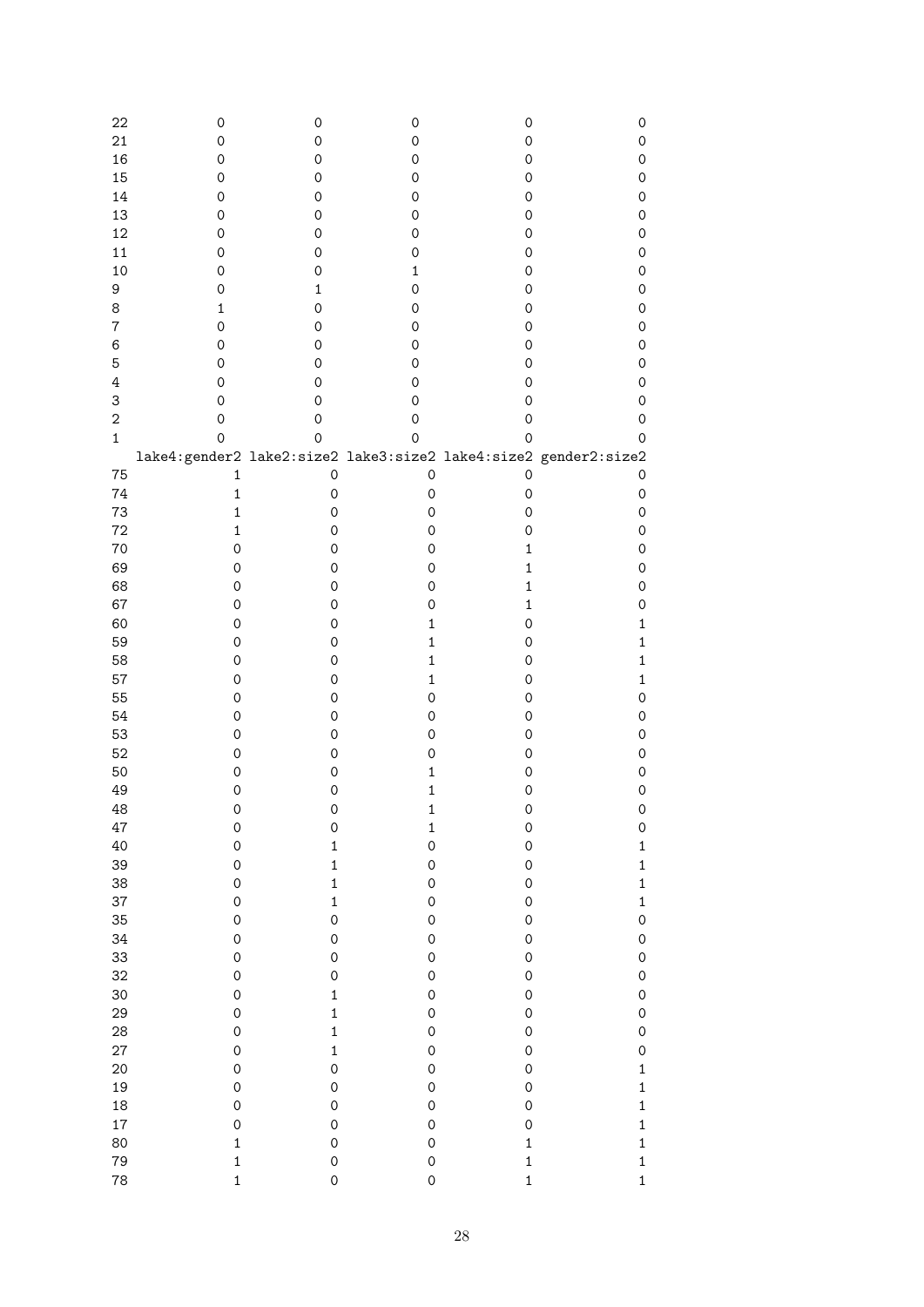| 77             | $\mathbf 1$         | $\mathsf{O}\xspace$ | $\mathsf{O}\xspace$ | $\mathbf 1$         | $\mathbf{1}$        |
|----------------|---------------------|---------------------|---------------------|---------------------|---------------------|
| 76             | $\mathbf{1}$        | $\mathsf{O}\xspace$ | $\mathsf{O}\xspace$ | $\mathbf{1}$        | $\mathbf 1$         |
| 71             | $\mathbf{1}$        | 0                   | $\mathbf 0$         | $\mathbf 0$         | $\mathsf{O}\xspace$ |
| 66             | $\mathbf 0$         | 0                   | $\mathbf 0$         | $\mathbf 1$         | $\mathsf{O}\xspace$ |
| 65             | $\mathsf{O}\xspace$ | 0                   | $\mathbf 0$         | $\mathbf 0$         | $\mathsf{O}\xspace$ |
|                |                     |                     |                     |                     |                     |
| 64             | $\mathsf{O}\xspace$ | 0                   | $\mathbf 0$         | 0                   | $\mathsf{O}\xspace$ |
| 63             | $\mathsf{O}\xspace$ | 0                   | $\mathbf 0$         | 0                   | $\mathsf{O}\xspace$ |
| 62             | $\mathsf{O}\xspace$ | 0                   | $\mathbf 0$         | $\mathbf 0$         | $\mathsf{O}\xspace$ |
| 61             | $\mathsf{O}\xspace$ | 0                   | $\mathbf 0$         | $\mathbf 0$         | $\mathsf{O}\xspace$ |
| 56             | $\mathsf{O}\xspace$ | 0                   | $\mathbf{1}$        | $\mathbf 0$         | $\mathbf 1$         |
| 51             | $\mathsf{O}\xspace$ | 0                   | $\mathbf 0$         | $\mathbf 0$         | $\mathsf{O}\xspace$ |
| 46             | $\mathbf 0$         | 0                   | $\mathbf{1}$        | $\mathbf 0$         | $\mathsf{O}\xspace$ |
| 45             | $\mathbf 0$         | 0                   | $\mathbf 0$         | $\mathbf 0$         | $\mathsf{O}\xspace$ |
| 44             | $\mathbf 0$         | 0                   | $\mathbf 0$         | $\mathbf 0$         | $\mathsf{O}\xspace$ |
| 43             | $\mathbf 0$         | 0                   | $\mathbf 0$         | $\mathbf 0$         | $\mathsf{O}\xspace$ |
| 42             | $\mathbf 0$         | 0                   | $\mathbf 0$         | $\mathbf 0$         | $\mathsf{O}\xspace$ |
| 41             | $\mathbf 0$         | 0                   | $\mathbf 0$         | $\mathbf 0$         | $\mathsf{O}\xspace$ |
| 36             | $\mathbf 0$         | $\mathbf 1$         | $\mathbf 0$         | $\mathbf 0$         | $\mathbf{1}$        |
| 31             | $\mathbf 0$         | $\mathbf 0$         | $\mathbf 0$         | $\mathbf 0$         | $\mathsf{O}\xspace$ |
| 26             | $\mathbf 0$         | $\mathbf 1$         | $\mathbf 0$         | $\mathbf 0$         | $\mathsf{O}\xspace$ |
|                | $\mathbf 0$         | $\mathbf 0$         | $\mathbf 0$         |                     |                     |
| 25             | $\mathbf 0$         |                     | $\mathbf 0$         | $\mathbf 0$         | $\mathsf{O}\xspace$ |
| 24             |                     | 0                   |                     | $\mathbf 0$         | $\mathsf{O}\xspace$ |
| 23             | $\mathbf 0$         | 0                   | $\mathbf 0$         | $\mathbf 0$         | $\mathsf{O}\xspace$ |
| 22             | $\mathbf 0$         | 0                   | $\mathbf 0$         | $\mathsf{O}\xspace$ | $\mathsf{O}\xspace$ |
| 21             | $\mathbf 0$         | 0                   | $\mathbf 0$         | $\mathsf{O}\xspace$ | $\mathsf{O}\xspace$ |
| 16             | $\mathbf 0$         | 0                   | $\mathbf 0$         | $\mathsf{O}\xspace$ | $\mathbf 1$         |
| 15             | $\mathbf 0$         | 0                   | $\mathbf 0$         | $\mathsf{O}\xspace$ | $\mathsf{O}\xspace$ |
| 14             | $\mathbf 0$         | 0                   | $\mathbf 0$         | $\mathsf{O}\xspace$ | $\mathsf{O}\xspace$ |
| 13             | $\mathbf 0$         | 0                   | $\mathbf 0$         | $\mathsf{O}\xspace$ | $\mathsf{O}\xspace$ |
| 12             | $\mathbf 0$         | 0                   | $\mathbf 0$         | $\mathsf{O}\xspace$ | $\mathsf{O}\xspace$ |
| 11             | $\mathbf 0$         | 0                   | $\mathbf 0$         | $\mathbf 0$         | $\mathsf{O}\xspace$ |
| 10             | $\mathbf 0$         | 0                   | $\mathbf 0$         | $\mathbf 0$         | $\mathsf{O}\xspace$ |
| 9              | $\mathbf 0$         | 0                   | $\mathbf 0$         | $\mathbf 0$         | $\mathsf{O}\xspace$ |
| 8              | $\mathbf 0$         | 0                   | $\mathbf 0$         | $\mathbf 0$         | $\mathsf{O}\xspace$ |
| $\overline{7}$ | $\mathbf 0$         | 0                   | $\mathbf 0$         | $\mathbf 0$         | $\mathsf{O}\xspace$ |
| $\,6$          | $\mathbf 0$         | 0                   | $\mathbf 0$         | $\mathbf 0$         | $\mathsf{O}\xspace$ |
| 5              | $\mathbf 0$         | $\mathbf 0$         | $\mathbf 0$         | $\mathbf 0$         | $\mathsf{O}\xspace$ |
|                | $\mathbf 0$         | $\mathbf 0$         | $\mathbf 0$         | $\mathbf 0$         | $\mathsf{O}$        |
| $\overline{4}$ |                     |                     |                     |                     |                     |
| 3              | $\mathbf 0$         | 0                   | $\mathbf 0$         | $\mathbf 0$         | $\mathsf{O}\xspace$ |
| $\sqrt{2}$     | $\mathsf{O}\xspace$ | $\mathsf{O}\xspace$ | 0                   | $\mathsf{O}\xspace$ | $\mathsf{O}\xspace$ |
| $\mathbf{1}$   | $\mathsf{O}\xspace$ | $\mathsf{O}\xspace$ | 0                   | $\mathbf 0$         | $\mathsf{O}\xspace$ |
|                |                     |                     |                     |                     |                     |
| 75             | $\mathsf{O}\xspace$ |                     | $\mathsf{O}\xspace$ |                     | $\mathsf{O}\xspace$ |
| 74             | $\mathsf{O}\xspace$ |                     | $\mathsf{O}\xspace$ |                     | $\mathsf{O}\xspace$ |
| 73             | $\mathsf{O}\xspace$ |                     | $\mathsf{O}\xspace$ |                     | $\mathsf{O}\xspace$ |
| 72             | $\mathsf{O}\xspace$ |                     | $\mathsf{O}\xspace$ |                     | $\mathsf{O}\xspace$ |
| 70             | $\mathsf{O}\xspace$ |                     | $\mathsf{O}\xspace$ |                     | $\mathsf{O}\xspace$ |
| 69             | $\mathsf{O}\xspace$ |                     | $\mathsf{O}\xspace$ |                     | $\mathsf{O}\xspace$ |
| 68             | $\mathsf{O}\xspace$ |                     | $\mathsf{O}\xspace$ |                     | $\mathsf{O}\xspace$ |
| 67             | $\mathsf{O}\xspace$ |                     | 0                   |                     | $\mathbf 0$         |
| 60             | $\mathsf{O}\xspace$ |                     | $\mathbf 1$         |                     | $\mathbf 0$         |
| 59             | $\mathsf{O}\xspace$ |                     | $\mathbf 1$         |                     | $\mathbf 0$         |
| 58             | $\mathsf{O}\xspace$ |                     | $\mathbf 1$         |                     | $\mathbf 0$         |
| 57             | $\mathsf{O}\xspace$ |                     | $\mathbf 1$         |                     | $\mathbf 0$         |
| 55             | $\mathsf{O}\xspace$ |                     | 0                   |                     | $\mathsf{O}\xspace$ |
| 54             | $\mathbf 0$         |                     | 0                   |                     | $\mathbf 0$         |
| 53             | $\mathsf{O}\xspace$ |                     | $\mathsf{O}\xspace$ |                     | $\mathsf{O}\xspace$ |
|                |                     |                     | $\mathsf{O}\xspace$ |                     | $\mathsf{O}\xspace$ |
| 52             | 0                   |                     |                     |                     |                     |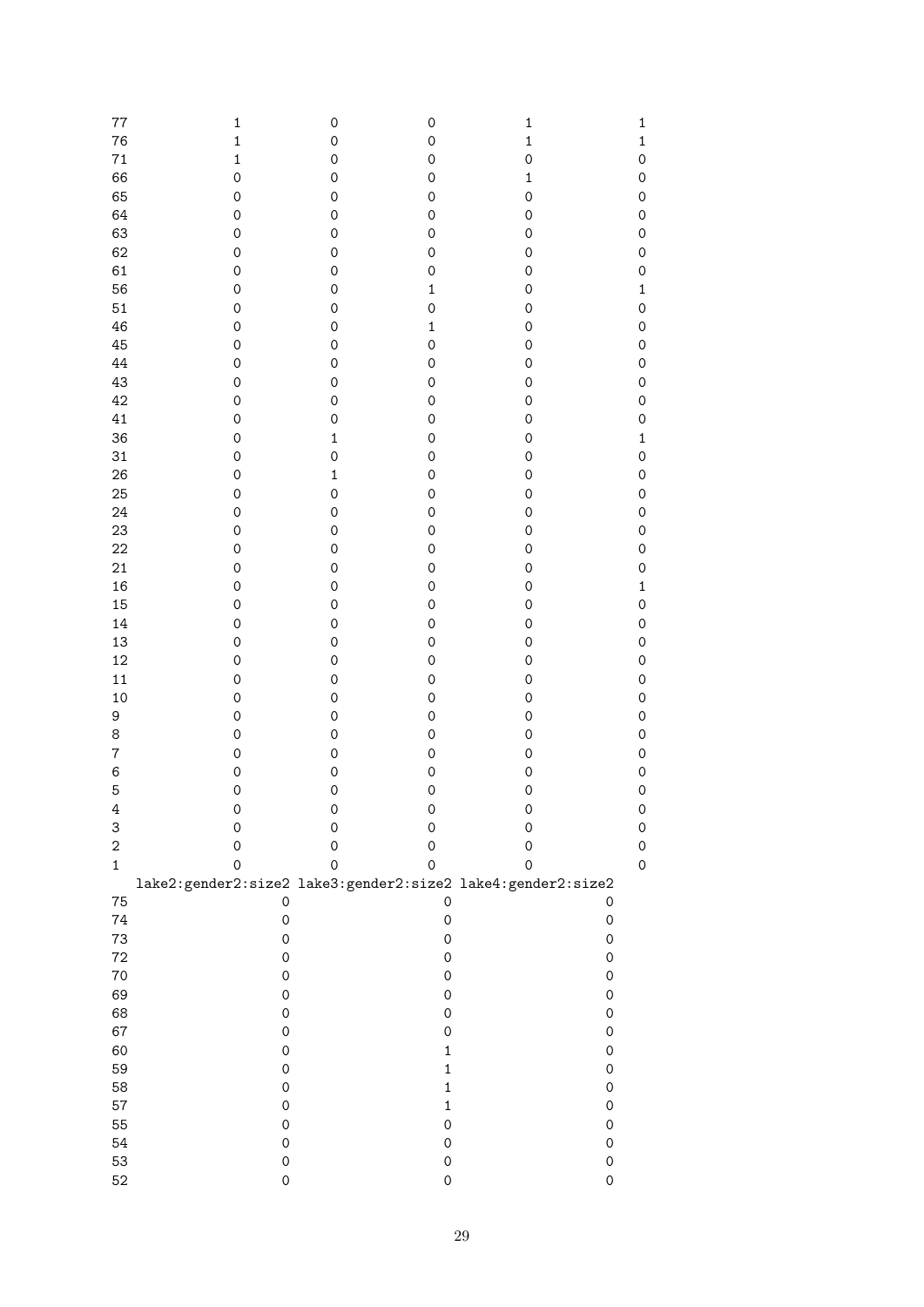| 50             | $\mathsf{O}\xspace$ | $\mathbf 0$         | $\mathbf 0$  |
|----------------|---------------------|---------------------|--------------|
| 49             | $\mathsf{O}\xspace$ | $\mathbf 0$         | $\mathbf 0$  |
| 48             | $\mathbf 0$         | $\mathbf 0$         | $\mathbf 0$  |
| 47             | $\mathsf{O}\xspace$ | $\mathbf 0$         | $\mathbf 0$  |
| 40             | $\mathbf 1$         | $\mathbf 0$         | $\mathbf 0$  |
| 39             | $\mathbf 1$         | $\mathbf 0$         | $\mathbf 0$  |
| 38             | $\mathbf 1$         | $\mathbf 0$         | $\mathbf 0$  |
| 37             | $\mathbf 1$         | $\mathbf 0$         | $\mathbf 0$  |
| 35             | $\mathbf 0$         | $\mathbf 0$         | $\mathbf 0$  |
| 34             | $\mathbf 0$         | $\mathbf 0$         | $\mathbf 0$  |
|                |                     |                     |              |
| 33             | $\mathbf 0$         | $\mathbf 0$         | $\mathbf 0$  |
| 32             | $\mathbf 0$         | $\mathbf 0$         | $\mathbf 0$  |
| 30             | $\mathbf 0$         | $\mathbf 0$         | $\mathbf 0$  |
| 29             | $\mathbf 0$         | $\mathbf 0$         | $\mathbf 0$  |
| 28             | $\mathbf 0$         | $\mathbf 0$         | $\mathbf 0$  |
| 27             | $\mathbf 0$         | $\mathbf 0$         | $\mathbf 0$  |
| 20             | $\mathbf 0$         | $\mathbf 0$         | $\mathbf 0$  |
| 19             | $\mathbf 0$         | $\mathbf 0$         | $\mathbf 0$  |
|                |                     |                     |              |
| 18             | $\mathbf 0$         | $\mathbf 0$         | $\mathbf 0$  |
| 17             | $\mathbf 0$         | $\mathbf 0$         | $\mathbf 0$  |
| 80             | $\mathbf 0$         | $\mathbf 0$         | $\mathbf{1}$ |
| 79             | $\mathbf 0$         | $\mathbf 0$         | $\mathbf{1}$ |
| 78             | $\mathbf 0$         | $\mathbf 0$         | $\mathbf{1}$ |
| 77             | $\mathbf 0$         | $\mathbf 0$         | $\mathbf{1}$ |
| 76             | $\mathbf 0$         | $\mathbf 0$         | $\mathbf{1}$ |
| 71             | $\mathbf 0$         | $\mathbf 0$         | $\circ$      |
| 66             | $\mathbf 0$         | $\mathbf 0$         | $\mathbf 0$  |
|                |                     |                     |              |
| 65             | $\mathbf 0$         | $\mathbf 0$         | $\mathbf 0$  |
| 64             | $\mathbf 0$         | $\mathbf 0$         | $\mathbf 0$  |
| 63             | $\mathbf 0$         | $\mathbf 0$         | $\mathbf 0$  |
| 62             | $\mathbf 0$         | $\mathbf 0$         | $\mathbf 0$  |
| 61             | $\mathbf 0$         | $\mathbf 0$         | $\mathbf 0$  |
| 56             | $\mathbf 0$         | $\mathbf 1$         | $\mathbf 0$  |
| 51             | $\mathbf 0$         | $\mathbf 0$         | $\mathbf 0$  |
| 46             | $\mathbf 0$         | $\mathbf 0$         | $\mathbf 0$  |
| 45             | $\mathbf 0$         | $\mathbf 0$         | $\circ$      |
|                |                     |                     |              |
| 44             | $\mathbf 0$         | $\mathbf 0$         | $\mathbf 0$  |
| 43             | $\mathbf 0$         | $\mathbf 0$         | $\mathbf 0$  |
| 42             | $\mathbf 0$         | $\circ$             | $\circ$      |
| 41             | $\mathbf 0$         | $\mathbf 0$         | $\mathbf{O}$ |
| 36             | $\mathbf{1}$        | $\mathbf 0$         | $\mathsf{O}$ |
| 31             | $\mathbf 0$         | $\mathbf 0$         | $\mathsf{O}$ |
| 26             | $\mathsf{O}\xspace$ | $\mathbf 0$         | $\mathsf{O}$ |
| 25             | $\mathsf{O}\xspace$ | $\mathbf 0$         | $\mathsf{O}$ |
| 24             | $\mathsf{O}\xspace$ | $\mathbf 0$         | $\mathsf{O}$ |
| 23             | $\mathsf{O}\xspace$ | $\mathbf 0$         |              |
|                |                     |                     | $\mathsf{O}$ |
| 22             | $\mathsf{O}\xspace$ | $\mathbf 0$         | $\circ$      |
| 21             | $\mathsf{O}\xspace$ | $\mathbf 0$         | $\circ$      |
| 16             | $\mathsf{O}\xspace$ | $\mathbf 0$         | $\circ$      |
| 15             | $\mathsf{O}\xspace$ | $\mathsf{O}\xspace$ | $\mathsf{O}$ |
| 14             | $\mathsf{O}\xspace$ | $\mathsf{O}\xspace$ | $\mathsf{O}$ |
| 13             | $\mathsf{O}\xspace$ | $\mathsf{O}\xspace$ | $\mathsf{O}$ |
| 12             | $\mathsf{O}\xspace$ | $\mathsf{O}\xspace$ | $\mathsf{O}$ |
| 11             | $\mathsf{O}\xspace$ | $\mathsf{O}\xspace$ | $\mathsf{O}$ |
| 10             | $\mathsf{O}\xspace$ | $\mathsf{O}\xspace$ | $\mathsf{O}$ |
|                |                     |                     |              |
| 9              | $\mathsf{O}\xspace$ | $\mathbf 0$         | $\mathsf{O}$ |
| 8              | $\mathbf 0$         | $\mathbf 0$         | $\mathsf{O}$ |
| $\overline{7}$ | $\mathbf 0$         | $\mathbf 0$         | $\mathsf{O}$ |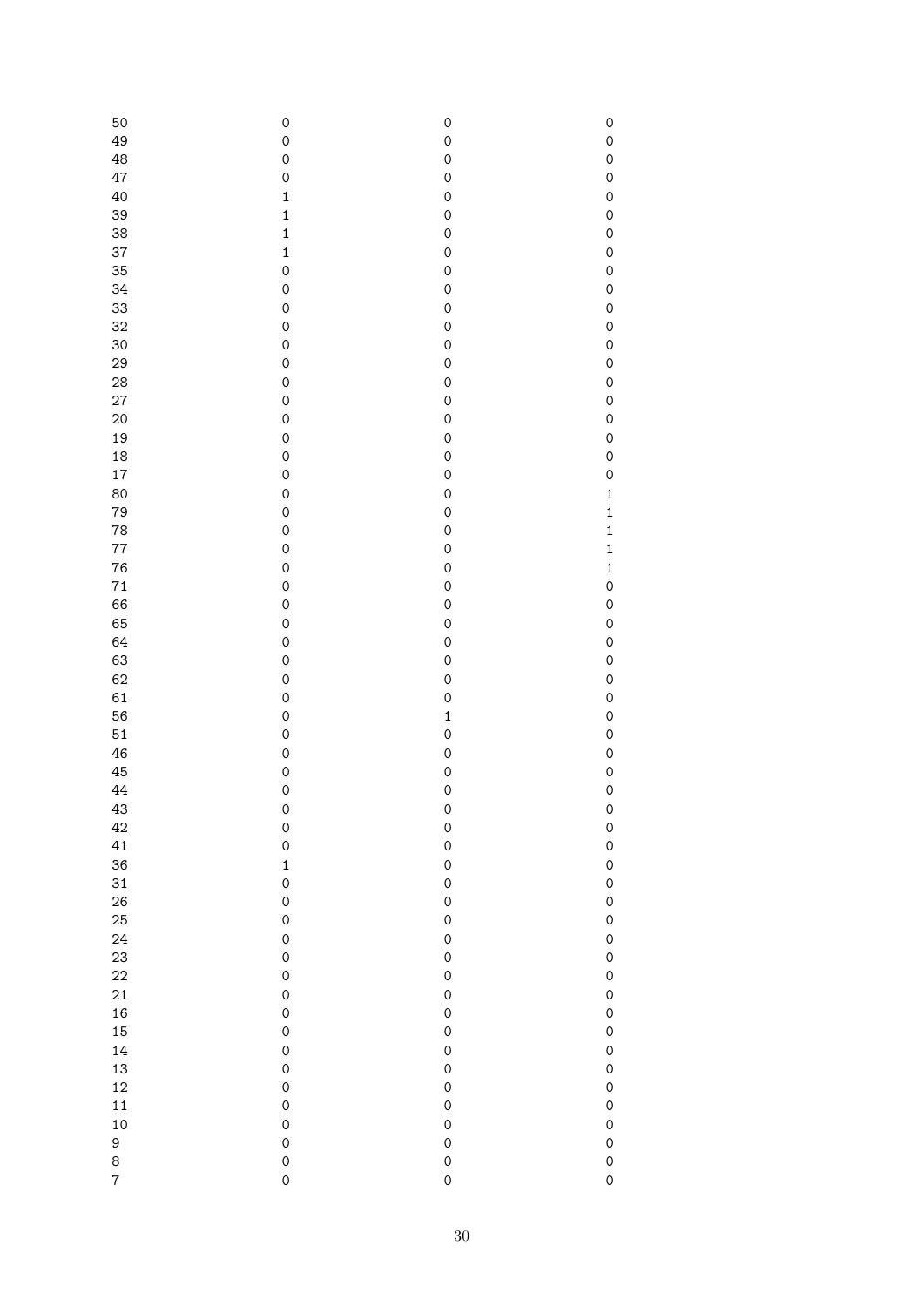| 6                |                                                                         |                     | 0                   |                     |                     |                     | 0                   |                     |              |                     | $\mathbf 0$         |                     |                     |   |
|------------------|-------------------------------------------------------------------------|---------------------|---------------------|---------------------|---------------------|---------------------|---------------------|---------------------|--------------|---------------------|---------------------|---------------------|---------------------|---|
| 5                |                                                                         |                     | $\mathsf O$         |                     |                     |                     | 0                   |                     |              |                     | $\mathbf 0$         |                     |                     |   |
| 4                |                                                                         |                     | 0                   |                     |                     |                     | 0                   |                     |              |                     | $\mathsf{O}\xspace$ |                     |                     |   |
|                  |                                                                         |                     |                     |                     |                     |                     |                     |                     |              |                     |                     |                     |                     |   |
| 3                |                                                                         |                     | 0                   |                     |                     |                     | 0                   |                     |              |                     | $\mathbf 0$         |                     |                     |   |
| $\boldsymbol{2}$ |                                                                         |                     | $\mathsf{O}\xspace$ |                     |                     |                     | 0                   |                     |              |                     | $\mathbf 0$         |                     |                     |   |
| $\mathbf{1}$     |                                                                         |                     | $\mathsf O$         |                     |                     |                     | $\mathbf 0$         |                     |              |                     | $\mathbf 0$         |                     |                     |   |
|                  |                                                                         |                     |                     |                     |                     |                     |                     |                     |              |                     |                     |                     |                     |   |
| x1               |                                                                         |                     |                     |                     |                     |                     |                     |                     |              |                     |                     |                     |                     |   |
|                  |                                                                         |                     |                     |                     |                     |                     |                     |                     |              |                     |                     |                     |                     |   |
|                  | (Intercept) lake2 lake3 lake4 gender2 size2 food2 food3 food4 food5     |                     |                     |                     |                     |                     |                     |                     |              |                     |                     |                     |                     |   |
| 75               | 1                                                                       | $\mathbf 0$         | $\mathsf{O}\xspace$ | 1                   |                     | $\mathbf 1$         | $\mathsf O$         |                     | 0            | $\mathsf{O}\xspace$ |                     | $\mathsf{O}\xspace$ | $\mathbf 1$         |   |
| 74               | 1                                                                       | $\mathsf O$         | $\mathsf O$         | 1                   |                     | 1                   | $\mathsf{O}\xspace$ |                     | 0            | $\mathsf{O}\xspace$ |                     | $\mathbf 1$         | 0                   |   |
| 73               | $\mathbf 1$                                                             | $\mathsf{O}\xspace$ | 0                   | 1                   |                     | $\mathbf 1$         | $\mathsf{O}\xspace$ |                     | 0            | $\mathbf{1}$        |                     | 0                   | 0                   |   |
|                  |                                                                         |                     |                     |                     |                     |                     |                     |                     |              |                     |                     | 0                   |                     |   |
| 72               | $\mathbf{1}$                                                            | 0                   | 0                   | $\mathbf{1}$        |                     | $\mathbf 1$         | $\mathsf{O}\xspace$ |                     | 1            | $\mathsf{O}\xspace$ |                     |                     | 0                   |   |
| 70               | $\mathbf{1}$                                                            | 0                   | 0                   | $\mathbf{1}$        |                     | $\mathsf{O}\xspace$ | $\mathbf{1}$        |                     | 0            | $\mathsf{O}\xspace$ |                     | 0                   | $\mathbf{1}$        |   |
| 69               | $\mathbf{1}$                                                            | 0                   | 0                   | $\mathbf{1}$        |                     | 0                   | $\mathbf{1}$        |                     | 0            | 0                   |                     | 1                   | 0                   |   |
| 68               | $\mathbf{1}$                                                            | 0                   | 0                   | $\mathbf{1}$        |                     | $\mathsf{O}\xspace$ | $\mathbf{1}$        |                     | 0            | $\mathbf{1}$        |                     | 0                   | 0                   |   |
| 67               | $\mathbf{1}$                                                            | 0                   | 0                   | $\mathbf{1}$        |                     | 0                   | $\mathbf{1}$        |                     | $\mathbf{1}$ | $\mathsf{O}\xspace$ |                     | 0                   | 0                   |   |
|                  | $\mathbf{1}$                                                            | 0                   |                     | $\mathsf{O}\xspace$ |                     | $\mathbf{1}$        | $\mathbf{1}$        |                     | 0            | $\mathsf{O}\xspace$ |                     | 0                   | $\mathbf{1}$        |   |
| 60               |                                                                         |                     | 1                   |                     |                     |                     |                     |                     |              |                     |                     |                     |                     |   |
| 59               | $\mathbf{1}$                                                            | 0                   | 1                   | 0                   |                     | $\mathbf{1}$        | $\mathbf{1}$        |                     | 0            | 0                   |                     | 1                   | 0                   |   |
| 58               | $\mathbf{1}$                                                            | 0                   | 1                   | 0                   |                     | $\mathbf{1}$        | $\mathbf{1}$        |                     | 0            | $\mathbf{1}$        |                     | 0                   | 0                   |   |
| 57               | $\mathbf{1}$                                                            | 0                   | 1                   | 0                   |                     | $\mathbf{1}$        | $\mathbf{1}$        |                     | $\mathbf{1}$ | $\mathsf{O}\xspace$ |                     | 0                   | 0                   |   |
| 55               | $\mathbf{1}$                                                            | 0                   | $\mathbf{1}$        | 0                   |                     | $\mathbf 1$         | 0                   |                     | 0            | $\mathsf{O}\xspace$ |                     | 0                   | $\mathbf{1}$        |   |
|                  | $\mathbf{1}$                                                            | 0                   | $\mathbf{1}$        | 0                   |                     | $\mathbf 1$         | 0                   |                     | 0            | 0                   |                     | $\mathbf{1}$        | 0                   |   |
| 54               |                                                                         |                     |                     |                     |                     |                     |                     |                     |              |                     |                     |                     |                     |   |
| 53               | $\mathbf{1}$                                                            | 0                   | $\mathbf{1}$        | 0                   |                     | $\mathbf 1$         | $\mathsf{O}\xspace$ |                     | 0            | $\mathbf{1}$        |                     | 0                   | 0                   |   |
| 52               | $\mathbf{1}$                                                            | 0                   | $\mathbf{1}$        | 0                   |                     | $\mathbf 1$         | $\mathsf{O}\xspace$ |                     | $\mathbf{1}$ | $\mathsf{O}\xspace$ |                     | 0                   | 0                   |   |
| 50               | $\mathbf{1}$                                                            | 0                   | $\mathbf{1}$        | 0                   |                     | 0                   | $\mathbf 1$         |                     | 0            | $\mathsf{O}\xspace$ |                     | 0                   | $\mathbf{1}$        |   |
| 49               | $\mathbf{1}$                                                            | 0                   | $\mathbf{1}$        | 0                   |                     | 0                   | $\mathbf{1}$        |                     | 0            | 0                   |                     | $\mathbf{1}$        | 0                   |   |
|                  | $\mathbf{1}$                                                            | 0                   | $\mathbf{1}$        | 0                   |                     | 0                   | $\mathbf{1}$        |                     | 0            | $\mathbf{1}$        |                     | 0                   | 0                   |   |
| 48               |                                                                         |                     |                     |                     |                     |                     |                     |                     |              |                     |                     |                     |                     |   |
| 47               | $\mathbf{1}$                                                            | 0                   | $\mathbf{1}$        | 0                   |                     | 0                   | $\mathbf{1}$        |                     | $\mathbf{1}$ | $\mathsf{O}\xspace$ |                     | 0                   | 0                   |   |
| 40               | $\mathbf{1}$                                                            | $\mathbf{1}$        | 0                   | 0                   |                     | $\mathbf{1}$        | $\mathbf{1}$        |                     | 0            | $\mathsf{O}\xspace$ |                     | 0                   | $\mathbf{1}$        |   |
| 39               | $\mathbf{1}$                                                            | $\mathbf{1}$        | 0                   | 0                   |                     | $\mathbf 1$         | $\mathbf{1}$        |                     | 0            | $\mathsf{O}\xspace$ |                     | $\mathbf 1$         | 0                   |   |
| 38               | $\mathbf{1}$                                                            | $\mathbf{1}$        | 0                   | 0                   |                     | $\mathbf 1$         | $\mathbf 1$         |                     | 0            | $\mathbf{1}$        |                     | 0                   | 0                   |   |
| 37               | $\mathbf{1}$                                                            | $\mathbf{1}$        | 0                   | 0                   |                     | $\mathbf 1$         | $\mathbf 1$         |                     | $\mathbf{1}$ | 0                   |                     | 0                   | 0                   |   |
|                  |                                                                         |                     |                     |                     |                     |                     |                     |                     |              |                     |                     |                     |                     |   |
| 35               | $\mathbf{1}$                                                            | $\mathbf{1}$        | 0                   | 0                   |                     | $\mathbf 1$         | 0                   |                     | 0            | $\mathsf{O}\xspace$ |                     | 0                   | $\mathbf{1}$        |   |
| 34               | $\mathbf{1}$                                                            | $\mathbf{1}$        | 0                   | 0                   |                     | $\mathbf 1$         | 0                   |                     | 0            | $\mathsf{O}\xspace$ |                     | 1                   | 0                   |   |
| 33               | $\mathbf{1}$                                                            | $\mathbf{1}$        | 0                   | 0                   |                     | $\mathbf 1$         | 0                   |                     | 0            | $\mathbf{1}$        |                     | 0                   | 0                   |   |
| 32               | $\mathbf{1}$                                                            | 1                   | 0                   | 0                   |                     | 1                   | 0                   |                     | $\mathbf 1$  | 0                   |                     | $\mathsf{O}\xspace$ | $\mathsf{O}\xspace$ |   |
| 30               | 1                                                                       | $\mathbf 1$         | $\mathbf 0$         | 0                   |                     | $\mathbf 0$         | 1                   |                     | 0            | 0                   |                     | $\mathsf{O}\xspace$ | 1                   |   |
| 29               | $\mathbf 1$                                                             | $\mathbf 1$         | 0                   | 0                   |                     | 0                   | $\mathbf 1$         |                     | 0            | 0                   |                     | 1                   | 0                   |   |
|                  |                                                                         |                     |                     |                     |                     |                     |                     |                     |              |                     |                     |                     |                     |   |
| 28               | $\mathbf 1$                                                             | $\mathbf 1$         | 0                   | 0                   |                     | 0                   | $\mathbf 1$         |                     | 0            | $\mathbf{1}$        |                     | $\mathsf{O}\xspace$ | 0                   |   |
| $27\,$           | $\mathbf 1$                                                             | $\mathbf 1$         | 0                   | 0                   |                     | 0                   | $\mathbf 1$         |                     | 1            | 0                   |                     | 0                   | 0                   |   |
| 20               | $\mathbf 1$                                                             | $\mathsf{O}\xspace$ | 0                   | 0                   |                     | 1                   | $\mathbf 1$         |                     | 0            | 0                   |                     | 0                   | 1                   |   |
| 19               | $\mathbf 1$                                                             | $\mathsf{O}\xspace$ | 0                   | 0                   |                     | 1                   | $\mathbf 1$         |                     | 0            | 0                   |                     | 1                   | 0                   |   |
| 18               | $\mathbf 1$                                                             | 0                   | 0                   | 0                   |                     | 1                   | $\mathbf 1$         |                     | 0            | 1                   |                     | 0                   | 0                   |   |
| $17\,$           | $\mathbf 1$                                                             |                     |                     |                     |                     |                     |                     |                     | $\mathbf{1}$ | 0                   |                     | 0                   | 0                   |   |
|                  |                                                                         | 0                   | 0                   | 0                   |                     | 1                   | 1                   |                     |              |                     |                     |                     |                     |   |
| 80               | $\mathbf 1$                                                             | 0                   | 0                   | 1                   |                     | 1                   | 1                   |                     | 0            | 0                   |                     | 0                   | 1                   |   |
| 79               | $\mathbf 1$                                                             | $\mathbf 0$         | 0                   | 1                   |                     | 1                   | $\mathbf 1$         |                     | 0            | 0                   |                     | 1                   | 0                   |   |
| 78               | $\mathbf 1$                                                             | 0                   | 0                   | 1                   |                     | 1                   | 1                   |                     | 0            | 1                   |                     | $\mathsf{O}\xspace$ | 0                   |   |
| $77 \,$          | $\mathbf{1}$                                                            | 0                   | 0                   | $\mathbf 1$         |                     | 1                   | $\mathbf{1}$        |                     | $\mathbf{1}$ | $\mathbf 0$         |                     | $\mathsf{O}\xspace$ | 0                   |   |
|                  | lake2:food2 lake3:food2 lake4:food2 lake2:food3 lake3:food3 lake4:food3 |                     |                     |                     |                     |                     |                     |                     |              |                     |                     |                     |                     |   |
|                  |                                                                         |                     |                     |                     |                     |                     |                     |                     |              |                     |                     |                     |                     |   |
| 75               | $\mathsf O$                                                             |                     | 0                   |                     | $\mathsf{O}\xspace$ |                     |                     | $\mathsf{O}\xspace$ |              |                     | 0                   |                     |                     | 0 |
| 74               | 0                                                                       |                     | 0                   |                     | 0                   |                     |                     | 0                   |              |                     | 0                   |                     |                     | 0 |
| 73               | 0                                                                       |                     | 0                   |                     | 0                   |                     |                     | 0                   |              |                     | 0                   |                     |                     | 1 |
| 72               | 0                                                                       |                     | 0                   |                     | 1                   |                     |                     | 0                   |              |                     | 0                   |                     |                     | 0 |
| 70               | 0                                                                       |                     | 0                   |                     | 0                   |                     |                     | 0                   |              |                     | 0                   |                     |                     | Ω |
|                  |                                                                         |                     |                     |                     |                     |                     |                     |                     |              |                     |                     |                     |                     |   |
| 69               | 0                                                                       |                     | 0                   |                     | 0                   |                     |                     | 0                   |              |                     | 0                   |                     |                     | 0 |
| 68               | 0                                                                       |                     | 0                   |                     | 0                   |                     |                     | 0                   |              |                     | 0                   |                     |                     | 1 |
| 67               | 0                                                                       |                     | 0                   |                     | 1                   |                     |                     | 0                   |              |                     | 0                   |                     |                     | 0 |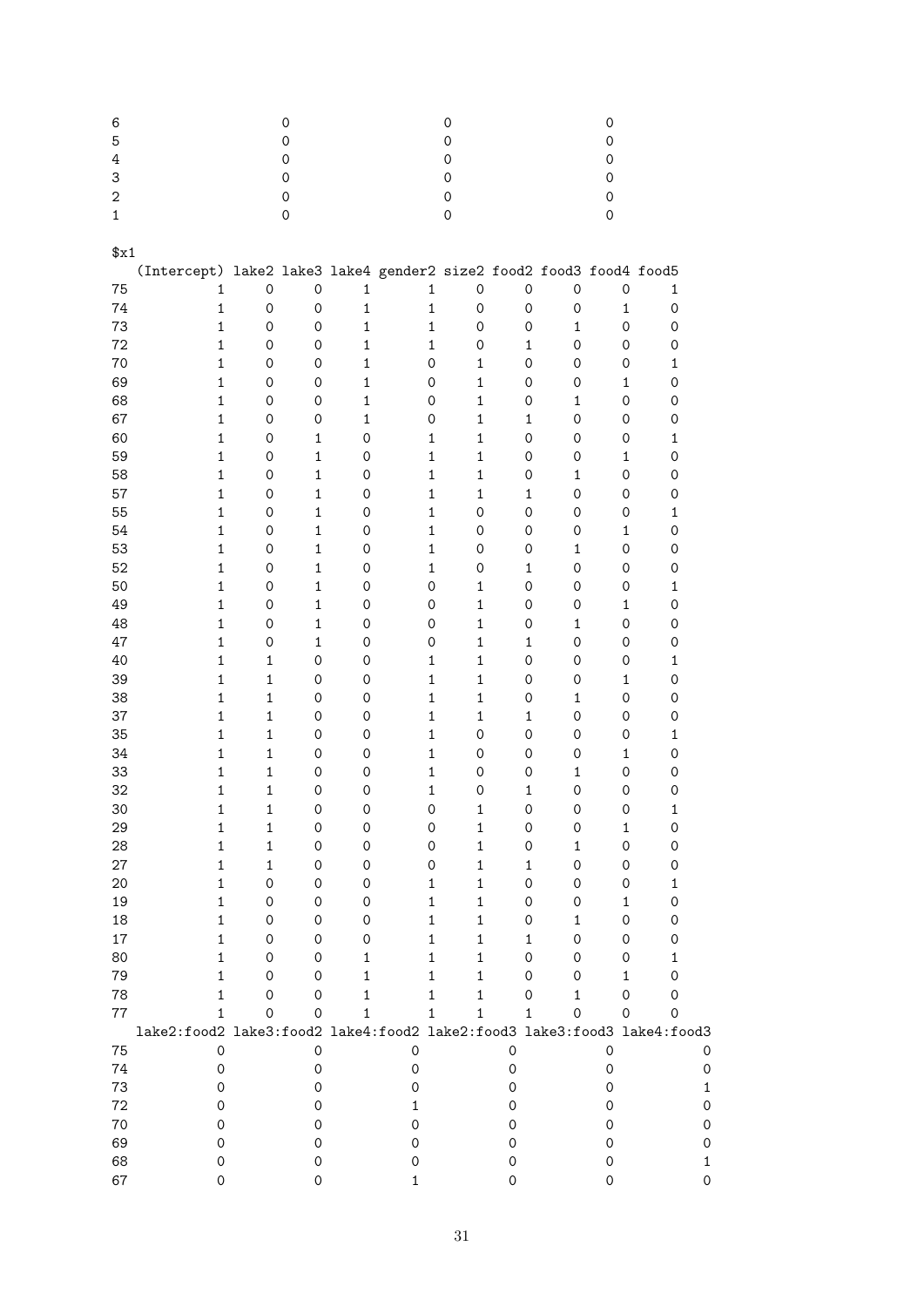| 60       | 0                          | 0                                                                                              | 0                        | 0                       | 0                            | 0                          |
|----------|----------------------------|------------------------------------------------------------------------------------------------|--------------------------|-------------------------|------------------------------|----------------------------|
| 59       | 0                          | 0                                                                                              | 0                        | 0                       | 0                            | $\mathbf 0$                |
| 58       | 0                          | 0                                                                                              | 0                        | 0                       | 1                            | $\mathbf 0$                |
| 57       | 0                          | 1                                                                                              | 0                        | 0                       | 0                            | $\mathsf{O}\xspace$        |
| 55       | 0                          | 0                                                                                              | 0                        | 0                       | 0                            | $\mathsf{O}\xspace$        |
| 54       | 0                          | 0                                                                                              | 0                        | 0                       | 0                            | $\mathsf{O}\xspace$        |
| 53       | 0                          | 0                                                                                              | 0                        | 0                       | 1                            | $\mathsf{O}\xspace$        |
| 52       | 0                          | 1                                                                                              | 0                        | 0                       | 0                            | $\mathsf{O}\xspace$        |
| 50       | 0                          | 0                                                                                              | 0                        | 0                       | 0                            | $\mathsf{O}\xspace$        |
| 49       | 0                          | 0                                                                                              | 0                        | 0                       | 0                            | $\mathsf{O}\xspace$        |
| 48       | 0                          | 0                                                                                              | 0                        | 0                       | 1                            | $\mathsf{O}\xspace$        |
| 47       | 0                          | 1                                                                                              | 0                        | 0                       | 0                            | $\mathsf{O}\xspace$        |
| 40       | 0                          | 0                                                                                              | 0                        | 0                       | 0                            | $\mathsf{O}\xspace$        |
| 39       | 0                          | 0                                                                                              | 0                        | 0                       | 0                            | $\mathsf{O}\xspace$        |
| 38       | 0                          | 0                                                                                              | 0                        | $\mathbf{1}$            | 0                            | $\mathsf{O}\xspace$        |
| 37       | 1                          | 0                                                                                              | 0                        | 0                       | 0                            | $\mathsf{O}\xspace$        |
| 35       | 0                          | 0                                                                                              | 0                        | 0                       | 0                            | $\mathsf{O}\xspace$        |
| 34       | 0                          | 0                                                                                              | 0                        | 0                       | 0                            | $\mathsf{O}\xspace$        |
| 33       | 0                          | 0                                                                                              | 0                        | $\mathbf{1}$            | 0                            | $\mathsf{O}\xspace$        |
| 32       | 1                          | 0                                                                                              | 0                        | 0                       | 0                            | $\mathsf{O}\xspace$        |
| 30       | 0                          | 0                                                                                              | 0                        | 0                       | 0                            | $\mathsf{O}\xspace$        |
| 29       | $\mathsf{O}\xspace$        | 0                                                                                              | 0                        | 0                       | 0                            | $\mathsf{O}\xspace$        |
| 28       | 0                          | 0                                                                                              | 0                        | $\mathbf{1}$            | 0                            | $\mathsf{O}\xspace$        |
| 27       | 1                          | 0                                                                                              | 0                        | 0                       | 0                            | $\mathsf{O}\xspace$        |
| 20       | $\mathsf{O}\xspace$        | 0                                                                                              | 0                        | 0                       | 0                            | $\mathsf{O}\xspace$        |
| 19       | 0                          | 0                                                                                              | 0                        | 0                       | 0                            | $\mathsf{O}\xspace$        |
| 18       | 0                          | 0                                                                                              | 0                        | 0                       | 0                            | $\mathsf{O}\xspace$        |
| $17\,$   | 0                          | 0                                                                                              | 0                        | 0                       | 0                            | $\mathsf{O}\xspace$        |
|          |                            | 0                                                                                              | 0                        | 0                       | 0                            | $\mathsf{O}\xspace$        |
|          |                            |                                                                                                |                          |                         |                              |                            |
| 80       | 0                          |                                                                                                |                          |                         |                              |                            |
| 79       | 0<br>0                     | 0                                                                                              | 0<br>0                   | 0<br>0                  | 0<br>0                       | 0<br>1                     |
| 78       | $\mathbf 0$                | $\mathsf{O}\xspace$<br>$\mathbf 0$                                                             | $\mathbf{1}$             |                         | $\mathbf 0$                  | 0                          |
| $77\,$   |                            |                                                                                                |                          | $\mathsf{O}\xspace$     |                              |                            |
|          |                            | lake2:food4 lake3:food4 lake4:food4 lake2:food5 lake3:food5 lake4:food5<br>$\mathsf{O}\xspace$ | $\mathbf 0$              |                         |                              | $\mathbf{1}$               |
| 75       | $\mathsf O$                | 0                                                                                              | 1                        | $\mathsf{O}\xspace$     | $\mathsf{O}\xspace$<br>0     | $\mathbf 0$                |
| 74       | 0                          | 0                                                                                              |                          | 0                       | 0                            | $\mathbf 0$                |
| 73       | 0<br>0                     | 0                                                                                              | $\mathsf{O}\xspace$<br>0 | 0                       | 0                            | 0                          |
| 72       |                            |                                                                                                |                          | 0                       |                              |                            |
| 70       | 0                          | 0                                                                                              | O                        | 0                       | O                            | ı                          |
| 69       | $\mathsf{O}\xspace$        | $\mathbf 0$                                                                                    | $\mathbf 1$              | $\mathbf 0$             | $\mathsf{O}\xspace$          | $\mathbf 0$                |
| 68       | $\mathsf{O}\xspace$        | $\mathsf{O}\xspace$                                                                            | $\mathbf 0$              | $\mathbf 0$             | $\mathsf{O}\xspace$          | $\mathbf 0$                |
| 67       | $\mathsf{O}\xspace$        | $\mathbf 0$                                                                                    | $\mathbf 0$              | $\mathbf 0$             | $\mathsf{O}$                 | $\mathsf{O}\xspace$        |
| 60       | $\mathsf{O}\xspace$        | $\mathbf 0$                                                                                    | $\mathbf 0$              | $\mathbf 0$             | $\mathbf 1$                  | $\mathbf 0$                |
| 59       | $\mathsf{O}\xspace$        | $\mathbf 1$                                                                                    | $\mathbf 0$              | $\mathbf 0$             | $\mathbf 0$                  | $\mathbf 0$                |
| 58       | $\mathbf 0$                | $\mathbf 0$                                                                                    | $\mathbf 0$              | $\mathbf 0$             | $\mathsf{O}$                 | $\mathbf 0$                |
| 57       | $\mathbf 0$                | $\mathbf 0$                                                                                    | $\mathbf 0$              | $\mathbf 0$             | $\mathbf 0$                  | $\mathbf 0$                |
| 55       | $\mathbf 0$                | $\mathbf 0$                                                                                    | $\mathbf 0$              | $\mathbf 0$             | $\mathbf 1$                  | $\mathbf 0$                |
| 54       | $\mathbf 0$                | $\mathbf 1$                                                                                    | $\mathbf 0$              | $\mathbf 0$             | $\mathsf{O}$                 | $\mathbf 0$                |
| 53       | $\mathbf 0$                | $\mathbf 0$                                                                                    | $\mathbf 0$              | $\mathbf 0$             | $\mathbf 0$                  | $\mathbf 0$                |
| 52       | $\mathbf 0$                | $\mathbf 0$                                                                                    | $\mathbf 0$              | $\mathbf 0$             | $\mathbf 0$                  | $\mathbf 0$                |
| 50       | $\mathbf 0$                | $\mathbf 0$                                                                                    | $\mathbf 0$              | $\mathbf{O}$            | $\mathbf 1$                  | $\mathbf 0$                |
| 49       | $\mathbf 0$                | $\mathbf 1$                                                                                    | $\mathbf 0$              | $\circ$                 | $\mathbf{O}$                 | $\mathbf{0}$               |
| 48       | $\mathbf 0$                | $\mathbf 0$                                                                                    | $\mathbf 0$              | $\circ$                 | $\circ$                      | $\mathbf{0}$               |
| 47       | $\mathbf 0$                | $\mathbf 0$                                                                                    | $\mathbf 0$              | $\mathbf 0$             | $\mathsf{O}$                 | $\mathbf{0}$               |
| 40       | $\mathbf 0$                | $\mathbf 0$                                                                                    | $\mathbf 0$              | $\mathbf 1$             | $\mathsf{O}$                 | $\mathbf 0$                |
| 39       | $\mathbf{1}$               | $\mathbf 0$                                                                                    | $\mathbf 0$              | $\mathbf 0$             | $\mathsf{O}$                 | $\mathbf 0$                |
| 38       | $\mathsf{O}\xspace$        | $\mathbf 0$                                                                                    | $\mathbf 0$              | $\mathbf 0$             | $\mathsf{O}\xspace$          | $\mathbf 0$                |
| 37<br>35 | $\mathbf 0$<br>$\mathbf 0$ | $\mathbf 0$<br>$\mathbf 0$                                                                     | $\circ$<br>$\mathbf 0$   | $\circ$<br>$\mathbf{1}$ | $\mathsf{O}$<br>$\mathsf{O}$ | $\mathbf 0$<br>$\mathbf 0$ |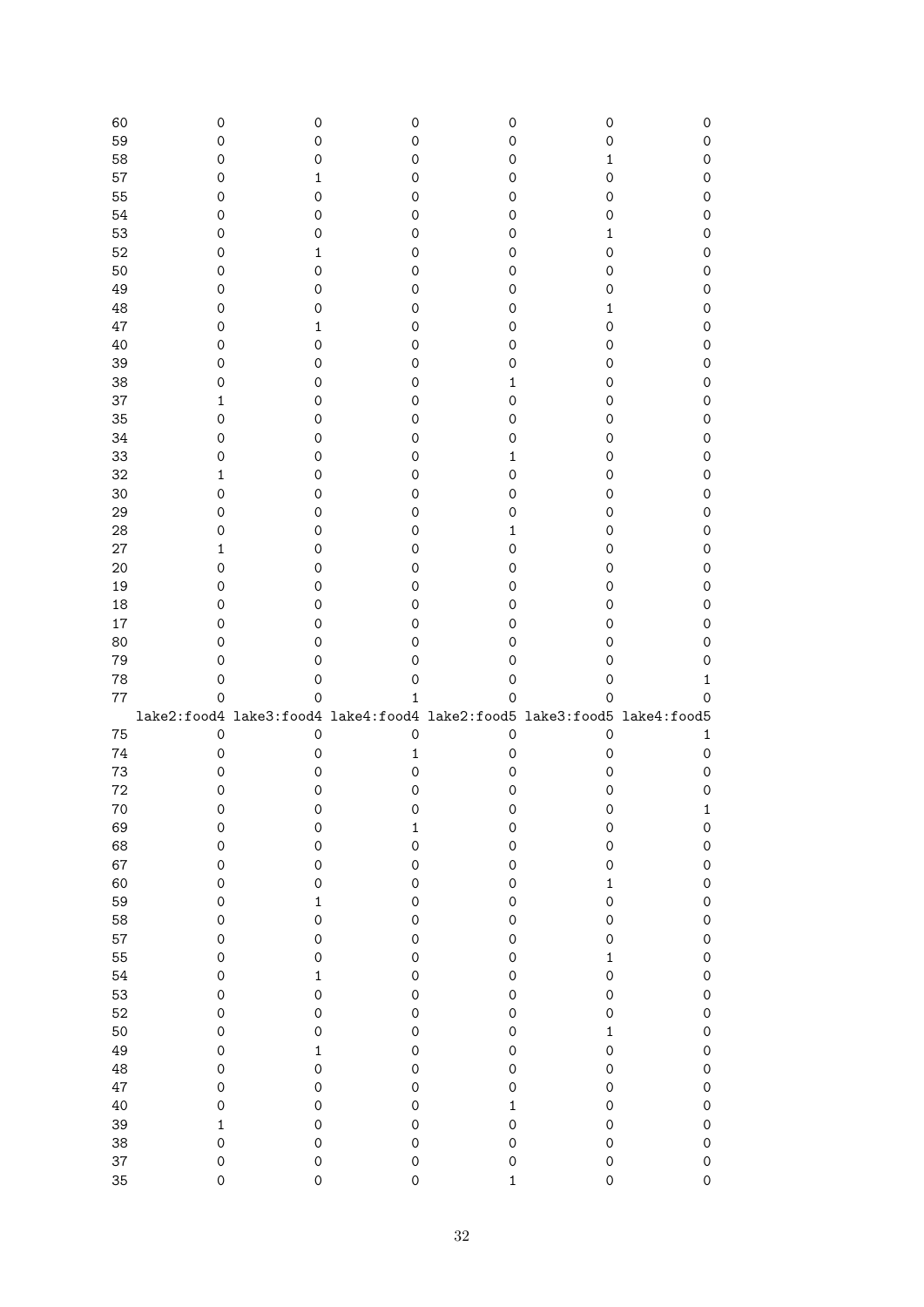| 34<br>33<br>32 | 1<br>$\mathsf{O}\xspace$<br>$\mathsf{O}\xspace$ | 0<br>0<br>0                                                         | 0<br>0<br>0         | 0<br>$\mathbf 0$<br>$\mathbf 0$ | 0<br>0<br>$\mathsf{O}\xspace$<br>0 |
|----------------|-------------------------------------------------|---------------------------------------------------------------------|---------------------|---------------------------------|------------------------------------|
| 30             | 0                                               | 0                                                                   | 0                   | $\mathbf{1}$                    | 0                                  |
| 29             | 1                                               | 0                                                                   | 0                   | $\mathbf 0$                     | 0                                  |
| 28             | $\mathsf{O}\xspace$                             | 0                                                                   | 0                   | $\mathbf 0$                     | 0                                  |
| 27             | 0                                               | 0                                                                   | 0                   | $\mathbf 0$                     | 0                                  |
| 20             | 0                                               | 0                                                                   | 0                   | $\mathbf 0$                     | 0                                  |
| 19             | 0                                               | 0                                                                   | 0                   | $\mathbf 0$                     | 0                                  |
| 18             | 0                                               | 0                                                                   | 0                   | $\mathbf 0$                     | 0                                  |
| $17\,$         | 0                                               | 0                                                                   | 0                   | 0                               | 0                                  |
| 80             | $\mathbf 0$                                     | 0                                                                   | $\mathsf{O}\xspace$ | 0                               | 0                                  |
| 79             | $\mathbf 0$                                     | 0                                                                   | $\mathbf{1}$        | 0                               | 0<br>Ω                             |
| 78             | $\mathsf{O}\xspace$                             | 0                                                                   | $\mathsf{O}\xspace$ | $\mathbf 0$                     | 0<br>0                             |
| 77             | $\mathbf 0$                                     | $\mathbf 0$                                                         | $\mathsf{O}\xspace$ | $\mathbf 0$                     | $\mathbf 0$<br>0                   |
|                |                                                 | gender2:food2 gender2:food3 gender2:food4 gender2:food5 size2:food2 |                     |                                 |                                    |
| 75             | 0                                               | 0                                                                   | 0                   | $\mathbf 1$                     | $\mathsf{O}\xspace$                |
| 74             | $\mathbf 0$                                     | 0                                                                   | $\mathbf{1}$        | $\mathsf{O}\xspace$             | $\mathsf{O}\xspace$                |
| 73             | $\mathsf{O}\xspace$                             | $\mathbf{1}$                                                        | $\mathsf{O}\xspace$ | $\mathsf{O}\xspace$             | $\mathsf{O}\xspace$                |
| 72             | 1                                               | $\mathsf{O}\xspace$                                                 | $\mathsf{O}\xspace$ | $\mathsf{O}\xspace$             | $\mathsf{O}\xspace$                |
| 70             | $\mathsf{O}\xspace$                             | $\mathsf{O}\xspace$                                                 | $\mathsf{O}\xspace$ | $\mathsf{O}\xspace$             | $\mathsf{O}\xspace$                |
| 69             | $\mathsf{O}\xspace$                             | $\mathsf{O}\xspace$                                                 | $\mathsf{O}\xspace$ | $\mathsf{O}\xspace$             | $\mathsf{O}\xspace$                |
| 68             | $\mathsf{O}\xspace$                             | $\mathsf{O}\xspace$                                                 | $\mathsf{O}\xspace$ | $\mathsf{O}\xspace$             | $\mathsf{O}\xspace$                |
| 67             | $\mathsf{O}\xspace$                             | $\mathsf{O}\xspace$                                                 | $\mathsf{O}\xspace$ | $\mathsf{O}\xspace$             | $\mathbf 1$                        |
| 60             | $\mathsf O$                                     | $\mathsf O$                                                         | $\mathsf{O}\xspace$ | $\mathbf 1$                     | $\mathsf{O}\xspace$                |
| 59             | $\mathsf O$                                     | $\mathsf{O}\xspace$                                                 | $\mathbf{1}$        | $\mathsf{O}\xspace$             | $\mathsf{O}\xspace$                |
| 58             | $\mathsf{O}\xspace$                             | $\mathbf 1$                                                         | $\mathsf{O}\xspace$ | $\mathsf{O}\xspace$             | $\mathsf{O}\xspace$                |
| 57             | 1                                               | $\mathsf O$                                                         | $\mathsf{O}\xspace$ | $\mathsf{O}\xspace$             | $\mathbf 1$                        |
| 55             | $\mathsf{O}\xspace$                             | $\mathsf{O}\xspace$                                                 | $\mathsf{O}\xspace$ | $\mathbf 1$                     | $\mathsf{O}\xspace$                |
| 54             | $\mathsf O$                                     | $\mathsf{O}\xspace$                                                 | $\mathbf{1}$        | $\mathsf{O}\xspace$             | $\mathsf{O}\xspace$                |
| 53             | $\mathsf{O}\xspace$                             | $\mathbf{1}$                                                        | $\mathsf{O}\xspace$ | $\mathsf{O}\xspace$             | $\mathsf{O}\xspace$                |
| 52             | 1                                               | $\mathsf O$                                                         | $\mathsf O$         | $\mathsf{O}\xspace$             | $\mathsf{O}\xspace$                |
| 50             | $\mathsf{O}\xspace$                             | $\mathsf O$                                                         | $\mathsf O$         | $\mathsf{O}\xspace$             | $\mathsf{O}\xspace$                |
| 49             | $\mathsf{O}\xspace$                             | $\mathsf O$                                                         | $\mathsf O$         | $\mathsf{O}\xspace$             | $\mathsf{O}\xspace$                |
| 48             | $\mathsf{O}\xspace$                             | $\mathsf{O}\xspace$                                                 | $\mathsf O$         | $\mathsf{O}\xspace$             | $\mathsf{O}\xspace$                |
| 47             | $\mathsf O$                                     | $\mathsf O$                                                         | $\mathsf O$         | $\mathsf O$                     | $\mathbf 1$                        |
| 40             | $\mathsf{O}\xspace$                             | $\mathsf O$                                                         | $\mathsf O$         | $\mathbf 1$                     | $\mathsf{O}\xspace$                |
| 39             | 0                                               | O                                                                   | 1                   | Ő                               | 0                                  |
| 38             | $\mathsf{O}\xspace$                             | $\mathbf 1$                                                         | 0                   | $\mathsf O$                     | $\mathsf{O}\xspace$                |
| 37             | 1                                               | $\mathsf{O}\xspace$                                                 | $\mathsf{O}\xspace$ | $\mathsf{O}\xspace$             | $\mathbf 1$                        |
| 35             | 0                                               | 0                                                                   | 0                   | $\mathbf{1}$                    | $\mathsf{O}\xspace$                |
| 34             | 0                                               | 0                                                                   | 1                   | $\mathsf{O}\xspace$             | $\mathsf{O}\xspace$                |
| 33             | 0                                               | $\mathbf 1$                                                         | 0                   | 0                               | $\mathsf{O}\xspace$                |
| 32             | 1                                               | 0                                                                   | 0                   | 0                               | $\mathsf{O}\xspace$                |
| 30             | 0                                               | 0                                                                   | 0                   | 0                               | $\mathsf{O}\xspace$                |
| 29             | 0                                               | 0                                                                   | 0                   | 0                               | $\mathsf{O}\xspace$                |
| 28             | 0                                               | 0                                                                   | 0                   | 0                               | $\mathsf{O}\xspace$                |
| 27             | 0                                               | 0                                                                   | 0                   | 0                               | $\mathbf{1}$                       |
| 20             | 0                                               | 0                                                                   | 0                   | 1                               | $\mathsf{O}\xspace$                |
| 19             | 0                                               | 0                                                                   | $\mathbf{1}$        | $\mathsf{O}\xspace$             | $\mathsf{O}\xspace$                |
| 18             | 0                                               | $\mathbf{1}$                                                        | $\mathsf{O}\xspace$ | 0                               | $\mathsf{O}\xspace$                |
| 17             | 1                                               | 0                                                                   | 0                   | 0                               | $\mathbf 1$                        |
| 80             | 0                                               | 0                                                                   | 0                   | 1                               | $\mathsf{O}\xspace$                |
| 79             | 0                                               | 0                                                                   | $\mathbf{1}$        | 0                               | $\mathsf{O}\xspace$                |
| 78             | 0                                               | 1                                                                   | 0                   | 0                               | $\mathsf{O}\xspace$                |
| $77 \,$        | 1                                               | $\mathsf{O}$                                                        | $\mathsf{O}\xspace$ | $\mathbf 0$                     | $\mathbf{1}$                       |
|                |                                                 | size2:food3 size2:food4 size2:food5 lake2:gender2 lake3:gender2     |                     |                                 |                                    |
| 75             | $\mbox{O}$                                      | $\mathsf{O}\xspace$                                                 | $\mathsf{O}\xspace$ | $\mathsf{O}\xspace$             | $\mathsf O$                        |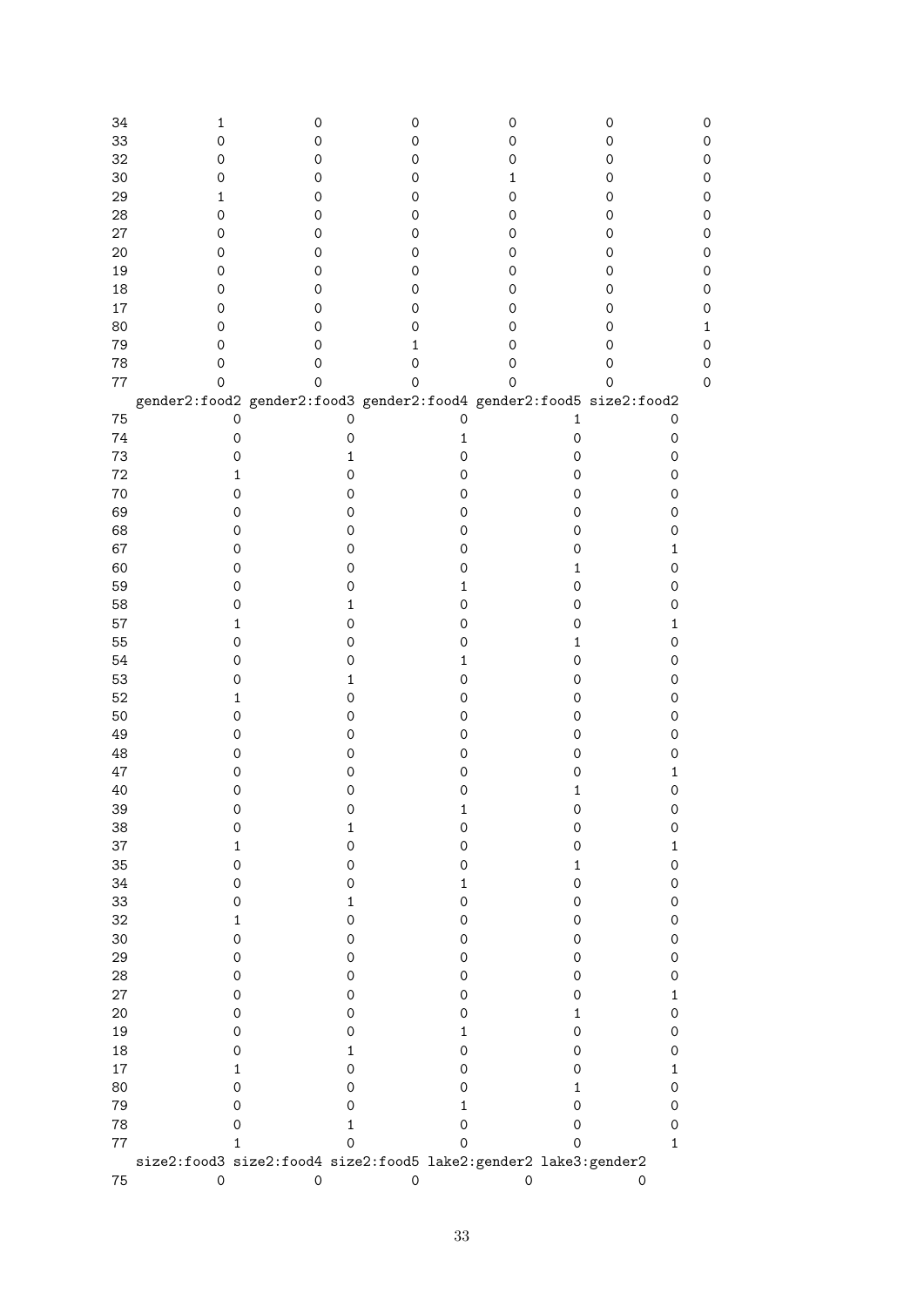| 74     | 0                                                               | $\mathsf{O}\xspace$ | $\mathsf{O}\xspace$ | $\mathsf{O}\xspace$ | $\mathsf{O}\xspace$ |
|--------|-----------------------------------------------------------------|---------------------|---------------------|---------------------|---------------------|
| 73     | 0                                                               | $\mathsf{O}\xspace$ | $\mathsf{O}\xspace$ | $\mathsf{O}\xspace$ | $\mathbf 0$         |
| 72     | 0                                                               | $\mathsf{O}\xspace$ | $\mathbf 0$         | $\mathsf{O}\xspace$ | $\mathsf{O}\xspace$ |
| 70     | 0                                                               | $\mathsf O$         | $\mathbf 1$         | $\mathsf{O}\xspace$ | $\mathsf{O}\xspace$ |
| 69     | 0                                                               | $\mathbf 1$         | $\mathbf 0$         | $\mathsf{O}\xspace$ | $\mathsf{O}\xspace$ |
| 68     | $\mathbf 1$                                                     | $\mathsf{O}\xspace$ | $\mathbf 0$         | $\mathsf{O}\xspace$ | $\mathbf 0$         |
| 67     | $\mathbf 0$                                                     | $\mathsf{O}\xspace$ | $\mathbf 0$         | $\mathsf{O}\xspace$ | $\mathbf 0$         |
| 60     | $\mathbf 0$                                                     | $\mathbf 0$         | $\mathbf 1$         | $\mathsf{O}\xspace$ | $\mathbf 1$         |
| 59     | 0                                                               | $\mathbf 1$         | $\mathbf 0$         | $\mathsf{O}\xspace$ | $\mathbf{1}$        |
| 58     | $\mathbf 1$                                                     | $\mathsf{O}\xspace$ | $\mathbf 0$         | $\mathsf{O}\xspace$ | $\mathbf{1}$        |
| 57     | $\mathbf 0$                                                     | $\mathsf{O}\xspace$ | $\mathbf 0$         | $\mathsf{O}\xspace$ | $\mathbf{1}$        |
| 55     | $\mathbf 0$                                                     | $\mathsf{O}\xspace$ | $\mathsf{O}\xspace$ | $\mathsf{O}\xspace$ | $\mathbf{1}$        |
| 54     | $\mathbf 0$                                                     | $\mathsf{O}\xspace$ | $\mathbf 0$         | $\mathsf{O}\xspace$ | $\mathbf 1$         |
| 53     | $\mathbf 0$                                                     | $\mathsf{O}\xspace$ | $\mathbf 0$         | $\mathsf{O}\xspace$ | $\mathbf 1$         |
| 52     | $\mathbf 0$                                                     | $\mathsf{O}\xspace$ | $\mathbf 0$         | $\mathsf{O}\xspace$ | $\mathbf 1$         |
| 50     | $\mathbf 0$                                                     | $\mathsf{O}\xspace$ | $\mathbf{1}$        | $\mathsf{O}\xspace$ | $\mathsf{O}\xspace$ |
| 49     | $\mathbf 0$                                                     | $\mathbf 1$         | $\mathbf 0$         | $\mathsf{O}\xspace$ | $\mathbf 0$         |
| 48     | $\mathbf 1$                                                     | $\mathsf{O}\xspace$ | $\mathsf{O}\xspace$ | $\mathsf{O}\xspace$ | $\mathsf{O}\xspace$ |
| 47     | $\mathbf 0$                                                     | $\mathsf{O}\xspace$ | $\mathbf 0$         | $\mathsf{O}\xspace$ | $\mathsf{O}\xspace$ |
| 40     | $\mathbf 0$                                                     | $\mathsf{O}\xspace$ | $\mathbf{1}$        | $\mathbf 1$         | $\mathsf{O}\xspace$ |
| 39     | $\mathbf 0$                                                     | $\mathbf 1$         | $\mathbf 0$         | $\mathbf{1}$        | $\mathsf{O}\xspace$ |
| 38     | $\mathbf 1$                                                     | $\mathbf 0$         | $\mathsf{O}\xspace$ | $\mathbf{1}$        | $\mathsf{O}\xspace$ |
| 37     | $\mathbf 0$                                                     | $\mathbf 0$         | $\mathsf{O}\xspace$ | $\mathbf{1}$        | $\mathsf{O}\xspace$ |
| 35     | $\mathbf 0$                                                     | $\mathbf 0$         | $\mathsf{O}\xspace$ | $\mathbf{1}$        | $\mathsf{O}\xspace$ |
| 34     | $\mathbf 0$                                                     | $\mathbf 0$         | $\mathsf{O}\xspace$ | $\mathbf{1}$        | $\mathsf{O}\xspace$ |
| 33     | $\mathbf 0$                                                     | $\mathbf 0$         | $\mathbf 0$         | $\mathbf{1}$        | $\mathsf{O}\xspace$ |
| 32     | $\mathbf 0$                                                     | $\mathbf 0$         | $\mathbf 0$         | $\mathbf{1}$        | $\mathsf{O}\xspace$ |
| 30     | $\mathbf 0$                                                     | $\mathbf 0$         | $\mathbf{1}$        | $\mathsf{O}\xspace$ | $\mathsf{O}\xspace$ |
| 29     | $\mathbf 0$                                                     | $\mathbf 1$         | $\mathbf 0$         | $\mathsf{O}\xspace$ | $\mathsf{O}\xspace$ |
| 28     | $\mathbf 1$                                                     | $\mathbf 0$         | $\mathbf 0$         | $\mathsf{O}\xspace$ | $\mathsf{O}\xspace$ |
| 27     | $\mathbf 0$                                                     | $\mathsf{O}\xspace$ | $\mathbf 0$         | $\mathsf{O}\xspace$ | $\mathsf{O}\xspace$ |
| 20     | $\mathbf 0$                                                     | $\mathsf{O}\xspace$ | $\mathbf{1}$        | $\mathsf{O}\xspace$ | $\mathsf{O}\xspace$ |
| 19     | $\mathbf 0$                                                     | $\mathbf{1}$        | $\mathbf 0$         | $\mathsf{O}\xspace$ | $\mathsf{O}\xspace$ |
| 18     | $\mathbf 1$                                                     | $\mathsf{O}\xspace$ | $\mathbf 0$         | $\mathsf{O}\xspace$ | $\mathsf{O}\xspace$ |
| 17     | $\mathbf 0$                                                     | $\mathsf{O}\xspace$ | $\mathbf 0$         | $\mathsf{O}\xspace$ | $\mathsf{O}\xspace$ |
| 80     | $\mathbf 0$                                                     | $\mathbf 0$         | $\mathbf{1}$        | $\mathbf 0$         | $\mathsf{O}\xspace$ |
| 79     | $\mathbf 0$                                                     | $\mathbf{1}$        | $\mathbf 0$         | $\mathbf 0$         | $\mathsf{O}\xspace$ |
| 78     | $\mathbf{1}$                                                    | $\Omega$            | $\mathbf 0$         | 0                   | $\overline{O}$      |
| $77\,$ | 0                                                               | 0                   | 0                   | 0                   | 0                   |
|        | lake4:gender2 lake2:size2 lake3:size2 lake4:size2 gender2:size2 |                     |                     |                     |                     |
| 75     | $\mathbf 1$                                                     | $\mathsf{O}\xspace$ | $\mathsf{O}\xspace$ | 0                   | $\mathsf{O}\xspace$ |
| 74     | $\mathbf 1$                                                     | $\mathsf{O}\xspace$ | 0                   | $\mathsf{O}\xspace$ | $\mathsf{O}\xspace$ |
| 73     | $\mathbf 1$                                                     | $\mathsf{O}\xspace$ | 0                   | $\mathsf{O}\xspace$ | $\mathsf{O}\xspace$ |
| $72\,$ | $\mathbf 1$                                                     | $\mathsf{O}\xspace$ | 0                   | $\mathsf{O}\xspace$ | 0                   |
| $70\,$ | $\mathsf{O}\xspace$                                             | 0                   | 0                   | $\mathbf 1$         | 0                   |
| 69     | $\mathsf{O}\xspace$                                             | 0                   | 0                   | $\mathbf 1$         | $\mathsf{O}\xspace$ |
| 68     | $\mathsf{O}\xspace$                                             | 0                   | 0                   | $\mathbf 1$         | $\mathsf{O}\xspace$ |
| 67     | $\mathsf{O}\xspace$                                             | 0                   | 0                   | $\mathbf 1$         | 0                   |
| 60     | $\mathsf{O}\xspace$                                             | 0                   | $\mathbf 1$         | $\mathsf{O}\xspace$ | $\mathbf 1$         |
| 59     | $\mathsf{O}\xspace$                                             | 0                   | $\mathbf 1$         | $\mathsf{O}\xspace$ | $\mathbf 1$         |
| 58     | $\mathsf{O}\xspace$                                             | 0                   | $\mathbf 1$         | $\mathsf{O}\xspace$ | $\mathbf 1$         |
| 57     | $\mathsf{O}\xspace$                                             | 0                   | $\mathbf 1$         | $\mathsf{O}\xspace$ | $\mathbf 1$         |
| 55     | $\mathsf{O}\xspace$                                             |                     | 0                   | $\mathsf{O}\xspace$ | 0                   |
| 54     | $\mathsf{O}\xspace$                                             | 0                   |                     |                     |                     |
|        |                                                                 | 0                   | 0                   | $\mathsf{O}\xspace$ | $\mathsf{O}\xspace$ |
| 53     | $\mathsf{O}\xspace$                                             | 0                   | 0                   | $\mathsf{O}\xspace$ | 0                   |
| 52     | $\mathsf{O}\xspace$                                             | 0                   | 0                   | $\mathsf{O}\xspace$ | $\mathsf{O}\xspace$ |
| 50     | $\mathsf{O}\xspace$                                             | 0                   | $\mathbf 1$         | $\mathsf{O}\xspace$ | 0                   |
| 49     | $\mathsf{O}\xspace$                                             | $\mathsf{O}\xspace$ | $\mathbf 1$         | $\mathsf{O}\xspace$ | $\mathsf{O}\xspace$ |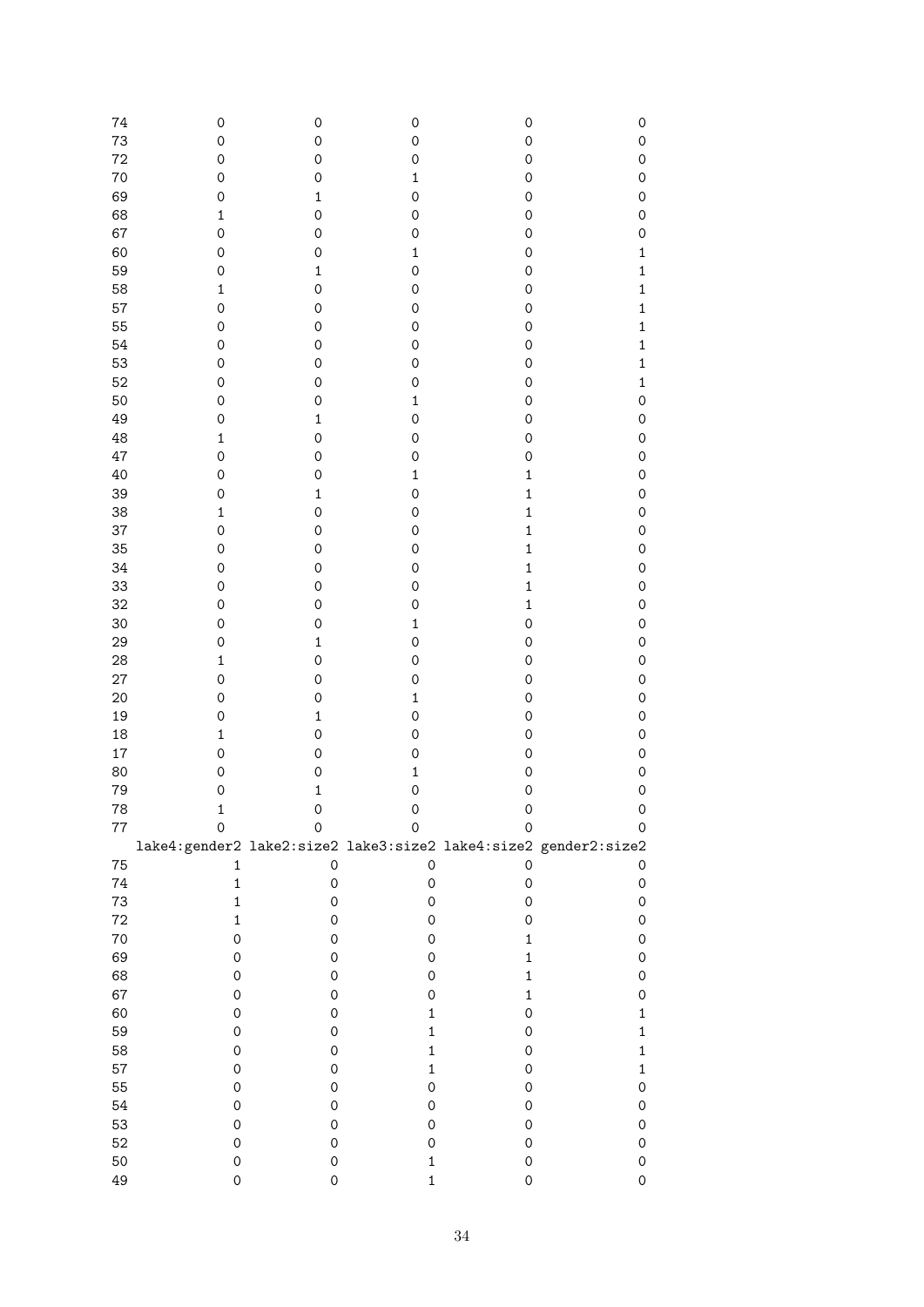| 48       | $\mathsf O$                        | $\mathsf{O}\xspace$ | $\mathbf 1$                | 0                   | 0                          |
|----------|------------------------------------|---------------------|----------------------------|---------------------|----------------------------|
| 47       | $\mathsf{O}\xspace$                | $\mathsf{O}\xspace$ | $\mathbf 1$                | $\mathsf{O}\xspace$ | 0                          |
| 40       | $\mathsf{O}\xspace$                | $\mathbf 1$         | $\mathsf{O}\xspace$        | $\mathsf{O}\xspace$ | $\mathbf{1}$               |
| 39       | $\mathsf{O}\xspace$                | $\mathbf 1$         | $\mathsf{O}\xspace$        | $\mathsf{O}\xspace$ | $\mathbf{1}$               |
|          |                                    |                     |                            |                     |                            |
| 38       | $\mathsf{O}\xspace$                | $\mathbf 1$         | $\mathsf{O}\xspace$        | $\mathsf{O}\xspace$ | $\mathbf{1}$               |
| 37       | $\mathsf{O}\xspace$                | $\mathbf 1$         | $\mathsf{O}\xspace$        | $\mathsf{O}\xspace$ | $\mathbf{1}$               |
| 35       | $\mathsf{O}\xspace$                | $\mathsf{O}\xspace$ | $\mathsf{O}\xspace$        | $\mathsf{O}\xspace$ | $\mathbf 0$                |
| 34       | $\mathsf{O}\xspace$                | $\mathsf{O}\xspace$ | $\mathsf{O}\xspace$        | $\mathsf{O}\xspace$ | $\mathbf 0$                |
| 33       | $\mathsf{O}\xspace$                | $\mathsf{O}\xspace$ | $\mathsf{O}\xspace$        | $\mathsf{O}\xspace$ | $\mathbf 0$                |
| 32       | $\mathsf{O}\xspace$                | $\mathsf{O}\xspace$ | $\mathsf{O}\xspace$        | $\mathsf{O}\xspace$ | $\mathbf 0$                |
| 30       | $\mathsf{O}\xspace$                | 1                   | 0                          | $\mathsf{O}\xspace$ | $\mathbf 0$                |
| 29       | $\mathsf{O}\xspace$                | $\mathbf 1$         | $\mathsf{O}\xspace$        | 0                   | $\mathbf 0$                |
|          |                                    |                     |                            |                     |                            |
| 28       | $\mathsf{O}\xspace$                | $\mathbf 1$         | $\mathsf{O}\xspace$        | 0                   | $\mathbf 0$                |
| $27\,$   | $\mathsf{O}\xspace$                | $\mathbf 1$         | $\mathsf{O}\xspace$        | 0                   | $\mathbf 0$                |
| 20       | $\mathsf{O}\xspace$                | $\mathsf{O}\xspace$ | $\mathsf{O}\xspace$        | 0                   | $\mathbf{1}$               |
| 19       | $\mathsf O$                        | 0                   | $\mathsf{O}\xspace$        | 0                   | $\mathbf{1}$               |
| 18       | $\mathsf O$                        | 0                   | 0                          | 0                   | $\mathbf{1}$               |
| $17\,$   | $\mathsf O$                        | 0                   | 0                          | 0                   | $\mathbf{1}$               |
| 80       | $\mathbf 1$                        | 0                   | 0                          | 1                   | $\mathbf{1}$               |
| 79       | $\mathbf{1}$                       | $\mathsf{O}\xspace$ | 0                          | 1                   | $\mathbf{1}$               |
| 78       | $\mathbf 1$                        | $\mathsf{O}\xspace$ | 0                          | $\mathbf 1$         | $\mathbf{1}$               |
| $77\,$   | $\mathbf{1}$                       | $\mathsf{O}\xspace$ | $\mathbf 0$                | $\mathbf 1$         | $\mathbf{1}$               |
|          |                                    |                     |                            |                     |                            |
|          |                                    |                     |                            |                     |                            |
| 75       | $\mathsf{O}\xspace$                |                     | $\mathsf{O}\xspace$        |                     | $\mathsf{O}\xspace$        |
| 74       | $\mathsf{O}\xspace$                |                     | $\mathsf{O}\xspace$        |                     | $\mathsf{O}\xspace$        |
| 73       | $\mathsf{O}\xspace$                |                     | $\mathsf{O}\xspace$        |                     | 0                          |
| 72       | 0                                  |                     | $\mathsf{O}\xspace$        |                     | $\mathsf{O}\xspace$        |
| 70       | 0                                  |                     | $\mathsf{O}\xspace$        |                     | $\mathsf{O}\xspace$        |
| 69       | 0                                  |                     | $\mathsf{O}\xspace$        |                     | $\mathsf{O}\xspace$        |
| 68       | 0                                  |                     | $\mathsf{O}\xspace$        |                     | $\mathsf{O}\xspace$        |
| 67       | 0                                  |                     | $\mathsf O$                |                     | 0                          |
| 60       | 0                                  |                     | $\mathbf 1$                |                     | 0                          |
| 59       | 0                                  |                     | $\mathbf 1$                |                     | 0                          |
|          |                                    |                     |                            |                     |                            |
| 58       | 0                                  |                     | $\mathbf 1$                |                     | 0                          |
| 57       | $\mathsf{O}\xspace$                |                     | $\mathbf 1$                |                     | 0                          |
| 55       | $\mathsf{O}\xspace$                |                     | 0                          |                     | 0                          |
| 54       | $\mathsf{O}\xspace$                |                     | 0                          |                     | $\mathbf 0$                |
| 53       | 0                                  |                     | 0                          |                     | 0                          |
| 52       | $\mathsf{O}\xspace$                |                     | $\mathbf 0$                |                     | $\mathbf 0$                |
| 50       | $\mathsf{O}\xspace$                |                     | $\mathbf 0$                |                     | $\mathbf 0$                |
| 49       | $\mathsf{O}\xspace$                |                     | $\mathbf 0$                |                     | $\mathbf 0$                |
| 48       | $\mathsf{O}\xspace$                |                     | $\mathbf 0$                |                     | $\mathbf 0$                |
| 47       | $\mathbf 0$                        |                     | $\mathsf{O}\xspace$        |                     | $\mathbf 0$                |
| 40       | $\mathbf 1$                        |                     | $\mathsf{O}\xspace$        |                     | $\mathbf 0$                |
|          |                                    |                     |                            |                     |                            |
| 39       | $\mathbf 1$                        |                     | $\mathsf{O}\xspace$        |                     | $\mathbf 0$                |
| 38       | $\mathbf 1$                        |                     | $\mathsf{O}\xspace$        |                     | $\mathbf 0$                |
| 37       | $\mathbf{1}$                       |                     | $\mathsf{O}\xspace$        |                     | $\mathbf 0$                |
| 35       | $\mathbf 0$                        |                     | $\mathsf{O}\xspace$        |                     | $\mathbf 0$                |
| 34       | $\mathsf{O}\xspace$                |                     | $\mathsf{O}\xspace$        |                     | $\mathbf 0$                |
| 33       | $\mathbf 0$                        |                     | $\mathbf 0$                |                     | $\mathbf 0$                |
| 32       | $\mathsf{O}\xspace$                |                     | $\mathbf 0$                |                     | $\mathbf 0$                |
| 30       | $\mathsf{O}\xspace$                |                     | $\mathbf 0$                |                     | $\mathbf 0$                |
| 29       | $\mathsf{O}\xspace$                |                     | $\mathbf 0$                |                     | $\mathbf 0$                |
| 28       | $\mathsf{O}\xspace$                |                     | $\mathbf 0$                |                     | $\mathbf 0$                |
| 27       |                                    |                     |                            |                     | $\mathbf 0$                |
|          |                                    |                     |                            |                     |                            |
|          | $\mathbf 0$                        |                     | $\mathbf 0$                |                     |                            |
| 20       | $\mathsf{O}\xspace$                |                     | $\mathbf 0$                |                     | $\mathbf 0$                |
| 19<br>18 | $\mathsf{O}\xspace$<br>$\mathbf 0$ |                     | $\mathbf 0$<br>$\mathbf 0$ |                     | $\mathbf 0$<br>$\mathbf 0$ |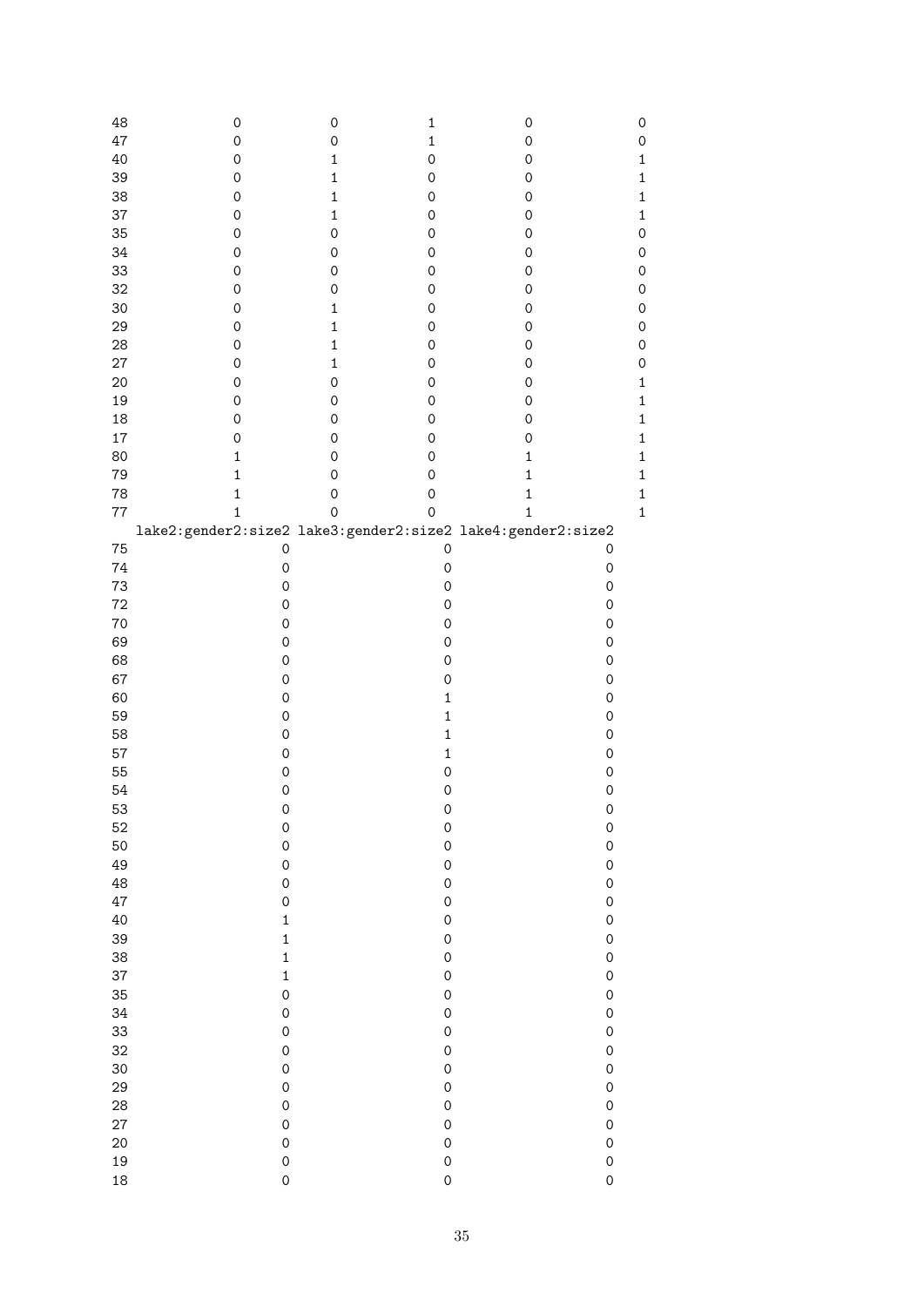| $17\,$           |                                                                         |                     | 0                   |                     |                                                         |                     | 0                   |             |                     | 0                   |                     |
|------------------|-------------------------------------------------------------------------|---------------------|---------------------|---------------------|---------------------------------------------------------|---------------------|---------------------|-------------|---------------------|---------------------|---------------------|
| 80               |                                                                         |                     | $\mathsf{O}\xspace$ |                     |                                                         |                     | $\mathsf{O}\xspace$ |             |                     | $\mathbf 1$         |                     |
| 79               |                                                                         |                     | $\mathsf O$         |                     |                                                         |                     | $\mathsf{O}\xspace$ |             |                     | $\mathbf{1}$        |                     |
| 78               |                                                                         |                     | $\mathsf{O}\xspace$ |                     |                                                         |                     | 0                   |             |                     | $\mathbf{1}$        |                     |
| 77               |                                                                         |                     | $\mathsf O$         |                     |                                                         |                     | 0                   |             |                     | $\mathbf{1}$        |                     |
|                  |                                                                         |                     |                     |                     |                                                         |                     |                     |             |                     |                     |                     |
|                  | \$x2invt                                                                |                     |                     |                     |                                                         |                     |                     |             |                     |                     |                     |
|                  |                                                                         |                     |                     |                     |                                                         |                     |                     |             |                     |                     |                     |
|                  | (Intercept)                                                             |                     |                     |                     | lake2 lake3 lake4 gender2 size2 food2 food3 food4 food5 |                     |                     |             |                     |                     |                     |
| 76               | $\mathsf{O}\xspace$                                                     | $\mathsf{O}\xspace$ | $\mathsf{O}\xspace$ | $\mathsf O$         |                                                         | $\mathsf{O}\xspace$ | 0                   | $\mathbf 0$ | $\mathbf 0$         | $\mathsf O$         | 0                   |
| $71\,$           | $\mathsf{O}\xspace$                                                     | $\mathsf{O}\xspace$ | $\mathsf{O}\xspace$ | $\mathsf{O}\xspace$ |                                                         | $\mathsf{O}\xspace$ | $\mathsf O$         | 0           | $\mathsf O$         | $\mathsf{O}\xspace$ | 0                   |
| 66               | $\mathsf{O}\xspace$                                                     | $\mathsf{O}\xspace$ | $\mathsf{O}\xspace$ | 0                   |                                                         | $\mathsf{O}\xspace$ | 0                   | 0           | $\mathsf{O}\xspace$ | 0                   | 0                   |
| 65               | 0                                                                       | $\mathsf{O}\xspace$ | $\mathsf{O}\xspace$ | 0                   |                                                         | $\mathsf{O}\xspace$ | $\mathsf{O}\xspace$ | 0           | $\mathsf{O}\xspace$ | 0                   | 0                   |
| 64               | 0                                                                       | $\mathsf O$         | $\mathsf{O}\xspace$ | $\mathsf{O}\xspace$ |                                                         | $\mathsf{O}\xspace$ | $\mathsf{O}\xspace$ | 0           | $\mathsf O$         | 0                   | 0                   |
| 63               | 0                                                                       | $\mathsf O$         | $\mathsf{O}\xspace$ | $\mathsf{O}\xspace$ |                                                         | 0                   | $\mathsf O$         | 0           | $\mathsf O$         | 0                   | 0                   |
| 62               | 0                                                                       | $\mathsf O$         | $\mathsf{O}\xspace$ | $\mathsf{O}\xspace$ |                                                         | $\mathsf{O}\xspace$ | $\mathsf O$         | 0           | $\mathsf O$         | 0                   | 0                   |
| 61               | $\mathsf{O}\xspace$                                                     | $\mathsf O$         | $\mathsf{O}\xspace$ | $\mathbf 1$         |                                                         | 0                   | $\mathsf O$         | 0           | $\mathsf O$         | 0                   | 0                   |
| 56               | $\mathsf{O}\xspace$                                                     | $\mathsf O$         | $\mathsf{O}\xspace$ | $\mathsf{O}\xspace$ |                                                         | $\mathsf{O}\xspace$ | $\mathsf O$         | 0           | $\mathsf{O}\xspace$ | 0                   | 0                   |
| 51               | $\mathsf{O}\xspace$                                                     | $\mathsf{O}\xspace$ | $\mathsf{O}\xspace$ | $\mathsf{O}\xspace$ |                                                         | $\mathsf{O}\xspace$ | $\mathsf{O}\xspace$ | 0           | $\mathsf{O}\xspace$ | 0                   | 0                   |
| 46               | $\mathsf{O}\xspace$                                                     | $\mathsf{O}\xspace$ | $\mathsf{O}\xspace$ | $\mathsf{O}\xspace$ |                                                         | $\mathsf{O}\xspace$ | $\mathsf{O}\xspace$ | 0           | $\mathsf{O}\xspace$ | 0                   | 0                   |
| 45               | $\mathsf{O}\xspace$                                                     | $\mathsf{O}\xspace$ | $\mathsf{O}\xspace$ | $\mathsf{O}\xspace$ |                                                         | $\mathsf{O}\xspace$ | $\mathsf{O}\xspace$ | 0           | $\mathsf{O}\xspace$ | 0                   | 0                   |
|                  |                                                                         |                     |                     |                     |                                                         |                     |                     |             |                     |                     |                     |
| 44               | $\mathsf{O}\xspace$                                                     | $\mathsf{O}\xspace$ | $\mathsf{O}\xspace$ | $\mathsf{O}\xspace$ |                                                         | $\mathsf{O}\xspace$ | $\mathsf{O}\xspace$ | 0           | $\mathsf{O}\xspace$ | 0                   | 0                   |
| 43               | $\mathsf{O}\xspace$                                                     | $\mathsf{O}\xspace$ | $\mathsf O$         | $\mathsf{O}\xspace$ |                                                         | $\mathsf{O}\xspace$ | $\mathsf{O}\xspace$ | 0           | $\mathsf{O}\xspace$ | 0                   | 0                   |
| 42               | $\mathsf{O}\xspace$                                                     | $\mathsf{O}\xspace$ | $\mathsf O$         | $\mathsf{O}\xspace$ |                                                         | $\mathsf{O}\xspace$ | $\mathsf{O}\xspace$ | 0           | $\mathsf{O}\xspace$ | 0                   | 0                   |
| 41               | $\mathsf{O}\xspace$                                                     | $\mathsf{O}\xspace$ | $\mathbf 1$         | $\mathsf{O}\xspace$ |                                                         | $\mathsf{O}\xspace$ | $\mathsf{O}\xspace$ | 0           | $\mathsf{O}\xspace$ | 0                   | 0                   |
| 36               | $\mathsf{O}\xspace$                                                     | $\mathsf O$         | $\mathsf{O}\xspace$ | $\mathsf{O}\xspace$ |                                                         | $\mathsf{O}\xspace$ | $\mathsf O$         | 0           | $\mathsf O$         | 0                   | 0                   |
| 31               | $\mathsf{O}\xspace$                                                     | $\mathsf O$         | $\mathsf O$         | $\mathsf{O}\xspace$ |                                                         | $\mathsf{O}\xspace$ | $\mathsf O$         | 0           | $\mathsf O$         | 0                   | 0                   |
| 26               | $\mathsf{O}\xspace$                                                     | $\mathsf O$         | $\mathsf O$         | $\mathsf{O}\xspace$ |                                                         | $\mathsf{O}\xspace$ | $\mathsf O$         | 0           | $\mathsf O$         | 0                   | 0                   |
| 25               | $\mathsf{O}\xspace$                                                     | $\mathsf O$         | $\mathsf O$         | $\mathsf{O}\xspace$ |                                                         | $\mathsf{O}\xspace$ | $\mathsf{O}\xspace$ | 0           | $\mathsf{O}\xspace$ | 0                   | 0                   |
| 24               | $\mathsf{O}\xspace$                                                     | $\mathsf{O}\xspace$ | $\mathsf O$         | $\mathsf{O}\xspace$ |                                                         | $\mathsf{O}\xspace$ | $\mathsf{O}\xspace$ | 0           | $\mathsf{O}\xspace$ | 0                   | 0                   |
| 23               | $\mathsf{O}\xspace$                                                     | $\mathsf{O}\xspace$ | $\mathsf O$         | $\mathsf{O}\xspace$ |                                                         | $\mathsf{O}\xspace$ | $\mathsf{O}\xspace$ | 0           | $\mathsf{O}\xspace$ | 0                   | 0                   |
| 22               | $\mathsf{O}\xspace$                                                     | $\mathsf{O}\xspace$ | 0                   | $\mathsf{O}\xspace$ |                                                         | $\mathsf{O}\xspace$ | $\mathsf{O}\xspace$ | 0           | $\mathsf{O}\xspace$ | 0                   | 0                   |
| 21               | $\mathsf{O}\xspace$                                                     | $\mathbf 1$         | 0                   | $\mathsf{O}\xspace$ |                                                         | $\mathsf{O}\xspace$ | $\mathsf{O}\xspace$ | 0           | $\mathsf{O}\xspace$ | 0                   | 0                   |
| 16               | $\mathsf{O}\xspace$                                                     | $\mathsf{O}\xspace$ | 0                   | $\mathsf{O}\xspace$ |                                                         | $\mathsf{O}\xspace$ | $\mathsf{O}\xspace$ | 0           | $\mathsf{O}\xspace$ | 0                   | 0                   |
| 15               | $\mathsf{O}\xspace$                                                     | $\mathsf{O}\xspace$ | 0                   | $\mathsf{O}\xspace$ |                                                         | $\mathsf{O}\xspace$ | $\mathsf{O}\xspace$ | 0           | $\mathsf{O}\xspace$ | 0                   | 0                   |
|                  |                                                                         |                     |                     |                     |                                                         |                     |                     |             |                     |                     |                     |
| 14               | $\mathsf{O}\xspace$                                                     | $\mathsf{O}\xspace$ | 0                   | $\mathsf{O}\xspace$ |                                                         | $\mathsf{O}\xspace$ | $\mathsf{O}\xspace$ | 0           | 0                   | 0                   | 0                   |
| 13               | $\mathsf O$                                                             | $\mathsf{O}\xspace$ | 0                   | $\mathsf{O}\xspace$ |                                                         | $\mathsf O$         | $\mathsf{O}\xspace$ | 0           | 0                   | $\mathsf{O}\xspace$ | $\mathsf{O}\xspace$ |
| 12               | 0                                                                       | $\mathsf{O}\xspace$ | 0                   | $\mathsf{O}\xspace$ |                                                         | 0                   | 0                   | 0           | 0                   | $\mathsf{O}\xspace$ | 0                   |
| 11               | 0                                                                       | 0                   | 0                   | 0                   |                                                         |                     | $\Omega$            | ∩           | 0                   | 0                   | 0                   |
| 10               | $\mathbf 0$                                                             | $\mathsf{O}\xspace$ | 0                   | 0                   |                                                         | 0                   | 0                   | 0           | 0                   | 0                   | 0                   |
| 9                | $\mathsf O$                                                             | 0                   | 0                   | 0                   |                                                         | 0                   | 0                   | 0           | 0                   | 0                   | 0                   |
| 8                | 0                                                                       | 0                   | 0                   | 0                   |                                                         | 0                   | 0                   | 0           | 0                   | 0                   | 0                   |
| 7                | 0                                                                       | 0                   | 0                   | 0                   |                                                         | 0                   | 0                   | 0           | 0                   | 0                   | 0                   |
| 6                | 0                                                                       | 0                   | 0                   | 0                   |                                                         | 0                   | 1                   | 0           | 0                   | 0                   | 0                   |
| 5                | 0                                                                       | 0                   | 0                   | 0                   |                                                         | 0                   | 0                   | 0           | 0                   | 0                   | 1                   |
| 4                | 0                                                                       | 0                   | 0                   | 0                   |                                                         | 0                   | 0                   | 0           | 0                   | 1                   | 0                   |
| 3                | 0                                                                       | 0                   | 0                   | 0                   |                                                         | 0                   | 0                   | 0           | 1                   | 0                   | 0                   |
| $\boldsymbol{2}$ | 0                                                                       | $\mathbf 0$         | 0                   | 0                   |                                                         | $\Omega$            | 0                   | 1           | $\mathbf 0$         | $\mathbf 0$         | $\mathbf 0$         |
| $\mathbf{1}$     | $\mathbf{1}$                                                            | $-1$                | $-1$                | $-1$                |                                                         | $-1$                | $-1$                | $-1$        | $-1$                | $-1$                | $-1$                |
|                  | lake2:food2 lake3:food2 lake4:food2 lake2:food3 lake3:food3 lake4:food3 |                     |                     |                     |                                                         |                     |                     |             |                     |                     |                     |
|                  |                                                                         |                     |                     |                     |                                                         |                     |                     |             |                     |                     |                     |
| 76               | $\mathsf{O}\xspace$                                                     |                     | $\mathsf O$         |                     | 0                                                       |                     |                     | $\mathsf O$ |                     | $\mathsf{O}\xspace$ | 0                   |
| $71\,$           | 0                                                                       |                     | 0                   |                     | 0                                                       |                     |                     | 0           |                     | 0                   |                     |
| 66               | 0                                                                       |                     | 0                   |                     | 0                                                       |                     |                     | 0           |                     | $\mathbf 0$         |                     |
| 65               | 0                                                                       |                     | 0                   |                     | 0                                                       |                     |                     | 0           |                     | 0                   |                     |
| 64               | 0                                                                       |                     | 0                   |                     | 0                                                       |                     |                     | 0           |                     | 0                   |                     |
| 63               | 0                                                                       |                     | 0                   |                     | 0                                                       |                     |                     | 0           |                     | 0                   |                     |
| 62               | 0                                                                       |                     | 0                   |                     | 1                                                       |                     |                     | 0           |                     | 0                   |                     |
| 61               | 0                                                                       |                     | 0                   |                     | $-1$                                                    |                     |                     | 0           |                     | 0                   |                     |
| 56               | 0                                                                       |                     | 0                   |                     | $\mathsf O$                                             |                     |                     | 0           |                     | $\mathbf 0$         | Ω                   |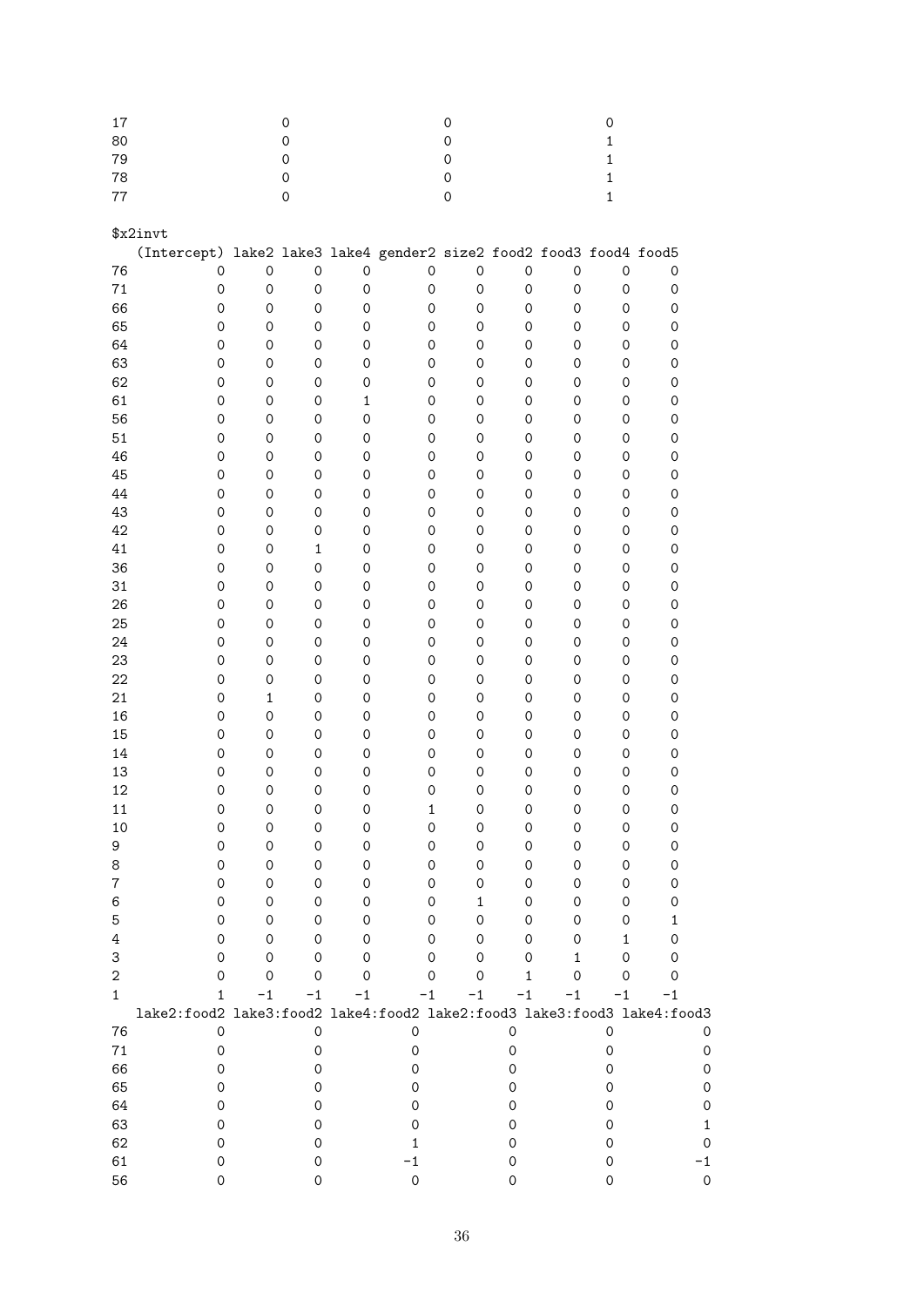| 51               | 0                   | 0                                                                       | 0                           | 0                   | 0                                  | 0                                  |
|------------------|---------------------|-------------------------------------------------------------------------|-----------------------------|---------------------|------------------------------------|------------------------------------|
| 46               | 0                   | 0                                                                       | 0                           | 0                   | 0                                  | 0                                  |
| 45               | 0                   | 0                                                                       | 0                           | 0                   | 0                                  | $\mathsf{O}\xspace$                |
| 44               | 0                   | 0                                                                       | 0                           | 0                   | $\mathbf 0$                        | $\mathsf{O}\xspace$                |
| 43               | 0                   | 0                                                                       | 0                           | 0                   | 1                                  | $\mathsf{O}\xspace$                |
| 42               | 0                   | 1                                                                       | 0                           | 0                   | $\mathsf{O}\xspace$                | $\mathsf{O}\xspace$                |
| 41               | 0                   | $-1$                                                                    | 0                           | 0                   | $-1$                               | $\mathsf{O}\xspace$                |
| 36               | 0                   | $\mathsf O$                                                             | 0                           | 0                   | $\mathsf{O}\xspace$                | $\mathsf{O}\xspace$                |
| 31               | 0                   | 0                                                                       | 0                           | 0                   | 0                                  | $\mathsf{O}\xspace$                |
| 26               | 0                   | 0                                                                       | 0                           | 0                   | 0                                  | $\mathsf{O}\xspace$                |
| 25               | 0                   | 0                                                                       | 0                           | 0                   | 0                                  | $\mathsf{O}\xspace$                |
| 24               | 0                   | 0                                                                       | 0                           | 0                   | 0                                  | $\mathsf{O}\xspace$                |
| 23               | 0                   | 0                                                                       | 0                           | 1                   | 0                                  | $\mathsf{O}\xspace$                |
| 22               | 1                   | 0                                                                       | 0                           | 0                   | 0                                  | $\mathsf{O}\xspace$                |
| 21               | $-1$                | 0                                                                       | 0                           | $-1$                | 0                                  | $\mathsf{O}\xspace$                |
| 16               | $\mathsf{O}\xspace$ | 0                                                                       | 0                           | $\mathsf{O}\xspace$ | 0                                  | $\mathsf{O}\xspace$                |
| 15               | $\mathsf{O}\xspace$ | 0                                                                       | 0                           | $\mathsf{O}\xspace$ | 0                                  | $\mathsf{O}\xspace$                |
| 14               | $\mathsf{O}\xspace$ | 0                                                                       | 0                           | 0                   | 0                                  | $\mathsf{O}\xspace$                |
|                  |                     |                                                                         |                             |                     |                                    |                                    |
| 13               | $\mathsf{O}\xspace$ | 0                                                                       | 0                           | 0                   | 0                                  | $\mathsf{O}\xspace$                |
| 12               | $\mathsf{O}\xspace$ | 0                                                                       | 0                           | 0                   | 0                                  | $\mathsf{O}\xspace$                |
| 11               | $\mathsf{O}\xspace$ | 0                                                                       | 0                           | 0                   | 0                                  | $\mathsf{O}\xspace$                |
| 10               | 0                   | 0                                                                       | 0                           | 0                   | 0                                  | $\mathsf{O}\xspace$                |
| 9                | 0                   | 0                                                                       | $\mathsf{O}\xspace$         | 0                   | $\mathsf{O}\xspace$                | $\mathsf{O}\xspace$                |
| 8                | 0                   | 0                                                                       | 0                           | 0                   | $\mathsf{O}\xspace$                | $\mathsf{O}\xspace$                |
| $\boldsymbol{7}$ | 0                   | 0                                                                       | 0                           | 0                   | $\mathsf{O}\xspace$                | $\mathsf{O}\xspace$                |
| 6                | 0                   | 0                                                                       | 0                           | 0                   | 0                                  | $\mathsf{O}\xspace$                |
| 5                | 0                   | 0                                                                       | 0                           | 0                   | $\mathbf 0$                        | $\mathsf{O}\xspace$                |
| $\ensuremath{4}$ | 0                   | 0                                                                       | 0                           | 0                   | $\mathbf 0$                        | 0                                  |
| 3                | 0                   | 0                                                                       | 0                           | $-1$                | $-1$                               | $-1$                               |
|                  |                     |                                                                         |                             |                     |                                    |                                    |
| $\sqrt{2}$       | $-1$                | $-1$                                                                    | $^{-1}$                     | $\mathsf{O}\xspace$ | $\mathsf{O}\xspace$                | $\mathsf{O}\xspace$                |
| $\mathbf{1}$     | $\mathbf{1}$        | $\mathbf 1$                                                             | $\mathbf{1}$                | $\mathbf{1}$        | $\mathbf 1$                        | $\mathbf{1}$                       |
|                  |                     | lake2:food4 lake3:food4 lake4:food4 lake2:food5 lake3:food5 lake4:food5 |                             |                     |                                    |                                    |
| 76               | $\mathsf{O}\xspace$ | $\mathsf O$                                                             | $\mathsf{O}\xspace$         | $\mathsf{O}\xspace$ | $\mathsf{O}\xspace$                | 0                                  |
| $71\,$           | $\mathsf O$         | 0                                                                       | 0                           | 0                   | $\mathbf 0$                        | 0                                  |
| 66               | 0                   | 0                                                                       | 0                           | 0                   | $\mathbf 0$                        | 0                                  |
| 65               | 0                   | 0                                                                       | 0                           | 0                   | 0                                  | $\mathbf{1}$                       |
| 64               | 0                   | 0                                                                       | 1                           | 0                   | 0                                  | $\mathsf{O}\xspace$                |
| 63               | 0                   | 0                                                                       | 0                           | 0                   | $\mathbf 0$                        | $\pmb{\mathsf{O}}$                 |
| 62               | $\mathbf 0$         | $\mathbf 0$                                                             | $\mathbf 0$                 | $\mathbf 0$         | $\mathsf{O}\xspace$                | $\mathsf{O}\xspace$                |
| 61               | $\mathbf 0$         | $\circ$                                                                 | $-1$                        | $\circ$             | $\mathsf{O}\xspace$                | $-1$                               |
| 56               | $\mathbf 0$         | $\circ$                                                                 | $\circ$                     | $\mathbf 0$         | $\mathbf 0$                        | $\mathbf 0$                        |
| 51               | $\mathbf 0$         | $\mathbf 0$                                                             | $\circ$                     | $\circ$             | $\mathbf 0$                        | $\mathsf{O}\xspace$                |
| 46               | $\mathbf 0$         | $\mathbf 0$                                                             | $\circ$                     | $\circ$             | $\mathbf 0$                        | $\mathbf 0$                        |
| 45               | $\mathbf 0$         | $\mathbf 0$                                                             | $\circ$                     | $\circ$             | $\mathbf{1}$                       | $\mathbf 0$                        |
| 44               | $\mathbf 0$         | $\mathbf 1$                                                             | $\circ$                     | $\circ$             | $\mathbf 0$                        | $\mathbf 0$                        |
| 43               | $\mathbf 0$         | $\circ$                                                                 | $\circ$                     | $\circ$             | $\circ$                            | $\mathbf 0$                        |
| 42               | $\mathbf 0$         | $\circ$                                                                 | $\circ$                     | $\circ$             | $\mathbf 0$                        | $\mathbf 0$                        |
| 41               | $\mathbf 0$         |                                                                         | $\circ$                     | $\circ$             | $-1$                               | $\mathbf 0$                        |
| 36               | $\mathbf 0$         |                                                                         | $\circ$                     | $\circ$             | $\circ$                            | $\mathbf 0$                        |
| 31               | $\circ$             | $\frac{-1}{0}$<br>$\circ$                                               | $\circ$                     | $\circ$             | $\mathbf{O}$                       | $\mathbf 0$                        |
| 26               | $\circ$             | $\circ$                                                                 | $\mathbf{O}$                | $\mathbf{O}$        | $\mathbf 0$                        | $\mathbf 0$                        |
| 25               | $\circ$             | $\circ$                                                                 | $\mathbf{O}$                | $\mathbf{1}$        | $\mathbf 0$                        | $\mathbf 0$                        |
| 24               | $\mathbf{1}$        | $\circ$                                                                 | $\mathbf{O}$                | $\circ$             | $\mathbf 0$                        | $\mathbf 0$                        |
| 23               | $\circ$             | $\circ$                                                                 | $\circ$                     | $\mathbf{O}$        | $\mathbf 0$                        | $\mathbf 0$                        |
| 22               | $\mathbf 0$         | $\circ$                                                                 | $\circ$                     | $\mathbf 0$         | $\mathbf 0$                        | $\mathbf 0$                        |
| 21               | $-1$                | $\circ$                                                                 | $\circ$                     | $-1$                | $\mathbf 0$                        | $\mathbf 0$                        |
| 16<br>15         | $\circ$<br>$\circ$  | $\circ$<br>$\mathbf 0$                                                  | $\mathbf{O}$<br>$\mathbf 0$ | $\circ$<br>$\circ$  | $\mathbf 0$<br>$\mathsf{O}\xspace$ | $\mathbf 0$<br>$\mathsf{O}\xspace$ |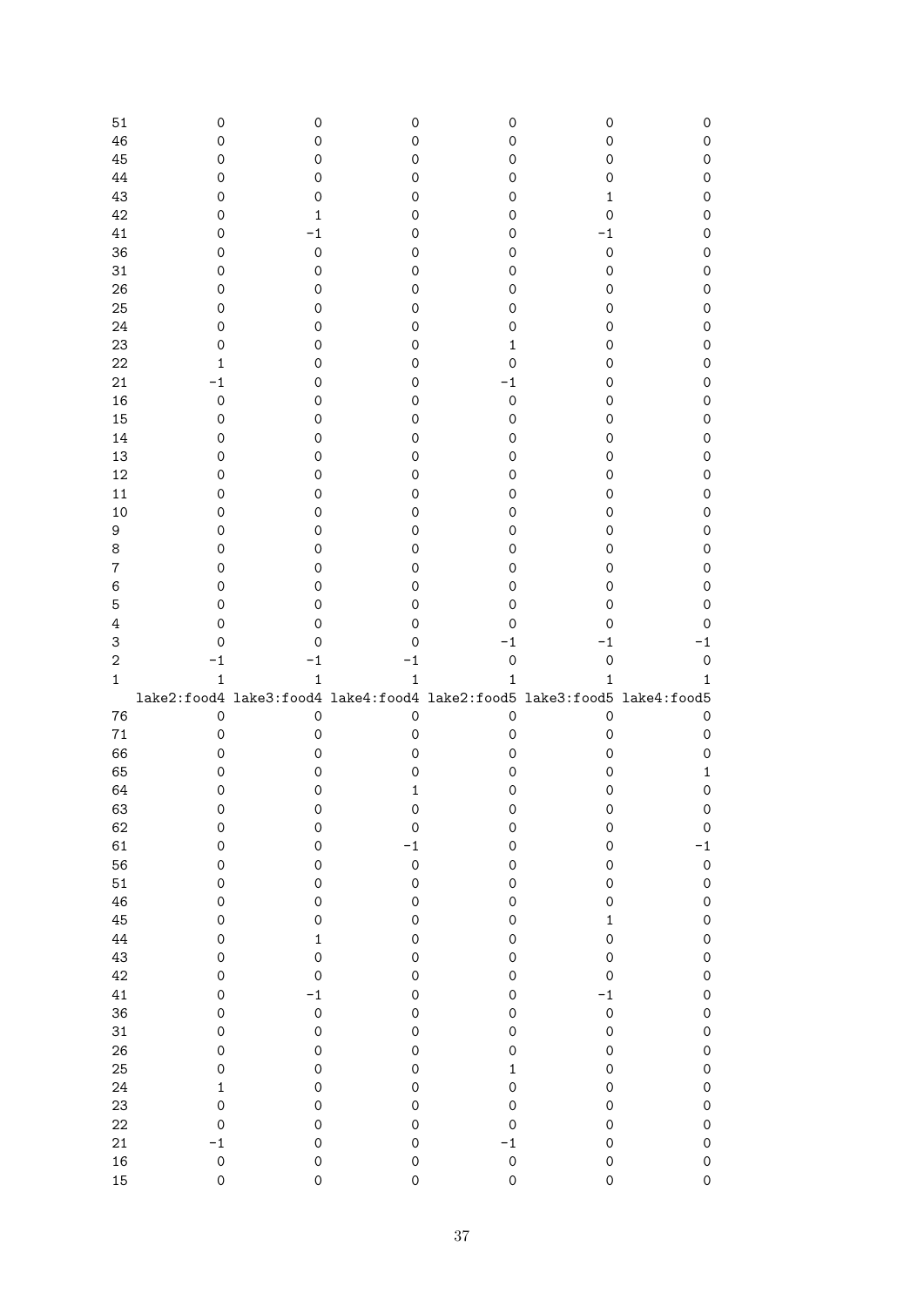| 14<br>13<br>12<br>11<br>10<br>9<br>8<br>$\overline{7}$ | 0<br>$\mathsf{O}\xspace$<br>$\mathsf{O}\xspace$<br>0<br>0<br>0<br>0<br>0 | 0<br>0<br>0<br>0<br>0<br>0<br>0<br>0                                | 0<br>$\mathsf{O}\xspace$<br>0<br>0<br>0<br>0<br>0<br>0 | 0<br>$\mathsf{O}\xspace$<br>$\mathbf 0$<br>$\mathbf 0$<br>0<br>0<br>0<br>0 | 0<br>$\mathsf{O}\xspace$<br>0<br>0<br>0<br>0<br>0<br>0 | 0<br>ი |
|--------------------------------------------------------|--------------------------------------------------------------------------|---------------------------------------------------------------------|--------------------------------------------------------|----------------------------------------------------------------------------|--------------------------------------------------------|--------|
| $\,6$                                                  | 0                                                                        | 0                                                                   | 0                                                      | 0                                                                          | 0                                                      |        |
| 5                                                      | 0                                                                        | 0                                                                   | 0                                                      | $-1$                                                                       | $-1$                                                   |        |
| $\overline{4}$                                         | $-1$                                                                     | $-1$                                                                | -1                                                     | $\mathsf{O}\xspace$                                                        | $\mathbf 0$                                            | 0      |
| 3                                                      | $\mathbf 0$                                                              | $\overline{0}$                                                      | $\mathbf 0$                                            | $\mathbf 0$                                                                | $\mathsf O$                                            | 0      |
| $\overline{2}$                                         | 0                                                                        | 0                                                                   | $\mathsf{O}\xspace$                                    | $\mathsf{O}\xspace$                                                        | $\mathbf 0$                                            | 0      |
| $\mathbf{1}$                                           | 1                                                                        | 1                                                                   | $\mathbf 1$                                            | 1                                                                          | 1                                                      | 1      |
|                                                        |                                                                          | gender2:food2 gender2:food3 gender2:food4 gender2:food5 size2:food2 |                                                        |                                                                            |                                                        |        |
| 76                                                     | $\mathsf{O}\xspace$                                                      | 0                                                                   | 0                                                      | $\mathsf{O}\xspace$                                                        | $\mathsf{O}\xspace$                                    |        |
| $71\,$                                                 | $\mathsf{O}\xspace$                                                      | $\mathsf O$                                                         | $\mathsf O$                                            | $\mathsf{O}\xspace$                                                        | $\mathsf{O}\xspace$                                    |        |
| 66                                                     | $\mathsf{O}\xspace$                                                      | $\mathsf{O}\xspace$                                                 | $\mathsf{O}\xspace$                                    | $\mathsf{O}\xspace$                                                        | $\mathsf{O}\xspace$                                    |        |
| 65                                                     | $\mathsf{O}\xspace$                                                      | $\mathsf{O}\xspace$                                                 | $\mathsf{O}\xspace$                                    | $\mathsf{O}\xspace$                                                        | $\mathsf{O}\xspace$                                    |        |
| 64                                                     | $\mathsf{O}\xspace$                                                      | 0                                                                   | $\mathsf{O}\xspace$                                    | $\mathsf{O}\xspace$                                                        | $\mathsf{O}\xspace$                                    |        |
| 63                                                     | $\mathsf O$                                                              | 0                                                                   | $\mathsf{O}\xspace$                                    | $\mathsf{O}\xspace$                                                        | $\mathsf{O}\xspace$                                    |        |
| 62                                                     | $\mathsf O$                                                              | $\mathsf{O}\xspace$                                                 | $\mathsf{O}\xspace$                                    | $\mathsf{O}\xspace$                                                        | $\mathsf{O}\xspace$                                    |        |
| 61                                                     | $\mathsf{O}\xspace$                                                      | $\mathsf{O}\xspace$                                                 | $\mathsf{O}\xspace$                                    | $\mathsf{O}\xspace$                                                        | $\mathsf{O}\xspace$                                    |        |
| 56                                                     | $\mathsf{O}\xspace$                                                      | $\mathsf{O}\xspace$                                                 | $\mathsf{O}\xspace$                                    | $\mathsf{O}\xspace$                                                        | $\mathsf{O}\xspace$                                    |        |
| 51                                                     | $\mathsf{O}\xspace$                                                      | $\mathsf{O}\xspace$                                                 | $\mathsf{O}\xspace$                                    | $\mathsf{O}\xspace$                                                        | $\mathsf{O}\xspace$                                    |        |
| 46                                                     | $\mathsf{O}\xspace$                                                      | $\mathsf{O}\xspace$                                                 | $\mathsf{O}\xspace$                                    | $\mathsf{O}\xspace$                                                        | $\mathsf{O}\xspace$                                    |        |
| 45                                                     | $\mathsf{O}\xspace$                                                      | $\mathsf{O}\xspace$                                                 | $\mathsf O$                                            | $\mathsf O$                                                                | $\mathsf{O}\xspace$                                    |        |
| 44                                                     | $\mathsf O$                                                              | $\mathsf O$                                                         | $\mathsf O$                                            | $\mathsf O$                                                                | $\mathsf{O}\xspace$                                    |        |
| 43                                                     | $\mathsf O$                                                              | $\mathsf O$                                                         | $\mathsf O$                                            | $\mathsf O$                                                                | $\mathsf{O}\xspace$                                    |        |
| 42<br>41                                               | $\mathsf O$                                                              | $\mathsf O$                                                         | $\mathsf O$                                            | $\mathsf O$                                                                | $\mathsf{O}\xspace$                                    |        |
| 36                                                     | $\mathsf{O}\xspace$<br>$\mathsf{O}\xspace$                               | $\mathsf O$<br>$\mathsf O$                                          | $\mathsf{O}\xspace$<br>$\mathsf{O}\xspace$             | $\mathsf{O}\xspace$<br>$\mathsf{O}\xspace$                                 | $\mathsf{O}\xspace$<br>$\mathsf{O}\xspace$             |        |
| 31                                                     | $\mathsf{O}\xspace$                                                      | $\mathsf O$                                                         | $\mathsf{O}\xspace$                                    | $\mathsf{O}\xspace$                                                        | $\mathsf{O}\xspace$                                    |        |
| 26                                                     | $\mathsf{O}\xspace$                                                      | $\mathsf O$                                                         | $\mathsf{O}\xspace$                                    | $\mathsf{O}\xspace$                                                        | $\mathsf{O}\xspace$                                    |        |
| 25                                                     | $\mathsf{O}\xspace$                                                      | $\mathsf{O}\xspace$                                                 | $\mathsf{O}\xspace$                                    | $\mathsf O$                                                                | $\mathsf{O}\xspace$                                    |        |
| 24                                                     | $\mathsf O$                                                              | $\mathsf O$                                                         | $\mathsf{O}\xspace$                                    | $\mathsf{O}\xspace$                                                        | $\mathsf O$                                            |        |
| 23                                                     | $\mathsf O$                                                              | $\mathsf O$                                                         | $\mathsf{O}\xspace$                                    | $\mathsf{O}\xspace$                                                        | $\mathsf{O}\xspace$                                    |        |
| 22                                                     | Ô                                                                        | Ô                                                                   | O                                                      | O                                                                          | 0                                                      |        |
| 21                                                     | 0                                                                        | 0                                                                   | 0                                                      | $\mathsf{O}\xspace$                                                        | $\mathsf{O}\xspace$                                    |        |
| 16                                                     | 0                                                                        | 0                                                                   | $\mathsf{O}\xspace$                                    | 0                                                                          | $\mathsf{O}\xspace$                                    |        |
| 15                                                     | 0                                                                        | 0                                                                   | 0                                                      | $\mathbf{1}$                                                               | $\mathsf{O}\xspace$                                    |        |
| 14                                                     | 0                                                                        | 0                                                                   | 1                                                      | 0                                                                          | $\mathsf{O}\xspace$                                    |        |
| 13                                                     | 0                                                                        | $\mathbf{1}$                                                        | 0                                                      | 0                                                                          | $\mathsf{O}\xspace$                                    |        |
| 12                                                     | 1                                                                        | 0                                                                   | 0                                                      | 0                                                                          | $\mathsf{O}\xspace$                                    |        |
| 11                                                     | $-1$                                                                     | -1                                                                  | -1                                                     | -1                                                                         | $\mathsf{O}\xspace$                                    |        |
| 10                                                     | $\mathsf{O}\xspace$                                                      | $\mathsf{O}\xspace$                                                 | $\mathsf{O}\xspace$                                    | $\mathsf{O}\xspace$                                                        | $\mathsf{O}\xspace$                                    |        |
| 9                                                      | $\mathbf 0$                                                              | 0                                                                   | 0                                                      | $\mathbf 0$                                                                | $\mathsf{O}\xspace$                                    |        |
| 8                                                      | 0                                                                        | 0                                                                   | 0                                                      | 0                                                                          | $\mathbf 0$                                            |        |
| $\bf 7$                                                | 0                                                                        | 0                                                                   | 0                                                      | 0                                                                          | 1                                                      |        |
| 6                                                      | 0                                                                        | 0                                                                   | 0                                                      | 0                                                                          | $-1$                                                   |        |
| 5                                                      | 0                                                                        | 0                                                                   | 0                                                      | $-1$                                                                       | $\mathsf{O}\xspace$                                    |        |
| 4                                                      | 0                                                                        | 0                                                                   | $-1$                                                   | $\mathsf{O}\xspace$                                                        | $\mathsf{O}\xspace$                                    |        |
| 3<br>$\overline{2}$                                    | 0<br>$-1$                                                                | $-1$                                                                | $\mathsf{O}\xspace$                                    | 0                                                                          | $\mathsf{O}\xspace$<br>$-1$                            |        |
| $\mathbf{1}$                                           | 1                                                                        | 0<br>$\mathbf{1}$                                                   | 0<br>$\mathbf{1}$                                      | 0<br>$\mathbf{1}$                                                          | $\mathbf{1}$                                           |        |
|                                                        |                                                                          | size2:food3 size2:food4 size2:food5 lake2:gender2 lake3:gender2     |                                                        |                                                                            |                                                        |        |
| 76                                                     | 0                                                                        | $\mathsf{O}\xspace$                                                 | $\mathsf{O}\xspace$                                    | $\mathsf{O}\xspace$                                                        | 0                                                      |        |
| $71\,$                                                 | 0                                                                        | 0                                                                   | $\mathsf{O}\xspace$                                    | $\mathsf{O}\xspace$                                                        | 0                                                      |        |
|                                                        |                                                                          |                                                                     |                                                        |                                                                            |                                                        |        |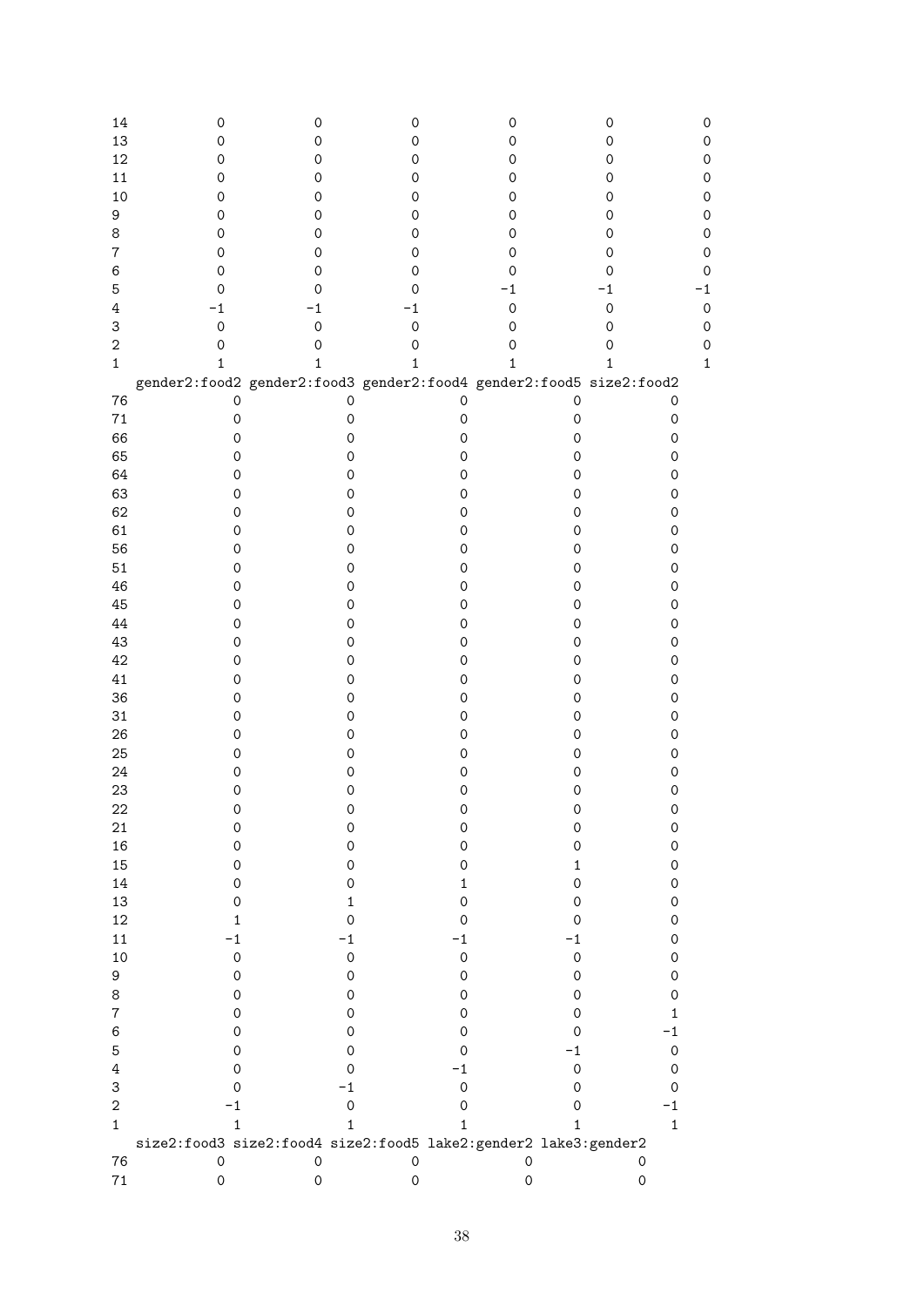| 66                      | 0                                                               | $\mathsf{O}\xspace$ | $\mathsf{O}\xspace$ | $\mathsf{O}\xspace$ | $\mathsf{O}\xspace$ |
|-------------------------|-----------------------------------------------------------------|---------------------|---------------------|---------------------|---------------------|
| 65                      | $\mathsf{O}\xspace$                                             | $\mathbf 0$         | $\mathbf 0$         | $\mathbf 0$         | $\mathsf{O}\xspace$ |
| 64                      | $\mathsf{O}\xspace$                                             | $\mathbf 0$         | $\mathbf 0$         | $\mathsf{O}\xspace$ | $\mathsf{O}\xspace$ |
| 63                      | 0                                                               | $\mathsf{O}\xspace$ | $\mathbf 0$         | $\mathsf{O}\xspace$ | $\mathbf 0$         |
| 62                      | 0                                                               | $\mathsf{O}\xspace$ | $\mathbf 0$         | $\mathsf{O}\xspace$ | $\mathbf 0$         |
| 61                      | 0                                                               | $\mathbf 0$         | $\mathbf 0$         | $\mathsf{O}\xspace$ | $\mathbf 0$         |
| 56                      | 0                                                               | $\mathbf 0$         | $\mathbf 0$         | $\mathsf{O}\xspace$ | $\mathsf{O}\xspace$ |
| 51                      | 0                                                               | $\mathbf 0$         | $\mathbf 0$         | $\mathsf{O}\xspace$ | $\mathbf{1}$        |
| 46                      | 0                                                               | $\mathbf 0$         | $\mathbf 0$         | $\mathsf{O}\xspace$ | $\mathbf 0$         |
| 45                      | 0                                                               | $\mathbf 0$         | $\mathbf 0$         | $\mathsf{O}\xspace$ | $\mathbf 0$         |
|                         |                                                                 |                     |                     |                     |                     |
| 44                      | 0                                                               | $\mathbf 0$         | $\mathbf 0$         | $\mathsf{O}\xspace$ | $\mathbf 0$         |
| 43                      | $\mathsf{O}\xspace$                                             | $\mathbf 0$         | $\mathbf 0$         | $\mathsf{O}\xspace$ | $\mathbf 0$         |
| 42                      | $\mathsf{O}\xspace$                                             | $\mathbf 0$         | $\mathbf 0$         | $\mathsf{O}\xspace$ | $\mathbf 0$         |
| 41                      | $\mathsf{O}\xspace$                                             | $\mathbf 0$         | $\mathbf 0$         | $\mathsf{O}\xspace$ | $-1$                |
| 36                      | $\mathsf{O}\xspace$                                             | $\mathbf 0$         | $\mathbf 0$         | $\mathsf{O}\xspace$ | $\circ$             |
| 31                      | $\mathsf{O}\xspace$                                             | $\mathbf 0$         | $\mathbf 0$         | $\mathbf 1$         | $\mathbf 0$         |
| 26                      | $\mathsf{O}\xspace$                                             | $\mathbf 0$         | $\mathbf 0$         | $\mathsf{O}\xspace$ | $\mathbf 0$         |
| 25                      | $\mathsf{O}\xspace$                                             | $\mathbf 0$         | $\mathbf 0$         | $\mathsf{O}\xspace$ | $\mathbf 0$         |
| 24                      | $\mathsf{O}\xspace$                                             | $\mathbf 0$         | $\mathbf 0$         | $\mathsf{O}\xspace$ | $\mathbf 0$         |
| 23                      | $\mathsf{O}\xspace$                                             | $\mathbf 0$         | $\mathbf 0$         | $\mathsf{O}\xspace$ | $\mathbf 0$         |
| 22                      | $\mathsf{O}\xspace$                                             | $\mathbf 0$         | $\mathbf 0$         | $\mathsf{O}\xspace$ | $\mathbf 0$         |
| 21                      | 0                                                               | $\mathbf 0$         | $\mathbf 0$         | $-1$                | $\mathbf 0$         |
| 16                      | 0                                                               | $\mathbf 0$         | $\mathbf 0$         | $\mathbf 0$         | $\mathbf 0$         |
| 15                      | 0                                                               | $\mathbf 0$         | $\mathbf 0$         | $\mathsf{O}\xspace$ | $\mathbf 0$         |
| 14                      | 0                                                               | $\mathbf 0$         | $\mathbf 0$         | $\mathsf{O}\xspace$ | $\mathbf 0$         |
| 13                      | 0                                                               | $\mathbf 0$         | $\mathbf 0$         | $\mathsf{O}\xspace$ | $\mathbf 0$         |
| 12                      | 0                                                               | $\mathsf{O}\xspace$ | $\mathbf 0$         | $\mathbf 0$         | $\mathbf 0$         |
| 11                      | 0                                                               | $\mathsf{O}\xspace$ | $\mathbf 0$         | $-1$                | $-1$                |
| 10                      | 0                                                               | $\mathsf{O}\xspace$ | $\mathbf{1}$        | $\mathbf 0$         | $\circ$             |
| 9                       | 0                                                               | $\mathbf 1$         | $\mathbf 0$         | $\mathsf{O}\xspace$ | $\mathbf 0$         |
| $\,8\,$                 | $\mathbf 1$                                                     | $\mathbf 0$         | $\mathbf 0$         | $\mathsf{O}\xspace$ | $\mathsf{O}\xspace$ |
| $\overline{\mathbf{7}}$ | $\mathbf 0$                                                     | $\mathbf 0$         | $\mathbf 0$         | $\mathsf{O}\xspace$ | $\mathsf{O}\xspace$ |
| $\,6$                   | $-1$                                                            | $-1$                | $-1$                | $\mathsf{O}\xspace$ | $\mathsf{O}\xspace$ |
|                         | $\mathbf 0$                                                     | $\circ$             | $-1$                | $\mathsf{O}\xspace$ | $\mathsf{O}\xspace$ |
| $\mathbf 5$             |                                                                 |                     | $\circ$             |                     |                     |
| $\ensuremath{4}$        | $\mathbf 0$                                                     | $-1$                |                     | $\mathsf{O}\xspace$ | $\mathbf 0$         |
| 3                       | $-1$                                                            | $\circ$             | $\mathbf 0$         | $\mathsf{O}\xspace$ | $\mathbf 0$         |
| $\boldsymbol{2}$        | $\mathbf 0$                                                     | $\mathbf 0$         | $\mathbf 0$         | $\mathsf{O}\xspace$ | $\mathsf{O}\xspace$ |
| $\mathbf 1$             | $\mathbf{1}$                                                    | $\mathbf 1$         | $\mathbf{1}$        | $\mathbf{1}$        |                     |
|                         | lake4:gender2 lake2:size2 lake3:size2 lake4:size2 gender2:size2 |                     |                     |                     |                     |
| 76                      | $\mathsf{O}\xspace$                                             | $\mathsf{O}\xspace$ | $\mathsf{O}\xspace$ | $\mathsf{O}\xspace$ | $\mathsf{O}\xspace$ |
| $71\,$                  | $\mathbf 1$                                                     | $\mathsf{O}\xspace$ | 0                   | $\mathsf{O}\xspace$ | $\mathsf{O}\xspace$ |
| 66                      | $\mathsf{O}\xspace$                                             | $\mathsf{O}\xspace$ | 0                   | $\mathbf 1$         | $\mathsf{O}\xspace$ |
| 65                      | $\mathsf{O}\xspace$                                             | $\mathsf{O}\xspace$ | 0                   | $\mathsf{O}\xspace$ | $\mathsf{O}\xspace$ |
| 64                      | $\mathsf{O}\xspace$                                             | $\mathsf{O}\xspace$ | 0                   | $\mathsf{O}\xspace$ | $\mathsf{O}\xspace$ |
| 63                      | $\mathsf{O}\xspace$                                             | $\mathsf{O}\xspace$ | 0                   | $\mathsf{O}\xspace$ | $\mathsf{O}\xspace$ |
| 62                      | $\mathsf{O}\xspace$                                             | $\mathsf{O}\xspace$ | 0                   | $\mathsf{O}\xspace$ | $\mathsf{O}\xspace$ |
| 61                      | $-1$                                                            | $\mathsf{O}\xspace$ | 0                   | $-1$                | $\mathsf{O}\xspace$ |
| 56                      | $\hbox{O}$                                                      | $\mathsf{O}\xspace$ | 0                   | $\mathsf{O}\xspace$ | $\mathsf{O}\xspace$ |
| 51                      | $\mathsf{O}\xspace$                                             | $\mathsf{O}\xspace$ | 0                   | $\mathsf{O}\xspace$ | $\mathsf{O}\xspace$ |
| 46                      | $\mathsf{O}\xspace$                                             | 0                   | $\mathbf 1$         | $\mathsf{O}\xspace$ | $\mathsf{O}\xspace$ |
| 45                      | $\mathsf{O}\xspace$                                             | 0                   | $\mathbf 0$         | $\mathsf{O}\xspace$ | $\mathsf{O}\xspace$ |
| 44                      | $\mathsf{O}\xspace$                                             | 0                   | 0                   | $\mathsf{O}\xspace$ | $\mathsf{O}\xspace$ |
| 43                      | $\mathsf{O}\xspace$                                             | 0                   | 0                   | $\mathsf{O}\xspace$ | $\mathsf{O}\xspace$ |
| 42                      | $\mathsf{O}\xspace$                                             | 0                   | 0                   | $\mathsf{O}\xspace$ | $\mathsf{O}\xspace$ |
| $41\,$                  | $\mathsf{O}\xspace$                                             | 0                   | $-1$                | $\mathsf{O}\xspace$ | $\mathsf{O}\xspace$ |
| 36                      | $\mathsf{O}\xspace$                                             | 0                   | $\mathsf{O}\xspace$ | $\mathsf{O}\xspace$ | $\mathsf{O}\xspace$ |
| $31\,$                  | $\mathsf{O}\xspace$                                             | 0                   | $\mathsf{O}\xspace$ | $\mathsf{O}\xspace$ | $\mathsf{O}\xspace$ |
| 26                      | $\mathsf{O}\xspace$                                             | $\mathbf 1$         | 0                   | $\mathsf{O}\xspace$ | $\mathsf{O}\xspace$ |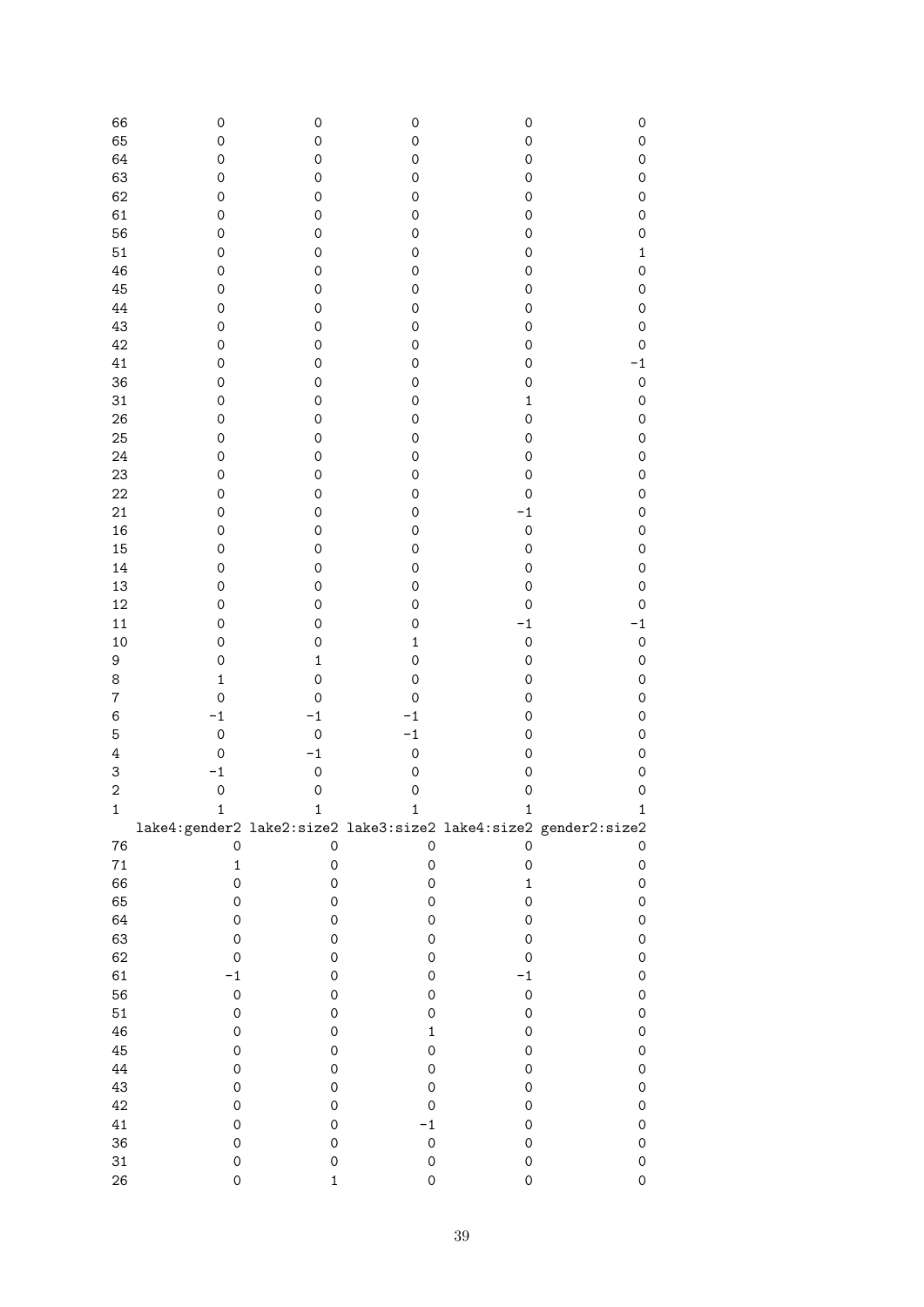| 25                        | $\mathsf{O}\xspace$ | $\mathsf{O}\xspace$ | $\mathsf{O}\xspace$ | $\mathsf{O}\xspace$ | 0            |
|---------------------------|---------------------|---------------------|---------------------|---------------------|--------------|
| 24                        | $\mathsf{O}\xspace$ | $\mathsf{O}\xspace$ | $\mathsf{O}\xspace$ | $\mathsf{O}\xspace$ | 0            |
| 23                        | $\mathsf O$         | $\mathsf{O}\xspace$ | 0                   | $\mathsf{O}\xspace$ | $\mathbf 0$  |
|                           |                     |                     |                     |                     |              |
| 22                        | $\mathsf O$         | $\mathsf{O}\xspace$ | 0                   | $\mathsf{O}\xspace$ | $\mathbf 0$  |
| 21                        | $\mathsf O$         | $-1$                | 0                   | $\mathsf{O}\xspace$ | $\mathbf 0$  |
| 16                        | $\mathsf O$         | $\mathsf{O}\xspace$ | 0                   | $\mathsf{O}\xspace$ | $\mathbf{1}$ |
| 15                        | $\mathsf O$         | $\mathsf{O}\xspace$ | 0                   | $\mathsf{O}\xspace$ | $\mathbf{O}$ |
| 14                        | $\mathsf O$         | $\mathsf{O}\xspace$ | 0                   | $\mathsf{O}\xspace$ | $\mathbf 0$  |
| 13                        | $\mathsf{O}\xspace$ | $\mathsf{O}\xspace$ | 0                   | $\mathsf{O}\xspace$ | $\mathbf{O}$ |
| 12                        | $\mathbf 0$         | $\mathsf{O}\xspace$ | 0                   | 0                   | $\mathbf 0$  |
| $11\,$                    | $-1$                | $\mathsf{O}\xspace$ | 0                   | 0                   | $-1$         |
|                           |                     |                     |                     |                     |              |
| 10                        | $\mathbf 0$         | $\mathsf{O}\xspace$ | 0                   | $\mathsf{O}\xspace$ | $\circ$      |
| 9                         | $\mathsf{O}\xspace$ | $\mathsf{O}\xspace$ | 0                   | $\mathsf{O}\xspace$ | $\mathbf{O}$ |
| $\,8\,$                   | $\mathsf{O}\xspace$ | $\mathsf{O}\xspace$ | 0                   | 0                   | $\mathbf{O}$ |
| $\boldsymbol{7}$          | $\mathsf{O}\xspace$ | $\mathsf{O}\xspace$ | 0                   | 0                   | $\circ$      |
| 6                         | $\mathsf{O}\xspace$ | $-1$                | $-1$                | $-1$                | $-1$         |
| $\mathbf 5$               | $\mathsf{O}\xspace$ | $\mathsf{O}\xspace$ | $\mathbf 0$         | $\mathbf 0$         | $\circ$      |
| $\ensuremath{4}$          | $\mathsf{O}\xspace$ | $\mathsf{O}\xspace$ | $\mathsf{O}\xspace$ | 0                   | $\mathbf{O}$ |
| $\ensuremath{\mathsf{3}}$ | $\mathsf{O}\xspace$ | $\mathsf{O}\xspace$ | 0                   | 0                   | $\mathbf 0$  |
| $\sqrt{2}$                | $\mathbf 0$         | $\mathsf{O}\xspace$ | $\mathbf 0$         | 0                   | $\mathbf 0$  |
| $1\,$                     | $\mathbf{1}$        | $\mathbf 1$         | $\mathbf 1$         | $\mathbf{1}$        | $\mathbf{1}$ |
|                           |                     |                     |                     |                     |              |
| 76                        |                     |                     | $\mathsf{O}\xspace$ | $\mathbf 1$         |              |
|                           | $\mathsf{O}\xspace$ |                     |                     |                     |              |
| $71\,$                    | $\mathsf{O}\xspace$ |                     | $\mathsf{O}\xspace$ | $-1$                |              |
| 66                        | $\mathsf{O}\xspace$ |                     | $\mathsf{O}\xspace$ | $-1$                |              |
| 65                        | $\mathsf{O}\xspace$ |                     | $\mathsf{O}\xspace$ | $\mathsf{O}\xspace$ |              |
| 64                        | $\mathsf{O}\xspace$ |                     | $\mathsf{O}\xspace$ | $\mathsf{O}\xspace$ |              |
| 63                        | $\mathsf{O}\xspace$ |                     | $\mathsf{O}\xspace$ | $\mathsf{O}\xspace$ |              |
| 62                        | 0                   |                     | $\mathsf O$         | $\mathsf{O}\xspace$ |              |
| 61                        | 0                   |                     | $\mathsf O$         | $\mathbf 1$         |              |
| 56                        | 0                   |                     | $\mathbf 1$         | $\mathbf 0$         |              |
| 51                        | 0                   |                     | $-1$                | $\mathsf{O}\xspace$ |              |
| 46                        | 0                   |                     | $-1$                | $\mathsf{O}\xspace$ |              |
|                           |                     |                     |                     |                     |              |
| 45                        | 0                   |                     | $\mathsf{O}\xspace$ | $\mathsf{O}\xspace$ |              |
| 44                        | 0                   |                     | $\mathsf{O}\xspace$ | $\mathsf{O}\xspace$ |              |
| 43                        | $\mathsf{O}\xspace$ |                     | $\mathsf{O}\xspace$ | $\mathbf 0$         |              |
| 42                        | $\mathsf{O}\xspace$ |                     | $\mathsf{O}\xspace$ | $\mathbf 0$         |              |
| 41                        | $\mathbf 0$         |                     | $\mathbf 1$         | $\mathsf{O}$        |              |
| 36                        | $\mathbf{1}$        |                     | $\mathsf{O}\xspace$ | $\mathsf{O}$        |              |
| 31                        | $-1$                |                     | $\mathsf{O}\xspace$ | $\mathsf{O}$        |              |
| 26                        | $-1$                |                     | $\mathsf{O}\xspace$ | $\mathbf 0$         |              |
| 25                        | $\mathsf{O}\xspace$ |                     | $\mathsf{O}\xspace$ | $\mathbf 0$         |              |
| 24                        | $\mathsf{O}\xspace$ |                     | $\mathsf{O}\xspace$ | $\mathbf 0$         |              |
| 23                        | $\mathsf{O}\xspace$ |                     | $\mathsf{O}\xspace$ | $\mathbf 0$         |              |
|                           |                     |                     |                     |                     |              |
| 22                        | $\mathsf{O}\xspace$ |                     | $\mathbf 0$         | $\mathbf 0$         |              |
| 21                        | $\mathbf{1}$        |                     | $\mathbf 0$         | $\mathbf 0$         |              |
| 16                        | $-1$                |                     | $-1$                | $-1$                |              |
| 15                        | $\mathsf{O}\xspace$ |                     | $\mathbf 0$         | $\mathsf{O}$        |              |
| 14                        | $\mathsf{O}\xspace$ |                     | $\mathsf{O}\xspace$ | $\mathbf 0$         |              |
| 13                        | $\mathsf{O}\xspace$ |                     | $\mathsf{O}\xspace$ | $\mathbf 0$         |              |
| 12                        | $\mathsf{O}\xspace$ |                     | $\mathbf 0$         | $\mathbf 0$         |              |
| 11                        | $\mathbf 1$         |                     | $\mathbf 1$         | $\mathbf 1$         |              |
| 10                        | $\mathbf 0$         |                     | $\mathsf{O}\xspace$ | $\mathbf 0$         |              |
| 9                         | $\mathbf 0$         |                     | $\mathsf{O}\xspace$ | $\mathbf 0$         |              |
| 8                         | $\mathbf 0$         |                     | $\mathsf{O}\xspace$ | $\mathbf 0$         |              |
| $\overline{\mathbf{7}}$   | $\mathbf 0$         |                     | $\mathbf 0$         | $\circ$             |              |
|                           |                     |                     |                     |                     |              |
| $\,6$                     | $\mathbf{1}$        |                     | $\mathbf 1$         | $\mathbf{1}$        |              |
| 5                         | $\overline{O}$      |                     | $\mathbf 0$         | $\mathbf 0$         |              |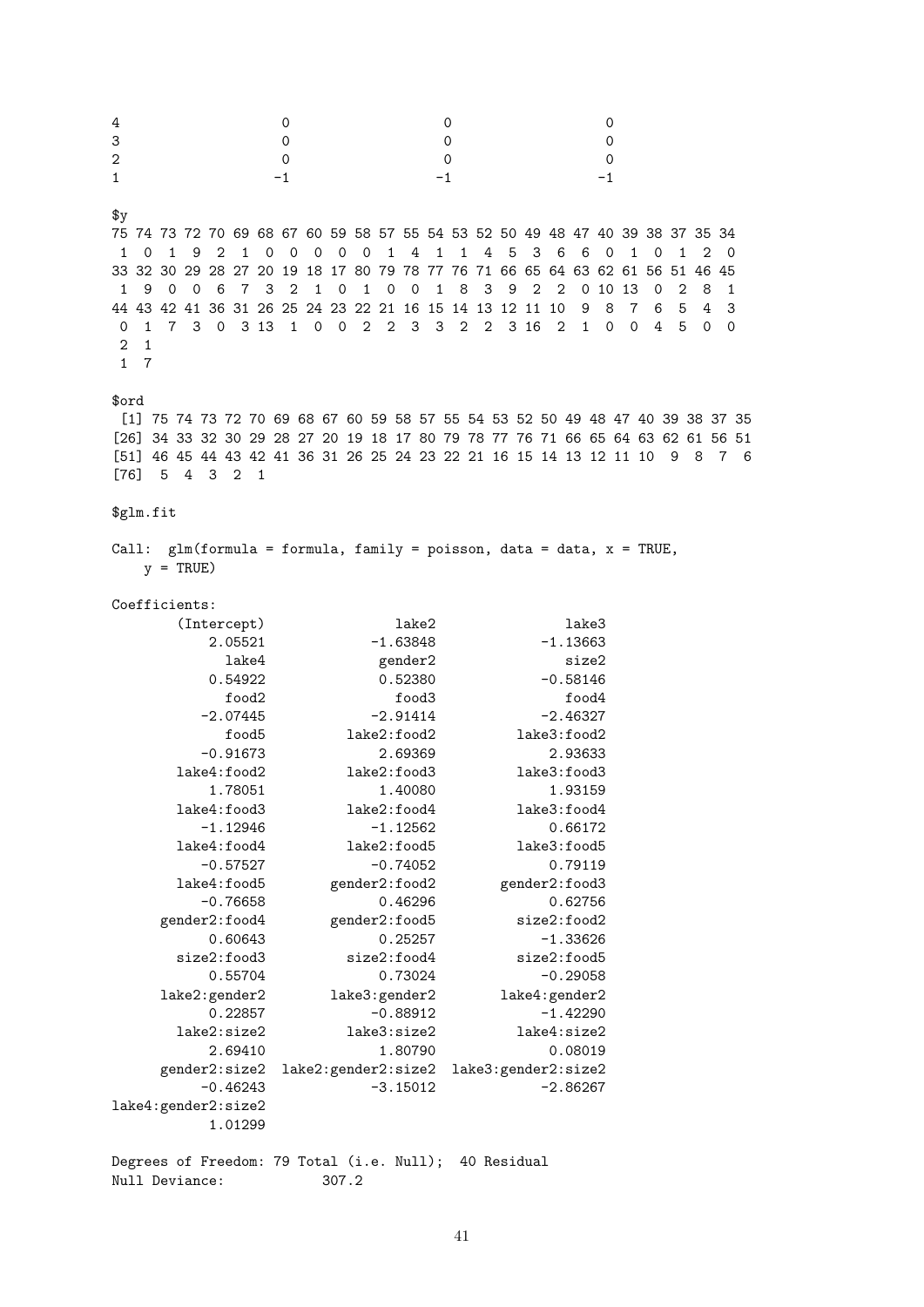$$p$$  $[1] 0.4$ 

\$batchsize [1] 100

\$startiter [1] 1001

\$mhap [1] 5

### \$chain

| hain     |          |          |
|----------|----------|----------|
|          | deviance | Pearson  |
| [1,]     | 50.26369 | 52.56769 |
| [2,]     | 50.26369 | 52.56769 |
| [3,]     | 50.26369 | 52.56769 |
| [4,]     | 50.26369 | 52.56769 |
| [5,]     | 50.26369 | 52.56769 |
| $[6,$ ]  | 50.26369 | 52.56769 |
| $[7,$ ]  | 50.26369 | 52.56769 |
| [8,]     | 50.26369 | 52.56769 |
| $[9,$ ]  | 50.26369 | 52.56769 |
| [10,]    | 50.26369 | 52.56769 |
| [11,]    | 50.26369 | 52.56769 |
| [12,]    | 50.26369 | 52.56769 |
| [13,]    | 50.26369 | 52.56769 |
| [14,]    | 50.26369 | 52.56769 |
| [15,]    | 50.26369 | 52.56769 |
| [16,]    | 50.26369 | 52.56769 |
| [17,]    | 50.26369 | 52.56769 |
| [18,]    | 50.26369 | 52.56769 |
| [19,]    | 50.26369 | 52.56769 |
| [20,]    | 50.26369 | 52.56769 |
| [21,]    | 50.26369 | 52.56769 |
| [22,]    | 50.26369 | 52.56769 |
| [23,]    | 50.26369 | 52.56769 |
| [24,]    | 50.26369 | 52.56769 |
| [25,]    | 50.26369 | 52.56769 |
| [26, ]   | 50.26369 | 52.56769 |
| [27,]    | 50.26369 | 52.56769 |
| [28,]    | 50.26369 | 52.56769 |
| [29,]    | 50.26369 | 52.56769 |
| [30,]    | 50.26369 | 52.56769 |
| [31,]    | 50.26369 | 52.56769 |
| [32,]    | 50.26369 | 52.56769 |
| [33,]    | 50.26369 | 52.56769 |
| [34,]    | 50.26369 | 52.56769 |
| [35,]    | 50.26369 | 52.56769 |
| [36, ]   | 50.26369 | 52.56769 |
| [37,     | 50.26369 | 52.56769 |
| [38,     | 50.26369 | 52.56769 |
| [39,     | 50.26369 | 52.56769 |
| $[40,$ ] | 50.26369 | 52.56769 |
| [41, ]   | 50.26369 | 52.56769 |
| [42,]    | 50.26369 | 52.56769 |
|          |          |          |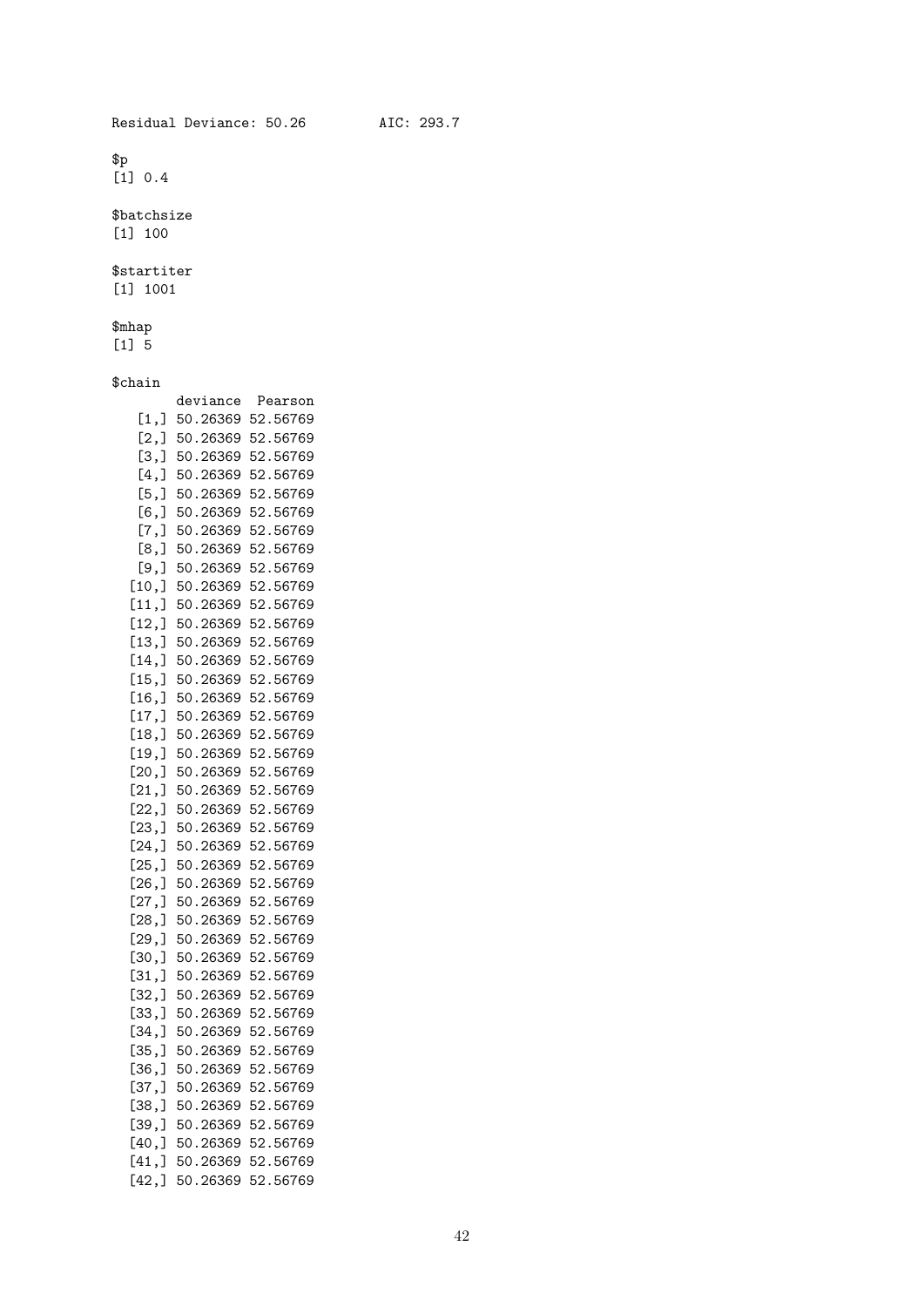| [43,]  | 50.26369 | 52.56769 |
|--------|----------|----------|
| [44, ] | 50.26369 | 52.56769 |
| [45,]  | 50.26369 | 52.56769 |
| [46,]  | 50.26369 | 52.56769 |
| [47, ] | 50.26369 | 52.56769 |
|        |          |          |
| [48, ] | 50.26369 | 52.56769 |
| [49,]  | 50.26369 | 52.56769 |
| [50,]  | 50.26369 | 52.56769 |
| [51,]  | 50.26369 | 52.56769 |
| [52,]  | 50.26369 | 52.56769 |
| [53,]  | 50.26369 | 52.56769 |
| [54,]  | 50.26369 | 52.56769 |
| [55,]  | 50.26369 | 52.56769 |
| [56,]  | 50.26369 | 52.56769 |
|        |          |          |
| [57,]  | 50.26369 | 52.56769 |
| [58,]  | 50.26369 | 52.56769 |
| [59,]  | 50.26369 | 52.56769 |
| [60,]  | 50.26369 | 52.56769 |
| [61, ] | 50.26369 | 52.56769 |
| [62,]  | 50.26369 | 52.56769 |
| [63,]  | 50.26369 | 52.56769 |
|        | 50.26369 | 52.56769 |
| [64, ] |          |          |
| [65, ] | 50.26369 | 52.56769 |
| [66, ] | 50.26369 | 52.56769 |
| [67, ] | 50.26369 | 52.56769 |
| [68,   | 50.26369 | 52.56769 |
| [69,]  | 50.26369 | 52.56769 |
| [70, ] | 50.26369 | 52.56769 |
| [71,]  | 50.26369 | 52.56769 |
|        | 50.26369 |          |
| [72,]  |          | 52.56769 |
| [73,]  | 50.26369 | 52.56769 |
| [74,   | 50.26369 | 52.56769 |
| [75,]  | 50.26369 | 52.56769 |
| [76, ] | 50.26369 | 52.56769 |
| [77,]  | 50.26369 | 52.56769 |
| [78, ] | 50.26369 | 52.56769 |
| [79,   | 50.26369 | 52.56769 |
|        |          | 52.56769 |
| [80,]  | 50.26369 |          |
| [81, ] | 50.26369 | 52.56769 |
| [82,]  | 50.26369 | 52.56769 |
| [83,]  | 47.04594 | 43.66446 |
| [84,   | 47.04594 | 43.66446 |
| [85,]  | 47.04594 | 43.66446 |
| [86, ] | 47.04594 | 43.66446 |
| [87,]  | 47.04594 | 43.66446 |
| [88, ] | 47.04594 | 43.66446 |
| [89,]  | 47.04594 | 43.66446 |
|        |          |          |
| [90,   | 47.04594 | 43.66446 |
| [91, ] | 47.04594 | 43.66446 |
| [92,]  | 47.04594 | 43.66446 |
| [93,]  | 47.04594 | 43.66446 |
| [94,   | 47.04594 | 43.66446 |
| [95,   | 47.04594 | 43.66446 |
| [96,]  | 47.04594 | 43.66446 |
| [97, ] | 47.04594 | 43.66446 |
|        |          |          |
| [98,]  | 47.04594 | 43.66446 |
| [99,]  | 47.04594 | 43.66446 |
| [100,  | 47.04594 | 43.66446 |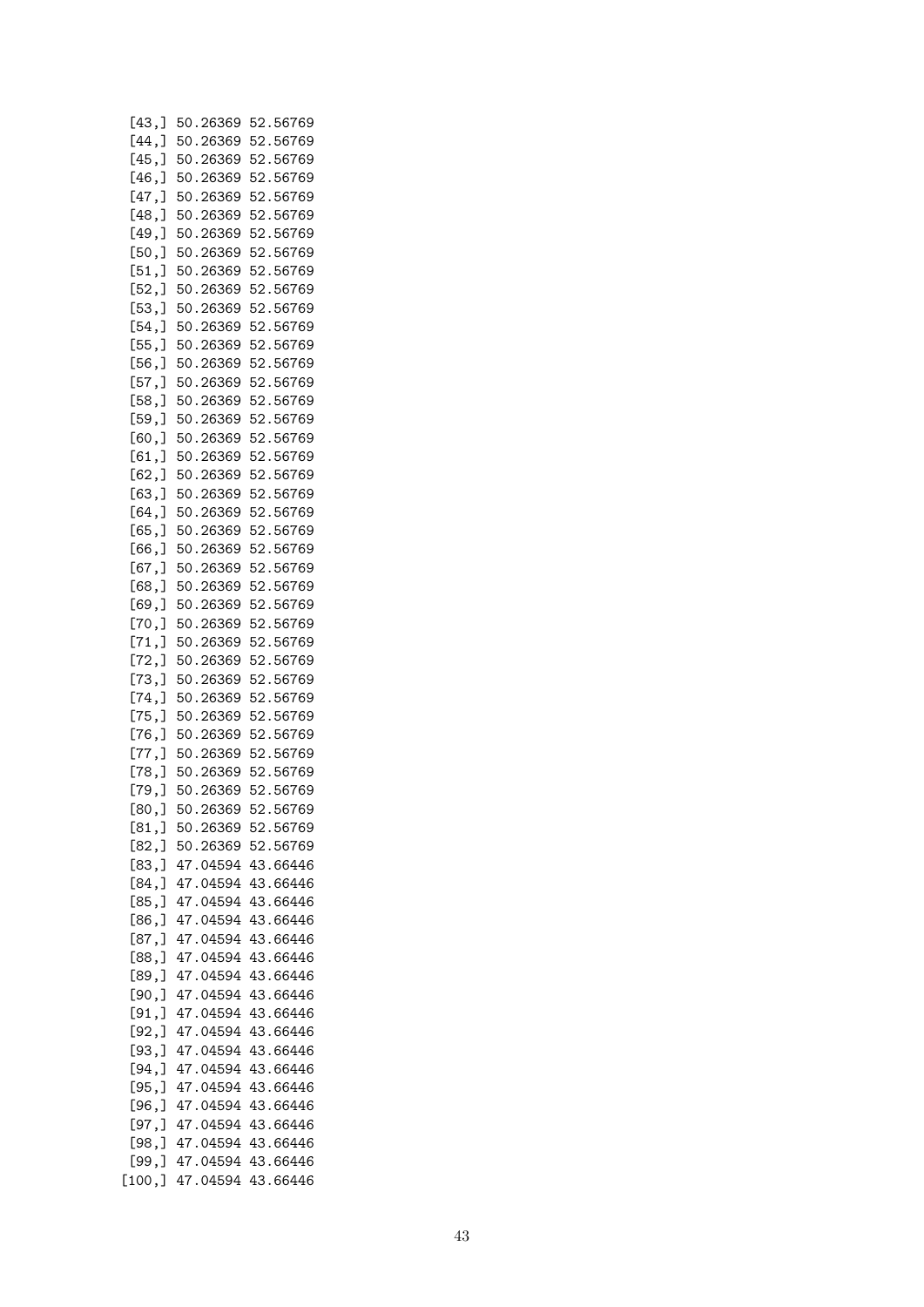| [101, ] | 47.04594 43.66446 |          |
|---------|-------------------|----------|
| [102, ] | 47.04594          | 43.66446 |
| [103, ] | 47.04594          | 43.66446 |
| [104, ] | 47.04594          | 43.66446 |
| [105, ] | 47.04594          | 43.66446 |
| [106, ] | 47.04594          | 43.66446 |
| [107, ] | 47.04594          | 43.66446 |
|         |                   |          |
| [108, ] | 47.04594          | 43.66446 |
| [109, ] | 47.04594          | 43.66446 |
| [110, ] | 47.04594          | 43.66446 |
| [111, ] | 47.04594          | 43.66446 |
| [112, ] | 47.04594          | 43.66446 |
| [113, ] | 47.04594          | 43.66446 |
| [114, ] | 47.04594          | 43.66446 |
| [115, ] | 47.04594          | 43.66446 |
| [116, ] | 47.04594          | 43.66446 |
| [117,]  | 47.04594          | 43.66446 |
| [118, ] | 47.04594          | 43.66446 |
| [119, ] | 47.04594          | 43.66446 |
| [120,   | 47.04594          | 43.66446 |
| [121, ] | 47.04594          | 43.66446 |
| [122, ] | 47.04594          | 43.66446 |
| [123, ] | 47.04594          | 43.66446 |
|         | 47.04594          | 43.66446 |
| [124, ] |                   |          |
| [125, ] | 47.04594          | 43.66446 |
| [126, ] | 47.04594          | 43.66446 |
| [127, ] | 47.04594          | 43.66446 |
| [128, ] | 47.04594          | 43.66446 |
| [129, ] | 47.04594          | 43.66446 |
| [130, ] | 47.04594          | 43.66446 |
| [131, ] | 47.04594          | 43.66446 |
| [132, ] | 47.04594          | 43.66446 |
| [133, ] | 47.04594          | 43.66446 |
| [134, ] | 47.04594          | 43.66446 |
| [135, ] | 44.78849          | 43.88544 |
| [136, ] | 44.78849          | 43.88544 |
| [137,]  | 44.78849          | 43.88544 |
| [138, ] | 44.78849          | 43.88544 |
| [139, ] | 44.78849          | 43.88544 |
| [140,   | 44.78849          | 43.88544 |
|         | 44.78849          | 43.88544 |
| [141, ] | 44.78849          |          |
| [142,]  |                   | 43.88544 |
| [143, ] | 44.78849          | 43.88544 |
| [144,]  | 44.78849          | 43.88544 |
| [145, ] | 44.78849          | 43.88544 |
| [146, ] | 44.78849          | 43.88544 |
| [147, ] | 44.78849          | 43.88544 |
| [148, ] | 44.78849          | 43.88544 |
| [149, ] | 44.78849          | 43.88544 |
| [150, ] | 44.78849          | 43.88544 |
| [151,]  | 44.78849          | 43.88544 |
| [152, ] | 44.78849          | 43.88544 |
| [153, ] | 44.78849          | 43.88544 |
| [154, ] | 44.78849          | 43.88544 |
| [155,]  | 44.78849          | 43.88544 |
| [156, ] | 44.78849          | 43.88544 |
| [157,]  | 44.78849          | 43.88544 |
| [158, ] | 44.78849          | 43.88544 |
|         |                   |          |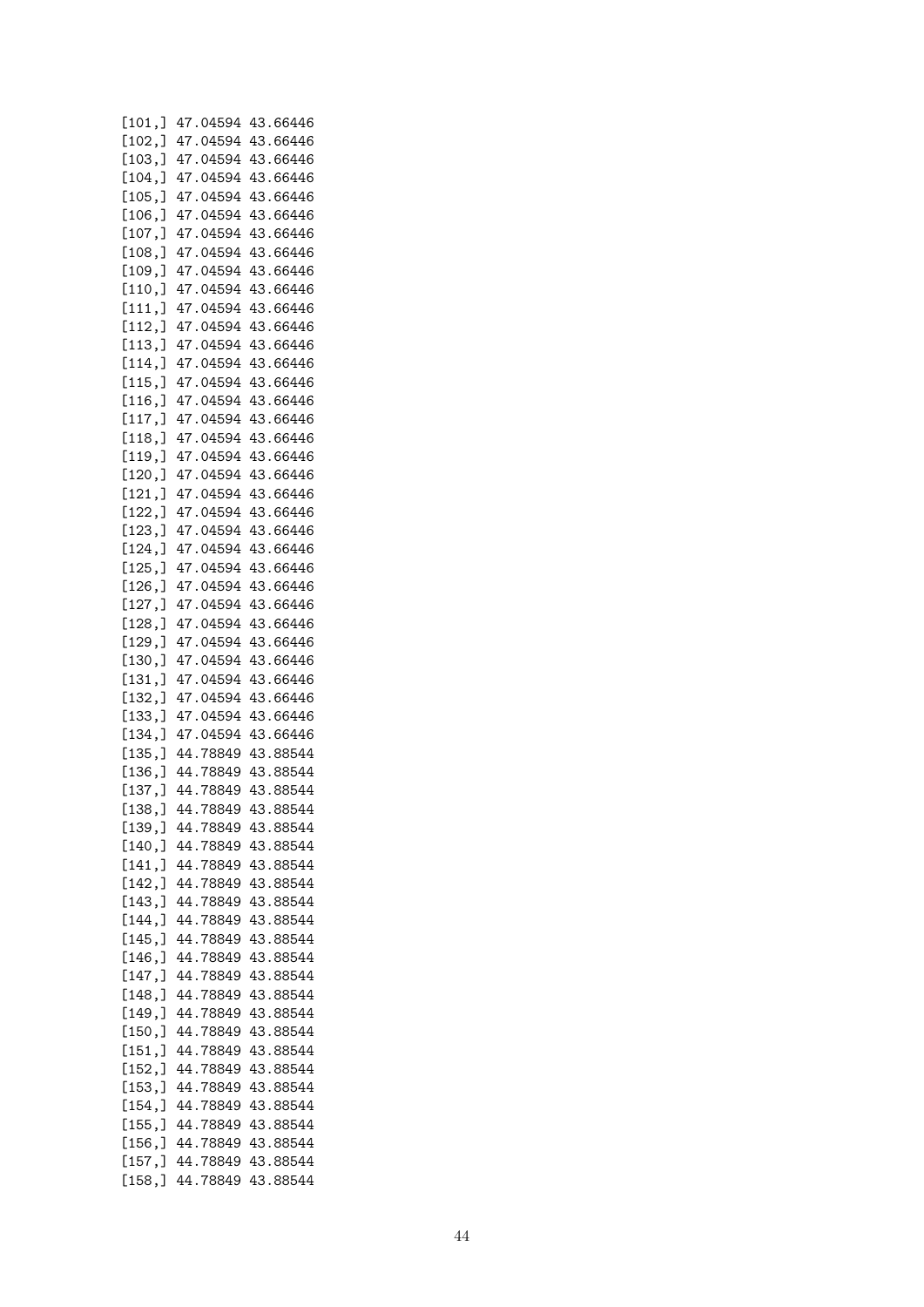| [159, ] | 44.78849 | 43.88544 |
|---------|----------|----------|
| [160, ] | 44.78849 | 43.88544 |
| [161, ] | 44.78849 | 43.88544 |
| [162, ] | 44.78849 | 43.88544 |
| [163, ] | 44.78849 | 43.88544 |
| [164, ] | 44.78849 | 43.88544 |
| [165, ] | 44.78849 | 43.88544 |
| [166, ] | 44.78849 | 43.88544 |
|         |          |          |
| [167, ] | 44.78849 | 43.88544 |
| [168, ] | 44.78849 | 43.88544 |
| [169, ] | 44.78849 | 43.88544 |
| [170, ] | 44.78849 | 43.88544 |
| [171,   | 44.78849 | 43.88544 |
| [172, ] | 44.78849 | 43.88544 |
| [173, ] | 44.78849 | 43.88544 |
| [174, ] | 44.78849 | 43.88544 |
| [175, ] | 44.78849 | 43.88544 |
| [176, ] | 44.78849 | 43.88544 |
| [177,]  | 44.78849 | 43.88544 |
| [178,]  | 44.78849 | 43.88544 |
| [179, ] | 44.78849 | 43.88544 |
| [180, ] | 44.78849 | 43.88544 |
| [181,]  | 44.78849 | 43.88544 |
| [182,]  | 44.78849 | 43.88544 |
| [183,]  | 44.78849 | 43.88544 |
| [184,]  | 44.78849 | 43.88544 |
|         |          |          |
| [185,]  | 44.78849 | 43.88544 |
| [186,]  | 44.78849 | 43.88544 |
| [187, ] | 44.78849 | 43.88544 |
| [188,]  | 44.78849 | 43.88544 |
| [189,]  | 44.78849 | 43.88544 |
| [190,]  | 44.78849 | 43.88544 |
| [191, ] | 44.78849 | 43.88544 |
| [192,]  | 44.78849 | 43.88544 |
| [193,]  | 44.78849 | 43.88544 |
| [194, ] | 44.78849 | 43.88544 |
| [195, ] | 44.78849 | 43.88544 |
| [196,]  | 44.78849 | 43.88544 |
| [197, ] | 44.78849 | 43.88544 |
| [198,]  | 44.78849 | 43.88544 |
| [199,]  | 44.78849 | 43.88544 |
| [200,]  | 44.78849 | 43.88544 |
| [201, ] | 44.78849 | 43.88544 |
| [202,]  | 44.78849 | 43.88544 |
| [203, ] | 44.78849 | 43.88544 |
| [204, ] | 44.78849 | 43.88544 |
| [205, ] | 44.78849 | 43.88544 |
| [206,]  | 44.78849 | 43.88544 |
| [207, ] | 44.78849 | 43.88544 |
|         |          |          |
| [208, ] | 44.78849 | 43.88544 |
| [209,]  | 44.78849 | 43.88544 |
| [210,]  | 44.78849 | 43.88544 |
| [211,]  | 44.78849 | 43.88544 |
| [212,]  | 44.78849 | 43.88544 |
| [213, ] | 44.78849 | 43.88544 |
| [214,]  | 44.78849 | 43.88544 |
| [215, ] | 44.78849 | 43.88544 |
| [216, ] | 44.78849 | 43.88544 |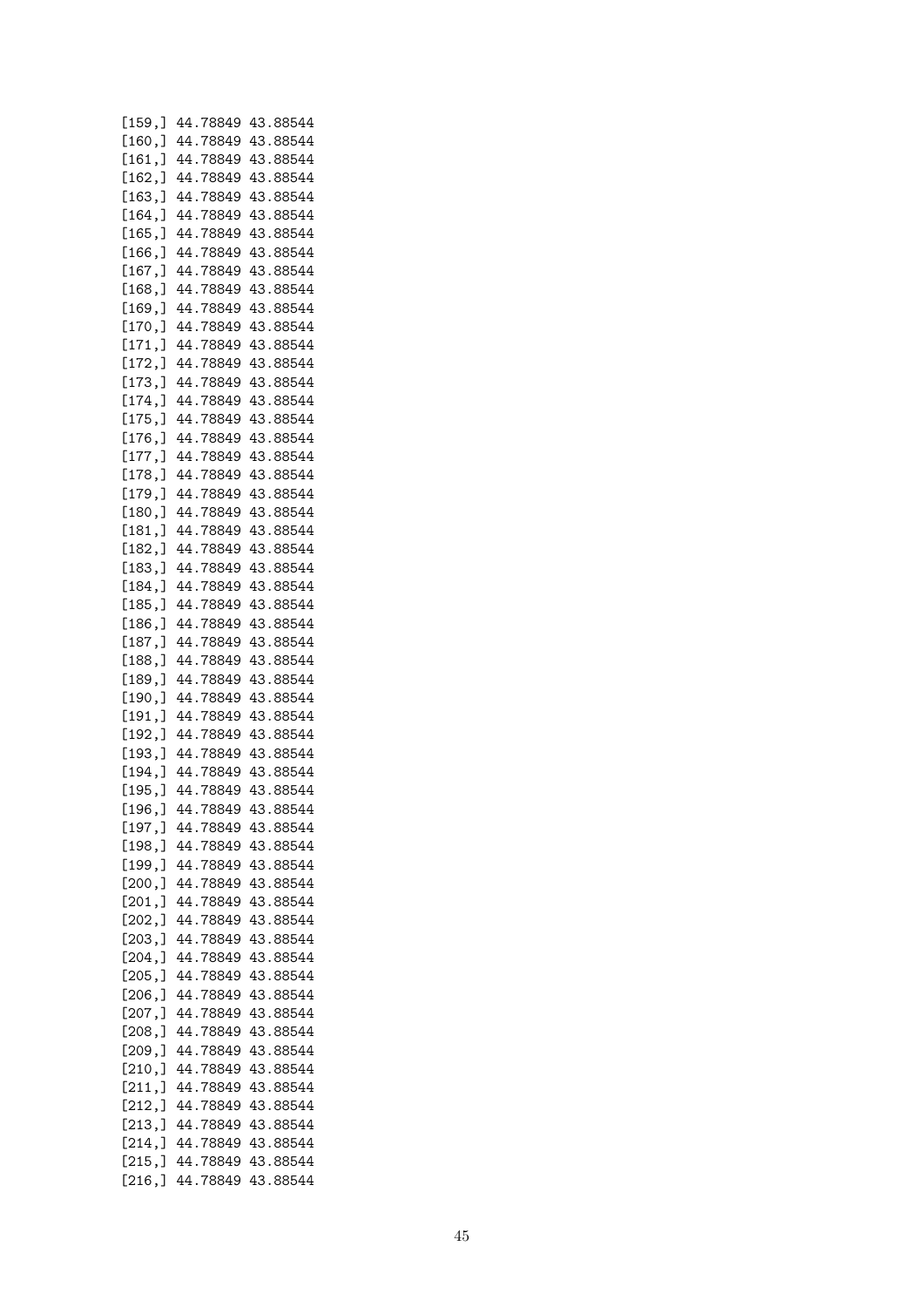| [217, ] | 44.78849 | 43.88544 |
|---------|----------|----------|
| [218, ] | 44.78849 | 43.88544 |
|         | 44.78849 | 43.88544 |
| [219, ] |          |          |
| [220, ] | 44.78849 | 43.88544 |
| [221, ] | 44.78849 | 43.88544 |
| [222, ] | 44.78849 | 43.88544 |
| [223, ] | 44.78849 | 43.88544 |
| [224, ] | 44.78849 | 43.88544 |
|         |          |          |
| [225, ] | 44.78849 | 43.88544 |
| [226, ] | 44.78849 | 43.88544 |
| [227, ] | 44.78849 | 43.88544 |
| [228, ] | 44.78849 | 43.88544 |
| [229, ] | 44.78849 | 43.88544 |
| [230, ] | 44.78849 | 43.88544 |
|         |          |          |
| [231, ] | 44.78849 | 43.88544 |
| [232, ] | 44.78849 | 43.88544 |
| [233, ] | 44.78849 | 43.88544 |
| [234, ] | 44.78849 | 43.88544 |
| [235, ] | 44.78849 | 43.88544 |
|         |          |          |
| [236, ] | 44.78849 | 43.88544 |
| [237,]  | 44.78849 | 43.88544 |
| [238, ] | 44.78849 | 43.88544 |
| [239, ] | 44.78849 | 43.88544 |
| [240, ] | 44.78849 | 43.88544 |
| [241, ] | 44.78849 | 43.88544 |
| [242, ] | 44.78849 | 43.88544 |
| [243, ] | 44.78849 | 43.88544 |
|         |          |          |
| [244, ] | 44.78849 | 43.88544 |
| [245,]  | 44.78849 | 43.88544 |
| [246, ] | 44.78849 | 43.88544 |
| [247,]  | 44.78849 | 43.88544 |
| [248, ] | 44.78849 | 43.88544 |
| [249,]  | 44.78849 | 43.88544 |
| [250, ] | 44.78849 | 43.88544 |
| [251, ] | 44.78849 | 43.88544 |
|         |          |          |
| [252, ] | 44.78849 | 43.88544 |
| [253, ] | 44.78849 | 43.88544 |
| [254, ] | 44.78849 | 43.88544 |
| [255, ] | 44.78849 | 43.88544 |
| [256, ] | 44.78849 | 43.88544 |
| [257, ] | 44.78849 | 43.88544 |
| [258,]  | 44.78849 | 43.88544 |
| [259, ] |          |          |
|         | 44.78849 | 43.88544 |
| [260,]  | 44.78849 | 43.88544 |
| [261, ] | 44.78849 | 43.88544 |
| [262,]  | 44.78849 | 43.88544 |
| [263,]  | 44.78849 | 43.88544 |
| [264, ] | 44.78849 | 43.88544 |
| [265, ] | 44.78849 | 43.88544 |
| [266,]  | 44.78849 | 43.88544 |
|         |          |          |
| [267, ] | 44.78849 | 43.88544 |
| [268,]  | 44.78849 | 43.88544 |
| [269,]  | 44.78849 | 43.88544 |
| [270,]  | 44.78849 | 43.88544 |
| [271,]  | 44.78849 | 43.88544 |
| [272,]  | 44.78849 | 43.88544 |
| [273,]  | 44.78849 | 43.88544 |
| [274,]  | 44.78849 | 43.88544 |
|         |          |          |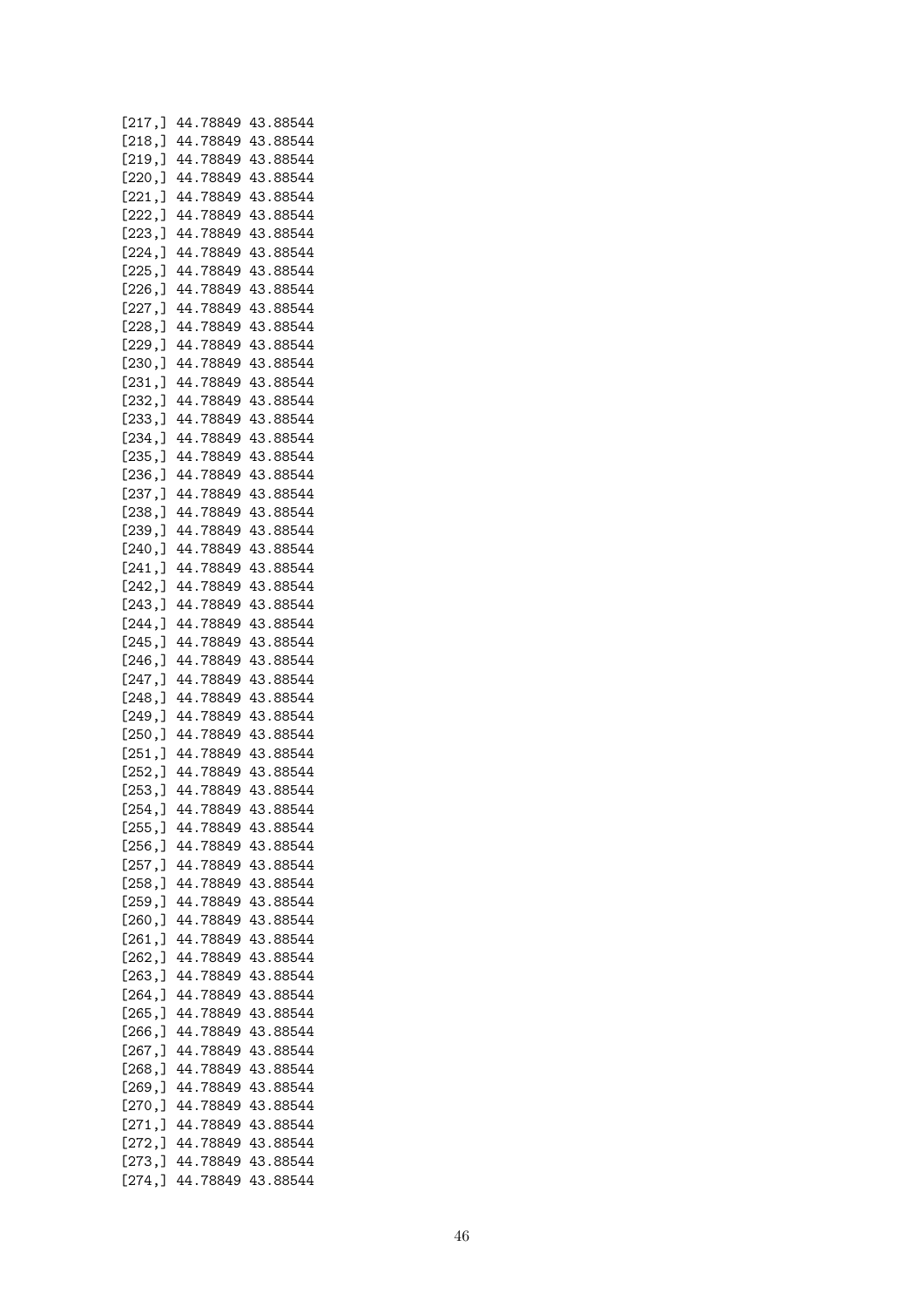| [275,]  | 44.78849 | 43.88544 |
|---------|----------|----------|
| [276, ] | 44.78849 | 43.88544 |
| [277,]  | 44.78849 | 43.88544 |
| [278, ] | 44.78849 | 43.88544 |
| [279, ] | 44.78849 | 43.88544 |
| [280, ] | 44.78849 | 43.88544 |
|         | 44.78849 | 43.88544 |
| [281, ] |          |          |
| [282, ] | 44.78849 | 43.88544 |
| [283, ] | 44.78849 | 43.88544 |
| [284, ] | 44.78849 | 43.88544 |
| [285, ] | 44.78849 | 43.88544 |
| [286, ] | 44.78849 | 43.88544 |
| [287, ] | 44.78849 | 43.88544 |
| [288, ] | 44.78849 | 43.88544 |
| [289, ] | 44.78849 | 43.88544 |
| [290, ] | 44.78849 | 43.88544 |
| [291, ] | 44.78849 | 43.88544 |
| [292, ] | 44.78849 | 43.88544 |
| [293, ] | 44.78849 | 43.88544 |
| [294, ] | 44.78849 | 43.88544 |
| [295, ] | 44.78849 | 43.88544 |
| [296, ] | 44.78849 | 43.88544 |
| [297, ] | 44.78849 | 43.88544 |
|         |          |          |
| [298, ] | 44.78849 | 43.88544 |
| [299,]  | 44.78849 | 43.88544 |
| [300, ] | 44.78849 | 43.88544 |
| [301, ] | 44.78849 | 43.88544 |
| [302, ] | 44.78849 | 43.88544 |
| [303, ] | 44.78849 | 43.88544 |
| [304, ] | 44.78849 | 43.88544 |
| [305, ] | 44.78849 | 43.88544 |
| [306,]  | 44.78849 | 43.88544 |
| [307,]  | 45.77456 | 44.93293 |
| [308, ] | 45.77456 | 44.93293 |
| [309, ] | 45.77456 | 44.93293 |
| [310, ] | 45.77456 | 44.93293 |
| [311, ] | 45.77456 | 44.93293 |
| [312,]  | 45.77456 | 44.93293 |
| [313, ] | 45.77456 | 44.93293 |
| [314, ] | 45.77456 | 44.93293 |
| [315, ] | 45.77456 | 44.93293 |
| [316, ] | 45.77456 | 44.93293 |
|         |          |          |
| [317, ] | 45.77456 | 44.93293 |
| [318,]  | 45.77456 | 44.93293 |
| [319, ] | 45.77456 | 44.93293 |
| [320, ] | 45.77456 | 44.93293 |
| [321,]  | 45.77456 | 44.93293 |
| [322, ] | 45.77456 | 44.93293 |
| [323,]  | 45.77456 | 44.93293 |
| [324,]  | 45.77456 | 44.93293 |
| [325, ] | 45.77456 | 44.93293 |
| [326, ] | 45.77456 | 44.93293 |
| [327, ] | 45.77456 | 44.93293 |
| [328,]  | 45.77456 | 44.93293 |
| [329,]  | 45.77456 | 44.93293 |
| [330,]  | 45.77456 | 44.93293 |
| [331,]  | 45.77456 | 44.93293 |
| [332,]  | 45.77456 | 44.93293 |
|         |          |          |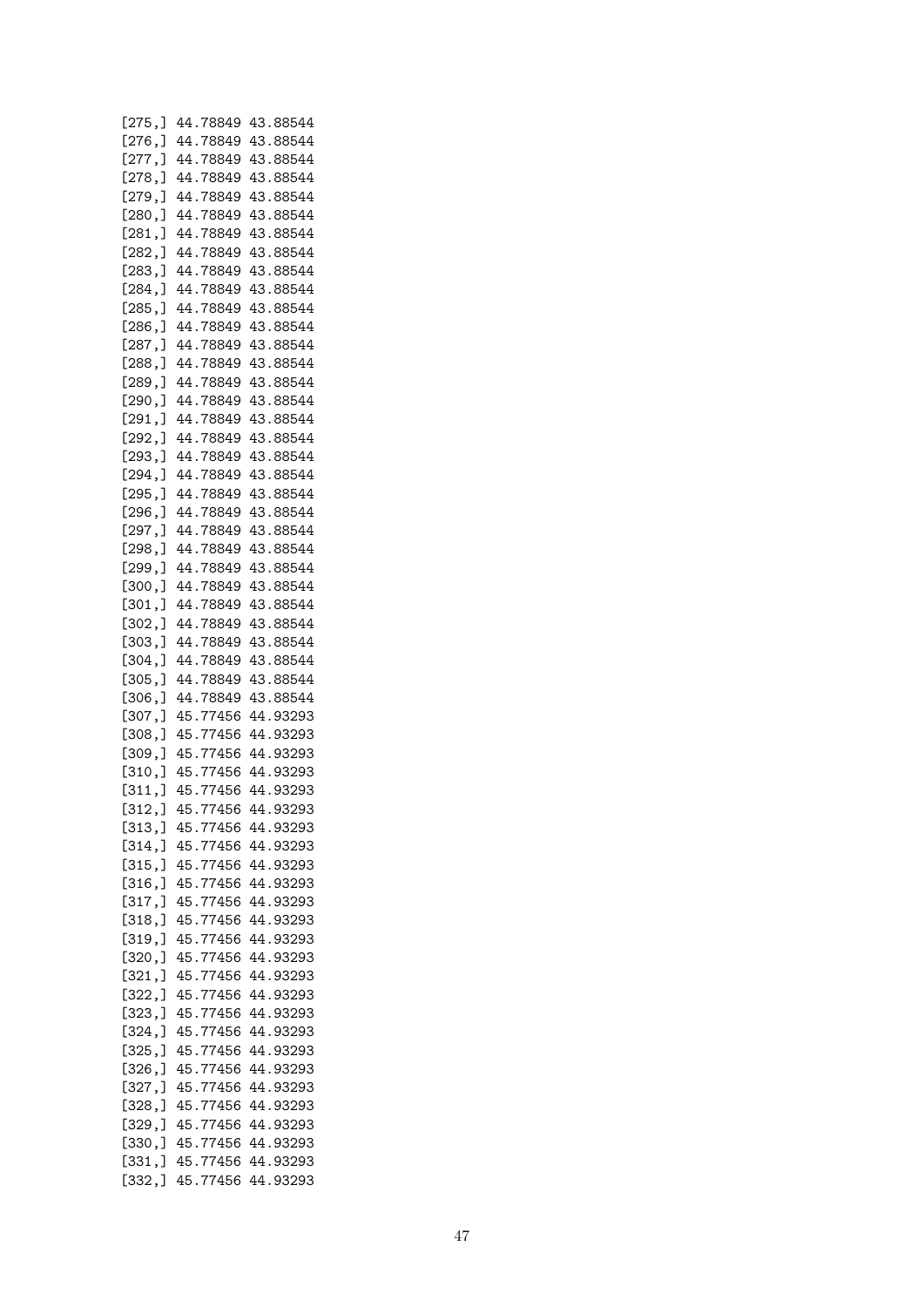| [333, ] | 45.77456 | 44.93293 |
|---------|----------|----------|
| [334, ] | 45.77456 | 44.93293 |
| [335, ] | 45.77456 | 44.93293 |
| [336, ] | 45.77456 | 44.93293 |
|         |          |          |
| [337, ] | 45.77456 | 44.93293 |
| [338, ] | 45.77456 | 44.93293 |
| [339, ] | 45.77456 | 44.93293 |
| [340, ] | 45.77456 | 44.93293 |
| [341, ] | 45.77456 | 44.93293 |
| [342, ] | 45.77456 | 44.93293 |
| [343, ] | 45.77456 | 44.93293 |
| [344, ] | 45.77456 | 44.93293 |
|         |          |          |
| [345, ] | 45.77456 | 44.93293 |
| [346, ] | 45.77456 | 44.93293 |
| [347, ] | 45.77456 | 44.93293 |
| [348, ] | 45.77456 | 44.93293 |
| [349, ] | 45.77456 | 44.93293 |
| [350, ] | 45.77456 | 44.93293 |
| [351, ] | 45.77456 | 44.93293 |
| [352, ] | 45.77456 | 44.93293 |
|         | 45.77456 |          |
| [353, ] |          | 44.93293 |
| [354,]  | 45.77456 | 44.93293 |
| [355, ] | 45.77456 | 44.93293 |
| [356, ] | 45.77456 | 44.93293 |
| [357, ] | 45.77456 | 44.93293 |
| [358, ] | 45.77456 | 44.93293 |
| [359,]  | 45.77456 | 44.93293 |
| [360, ] | 45.77456 | 44.93293 |
| [361, ] | 45.77456 | 44.93293 |
|         |          |          |
| [362, ] | 45.77456 | 44.93293 |
| [363, ] | 45.77456 | 44.93293 |
| [364,]  | 45.77456 | 44.93293 |
| [365, ] | 45.77456 | 44.93293 |
| [366, ] | 45.77456 | 44.93293 |
| [367, ] | 45.77456 | 44.93293 |
| [368, ] | 45.77456 | 44.93293 |
| [369, ] | 45.77456 | 44.93293 |
| [370,]  | 45.77456 | 44.93293 |
|         |          |          |
| [371, ] | 45.77456 | 44.93293 |
| [372, ] | 45.77456 | 44.93293 |
| [373,]  | 45.77456 | 44.93293 |
| [374, ] | 45.77456 | 44.93293 |
| [375,]  | 45.77456 | 44.93293 |
| [376,]  | 45.77456 | 44.93293 |
| [377, ] | 45.77456 | 44.93293 |
| [378, ] | 45.77456 | 44.93293 |
| [379,   | 45.77456 | 44.93293 |
|         | 45.77456 | 44.93293 |
| [380,]  |          |          |
| [381,]  | 45.77456 | 44.93293 |
| [382,]  | 45.77456 | 44.93293 |
| [383,]  | 45.77456 | 44.93293 |
| [384, ] | 45.77456 | 44.93293 |
| [385, ] | 45.77456 | 44.93293 |
| [386,]  | 45.77456 | 44.93293 |
| [387,]  | 45.77456 | 44.93293 |
| [388, ] | 45.77456 | 44.93293 |
| [389,]  | 45.77456 | 44.93293 |
|         |          |          |
| [390,]  | 45.77456 | 44.93293 |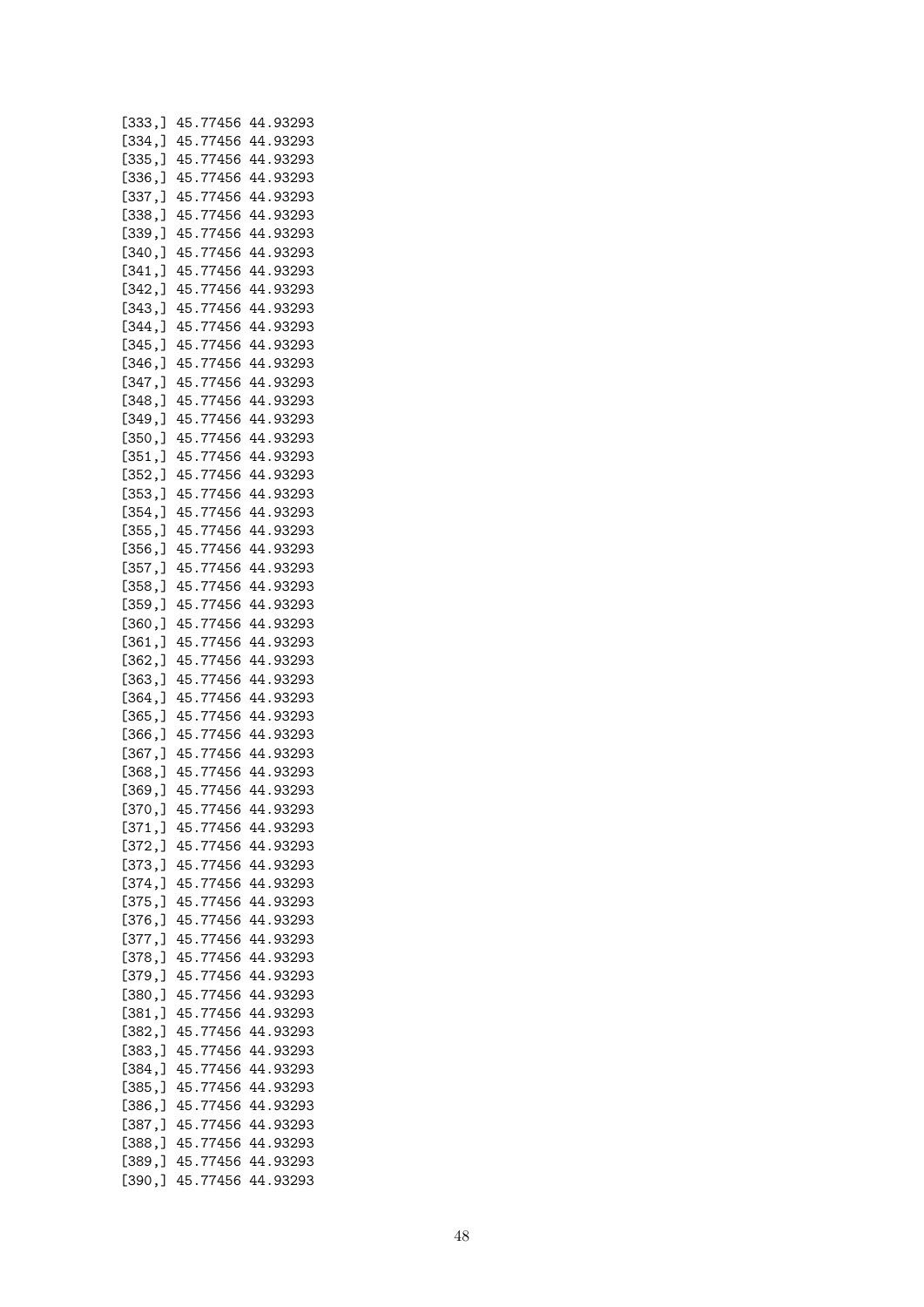| [391, ] | 45.77456 | 44.93293 |
|---------|----------|----------|
| [392, ] | 45.77456 | 44.93293 |
| [393, ] | 45.77456 | 44.93293 |
| [394, ] | 45.77456 | 44.93293 |
|         |          |          |
| [395, ] | 45.77456 | 44.93293 |
| [396, ] | 45.77456 | 44.93293 |
| [397, ] | 45.77456 | 44.93293 |
| [398, ] | 45.77456 | 44.93293 |
| [399,]  | 45.77456 | 44.93293 |
| [400,   | 45.77456 | 44.93293 |
| [401, ] | 45.77456 | 44.93293 |
| [402, ] | 45.77456 | 44.93293 |
|         |          |          |
| [403, ] | 45.77456 | 44.93293 |
| [404, ] | 45.77456 | 44.93293 |
| [405, ] | 45.77456 | 44.93293 |
| [406, ] | 45.77456 | 44.93293 |
| [407, ] | 45.77456 | 44.93293 |
| [408, ] | 45.77456 | 44.93293 |
| [409, ] | 45.77456 | 44.93293 |
| [410,   | 45.77456 | 44.93293 |
|         |          |          |
| [411, ] | 45.77456 | 44.93293 |
| [412, ] | 45.77456 | 44.93293 |
| [413, ] | 45.77456 | 44.93293 |
| [414, ] | 45.77456 | 44.93293 |
| [415, ] | 45.77456 | 44.93293 |
| [416, ] | 45.77456 | 44.93293 |
| [417, ] | 45.77456 | 44.93293 |
| [418, ] | 45.77456 | 44.93293 |
| [419, ] | 45.77456 | 44.93293 |
|         |          |          |
| [420,]  | 45.77456 | 44.93293 |
| [421, ] | 45.77456 | 44.93293 |
| [422,]  | 45.77456 | 44.93293 |
| [423,]  | 45.77456 | 44.93293 |
| [424, ] | 45.77456 | 44.93293 |
| [425, ] | 45.77456 | 44.93293 |
| [426,]  | 45.77456 | 44.93293 |
| [427,]  | 45.77456 | 44.93293 |
| [428,]  | 45.77456 | 44.93293 |
|         |          | 44.93293 |
| [429,]  | 45.77456 |          |
| [430,   | 45.77456 | 44.93293 |
| [431,]  | 45.77456 | 44.93293 |
| [432,]  | 45.77456 | 44.93293 |
| [433, ] | 45.77456 | 44.93293 |
| [434, ] | 45.77456 | 44.93293 |
| [435, ] | 45.77456 | 44.93293 |
| [436,]  | 45.77456 | 44.93293 |
| [437,]  | 45.77456 | 44.93293 |
| [438, ] | 45.77456 | 44.93293 |
| [439, ] | 45.77456 |          |
|         |          | 44.93293 |
| [440,]  | 45.77456 | 44.93293 |
| [441,]  | 45.77456 | 44.93293 |
| [442, ] | 45.77456 | 44.93293 |
| [443, ] | 45.77456 | 44.93293 |
| [444, ] | 45.77456 | 44.93293 |
| [445, ] | 45.77456 | 44.93293 |
| [446,]  | 45.77456 | 44.93293 |
| [447, ] | 45.77456 | 44.93293 |
| [448,]  | 45.77456 | 44.93293 |
|         |          |          |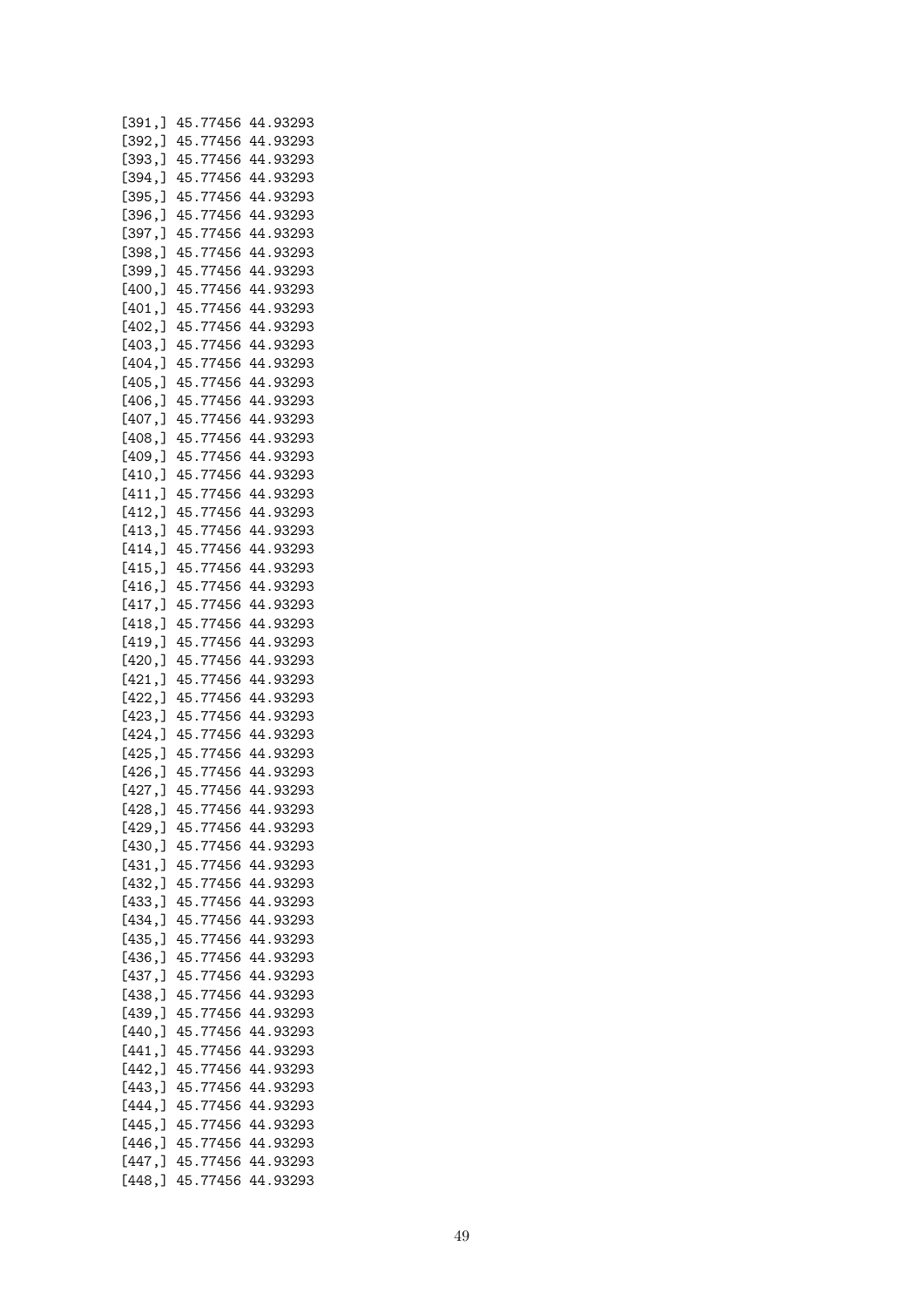| [449,]  | 45.77456 | 44.93293 |
|---------|----------|----------|
| [450, ] | 45.77456 | 44.93293 |
|         |          |          |
| [451,]  | 45.77456 | 44.93293 |
| [452, ] | 45.77456 | 44.93293 |
| [453, ] | 45.77456 | 44.93293 |
|         | 45.77456 | 44.93293 |
| [454,]  |          |          |
| [455,]  | 45.77456 | 44.93293 |
| [456, ] | 45.77456 | 44.93293 |
| [457, ] | 45.77456 | 44.93293 |
|         | 45.77456 | 44.93293 |
| [458, ] |          |          |
| [459, ] | 45.77456 | 44.93293 |
| [460,]  | 45.77456 | 44.93293 |
| [461,]  | 45.77456 | 44.93293 |
|         | 45.77456 | 44.93293 |
| [462, ] |          |          |
| [463, ] | 45.77456 | 44.93293 |
| [464, ] | 45.77456 | 44.93293 |
| [465, ] | 45.77456 | 44.93293 |
| [466,]  | 45.77456 | 44.93293 |
|         |          |          |
| [467, ] | 45.77456 | 44.93293 |
| [468, ] | 45.77456 | 44.93293 |
| [469, ] | 45.77456 | 44.93293 |
| [470,]  | 45.77456 | 44.93293 |
|         |          |          |
| [471,]  | 45.77456 | 44.93293 |
| [472,]  | 45.77456 | 44.93293 |
| [473,]  | 45.77456 | 44.93293 |
| [474,]  | 45.77456 | 44.93293 |
|         |          |          |
| [475,]  | 45.77456 | 44.93293 |
| [476,]  | 45.77456 | 44.93293 |
| [477,]  | 45.77456 | 44.93293 |
| [478,]  | 45.77456 | 44.93293 |
| [479,]  | 45.77456 | 44.93293 |
|         |          |          |
| [480,]  | 45.77456 | 44.93293 |
| [481,]  | 45.77456 | 44.93293 |
| [482,]  | 45.77456 | 44.93293 |
| [483,]  | 45.77456 | 44.93293 |
|         | 45.77456 | 44.93293 |
| [484,]  |          |          |
| [485, ] | 45.77456 | 44.93293 |
| [486,]  | 45.77456 | 44.93293 |
| [487, ] | 45.77456 | 44.93293 |
| [488, ] | 45.77456 | 44.93293 |
|         |          |          |
| [489,]  | 45.77456 | 44.93293 |
| [490,]  | 45.77456 | 44.93293 |
| [491, ] | 45.77456 | 44.93293 |
| [492, ] | 45.77456 | 44.93293 |
| [493,]  |          | 44.93293 |
|         | 45.77456 |          |
| [494,]  | 45.77456 | 44.93293 |
| [495, ] | 45.77456 | 44.93293 |
| [496, ] | 45.77456 | 44.93293 |
| [497,]  | 45.77456 | 44.93293 |
|         |          |          |
| [498,]  | 45.77456 | 44.93293 |
| [499,]  | 45.77456 | 44.93293 |
| [500,]  | 45.77456 | 44.93293 |
| [501, ] | 45.77456 | 44.93293 |
|         |          |          |
| [502,]  | 45.77456 | 44.93293 |
| [503, ] | 45.77456 | 44.93293 |
| [504, ] | 45.77456 | 44.93293 |
| [505, ] | 45.77456 | 44.93293 |
| [506,]  | 45.77456 | 44.93293 |
|         |          |          |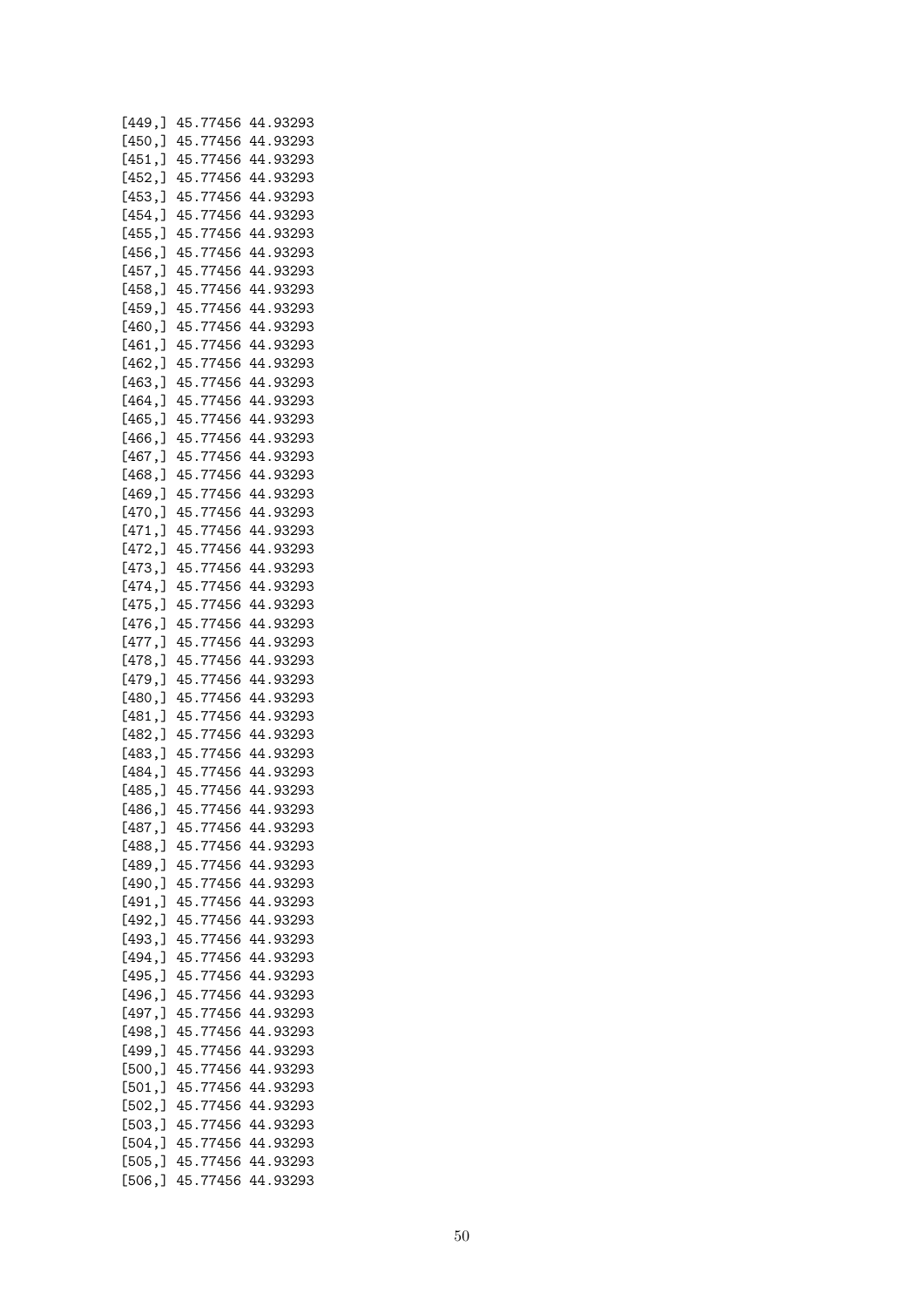| [507,]  | 45.77456 | 44.93293 |
|---------|----------|----------|
| [508, ] | 45.77456 | 44.93293 |
| [509,]  | 45.77456 | 44.93293 |
|         | 45.77456 |          |
| [510, ] |          | 44.93293 |
| [511, ] | 45.77456 | 44.93293 |
| [512, ] | 45.77456 | 44.93293 |
| [513, ] | 45.77456 | 44.93293 |
| [514, ] | 45.77456 | 44.93293 |
| [515,]  | 45.77456 | 44.93293 |
| [516, ] | 45.77456 | 44.93293 |
|         | 45.77456 | 44.93293 |
| [517, ] |          |          |
| [518, ] | 45.77456 | 44.93293 |
| [519, ] | 45.77456 | 44.93293 |
| [520, ] | 45.77456 | 44.93293 |
| [521,]  | 45.77456 | 44.93293 |
| [522, ] | 45.77456 | 44.93293 |
| [523, ] | 50.36559 | 53.50135 |
| [524, ] | 50.36559 | 53.50135 |
|         |          |          |
| [525, ] | 50.36559 | 53.50135 |
| [526, ] | 50.36559 | 53.50135 |
| [527, ] | 50.36559 | 53.50135 |
| [528, ] | 50.36559 | 53.50135 |
| [529, ] | 50.36559 | 53.50135 |
| [530, ] | 50.36559 | 53.50135 |
| [531, ] | 50.36559 | 53.50135 |
|         |          |          |
| [532,]  | 50.36559 | 53.50135 |
| [533,]  | 50.36559 | 53.50135 |
| [534,]  | 50.36559 | 53.50135 |
| [535,]  | 50.36559 | 53.50135 |
| [536, ] | 50.36559 | 53.50135 |
| [537,]  | 50.36559 | 53.50135 |
|         | 50.36559 | 53.50135 |
| [538,]  |          |          |
| [539,]  | 50.36559 | 53.50135 |
| [540,]  | 50.36559 | 53.50135 |
| [541, ] | 50.36559 | 53.50135 |
| [542, ] | 50.36559 | 53.50135 |
| [543, ] | 50.36559 | 53.50135 |
| [544,]  | 50.36559 | 53.50135 |
| [545,]  | 50.36559 | 53.50135 |
|         |          |          |
| [546, ] | 50.36559 | 53.50135 |
| [547,]  | 50.36559 | 53.50135 |
| [548, ] | 50.36559 | 53.50135 |
| [549,]  | 50.36559 | 53.50135 |
| [550, ] | 50.36559 | 53.50135 |
| [551, ] | 50.36559 | 53.50135 |
| [552,]  | 50.36559 | 53.50135 |
|         |          |          |
| [553,]  | 50.36559 | 53.50135 |
| [554, ] | 50.36559 | 53.50135 |
| [555, ] | 50.36559 | 53.50135 |
| [556, ] | 50.36559 | 53.50135 |
| [557,]  | 50.36559 | 53.50135 |
| [558, ] | 50.36559 | 53.50135 |
| [559,]  | 50.36559 | 53.50135 |
|         |          |          |
| [560,]  | 50.36559 | 53.50135 |
| [561, ] | 50.36559 | 53.50135 |
| [562, ] | 50.36559 | 53.50135 |
| [563, ] | 50.36559 | 53.50135 |
| [564, ] | 50.36559 | 53.50135 |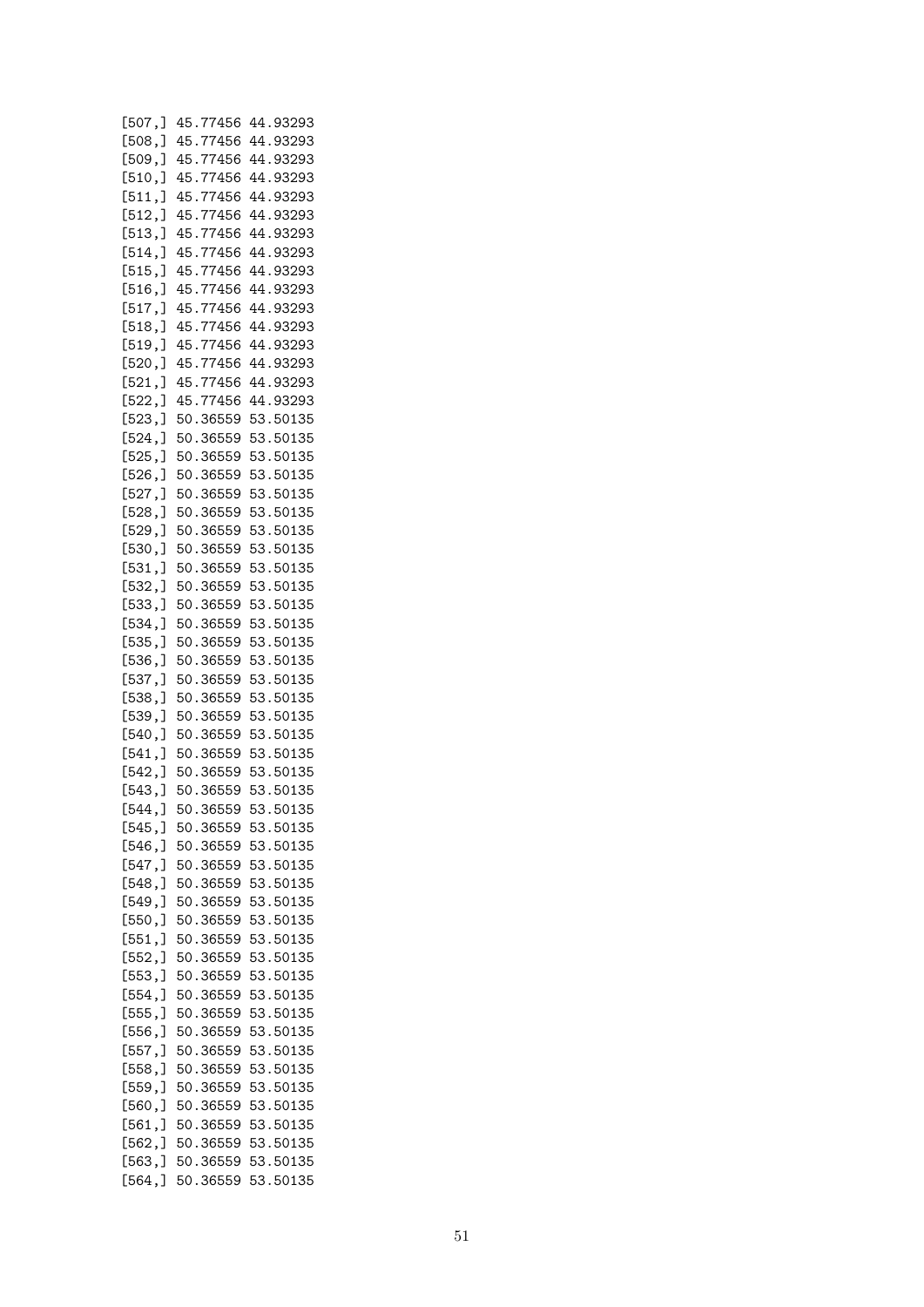| [565,]  | 50.36559 | 53.50135 |
|---------|----------|----------|
| [566, ] | 50.36559 | 53.50135 |
|         |          |          |
| [567, ] | 50.36559 | 53.50135 |
| [568, ] | 50.36559 | 53.50135 |
|         |          | 53.50135 |
| [569, ] | 50.36559 |          |
| [570,]  | 50.36559 | 53.50135 |
| [571, ] | 50.36559 | 53.50135 |
|         |          |          |
| [572, ] | 50.36559 | 53.50135 |
| [573, ] | 50.36559 | 53.50135 |
| [574, ] | 50.36559 | 53.50135 |
|         |          |          |
| [575,]  | 50.36559 | 53.50135 |
| [576, ] | 50.36559 | 53.50135 |
|         |          |          |
| [577,]  | 50.36559 | 53.50135 |
| [578,]  | 50.36559 | 53.50135 |
| [579, ] | 50.36559 | 53.50135 |
|         |          |          |
| [580,]  | 50.36559 | 53.50135 |
| [581, ] | 50.36559 | 53.50135 |
| [582, ] | 50.36559 | 53.50135 |
|         |          |          |
| [583, ] | 50.36559 | 53.50135 |
| [584, ] | 50.36559 | 53.50135 |
|         |          | 53.50135 |
| [585, ] | 50.36559 |          |
| [586, ] | 50.36559 | 53.50135 |
| [587,]  | 50.36559 | 53.50135 |
|         | 50.36559 | 53.50135 |
| [588,]  |          |          |
| [589, ] | 50.36559 | 53.50135 |
| [590,]  | 50.36559 | 53.50135 |
| [591, ] | 50.36559 | 53.50135 |
|         |          |          |
| [592, ] | 50.36559 | 53.50135 |
| [593, ] | 50.36559 | 53.50135 |
| [594, ] | 50.36559 | 53.50135 |
|         |          |          |
| [595, ] | 50.36559 | 53.50135 |
| [596, ] | 50.36559 | 53.50135 |
| [597,]  | 50.36559 | 53.50135 |
| [598, ] | 50.36559 | 53.50135 |
|         |          |          |
| [599, ] | 50.36559 | 53.50135 |
| [600,   | 50.36559 | 53.50135 |
| [601, ] | 50.36559 | 53.50135 |
|         |          |          |
| [602, ] | 50.36559 | 53.50135 |
| [603, ] | 50.36559 | 53.50135 |
| [604, ] | 50.36559 | 53.50135 |
|         |          |          |
| [605, ] | 50.36559 | 53.50135 |
| [606, ] | 50.36559 | 53.50135 |
| [607, ] | 50.36559 | 53.50135 |
|         |          |          |
| [608, ] | 50.36559 | 53.50135 |
| [609, ] | 50.36559 | 53.50135 |
| [610,]  | 50.36559 | 53.50135 |
|         |          |          |
| [611, ] | 50.36559 | 53.50135 |
| [612, ] | 50.36559 | 53.50135 |
| [613, ] | 50.36559 | 53.50135 |
|         |          |          |
| [614, ] | 50.36559 | 53.50135 |
| [615, ] | 50.36559 | 53.50135 |
| [616, ] | 50.36559 | 53.50135 |
|         |          |          |
| [617, ] | 50.36559 | 53.50135 |
| [618, ] | 50.36559 | 53.50135 |
| [619, ] | 50.36559 | 53.50135 |
|         |          |          |
| [620, ] | 50.36559 | 53.50135 |
| [621, ] | 50.36559 | 53.50135 |
| [622, ] | 50.36559 | 53.50135 |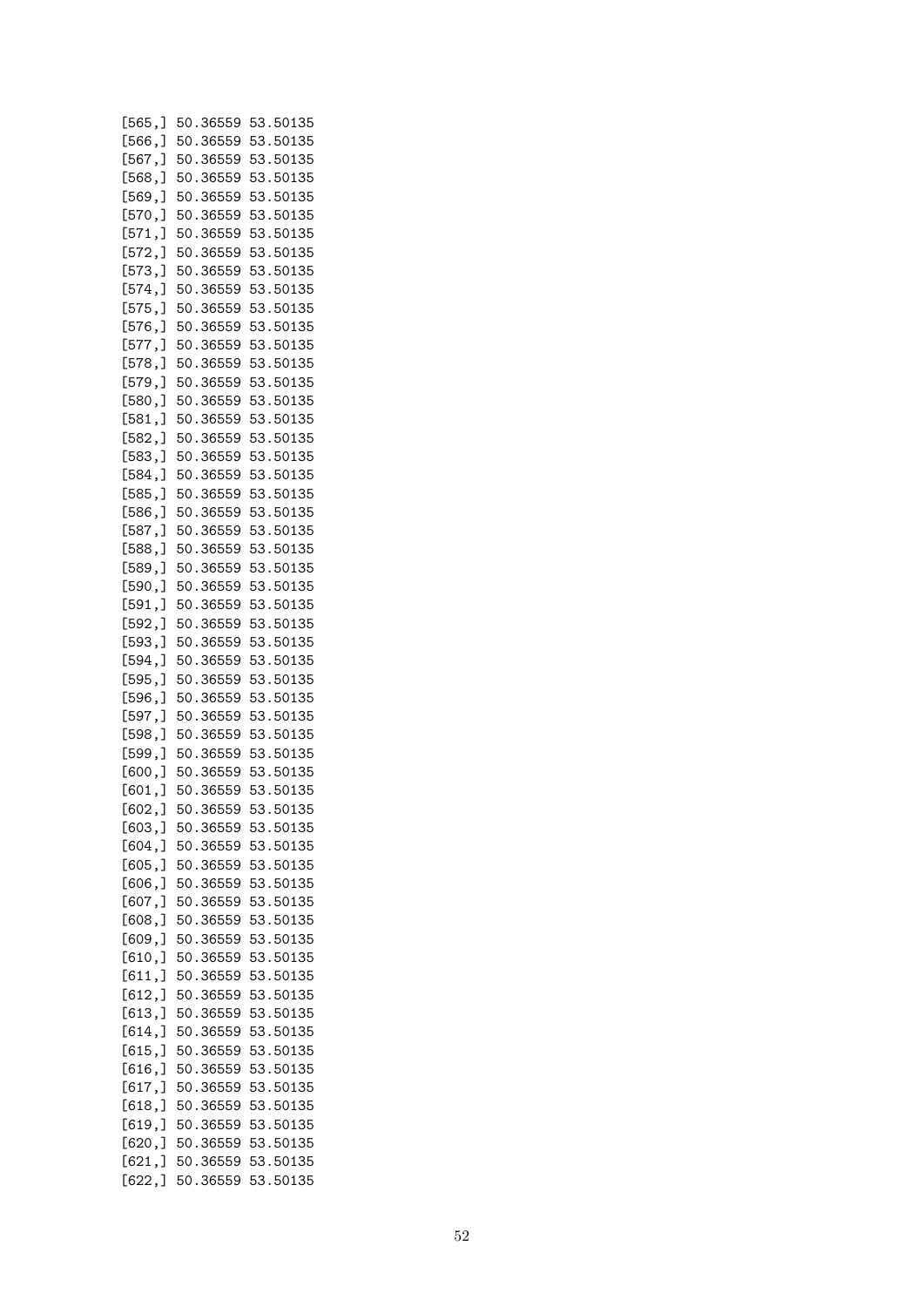| [623,]  | 50.36559 | 53.50135 |
|---------|----------|----------|
| [624, ] | 50.36559 | 53.50135 |
|         |          |          |
| [625, ] | 50.36559 | 53.50135 |
| [626, ] | 50.36559 | 53.50135 |
| [627, ] | 50.36559 | 53.50135 |
| [628, ] | 50.36559 | 53.50135 |
| [629, ] | 50.36559 | 53.50135 |
|         |          |          |
| [630, ] | 50.36559 | 53.50135 |
| [631, ] | 50.36559 | 53.50135 |
| [632, ] | 50.36559 | 53.50135 |
| [633, ] | 50.36559 | 53.50135 |
| [634, ] | 50.36559 | 53.50135 |
| [635, ] | 50.36559 | 53.50135 |
| [636, ] |          | 53.50135 |
|         | 50.36559 |          |
| [637,]  | 50.36559 | 53.50135 |
| [638, ] | 50.36559 | 53.50135 |
| [639, ] | 50.36559 | 53.50135 |
| [640,   | 50.36559 | 53.50135 |
| [641, ] | 50.36559 | 53.50135 |
| [642, ] | 50.36559 | 53.50135 |
|         |          |          |
| [643, ] | 50.36559 | 53.50135 |
| [644, ] | 50.36559 | 53.50135 |
| [645, ] | 50.36559 | 53.50135 |
| [646,]  | 50.36559 | 53.50135 |
| [647, ] | 50.36559 | 53.50135 |
| [648, ] | 50.36559 | 53.50135 |
| [649,]  | 50.36559 | 53.50135 |
| [650, ] | 50.36559 | 53.50135 |
|         |          |          |
| [651, ] | 50.36559 | 53.50135 |
| [652,]  | 50.36559 | 53.50135 |
| [653, ] | 50.36559 | 53.50135 |
| [654, ] | 50.36559 | 53.50135 |
| [655, ] | 50.36559 | 53.50135 |
| [656, ] | 50.36559 | 53.50135 |
| [657, ] | 50.36559 | 53.50135 |
| [658, ] | 50.36559 | 53.50135 |
|         |          |          |
| [659, ] | 50.36559 | 53.50135 |
| [660,]  | 50.36559 | 53.50135 |
| [661, ] | 50.36559 | 53.50135 |
| [662, ] | 50.36559 | 53.50135 |
| [663,]  | 50.36559 | 53.50135 |
| [664,]  | 50.36559 | 53.50135 |
| [665, ] | 50.36559 | 53.50135 |
|         |          |          |
| [666,]  | 50.36559 | 53.50135 |
| [667, ] | 50.36559 | 53.50135 |
| [668, ] | 50.36559 | 53.50135 |
| [669, ] | 50.36559 | 53.50135 |
| [670,]  | 50.36559 | 53.50135 |
| [671, ] | 50.36559 | 53.50135 |
| [672,]  | 50.36559 | 53.50135 |
| [673,]  | 50.36559 |          |
|         |          | 53.50135 |
| [674, ] | 50.36559 | 53.50135 |
| [675, ] | 50.36559 | 53.50135 |
| [676,]  | 50.36559 | 53.50135 |
| [677,]  | 50.36559 | 53.50135 |
| [678,]  | 50.36559 | 53.50135 |
| [679,]  | 50.36559 | 53.50135 |
| [680,]  | 50.36559 | 53.50135 |
|         |          |          |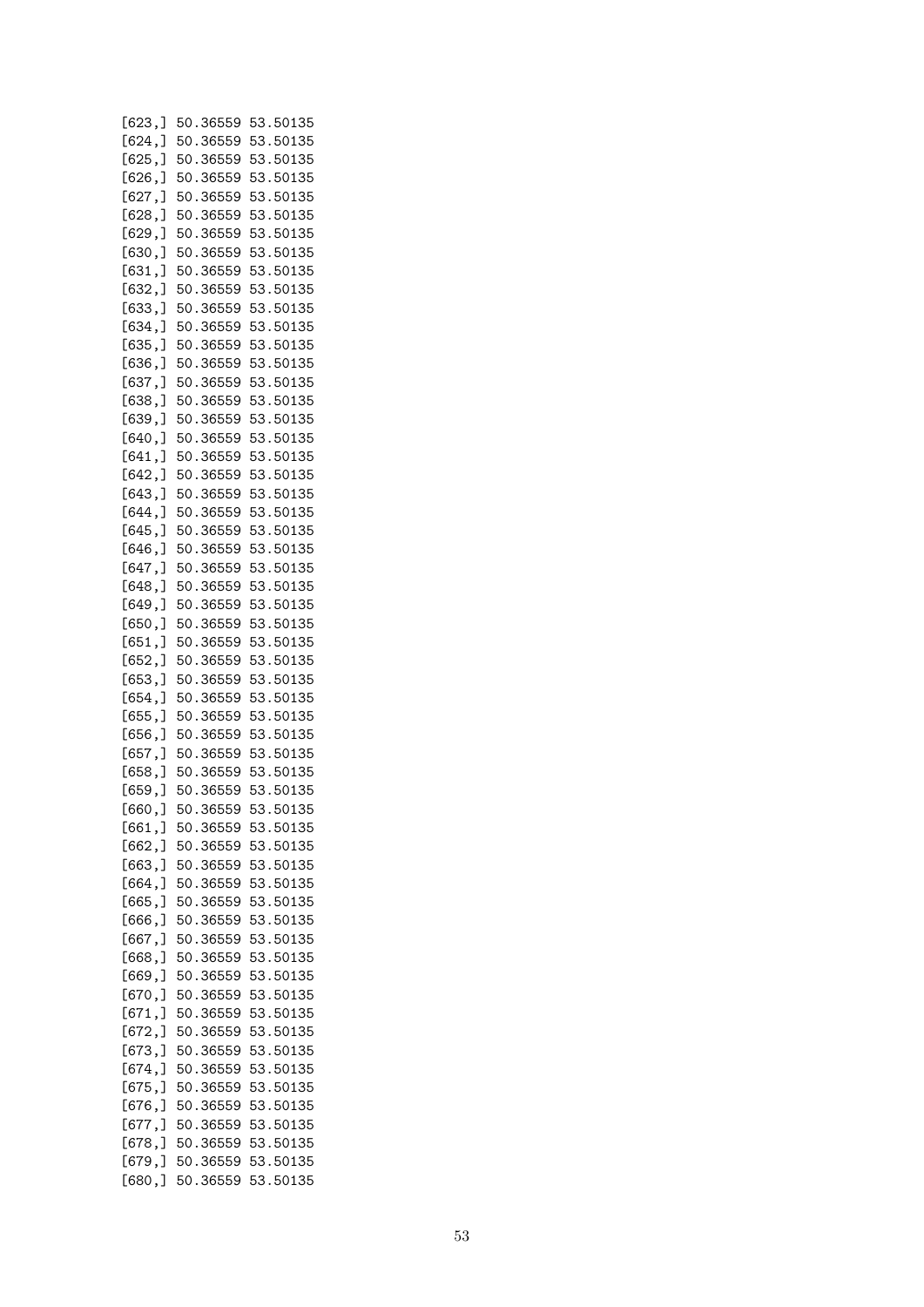| [681.]  | 50.36559 | 53.50135 |
|---------|----------|----------|
| [682, ] | 50.36559 | 53.50135 |
| [683,]  | 50.36559 | 53.50135 |
|         | 50.36559 | 53.50135 |
| [684,]  |          |          |
| [685,]  | 50.36559 | 53.50135 |
| [686, ] | 50.36559 | 53.50135 |
| [687, ] | 50.36559 | 53.50135 |
| [688, ] | 50.36559 | 53.50135 |
|         |          |          |
| [689, ] | 50.36559 | 53.50135 |
| [690, ] | 50.36559 | 53.50135 |
| [691, ] | 50.36559 | 53.50135 |
| [692,]  | 38.35763 | 37.72696 |
| [693,]  | 38.35763 | 37.72696 |
|         |          |          |
| [694,]  | 38.35763 | 37.72696 |
| [695,]  | 38.35763 | 37.72696 |
| [696,]  | 38.35763 | 37.72696 |
| [697,]  | 38.35763 | 37.72696 |
| [698,]  | 38.35763 | 37.72696 |
|         |          |          |
| [699,]  | 38.35763 | 37.72696 |
| [700,]  | 38.35763 | 37.72696 |
| [701, ] | 38.35763 | 37.72696 |
| [702, ] | 38.35763 | 37.72696 |
| [703,]  | 38.35763 | 37.72696 |
| [704, ] | 38.35763 |          |
|         |          | 37.72696 |
| [705,]  | 38.35763 | 37.72696 |
| [706,]  | 38.35763 | 37.72696 |
| [707,]  | 38.35763 | 37.72696 |
| [708,]  | 38.35763 | 37.72696 |
| [709,]  | 38.35763 | 37.72696 |
|         | 38.35763 |          |
| [710,]  |          | 37.72696 |
| [711,]  | 38.35763 | 37.72696 |
| [712, ] | 38.35763 | 37.72696 |
| [713, ] | 38.35763 | 37.72696 |
| [714, ] | 38.35763 | 37.72696 |
| [715, ] | 38.35763 | 37.72696 |
|         |          |          |
| [716,]  | 38.35763 | 37.72696 |
| [717,]  | 38.35763 | 37.72696 |
| [718,]  | 38.35763 | 37.72696 |
| [719,   | 38.35763 | 37.72696 |
| [720,   | 38.35763 | 37.72696 |
| [721, ] | 38.35763 | 37.72696 |
| [722, ] | 38.35763 | 37.72696 |
|         |          |          |
| [723, ] | 38.35763 | 37.72696 |
| [724, ] | 38.35763 | 37.72696 |
| [725,]  | 38.35763 | 37.72696 |
| [726, ] | 38.35763 | 37.72696 |
| [727,]  | 38.35763 | 37.72696 |
|         |          |          |
| [728,]  | 38.35763 | 37.72696 |
| [729,   | 38.35763 | 37.72696 |
| [730,   | 38.35763 | 37.72696 |
| [731,]  | 38.35763 | 37.72696 |
| [732,]  | 38.35763 | 37.72696 |
| [733,]  | 38.35763 | 37.72696 |
|         |          |          |
| [734,]  | 38.35763 | 37.72696 |
| [735,]  | 38.35763 | 37.72696 |
| [736, ] | 38.35763 | 37.72696 |
| [737,]  | 38.35763 | 37.72696 |
| [738, ] | 38.35763 | 37.72696 |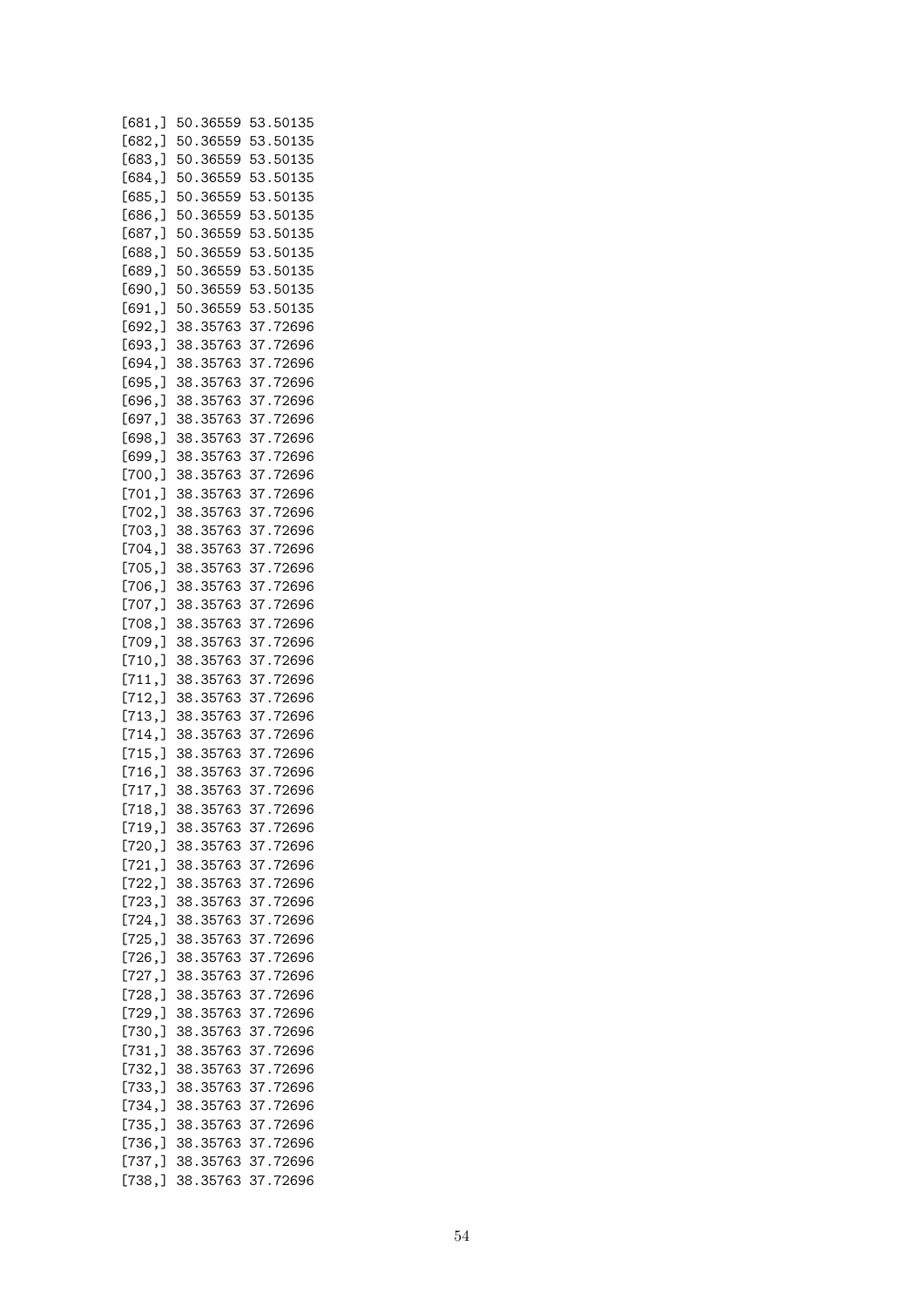| [739, ] | 38.35763 | 37.72696 |
|---------|----------|----------|
|         |          | 37.72696 |
| [740,]  | 38.35763 |          |
| [741, ] | 38.35763 | 37.72696 |
| [742, ] | 38.35763 | 37.72696 |
| [743, ] | 38.35763 | 37.72696 |
|         |          |          |
| [744, ] | 38.35763 | 37.72696 |
| [745, ] | 38.35763 | 37.72696 |
| [746, ] | 38.35763 | 37.72696 |
|         |          |          |
| [747,]  | 38.35763 | 37.72696 |
| [748, ] | 38.35763 | 37.72696 |
| [749,   | 38.35763 | 37.72696 |
|         |          |          |
| [750, ] | 38.35763 | 37.72696 |
| [751, ] | 38.35763 | 37.72696 |
| [752, ] | 38.35763 | 37.72696 |
|         |          | 37.72696 |
| [753, ] | 38.35763 |          |
| [754, ] | 38.35763 | 37.72696 |
| [755, ] | 38.35763 | 37.72696 |
| [756, ] | 38.35763 | 37.72696 |
|         |          |          |
| [757,]  | 38.35763 | 37.72696 |
| [758, ] | 38.35763 | 37.72696 |
| [759, ] | 38.35763 | 37.72696 |
|         |          |          |
| [760,   | 38.35763 | 37.72696 |
| [761, ] | 38.35763 | 37.72696 |
| [762, ] | 38.35763 | 37.72696 |
|         |          |          |
| [763, ] | 38.35763 | 37.72696 |
| [764, ] | 38.35763 | 37.72696 |
| [765, ] | 38.35763 | 37.72696 |
|         |          |          |
| [766, ] | 38.35763 | 37.72696 |
| [767, ] | 38.35763 | 37.72696 |
| [768, ] | 38.35763 | 37.72696 |
| [769,]  | 38.35763 | 37.72696 |
|         |          |          |
| [770,]  | 38.35763 | 37.72696 |
| [771,]  | 38.35763 | 37.72696 |
| [772,]  | 38.35763 | 37.72696 |
|         |          |          |
| [773, ] | 38.35763 | 37.72696 |
| [774, ] | 38.35763 | 37.72696 |
| [775,]  | 38.35763 | 37.72696 |
|         |          |          |
| [776,]  | 38.35763 | 37.72696 |
| [777,]  | 38.35763 | 37.72696 |
| [778, ] | 38.35763 | 37.72696 |
| [779,   | 38.35763 | 37.72696 |
|         |          |          |
| [780, ] | 38.35763 | 37.72696 |
| [781,]  | 38.35763 | 37.72696 |
| [782, ] | 38.35763 | 37.72696 |
|         |          |          |
| [783, ] | 38.35763 | 37.72696 |
| [784, ] | 38.35763 | 37.72696 |
| [785, ] | 38.35763 | 37.72696 |
| [786, ] | 38.35763 | 37.72696 |
|         |          |          |
| [787,]  | 38.35763 | 37.72696 |
| [788, ] | 38.35763 | 37.72696 |
| [789,]  | 38.35763 | 37.72696 |
|         |          |          |
| [790,]  | 38.35763 | 37.72696 |
| [791,]  | 38.35763 | 37.72696 |
| [792, ] | 38.35763 | 37.72696 |
|         |          |          |
| [793, ] | 38.35763 | 37.72696 |
| [794, ] | 38.35763 | 37.72696 |
| [795, ] | 38.35763 | 37.72696 |
| [796,]  | 38.35763 | 37.72696 |
|         |          |          |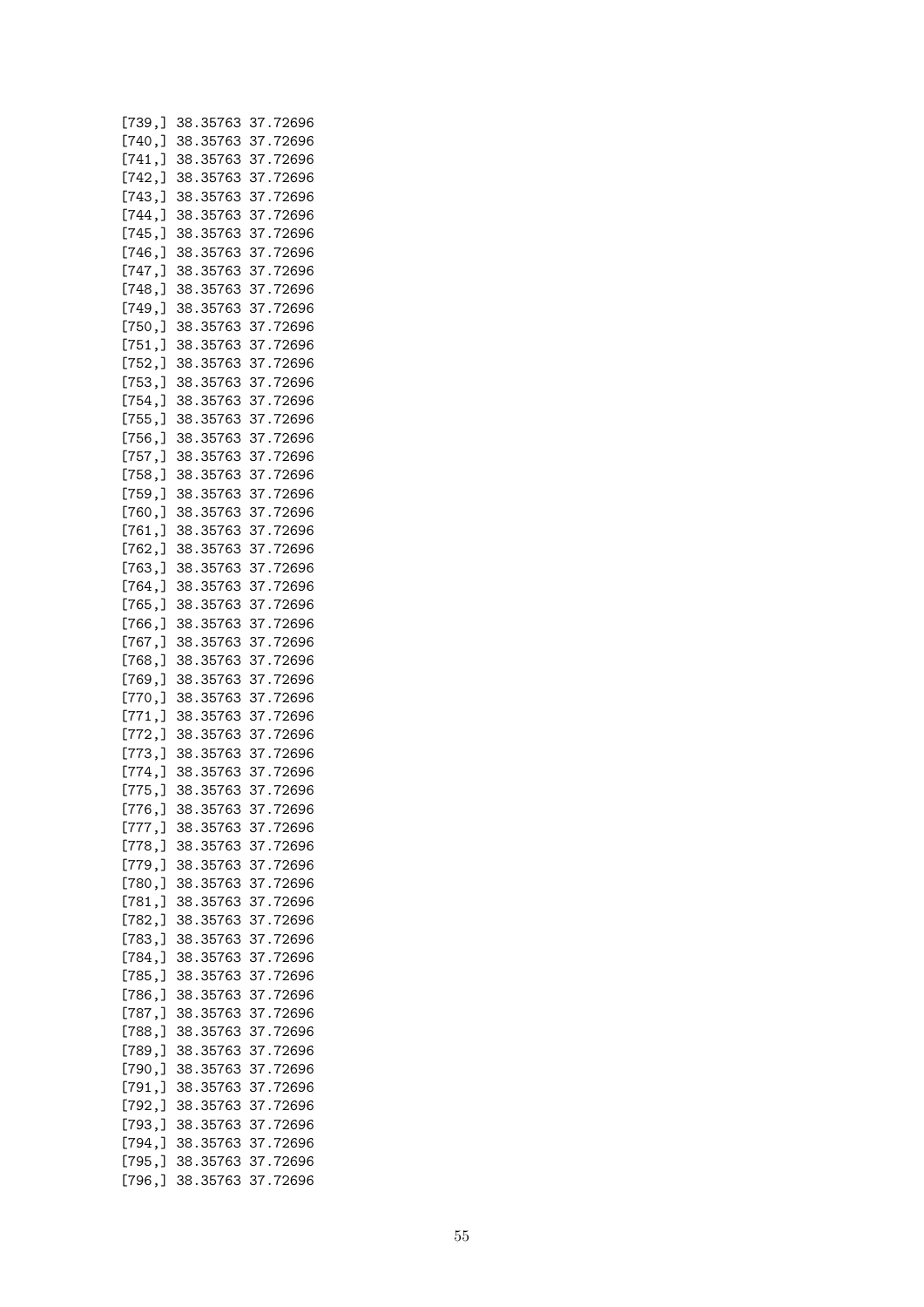| [797,]  | 38.35763 | 37.72696 |
|---------|----------|----------|
| [798,]  | 38.35763 | 37.72696 |
| [799,   | 38.35763 | 37.72696 |
| [800, ] | 38.35763 | 37.72696 |
|         | 38.35763 | 37.72696 |
| [801, ] |          |          |
| [802, ] | 38.35763 | 37.72696 |
| [803, ] | 38.35763 | 37.72696 |
| [804, ] | 38.35763 | 37.72696 |
| [805, ] | 38.35763 | 37.72696 |
| [806, ] | 38.35763 | 37.72696 |
| [807, ] | 38.35763 | 37.72696 |
| [808, ] | 38.35763 | 37.72696 |
| [809,]  | 38.35763 | 37.72696 |
| [810, ] | 38.35763 | 37.72696 |
| [811, ] | 38.35763 | 37.72696 |
| [812, ] | 38.35763 | 37.72696 |
| [813, ] | 38.35763 | 37.72696 |
| [814, ] | 38.35763 | 37.72696 |
|         |          |          |
| [815, ] | 38.35763 | 37.72696 |
| [816, ] | 38.35763 | 37.72696 |
| [817, ] | 38.35763 | 37.72696 |
| [818, ] | 38.35763 | 37.72696 |
| [819,]  | 38.35763 | 37.72696 |
| [820,]  | 38.35763 | 37.72696 |
| [821, ] | 38.35763 | 37.72696 |
| [822, ] | 38.35763 | 37.72696 |
| [823, ] | 38.35763 | 37.72696 |
| [824, ] | 38.35763 | 37.72696 |
| [825, ] | 38.35763 | 37.72696 |
| [826,]  | 38.35763 | 37.72696 |
|         | 38.35763 | 37.72696 |
| [827, ] | 38.35763 | 37.72696 |
| [828, ] |          |          |
| [829, ] | 38.35763 | 37.72696 |
| [830, ] | 38.35763 | 37.72696 |
| [831, ] | 38.35763 | 37.72696 |
| [832, ] | 38.35763 | 37.72696 |
| [833, ] | 38.35763 | 37.72696 |
| [834,]  | 38.35763 | 37.72696 |
| [835, ] | 38.35763 | 37.72696 |
| [836, ] | 38.35763 | 37.72696 |
| [837,]  | 38.35763 | 37.72696 |
| [838,]  | 38.35763 | 37.72696 |
| [839, ] | 38.35763 | 37.72696 |
| [840,   | 38.35763 | 37.72696 |
| [841, ] | 38.35763 | 37.72696 |
|         |          |          |
| [842, ] | 38.35763 | 37.72696 |
| [843, ] | 38.35763 | 37.72696 |
| [844, ] | 38.35763 | 37.72696 |
| [845, ] | 38.35763 | 37.72696 |
| [846, ] | 38.35763 | 37.72696 |
| [847,]  | 38.35763 | 37.72696 |
| [848,]  | 38.35763 | 37.72696 |
| [849,]  | 38.35763 | 37.72696 |
| [850, ] | 38.35763 | 37.72696 |
| [851,]  | 38.35763 | 37.72696 |
| [852,]  | 38.35763 | 37.72696 |
| [853, ] | 38.35763 | 37.72696 |
| [854, ] | 38.35763 | 37.72696 |
|         |          |          |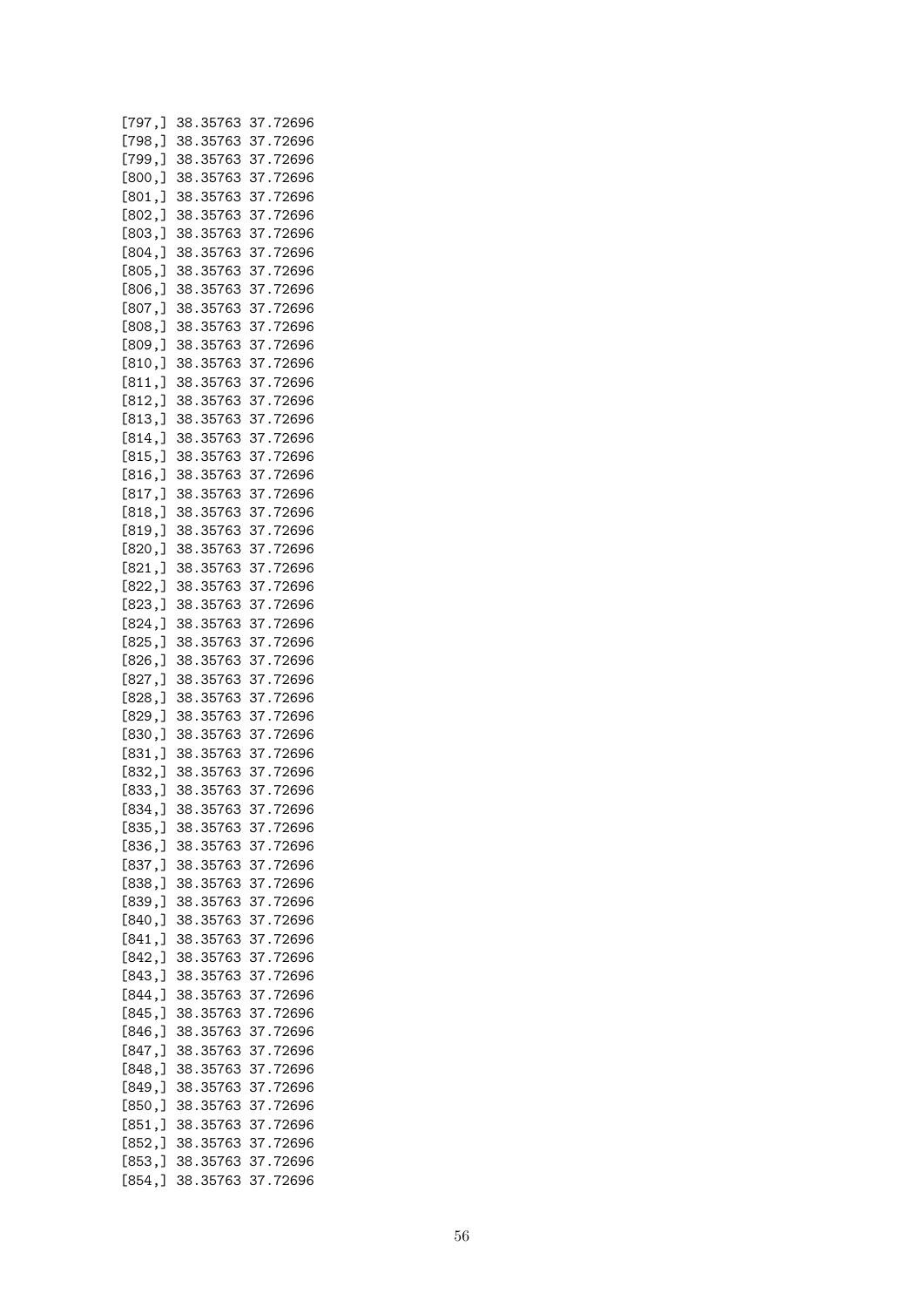| [855, ] | 38.35763 | 37.72696 |
|---------|----------|----------|
| [856, ] | 38.35763 | 37.72696 |
| [857, ] | 38.35763 | 37.72696 |
| [858, ] | 38.35763 | 37.72696 |
| [859, ] | 38.35763 | 37.72696 |
|         | 38.35763 | 37.72696 |
| [860, ] |          |          |
| [861, ] | 38.35763 | 37.72696 |
| [862, ] | 38.35763 | 37.72696 |
| [863, ] | 38.35763 | 37.72696 |
| [864, ] | 38.35763 | 37.72696 |
| [865, ] | 38.35763 | 37.72696 |
| [866, ] | 38.35763 | 37.72696 |
| [867, ] | 38.35763 | 37.72696 |
| [868, ] | 38.35763 | 37.72696 |
| [869, ] | 38.35763 | 37.72696 |
| [870, ] | 38.35763 | 37.72696 |
| [871, ] | 38.35763 | 37.72696 |
| [872,]  | 38.35763 | 37.72696 |
| [873, ] | 38.35763 | 37.72696 |
| [874, ] | 38.35763 | 37.72696 |
|         | 38.35763 | 37.72696 |
| [875,]  |          |          |
| [876, ] | 38.35763 | 37.72696 |
| [877,]  | 38.35763 | 37.72696 |
| [878, ] | 38.35763 | 37.72696 |
| [879,]  | 38.35763 | 37.72696 |
| [880,]  | 38.35763 | 37.72696 |
| [881, ] | 38.35763 | 37.72696 |
| [882, ] | 38.35763 | 37.72696 |
| [883, ] | 38.35763 | 37.72696 |
| [884, ] | 38.35763 | 37.72696 |
| [885, ] | 38.35763 | 37.72696 |
| [886,]  | 38.35763 | 37.72696 |
| [887, ] | 38.35763 | 37.72696 |
| [888, ] | 38.35763 | 37.72696 |
| [889, ] | 38.35763 | 37.72696 |
| [890, ] | 38.35763 | 37.72696 |
|         | 38.35763 |          |
| [891, ] |          | 37.72696 |
| [892,]  | 38.35763 | 37.72696 |
| [893, ] | 38.35763 | 37.72696 |
| [894, ] | 38.35763 | 37.72696 |
| [895,]  | 38.35763 | 37.72696 |
| [896, ] | 38.35763 | 37.72696 |
| [897, ] | 38.35763 | 37.72696 |
| [898, ] | 38.35763 | 37.72696 |
| [899, ] | 38.35763 | 37.72696 |
| [900,]  | 38.35763 | 37.72696 |
| [901, ] | 38.35763 | 37.72696 |
| [902, ] | 38.35763 | 37.72696 |
| [903, ] | 38.35763 | 37.72696 |
| [904,]  | 38.35763 | 37.72696 |
| [905,]  | 38.35763 | 37.72696 |
| [906,]  | 38.35763 | 37.72696 |
| [907, ] |          |          |
|         | 38.35763 | 37.72696 |
| [908,]  | 38.35763 | 37.72696 |
| [909, ] | 38.35763 | 37.72696 |
| [910,]  | 38.35763 | 37.72696 |
| [911,]  | 38.35763 | 37.72696 |
| [912, ] | 38.35763 | 37.72696 |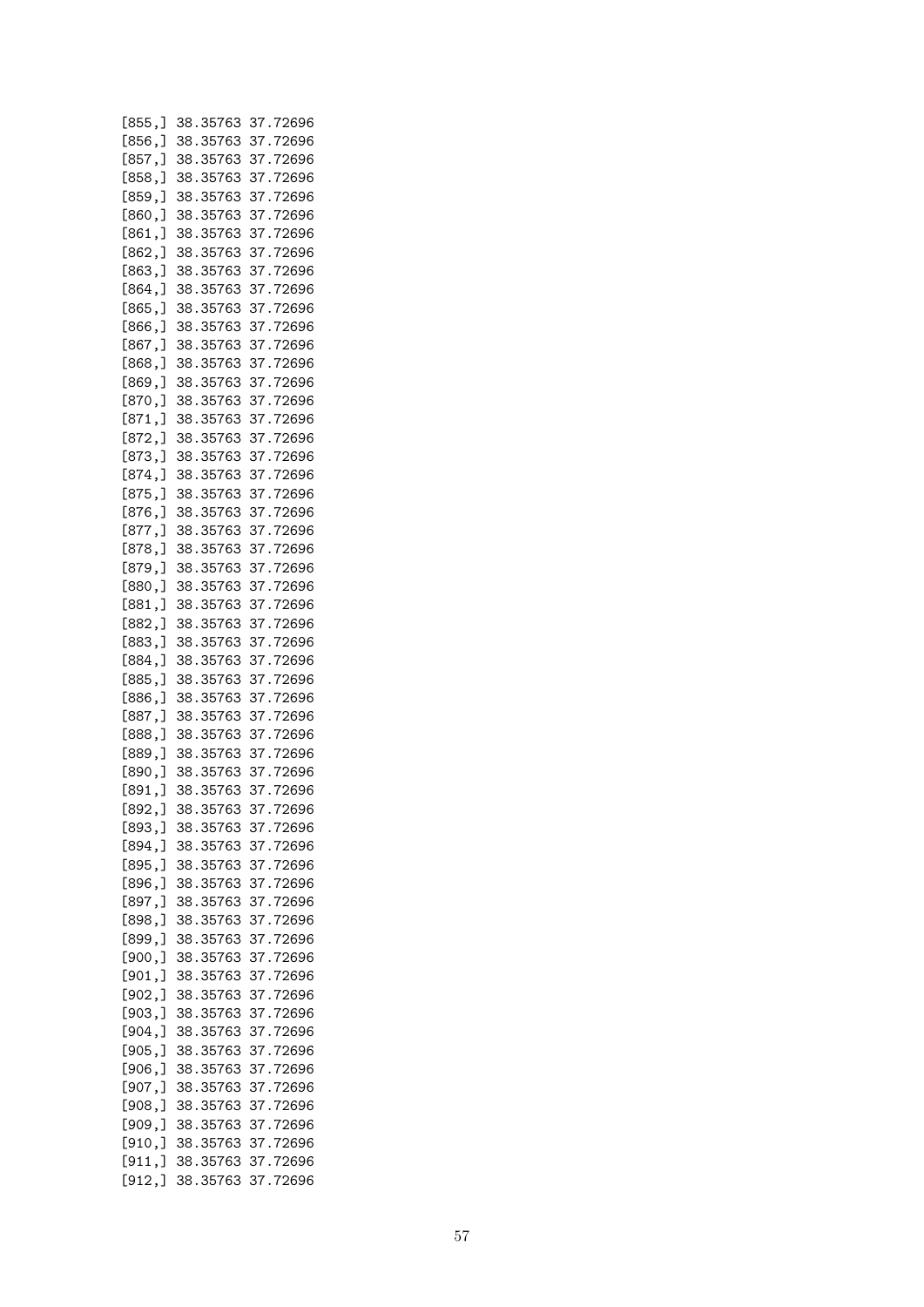| [913, ] | 38.35763 | 37.72696 |
|---------|----------|----------|
| [914, ] | 38.35763 | 37.72696 |
| [915, ] | 38.35763 | 37.72696 |
| [916, ] | 38.35763 | 37.72696 |
|         |          |          |
| [917, ] | 38.35763 | 37.72696 |
| [918, ] | 38.35763 | 37.72696 |
| [919, ] | 38.35763 | 37.72696 |
| [920, ] | 38.35763 | 37.72696 |
| [921, ] | 38.35763 | 37.72696 |
| [922, ] | 38.35763 | 37.72696 |
| [923, ] | 38.35763 | 37.72696 |
| [924,]  | 38.35763 | 37.72696 |
|         |          | 37.72696 |
| [925, ] | 38.35763 |          |
| [926, ] | 38.35763 | 37.72696 |
| [927, ] | 38.35763 | 37.72696 |
| [928, ] | 38.35763 | 37.72696 |
| [929, ] | 38.35763 | 37.72696 |
| [930, ] | 38.35763 | 37.72696 |
| [931, ] | 38.35763 | 37.72696 |
| [932, ] | 38.35763 | 37.72696 |
| [933, ] | 38.35763 | 37.72696 |
|         |          | 37.72696 |
| [934, ] | 38.35763 |          |
| [935, ] | 38.35763 | 37.72696 |
| [936, ] | 38.35763 | 37.72696 |
| [937,]  | 38.35763 | 37.72696 |
| [938,]  | 38.35763 | 37.72696 |
| [939,]  | 38.35763 | 37.72696 |
| [940,]  | 38.35763 | 37.72696 |
| [941, ] | 38.35763 | 37.72696 |
| [942,]  | 38.35763 | 37.72696 |
| [943,]  | 38.35763 | 37.72696 |
| [944,]  | 38.35763 | 37.72696 |
|         | 38.35763 | 37.72696 |
| [945, ] |          |          |
| [946, ] | 38.35763 | 37.72696 |
| [947,]  | 38.35763 | 37.72696 |
| [948, ] | 38.35763 | 37.72696 |
| [949,   | 38.35763 | 37.72696 |
| [950,]  | 38.35763 | 37.72696 |
| [951, ] | 38.35763 | 37.72696 |
| [952,]  | 38.35763 | 37.72696 |
| [953,]  | 38.35763 | 37.72696 |
| [954, ] | 38.35763 | 37.72696 |
| [955, ] | 38.35763 | 37.72696 |
|         |          |          |
| [956,]  | 38.35763 | 37.72696 |
| [957, ] | 38.35763 | 37.72696 |
| [958, ] | 38.35763 | 37.72696 |
| [959, ] | 38.35763 | 37.72696 |
| [960,]  | 38.35763 | 37.72696 |
| [961, ] | 38.35763 | 37.72696 |
| [962,]  | 38.35763 | 37.72696 |
| [963,]  | 38.35763 | 37.72696 |
| [964, ] | 38.35763 | 37.72696 |
| [965,]  | 38.35763 | 37.72696 |
|         |          |          |
| [966,]  | 38.35763 | 37.72696 |
| [967, ] | 38.35763 | 37.72696 |
| [968,]  | 38.35763 | 37.72696 |
| [969, ] | 38.35763 | 37.72696 |
| [970,]  | 38.35763 | 37.72696 |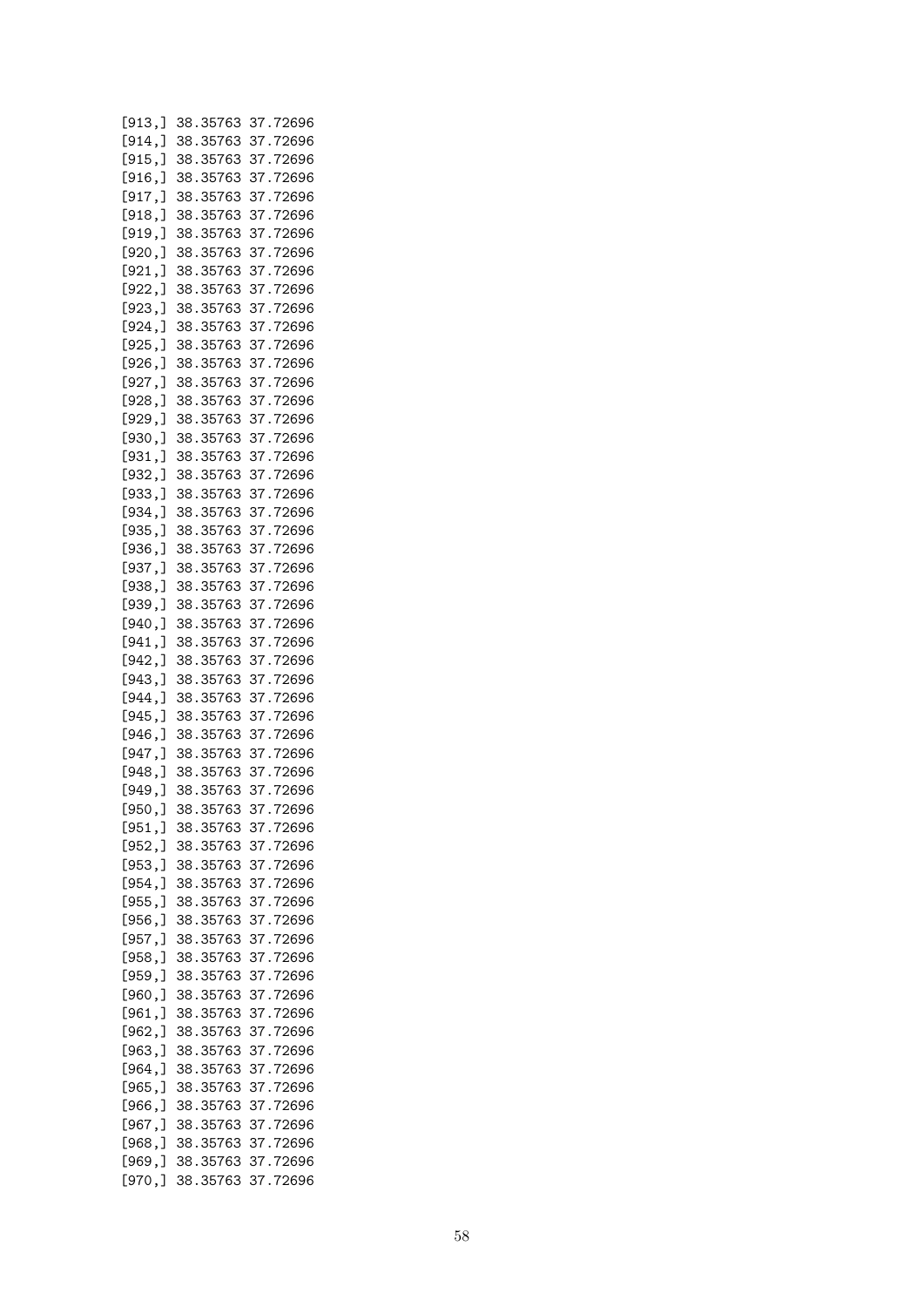|             | $[972,]$ 38.35763 37.72696                                                        |  |  |  |  |  |  |  |  |  |  |  |  |  |
|-------------|-----------------------------------------------------------------------------------|--|--|--|--|--|--|--|--|--|--|--|--|--|
|             | $[973,]$ 38.35763 37.72696                                                        |  |  |  |  |  |  |  |  |  |  |  |  |  |
|             | $[974,]$ 38.35763 37.72696                                                        |  |  |  |  |  |  |  |  |  |  |  |  |  |
|             | $[975,]$ 38.35763 37.72696                                                        |  |  |  |  |  |  |  |  |  |  |  |  |  |
|             | $[976,]$ 38.35763 37.72696                                                        |  |  |  |  |  |  |  |  |  |  |  |  |  |
|             | $[977,]$ 38.35763 37.72696                                                        |  |  |  |  |  |  |  |  |  |  |  |  |  |
|             | $[978,]$ 38.35763 37.72696                                                        |  |  |  |  |  |  |  |  |  |  |  |  |  |
|             | $[979,]$ 38.35763 37.72696                                                        |  |  |  |  |  |  |  |  |  |  |  |  |  |
|             | $[980,]$ 38.35763 37.72696                                                        |  |  |  |  |  |  |  |  |  |  |  |  |  |
|             | [981,] 38.35763 37.72696                                                          |  |  |  |  |  |  |  |  |  |  |  |  |  |
|             | $[982,]$ 38.35763 37.72696                                                        |  |  |  |  |  |  |  |  |  |  |  |  |  |
|             | $[983,]$ 38.35763 37.72696                                                        |  |  |  |  |  |  |  |  |  |  |  |  |  |
|             | $[984,]$ 38.35763 37.72696                                                        |  |  |  |  |  |  |  |  |  |  |  |  |  |
|             | $[985,]$ 38.35763 37.72696                                                        |  |  |  |  |  |  |  |  |  |  |  |  |  |
|             | $[986,]$ 38.35763 37.72696                                                        |  |  |  |  |  |  |  |  |  |  |  |  |  |
|             | $[987,]$ 38.35763 37.72696                                                        |  |  |  |  |  |  |  |  |  |  |  |  |  |
|             | $[988,]$ 38.35763 37.72696                                                        |  |  |  |  |  |  |  |  |  |  |  |  |  |
|             | $[989,]$ 38.35763 37.72696                                                        |  |  |  |  |  |  |  |  |  |  |  |  |  |
|             | $[990,]$ 38.35763 37.72696                                                        |  |  |  |  |  |  |  |  |  |  |  |  |  |
|             | $[991,]$ 38.35763 37.72696                                                        |  |  |  |  |  |  |  |  |  |  |  |  |  |
|             | $[992,]$ 38.35763 37.72696                                                        |  |  |  |  |  |  |  |  |  |  |  |  |  |
|             | $[993,]$ 38.35763 37.72696                                                        |  |  |  |  |  |  |  |  |  |  |  |  |  |
|             | $[994,]$ 38.35763 37.72696                                                        |  |  |  |  |  |  |  |  |  |  |  |  |  |
|             | $[995,]$ 38.35763 37.72696                                                        |  |  |  |  |  |  |  |  |  |  |  |  |  |
|             | $[996,]$ 38.35763 37.72696                                                        |  |  |  |  |  |  |  |  |  |  |  |  |  |
|             | $[997,]$ 38.35763 37.72696                                                        |  |  |  |  |  |  |  |  |  |  |  |  |  |
|             | $[998,]$ 38.35763 37.72696                                                        |  |  |  |  |  |  |  |  |  |  |  |  |  |
|             | [999,] 38.35763 37.72696                                                          |  |  |  |  |  |  |  |  |  |  |  |  |  |
|             | $[1000,]$ 38.35763 37.72696                                                       |  |  |  |  |  |  |  |  |  |  |  |  |  |
|             |                                                                                   |  |  |  |  |  |  |  |  |  |  |  |  |  |
|             | \$current.batchmean                                                               |  |  |  |  |  |  |  |  |  |  |  |  |  |
| $[1] 0 0$   |                                                                                   |  |  |  |  |  |  |  |  |  |  |  |  |  |
|             |                                                                                   |  |  |  |  |  |  |  |  |  |  |  |  |  |
| \$bmsq      |                                                                                   |  |  |  |  |  |  |  |  |  |  |  |  |  |
|             | $[1]$ 2.1117 2.1117                                                               |  |  |  |  |  |  |  |  |  |  |  |  |  |
|             |                                                                                   |  |  |  |  |  |  |  |  |  |  |  |  |  |
| \$nobatches |                                                                                   |  |  |  |  |  |  |  |  |  |  |  |  |  |
| $[1] 10$    |                                                                                   |  |  |  |  |  |  |  |  |  |  |  |  |  |
|             |                                                                                   |  |  |  |  |  |  |  |  |  |  |  |  |  |
| \$phat      |                                                                                   |  |  |  |  |  |  |  |  |  |  |  |  |  |
|             | $[1]$ 0.251 0.251                                                                 |  |  |  |  |  |  |  |  |  |  |  |  |  |
|             |                                                                                   |  |  |  |  |  |  |  |  |  |  |  |  |  |
| $m$ cse     |                                                                                   |  |  |  |  |  |  |  |  |  |  |  |  |  |
|             | [1] 0.1217247 0.1217247                                                           |  |  |  |  |  |  |  |  |  |  |  |  |  |
|             |                                                                                   |  |  |  |  |  |  |  |  |  |  |  |  |  |
|             |                                                                                   |  |  |  |  |  |  |  |  |  |  |  |  |  |
| \$y1.start  | $[1] 0 0 0 8 2 1 0 1 0 0 0 0 2 0 1 7 5 4 6 4 0 0 1 1 1 0 1 9 1 1 5 6 3 0 2 0 1 2$ |  |  |  |  |  |  |  |  |  |  |  |  |  |
|             |                                                                                   |  |  |  |  |  |  |  |  |  |  |  |  |  |
| [39] 0 3    |                                                                                   |  |  |  |  |  |  |  |  |  |  |  |  |  |
| \$perpos    |                                                                                   |  |  |  |  |  |  |  |  |  |  |  |  |  |
| [1] 0.02    |                                                                                   |  |  |  |  |  |  |  |  |  |  |  |  |  |
|             |                                                                                   |  |  |  |  |  |  |  |  |  |  |  |  |  |
|             |                                                                                   |  |  |  |  |  |  |  |  |  |  |  |  |  |

attr(,"class") [1] "cabSummary"

[971,] 38.35763 37.72696

The chain of goodness of fit statistics are saved in alligator.mcx\$chain. The saved chain is discarded if the simulations are resumed with update, even if savechain = T when the simulation is resumed. We would want to look at the autocorrelation function of the goodness of fit statistics.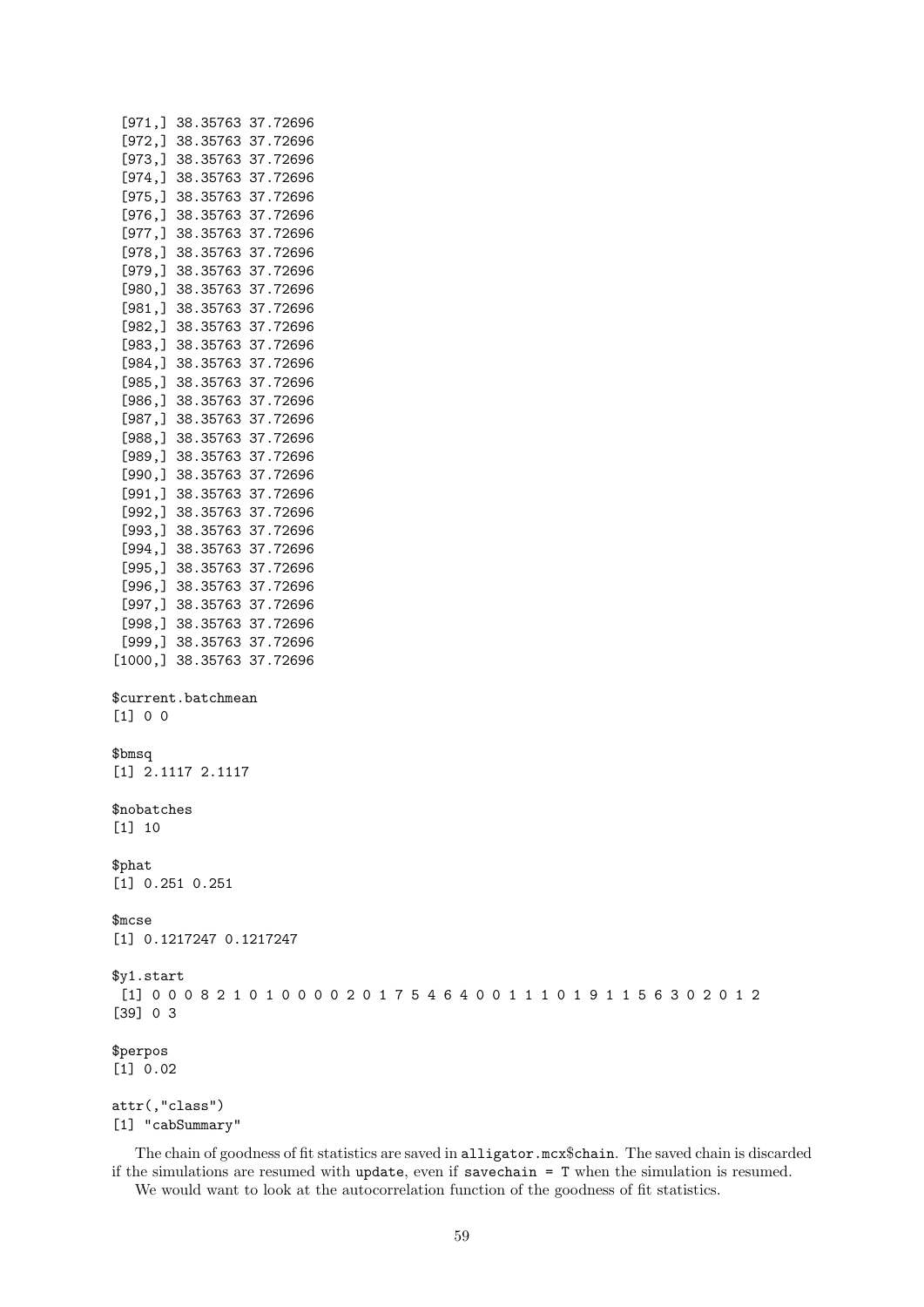$> par(mfrow = c(2, 1))$ > acf(alligator.mcx\$chain[,1]) > acf(alligator.mcx\$chain[,2])



**Series alligator.mcx\$chain[, 2]**

**Series alligator.mcx\$chain[, 1]**



We would also want to look at the chain of P-values.

```
> dev.p <- cumsum(alligator.mcx$chain[,1] >= alligator.mcx$dobs[1]) / (1 : alligator.mcx$nosim)
```

```
> pearson.p <- cumsum(alligator.mcx$chain[,1] >= alligator.mcx$dobs[1]) / (1 : alligator.mcx$nosim)
> par(mfrow = c(2, 1))
```

```
> plot(dev.p, type = "l", ylab = "P-value", xlab = "iteration")
```

```
> title("Deviance P-value by iteration")
```

```
> plot(pearson.p, type = "l", ylab = "P-value", xlab = "iteration")
```

```
> title("Pearson P-value by iteration")
```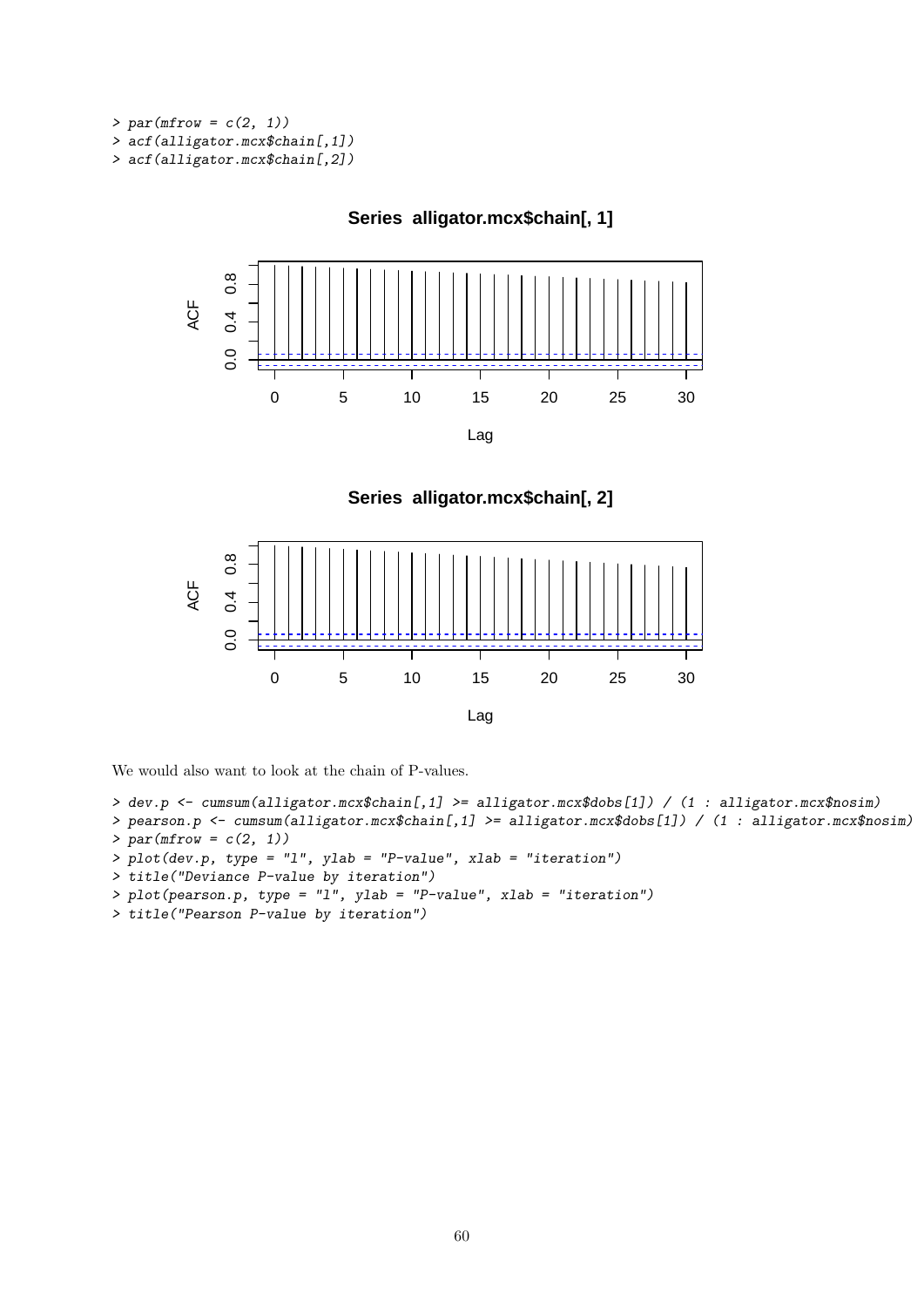

The P-values have apparently not stabilized. Also, there is an extremely slow decay in the autocorrelations of the chain of goodness of fit statistics. Therefore, we should execute a longer run using large batch sizes. While on the subject of batch sizes, note that mcexact does not require the total number of simulations to be a multiple of the batch size. If the algorithm terminates in the middle of completing a batch, it is not used in the P-value calculations. However, the simulations are not wasted if the algorithm is resumed with update.

One large final run of this data discarding all of the initial tinkering could be performed by setting flush = TRUE as an argument to update. Here, flush = TRUE, tells update to throw out all of the data used in the initial tinkering, except that it starts the new chain from the final table from the initial runs. This is a harmless way to burn the chain in while you are tinkering with it. Of course, the chain can be restarted at the default starting value, the observed data, by simply rerunning mcexact .

### 4 Application to Disclosure Limitation

Though there are certainly more rigorous procedures available [see 4], exactLoglinTest is a useful tool for exploring disclosure limitation in contingency tables. Consider the Czech Auto Worker's data given in Table 4. Suppose a researcher is concerned about the potential disclosure risk of releasing all two-way marginals from this table. The following code will load the Czech auto worker data into a data frame:

#### > data(czech.dat)

We will explore disclosure limitation by simulating tables from the hypergeometric distribution obtained by conditioning on all two way margins. However, we would like to save all of the simulated table entries, not just the deviance and Pearson statistics. This could be accomplished by changing the argument stat of mcexact to an appropriate statistic. However, the function simulateConditional performs this simulation for us. It returns the simulated tables in a matrix with each row being a complete simulated table.

Now we run the chain. Notice the stat = cell.stat option to load the newly defined statistic.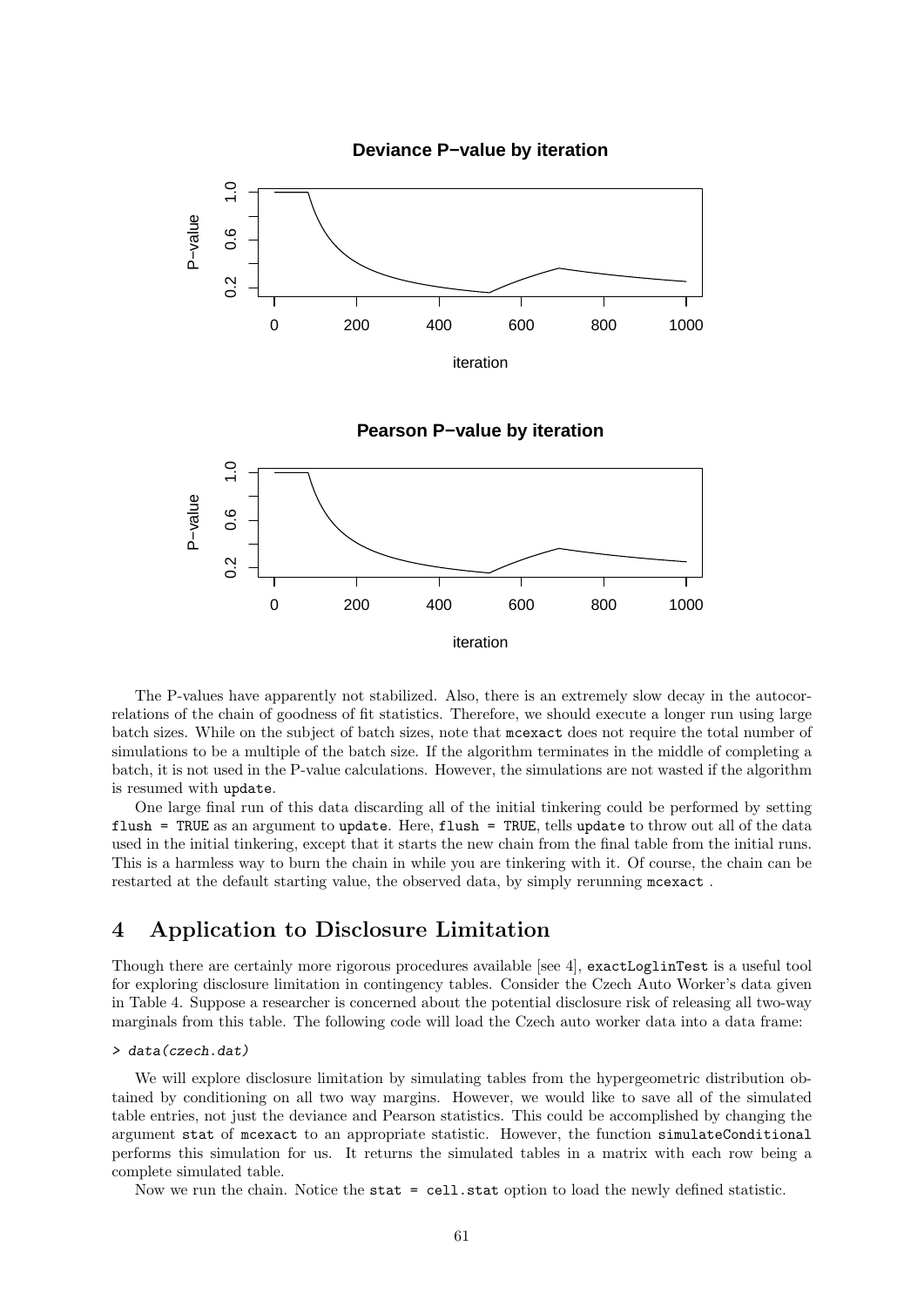```
> chain <- simulateConditional(y \tilde{a} (A + B + C + D + E + F) \tilde{c} 2,
+ data = czech.dat,
+ method = "cab",
+ nosim = 10 \hat{ } 3,
                      p = .4)
```
Now, chain is a matrix where each row is a simulated table. We were particularly concerned with cells 39, 48, and 55 which contained only one, two and two individuals respectively. Consider the proportion of tables which have greater than 0 but fewer than three individuals

```
> mean(chain[,39] > 0 & chain[,39] < 3)
[1] 0.389
> mean(chain[,48] > 0 & chain[,58] < 3)
[1] 0.11
> mean(chain[,55] > 0 & chain[,55] < 3)
[1] 0.896
```
We used the model in question because this model fixes all two-way margins. However, that model need not fit the data well (in fact, it doesn't). Therefore, in addition to simulating from the hypergeometric density, a user would likely also want to simulate from other densities, such as a uniform distribution on tables with these margins. Though the normal approximations for exactLoglinTest were tailored specifically to the hypergeometric density, it allows for other target distributions. Here the density must be specified on the log scale up to a constant. Since a uniform density is simply a constant we use a density that always returns 0.

```
> chain2 <- simulateConditional(y \tilde{a} (A + B + C + D + E + F) \tilde{c} 2,
+ data = czech.dat,
+ method = "cab",
+ nosim = 10 \hat{ } 3,
+ p = .4,
                         dens = function(y) 0)> mean(chain2[,39] > 0 & chain2[,39] < 3)
[1] 0.363
> mean(chain2[,48] > 0 & chain2[,58] < 3)
[1] 0.59
> mean(chain2[,55] > 0 & chain2[,55] < 3)
[1] 1
```
Both simulations suggest that there are plenty of tables with higher counts than the observed counts for cells 39, 48 and 55. Hence the disclosure risk in releasing the two-way marginals seems minimal. However, it should be reiterated that this example is given only to illustrate how to obtain simulated tables from exactLoglinTest, further investigation of the chain and the data would be necessary for a thorough analysis of the disclosure risk.

### 4.1 Exact Score Test for Binomial Counts

The data given in A are obtained from the Cytel web site<sup>1</sup>. The data cross classify the survival of the Titanic passengers by class, gender and age. You can obtain the data with

> data(titanic.dat)

<sup>1</sup>http://www.cytel.com/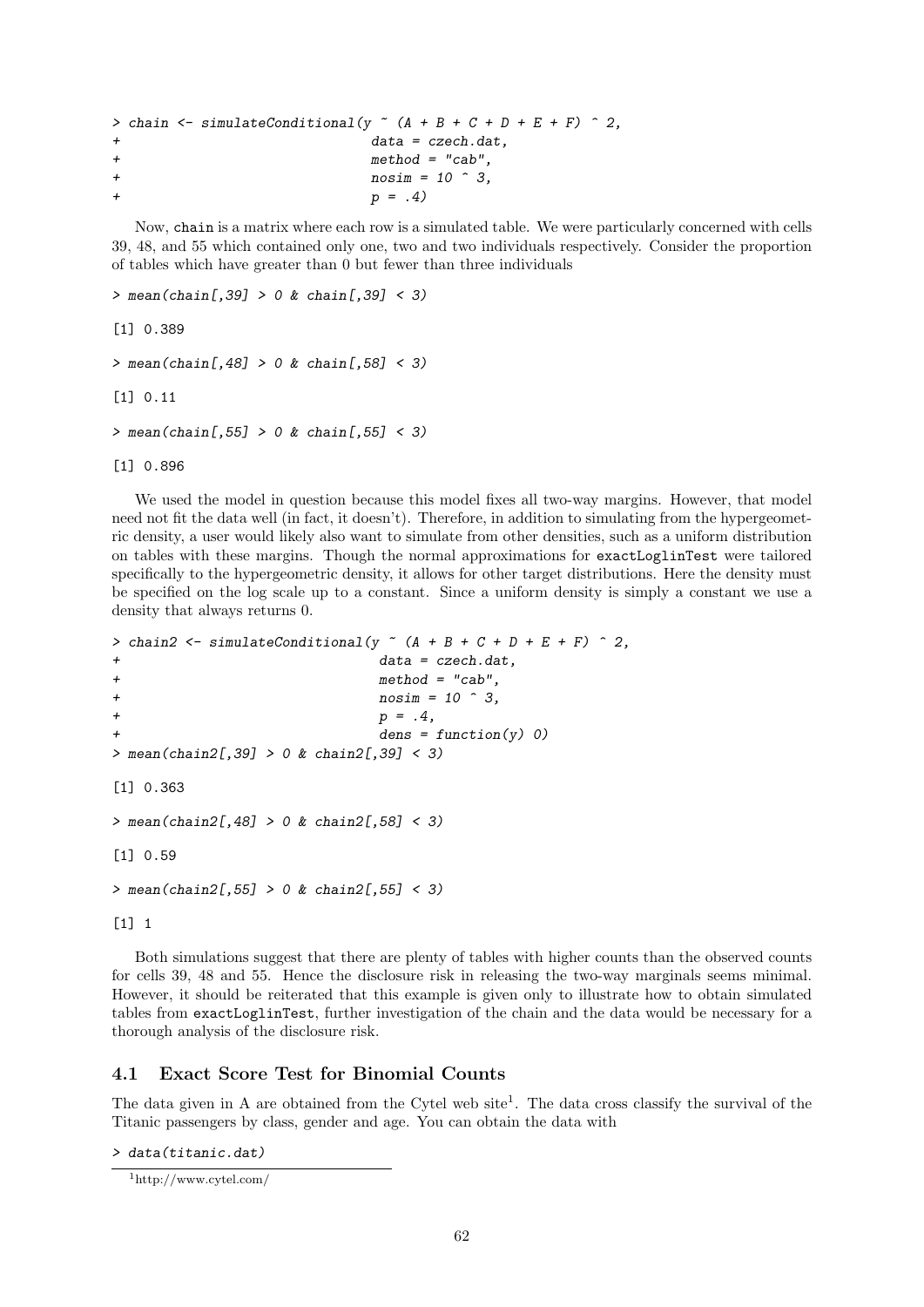Following the analysis done at the Cytel web site, we view each person's survival as a binary outcome. We use a model where a person's age, sex and class are additive effects on the logit scale. In the light of the discussion from Subsection 1.1, this model is equivalent to the following:

```
> titanic.dat$alpha \leq rep(1 : 16, 2)
> fit <- glm(y ~ (factor(class) + factor(age) + factor(sex)) : factor(surv) +
+ factor(surv) + factor(alpha),
+ family = poisson,
          data = titanic.dat)> summary(fit)
Call:
glm(formula = y \tilde{ } (factor(class) + factor(age) + factor(sex)):factor(surv) +
   factor(surv) + factor(alpha), family = poisson, data = titanic.dat)
Deviance Residuals:
   Min 1Q Median 3Q Max<br>1995 -1.7072 -0.0003 0.9135 3.5931
-3.7995 -1.7072 -0.0003 0.9135 3.5931
Coefficients: (5 not defined because of singularities)
                       Estimate Std. Error z value Pr(>|z|)
(Intercept) -18.7133 2170.2682 -0.009 0.993
factor(surv)1 2.2477 0.2988 7.522 5.40e-14 ***
factor(alpha)2 16.4218 2170.2684 0.008 0.994
factor(alpha)3 18.9137 2170.2682 0.009 0.993
factor(alpha)4 19.6645 2170.2682 0.009 0.993
factor(alpha)5 19.3346 2170.2682 0.009 0.993
factor(alpha)6 21.3136 2170.2682 0.010 0.992
factor(alpha)7 20.6918 2170.2682 0.010 0.992
factor(alpha)8 21.0027 2170.2682 0.010 0.992
factor(alpha)9 -0.8226 3182.4092 0.000 1.000
factor(alpha)10 17.6670 2170.2683 0.008 0.994
factor(alpha)11 17.9902 2170.2682 0.008 0.993
factor(alpha)12 18.9552 2170.2682 0.009 0.993
factor(alpha)13 21.7355 2170.2682 0.010 0.992
factor(alpha)14 20.7316 2170.2682 0.010 0.992
factor(alpha)15 19.9737 2170.2682 0.009 0.993
factor(alpha)16 20.3374 2170.2682 0.009 0.993
factor(class)1:factor(surv)0 -0.8577 0.1573 -5.451 5.00e-08 ***
factor(class)2:factor(surv)0 0.1604 0.1738 0.923 0.356
factor(class)3:factor(surv)0 0.9201 0.1486 6.192 5.93e-10 ***
factor(class)1:factor(surv)1 NA NA NA NA
factor(class)2:factor(surv)1 NA NA NA NA
factor(class)3:factor(surv)1 NA NA NA NA
factor(age)1:factor(surv)0 1.0615 0.2440 4.350 1.36e-05 ***
factor(age)1:factor(surv)1 NA NA NA NA
factor(sex)1:factor(surv)0 2.4201 0.1404 17.236 < 2e-16 ***
factor(sex)1:factor(surv)1 NA NA NA NA
---
Signif. codes: 0 '***' 0.001 '**' 0.01 '*' 0.05 '.' 0.1 ' ' 1
(Dispersion parameter for poisson family taken to be 1)
   Null deviance: 4953.14 on 31 degrees of freedom
Residual deviance: 112.57 on 10 degrees of freedom
AIC: 283.97
```
Number of Fisher Scoring iterations: 15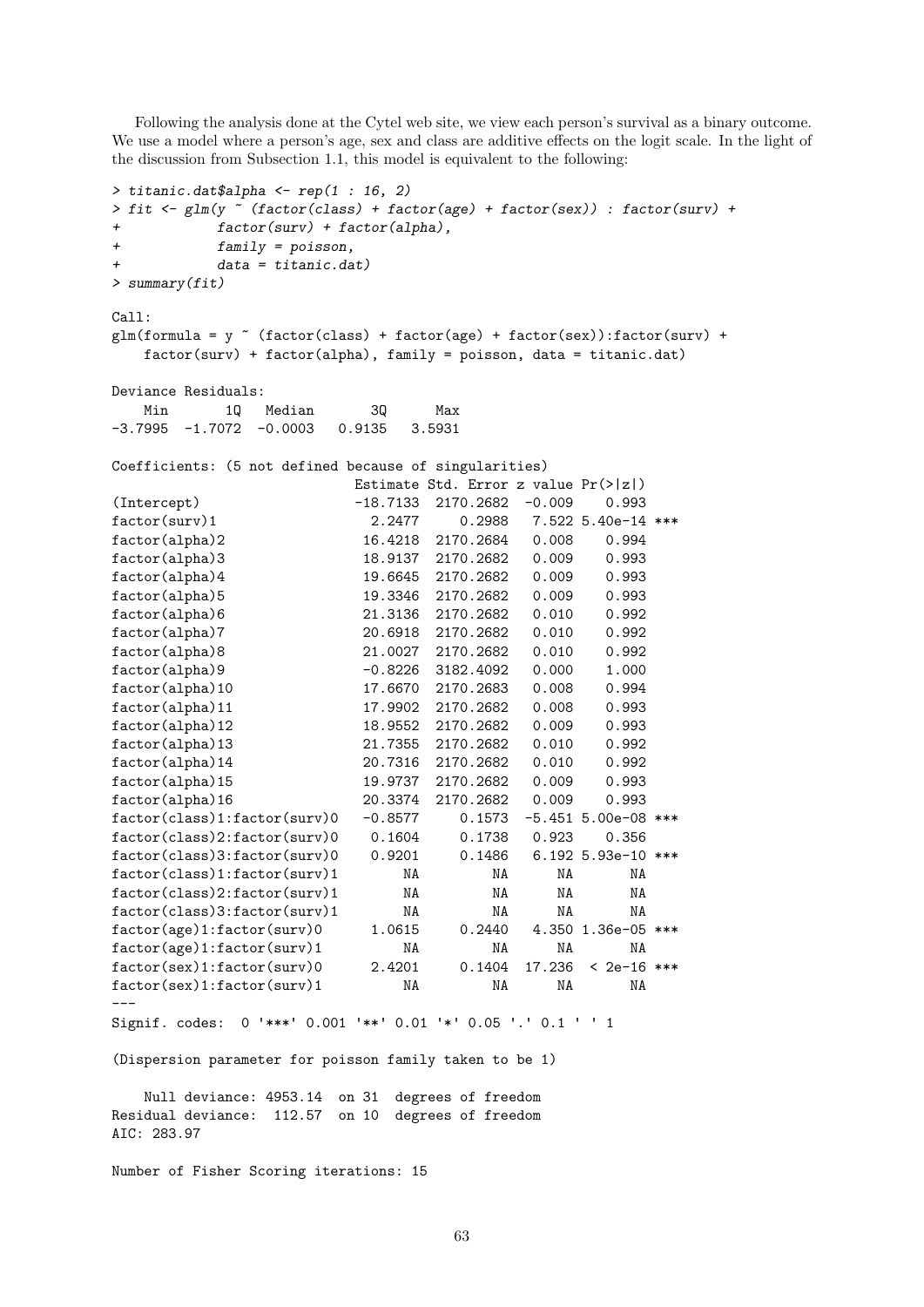The varianble alpha is added to correspond to the  $\alpha_i$  terms from (2). Consider the gender effect in specific. Here, 2.42 suggests the odds of surviving for a male were roughly 9% that of a female. Furthermore, the estimate is highly significant. To calculate an exact P-value for this problem we use simulateConditional to simulate tables conditioning on all of the parameters except the one corresponding to the factor(surv) : factor(sex) interaction.

```
> chain <- simulateConditional(y ~ factor(surv) +
+ (factor(class) + factor(age)) : factor(surv) +
+ factor(alpha),
+ dat = titanic.dat,
+ nosim = 10 \hat{ } 3,
+ method = "cab",
                  p = .1)
```
A P-value for a score test of  $H_0$ :  $\gamma = 0$  versus  $H_a$ :  $\gamma < 0$  simply counts the proportion of tables with sufficient statistic for  $\gamma$  is smaller than the observed value. Using the notation from (2) the sufficient statistic for  $\gamma$  is  $s_{\gamma} = \sum_i z_i y_i \equiv z' y$ . We calculate the chain of sufficient statistics and the observed sufficient statistic below.

```
> z <- titanic.dat$sex * titanic.dat$surv
> sgamma <- chain \frac{9}{8} \frac{2}{8} z
> sgamma.obs <- titanic.dat$y %*% z
> mean(sgamma <= sgamma.obs[1])
```
[1] 0.032

Apparently, none of the simulated tables have sufficient statistics for  $\gamma$  below that of the observed, which agrees closely with large sample results above.

### 5 Discussion and To Do

In this manual we investigated three straightforward examples of exactLoglinTest and considered two useful extensions of the program. The program was initially constructed calculate P-values for goodness of fit tests for contingency tables. However, the latter examples suggest a more user friendly interface for those problems would be useful.

Finally, it should be noted that only the inner-most calculations have been migrated to C. Possibly great gains in the speed of the algorithm could be attained by migrating more of the code (or more efficient R coding).

### References

- [1] Alan Agresti. Categorical Data Analysis. Wiley, New York, 1990.
- [2] J.G. Booth and R.W. Butler. An importance sampling algorithm for exact conditional test in loglinear models. Biometrika, 86:321–332, 1999.
- [3] Brian S. Caffo and James G. Booth. A markov chain monte carlo algorithm for approximating exact conditional probabilities. the Journal of Compuatational and Graphical Statistics, 10:730–745, 2001.
- [4] Adrian Dobra, Claudia Tebaldi, and Mike West. Reconstruction of contingency tables with missing data. Technical report, Duke University, 2002.
- [5] D. E. Edwards and T. Havranek. A fast procedure for model search in multidimesional contingency tables. Biometrika, 72:339–351, 1985.
- [6] Friedrich Leisch. Sweave User Manual.
- [7] W. N. Venables and B. D. Ripley. Modern Applied Statistics with S. Springer, New York, fourth edition, 2002.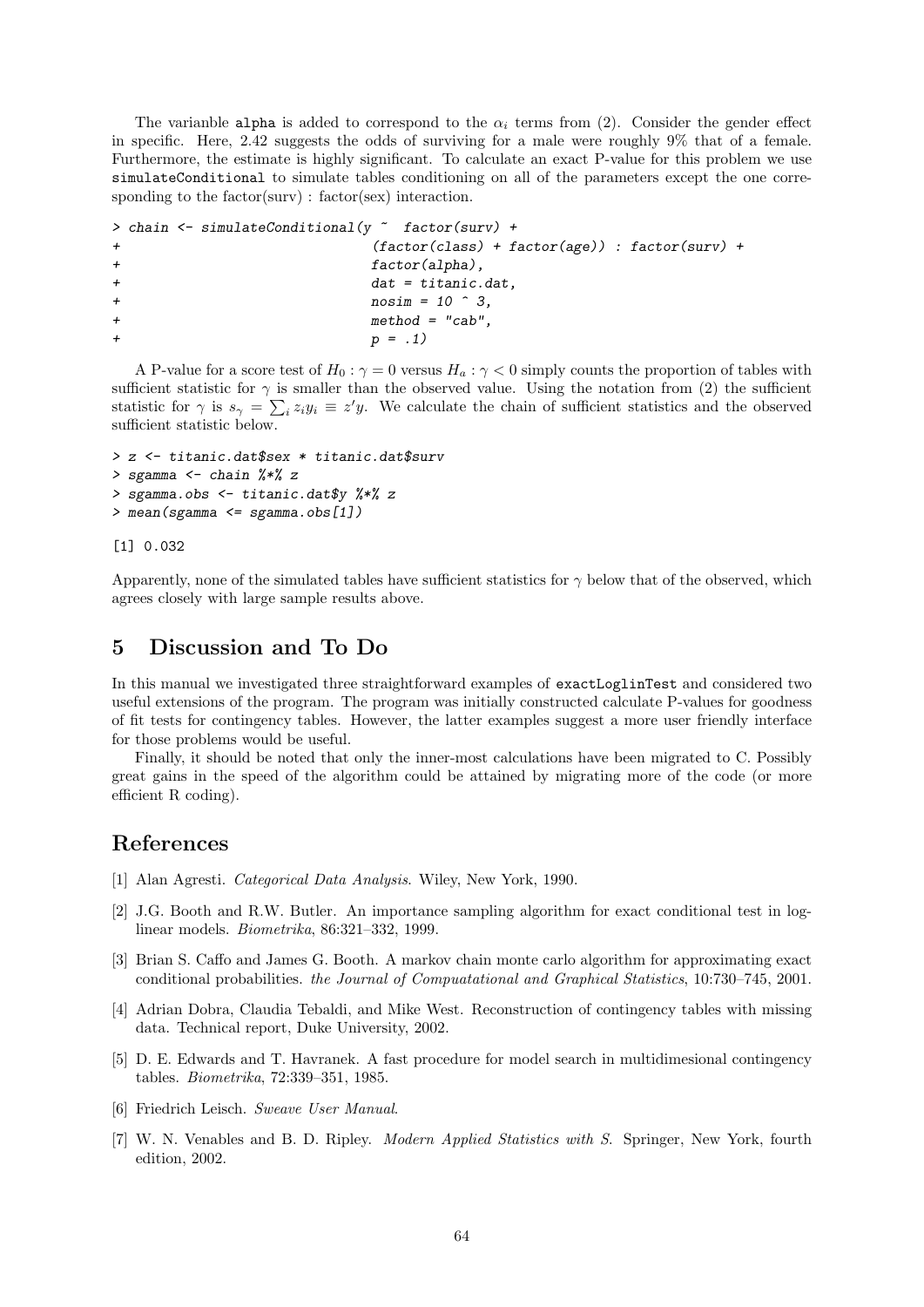## A Tables

| Residence | Residence in 1985 |         |        |        |  |  |  |  |  |  |
|-----------|-------------------|---------|--------|--------|--|--|--|--|--|--|
| in 1980   | Northeast         | Midwest | South  | West   |  |  |  |  |  |  |
| Northeast | 11,607            | 100     | 366    | 124    |  |  |  |  |  |  |
| Midwest   | 87                | 13,677  | 515    | 302    |  |  |  |  |  |  |
| South     | 172               | 225     | 17,819 | 270    |  |  |  |  |  |  |
| West      | 63                | 176     | 286    | 10,192 |  |  |  |  |  |  |

Source [1]

Table 1: Residency Data

|               | Pathologist B |   |    |              |   |  |  |  |  |
|---------------|---------------|---|----|--------------|---|--|--|--|--|
| Pathologist A |               | 2 |    |              | 5 |  |  |  |  |
|               | 22            | 2 | 2  |              |   |  |  |  |  |
| 2             | 5             |   | 14 | $\Omega$     |   |  |  |  |  |
| 3             | 0             | 2 | 36 | $\mathbf{0}$ |   |  |  |  |  |
|               |               | 1 | 14 |              |   |  |  |  |  |
| 5             |               |   | ર  |              | 3 |  |  |  |  |

Source [1]

Table 2: Pathologist Agreement Data

|      |        |       |                |                | Primary Food Choice |                |                  |
|------|--------|-------|----------------|----------------|---------------------|----------------|------------------|
| Lake | Gender | Size  | Fish           | Invert         | Reptile             | Bird           | Other            |
| 1    | Male   | Small |                |                |                     | 0              | 5                |
|      | Male   | Large | 4              | $\Omega$       |                     |                | 2                |
|      | Female | Small | 16             | 3              | 2                   | $\overline{2}$ | 3                |
|      | Female | Large | 3              | $\Omega$       | 1                   | $\overline{2}$ | 3                |
| 2    | Male   | Small | $\overline{2}$ | $\overline{2}$ | ⋂                   | 0              | 1                |
|      | Male   | Large | 13             |                | 6                   | 0              | 0                |
|      | Female | Small | 3              | 9              |                     | 0              | 2                |
|      | Female | Large | 0              |                | 0                   |                | $\mathbf{0}$     |
| 3    | Male   | Small | 3              |                |                     | 0              | 1                |
|      | Male   | Large | 8              | 6              | 6                   | 3              | 5                |
|      | Female | Small | $\overline{2}$ | 4              |                     |                | 4                |
|      | Female | Large | $\theta$       |                | 0                   | 0              | $\left( \right)$ |
| 4    | Male   | Small | 13             | 10             |                     | 2              | 2                |
|      | Male   | Large | 9              | 0              |                     | 1              | $\overline{2}$   |
|      | Female | Small | 3              | 9              |                     | 0              |                  |
|      | Female | Large | 8              |                |                     |                |                  |

Source [1]

Model (FG, FL, FS, LGS) where F=food choice, L=lake, S=size, G=gender.

Table 3: Alligator Data